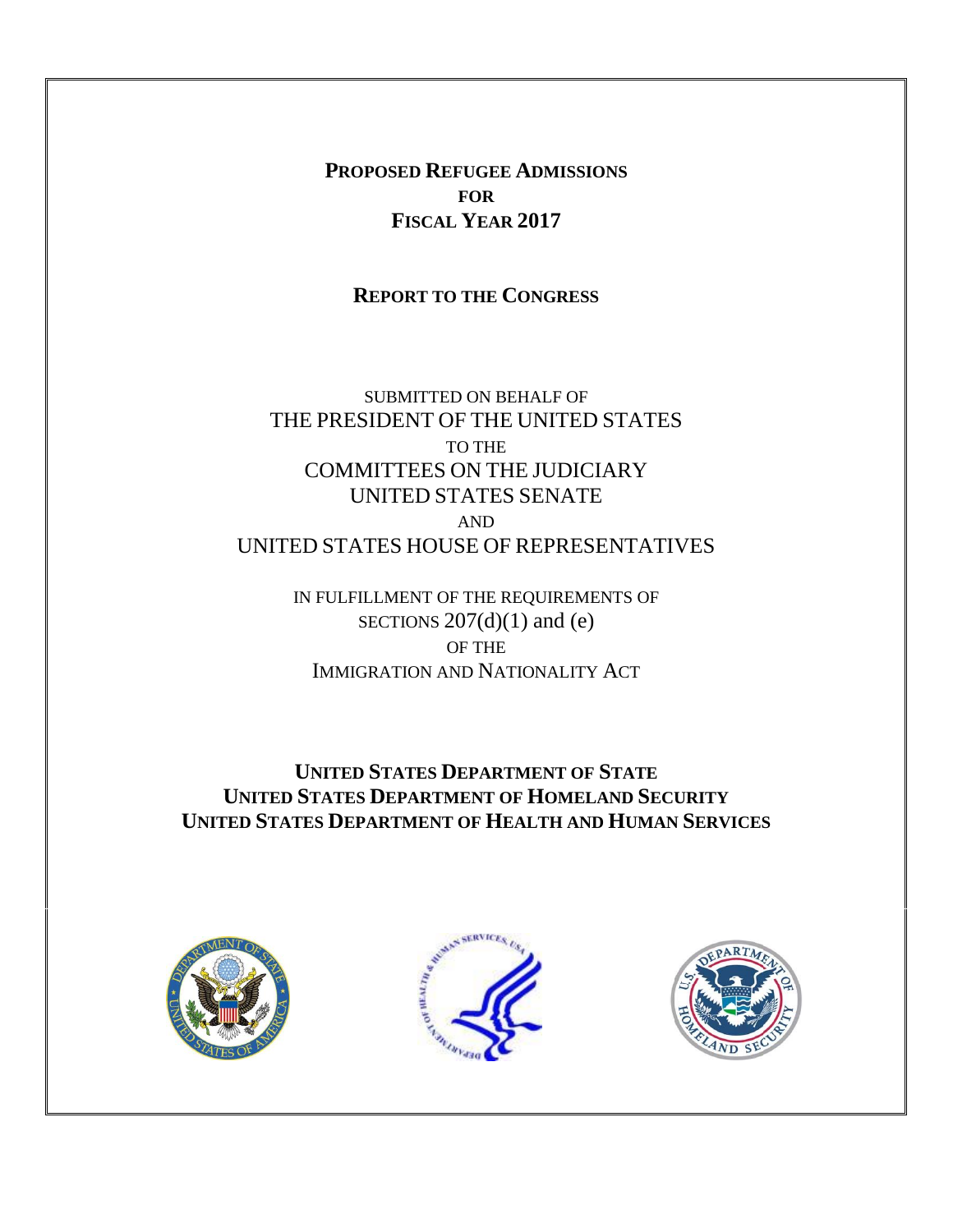### *INTRODUCTION*

This *Proposed Refugee Admissions for Fiscal Year 2017: Report to the Congress* is submitted in compliance with Sections 207(d)(1) and (e) of the Immigration and Nationality Act (INA). The Act requires that before the start of the fiscal year and, to the extent possible, at least two weeks prior to consultations on refugee admissions, members of the Committees on the Judiciary of the Senate and the House of Representatives be provided with the following information:

- (1) A description of the nature of the refugee situation;
- (2) A description of the number and allocation of the refugees to be admitted and an analysis of conditions within the countries from which they came;
- (3) A description of the plans for their movement and resettlement and the estimated cost of their movement and resettlement;
- (4) An analysis of the anticipated social, economic, and demographic impact of their admission to the United States;<sup>1</sup>
- (5) A description of the extent to which other countries will admit and assist in the resettlement of such refugees;
- (6) An analysis of the impact of the participation of the United States in the resettlement of such refugees on the foreign policy interests of the United States; and
- (7) Such additional information as may be appropriate or requested by such members.

This report contains information as required by Section 602(d) of the International Religious Freedom Act of 1998 (Public Law 105-292, October 27, 1998, 112 Stat. 2787) (IRFA) about religious persecution of refugee populations eligible for consideration for admission to the United States. This report meets the reporting requirements of Section 305(b) of the North Korean Human Rights Act of 2004 (Public Law 108-333, October 18, 2004, 118 Stat. 1287) by providing information about specific measures taken to facilitate access to the United States refugee program for individuals who have fled "countries of particular concern" for violations of religious freedoms, identified pursuant to Section 402(b) of the IRFA.

 $\overline{\phantom{a}}$ 

<sup>&</sup>lt;sup>i</sup> Detailed discussion of the anticipated social and economic impact, including secondary migration, of the admission of refugees to the United States is being provided in the *Report to the Congress* of the Refugee Resettlement Program, Office of Refugee Resettlement, Department of Health and Human Services.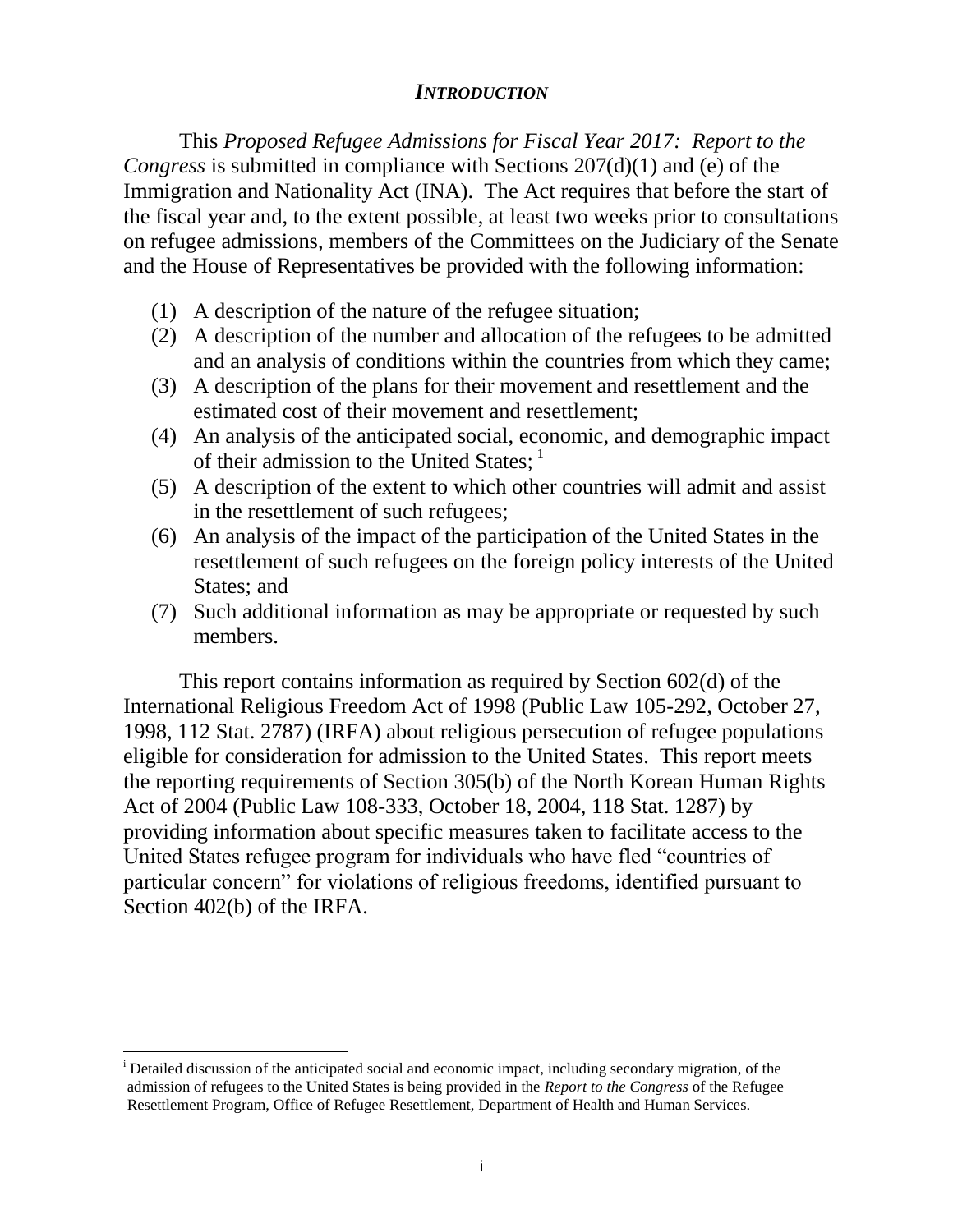#### *FOREWORD*

On the occasion of World Refugee Day, June 20, President Obama reaffirmed our nation's commitment to helping refugees and our leading role in providing safe haven. This commitment comes in the midst of an unprecedented global migration and refugee crisis. There is currently a higher number of refugees, asylum-seekers, and internally displaced persons – more than 65 million – than at any time on record. The United States leads the world in providing humanitarian aid to crises overseas and also accepts more refugees for resettlement through the United Nations refugee agency (UNHCR) than any other country.

While starting life anew in the United States may be daunting, it also offers hope and unparalleled opportunity. It is a chance not only to escape from violence and persecution but to make a fresh start. The assistance the American people provide helps newcomers find their footing and become a part of their new communities. Refugees are not the only ones who benefit; they add to America's vitality and diversity and make substantial contributions to our economic and cultural life.

Resettlement in a third country is a solution for some of the world's most vulnerable refugees. As a matter of principle, the U.S. Refugee Admissions Program (USRAP) offers the possibility of resettlement to refugees regardless of their location, national origin, health status, occupational skills, or level of educational attainment.

### U.S. Resettlement Program Growing

In FY 2016, the Administration aims to reach the ceiling of 85,000 refugee arrivals established by the President, and in FY 2017 will strive to admit 110,000 refugees. This represents a 57 percent increase over a two-year period from the 70,000 refugees admitted to the United States in 2015. In the current fiscal year, more refugees are likely to be resettled to the United States from the Near East/South Asia region than in any year on record, as well as more refugees from Africa than in any of the past dozen years. In order to achieve this, the Department of State and Department of Homeland Security (DHS) expanded operations in Jordan, Tanzania, and Uganda, interviewing nearly 25,000 refugee applicants. By co-locating and surging staff, the USRAP significantly reduced the time between certain steps in the process, including UNHCR referral, prescreening, DHS interview, and medical screening, and thus decreased overall processing time without curtailing the program's robust security checks.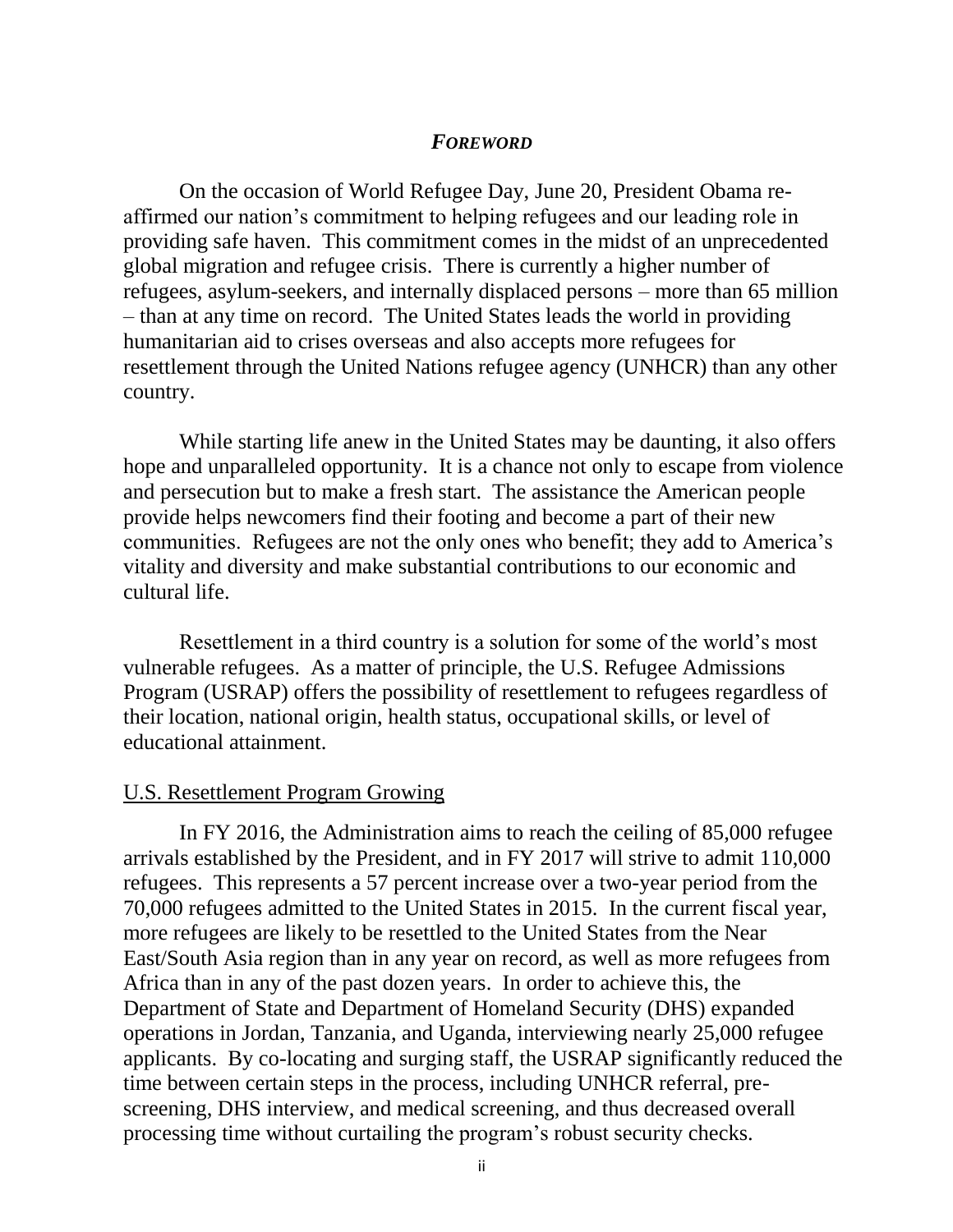Increasing the refugee admissions ceiling to 110,000 in FY 2017 will require cooperation among several U.S. government agencies, including close interagency coordination on security checks and other requirements. As a public-private partnership, the program also depends on the support of American nongovernmental organizations, charities, faithbased groups and thousands of volunteers and caring people in hundreds of communities across the country.

### Leaders' Summit on Refugees

On September 20, 2016, President Obama will host the Leaders' Summit on Refugees at the United Nations for countries that have made new and significant commitments to increase international humanitarian assistance; to create greater opportunities for legal resettlement or other legal pathways for admission to safe countries; and to enact policies that allow refugees to be self-reliant, including by increasing the number of refugees worldwide in school by one million, and the number of refugees granted the legal right to work by one million.

President Obama also launched a private sector Call to Action in advance of this year's UN General Assembly to draw on the expertise, resources and entrepreneurial spirit of the private sector to help refugees. The Call to Action asks companies to make "new, measurable and significant commitments that will have a durable impact on refugees residing in countries on the frontlines of the global refugee crisis and in countries of resettlement, like the United States." The Call to Action is focused on generating corporate commitments

"Today, on World Refugee Day, we recognize the challenges and hardships that refugees face, honor their courage and resilience in the face of overwhelming obstacles, and celebrate their many valuable contributions to our Nation.

This year's commemoration comes as the UN High Commissioner for Refugees reports that more people are displaced by rising violence, insecurity, and persecution than at any time on record. More than 65 million people around the world – more than the population of France, or California and Texas combined – have been driven from their homes. More than half are children. The scale of this human suffering is almost unimaginable; the need for the world to respond is beyond question.

Every day, members of the international community, humanitarian organizations, civil society, and individual citizens work to assist these vulnerable populations. For our part, the United States provides more humanitarian assistance to refugees than any other nation and maintains the world's largest refugee resettlement program. We support programs that provide food, water, shelter, and medical care to refugees, and fight for their rights to safety, dignity and long-term livelihood opportunities.

Today, we commemorate the spirit and strength of refugees worldwide and the dedication of those who help them on and after their journeys. Protecting and assisting refugees is a part of our history as a Nation, and we will continue to alleviate the suffering of refugees abroad, and to welcome them here at home, because doing so reflects our American values and our noblest traditions as a Nation, enriches our society, and strengthens our collective security."

President Barack Obama June 20, 2016 In commemoration of World Refugee Day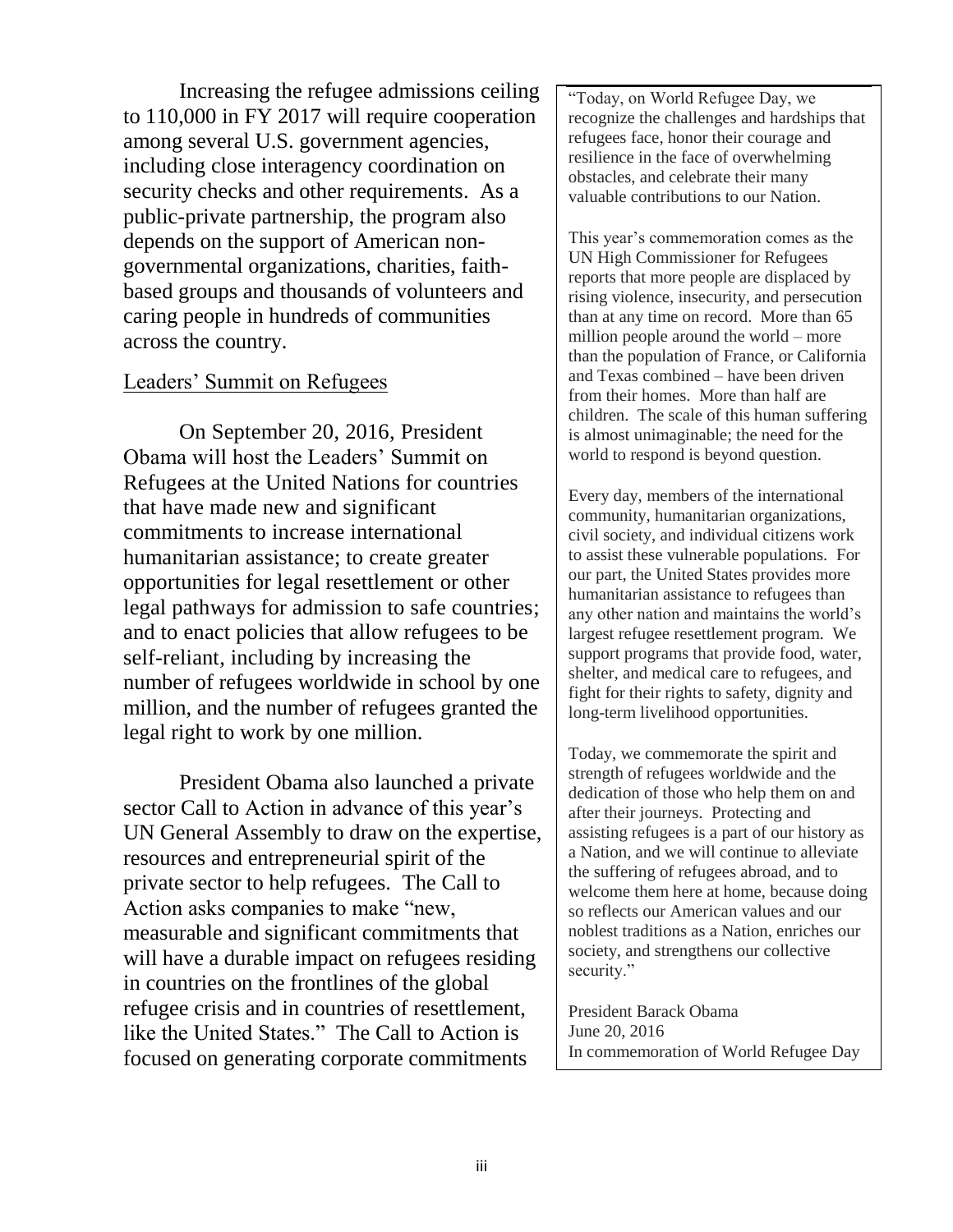in three key areas: facilitating access to education; increasing employment opportunities for refugees; and helping refugees to get the resources they need to become self-reliant. Commitments can be directed towards refugees resettled in the United States or located anywhere in the world.

### Syrian Resettlement on the Rise

The refugee crisis caused by the conflict in Syria is the worst the world has witnessed in a generation, generating more than 5 million refugees in the region. The U.S. government is deeply committed to assisting the Syrian people and has provided nearly \$5.6 billion in humanitarian assistance since the start of the crisis, more than any other donor. While the vast majority of Syrians would prefer to return home when the conflict ends, it is clear that some remain extremely vulnerable in their countries of asylum and would benefit from resettlement. The United States will meet or exceed the goal of admitting 10,000 Syrian refugees in FY 2016 and aims to admit a significantly higher number in FY 2017.

The United States is one of 32 countries that have agreed to accept referrals from UNHCR as part of its ambitious international effort to secure permanent or temporary resettlement for up to 10 percent of Syrian refugees. As of mid-2016, UNHCR has secured commitments from these countries to admit more than 220,000 Syrians for permanent resettlement, humanitarian admission, private sponsorship, or academic scholarships.

"Today, we honor refugees' resilience and courage. We also recognize the tremendous contributions made by local and international non-governmental organizations on the front lines of delivering life-saving assistance. This year's commemoration comes at a time when brutal conflicts are forcing record numbers of innocent people to flee, and challenging the world to find better ways to protect them. The war in Syria alone has displaced more than 11 million people – half of that nation's pre-war population. Millions more have fled Daesh's atrocities in Iraq, civil wars in Yemen and South Sudan, political violence in Burundi, and Boko Haram's rampages through Nigeria, Cameroon, Niger, and Chad.

The number of forcibly displaced people is the largest ever recorded. Sixty-five million people are refugees, internally displaced or seeking asylum, five million more than a year ago.

The refugees we welcome to the United States will join previous generations who have come to this country to escape violence and persecution – threats to human life and dignity that remain all too real today. History celebrates such moments when we have overcome bias and fear, and opened our doors. Those who have walked through them have made immeasurable contributions to our community of citizens and enriched our lives. Their achievements are a testament to the potential all humans have to heal, to overcome loss, to start over, and to the obligation we share, to give future generations that chance."

Secretary John Kerry June 20, 2016 In commemoration of World Refugee Day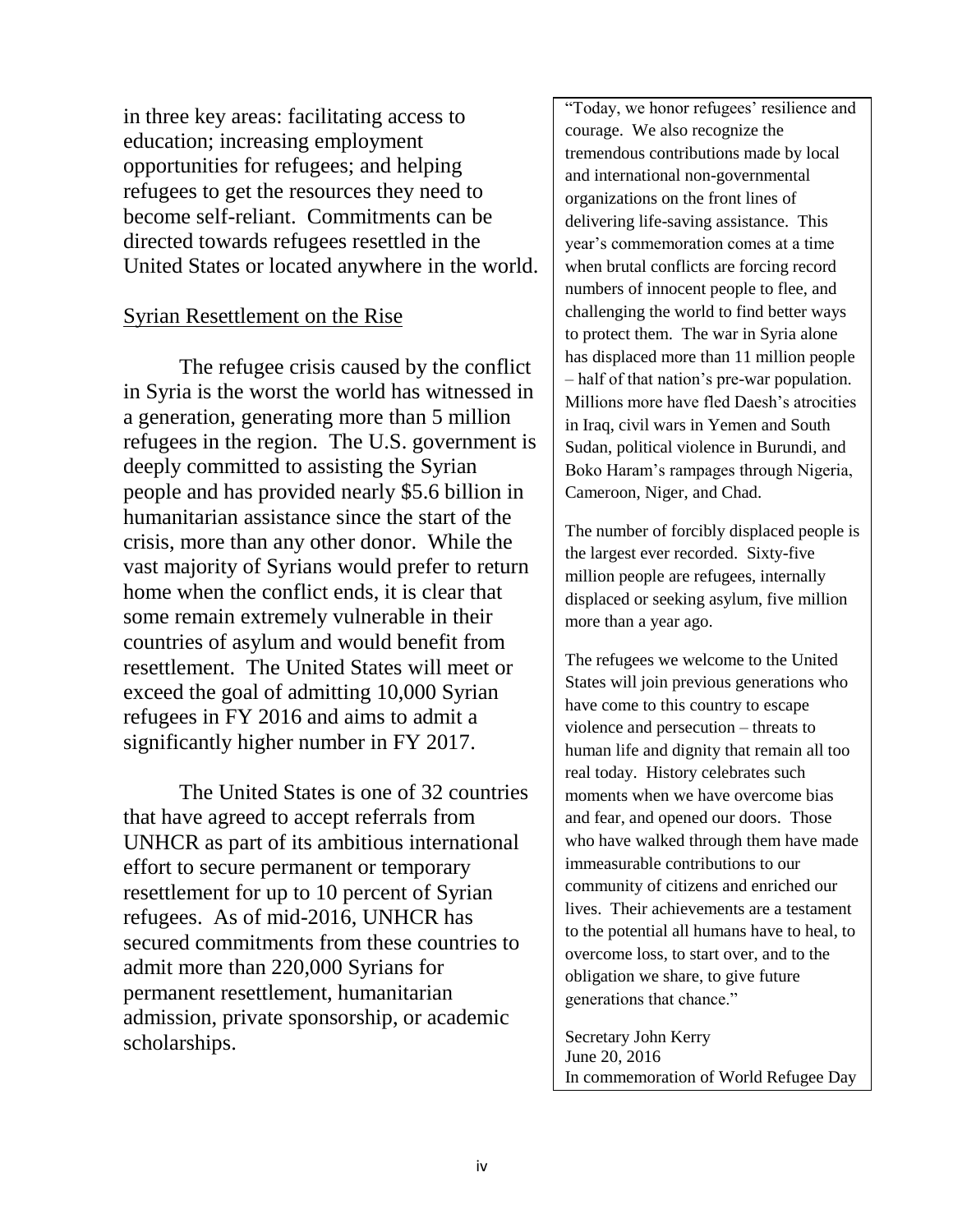#### Protecting Vulnerable Children and Others in Central America

In December 2014, the Administration established an in-country refugee and parole program for children in El Salvador, Guatemala, and Honduras. Under the initial program, lawfully present parents in the United States could file to bring their unmarried children under age 21 to join them in this country, and in certain circumstances, an in-country parent could be approved to travel with the approved child to the United States. In July 2016, the Administration announced an expansion of the program to include the following relatives, when accompanied by a child under age 21: sons and daughters age 21 and older and/or married, the biological parent of the child even if not married to the U.S.-based lawfully present parent, and certain caregivers who are also related to the U.S. based lawfully present parent. As of August 2016, parents have submitted more than 9,500 applications and more than 700 children have arrived to join parents in the United States. Thousands more will be joining parents in the coming months as an increasing number of interviews have been conducted and applications are being approved.

In July 2016, the Government of Costa Rica announced that it had entered into a protection transfer arrangement (PTA) with UNHCR and the International Organization for Migration to provide protection to vulnerable individuals and families from El Salvador, Guatemala, and Honduras. Under the PTA, Costa Rica will serve as a temporary site to host Central Americans awaiting completion of their refugee application process and onward resettlement to the United States or another third country. For cases not requiring immediate transfer to Costa Rica, we have also moved to establish an in-country referral program for residents of El Salvador, Guatemala, and Honduras. Under this program, UNHCR will assist in identifying vulnerable individuals who will be considered for refugee protection in the United States after being screened and interviewed by the U.S. Government in their countries of origin.

## Ensuring National Security in the Refugee Admissions Program and Combatting Fraud

The USRAP continues to employ rigorous security measures to protect against threats to our national security and is committed to deterring and detecting fraud among those seeking to resettle in the United States.

Refugees of every nationality are subject to the highest level of security checks for any category of traveler to the United States. This multi-step screening process includes intensive biographic and biometric screening involving multiple federal intelligence, security, and law enforcement agencies including the National Counterterrorism Center, the Federal Bureau of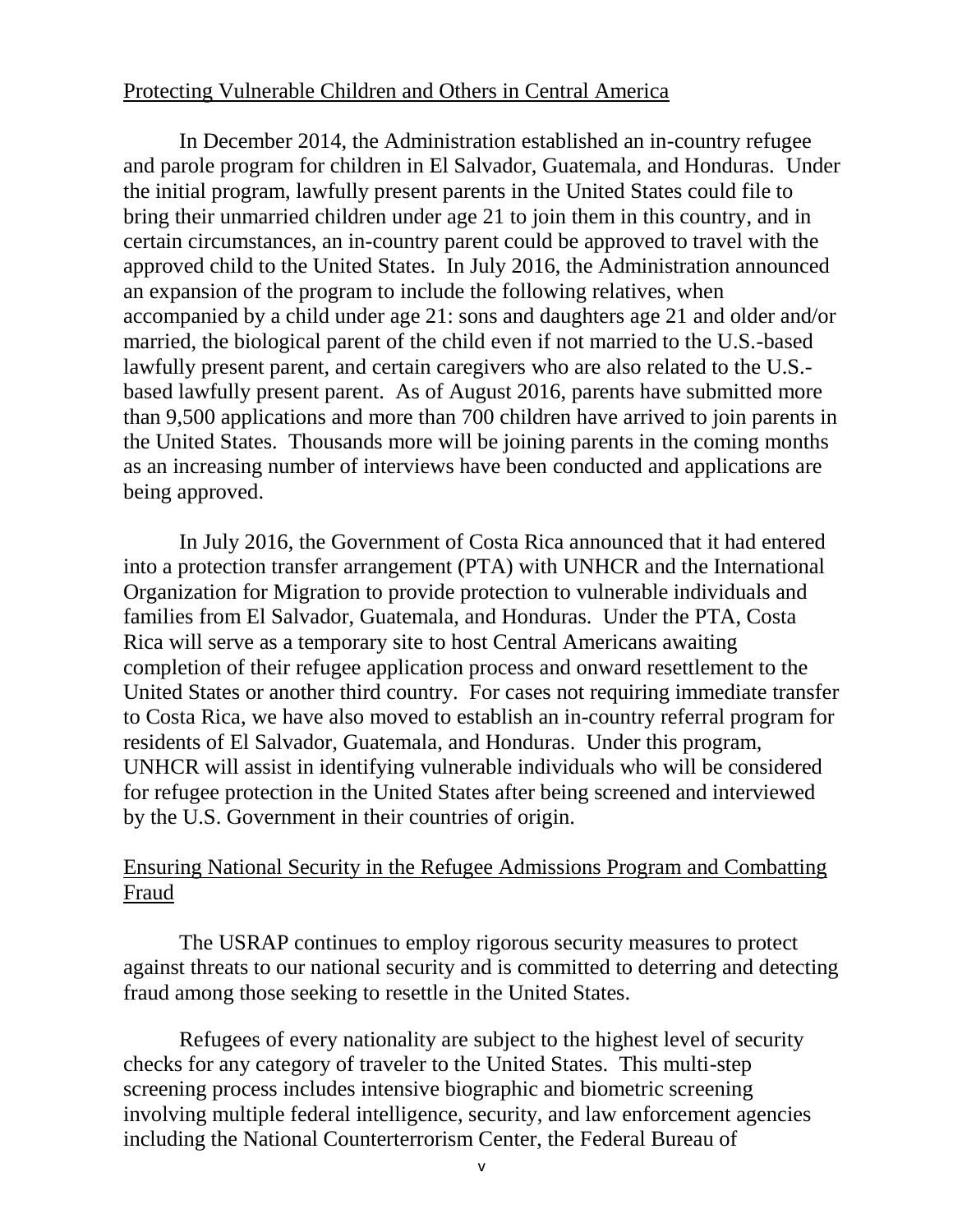Investigation, and the Departments of State, Defense, and Homeland Security. A step-by-step guide to the process is posted at the following link:

## *[https://www.whitehouse.gov/blog/2015/11/20/infographic-screening-process](https://www.whitehouse.gov/blog/2015/11/20/infographic-screening-process-refugee-entry-united-states)[refugee-entry-united-states.](https://www.whitehouse.gov/blog/2015/11/20/infographic-screening-process-refugee-entry-united-states)*

The USRAP continues to work on an interagency basis not only to maintain the highest rigor in screening refugee applicants, but also continually to seek ways to strengthen existing procedures.

#### Sharing Best Practices on Resettlement and Integration

Beginning in mid-2015, interest in refugee resettlement in the United States, Canada, and Europe has surged. National and local resettlement agencies in the United States have reported receiving a remarkable number of offers of assistance including donations of household and personal goods, housing, and willingness to 'sponsor' or befriend refugees. At the same time, some elected officials have publicly stated their opposition to resettling certain refugees in their states. These dynamics have sparked a debate about admitting refugees to this country and increased interest in learning more about the program in communities large and small throughout the country.

The White House Task Force on New Americans was established by President Obama in November 2014 to strengthen integration efforts nationwide and build welcoming communities for all immigrants, including refugees. As stated in the preamble to the one-year progress report, this interagency effort was launched "to develop a coordinated federal strategy to better integrate new Americans into communities and support state and local efforts to do the same." Sixteen core goals and 48 recommendations were made to enhance the civic, linguistic, and economic integration of new Americans. Various campaigns, initiatives, pilots, partnerships, websites, and best practices were launched and shared by federal agencies, state and local governments, White House offices, businesses, educators, community and faith-based organizations, and philanthropists.

Numerous foreign government and civic leaders approached the United States this year to learn about the U.S. Refugee Admissions Program and to seek information about establishing or improving refugee resettlement programs in their countries. The Department of State has been deeply involved in helping to design programs for groups visiting the United States who are interested in refugee resettlement and integration, and in showcasing the best examples of successful local and national programs. These groups have met with federal officials, toured national resettlement agency headquarters, and visited dozens of local communities throughout the country to meet representatives from the public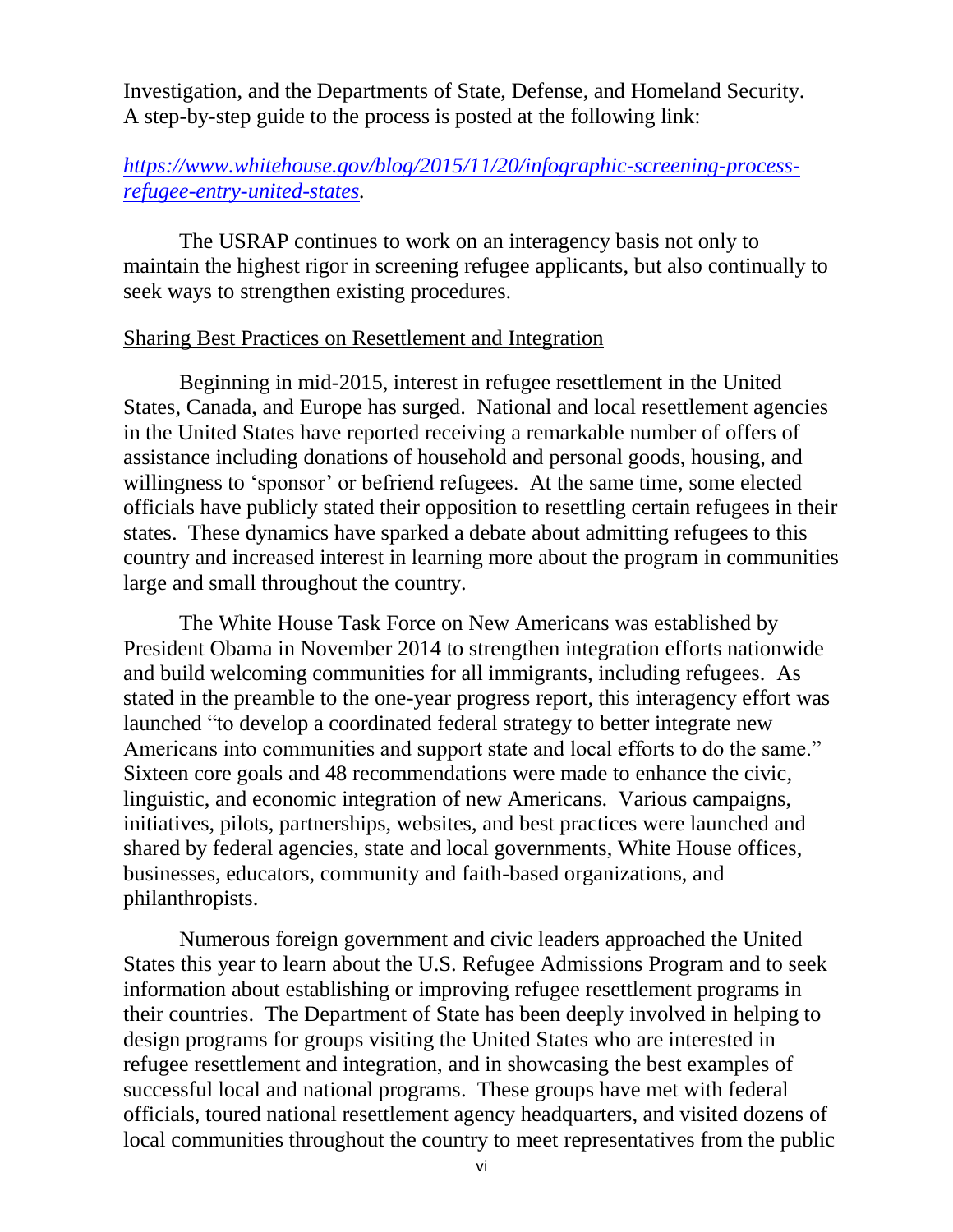and private agencies and organizations that welcome refugees and other immigrants every day.

### **Conclusion**

America's reputation as a nation of refuge provides a beacon of hope for persecuted people around the world and serves as a model for new resettlement nations. Through the USRAP, our government, cooperating private partners, and American citizens in communities throughout the country demonstrate day in and day out the generosity and core values of our nation.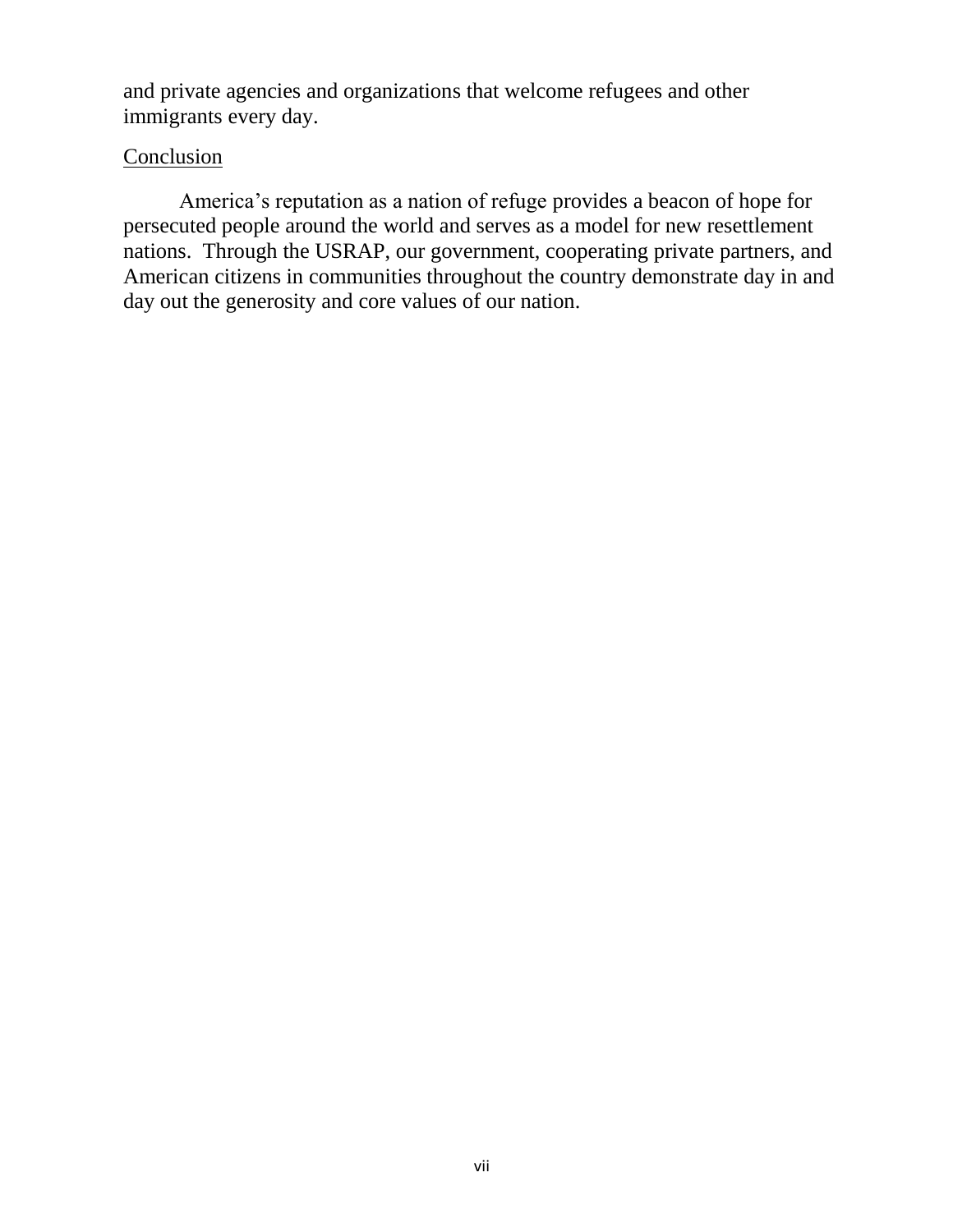# **TABLE OF CONTENTS**

| <b>Introduction</b><br><b>Foreword</b> |                                                         | $\dot{i}$<br>ii |
|----------------------------------------|---------------------------------------------------------|-----------------|
|                                        |                                                         |                 |
| I.                                     | <b>OVERVIEW OF U.S. REFUGEE POLICY</b>                  | 1               |
| II.                                    | <b>REFUGEE ADMISSIONS PROGRAM FOR FY 2017</b>           | $\mathfrak{F}$  |
|                                        | <b>Proposed Ceilings</b>                                | 5               |
|                                        | <b>Unallocated Reserve</b>                              | 6               |
|                                        | <b>Admissions Procedures</b>                            | 6               |
|                                        | <b>Eligibility Criteria</b>                             | 6               |
|                                        | Priority 1: Individual Referrals                        | $\tau$          |
|                                        | Priority 2: Group Referrals                             | 8               |
|                                        | FY 2017 Priority 2 Designations                         | 9               |
|                                        | Priority 3: Family Reunification Cases                  | 12              |
|                                        | FY 2017 Priority 3 Nationalities                        | 14              |
|                                        | Following to Join Reunification Cases                   | 14              |
|                                        | <b>DHS/USCIS Refugee Adjudications</b>                  | 15              |
|                                        | The Eligibility Determination                           | 16              |
|                                        | <b>Background Security Checks</b>                       | 17              |
|                                        | <b>Processing Activities of the Department of State</b> | 17              |
|                                        | <b>Overseas Processing Services</b>                     | 17              |
|                                        | <b>Cultural Orientation</b>                             | 18              |
|                                        | Transportation                                          | 19              |
|                                        | Reception and Placement (R&P)                           | 19              |
|                                        | <b>Office of Refugee Resettlement</b>                   | 20              |
| III.                                   | <b>REGIONAL PROGRAMS</b>                                | 24              |
|                                        | Africa                                                  | 25              |
|                                        | Religious Freedom                                       | 26              |
|                                        | <b>Voluntary Repatriation</b>                           | 27              |
|                                        | <b>Local Integration</b>                                | 29              |
|                                        | <b>Third-Country Resettlement</b>                       | 30              |
|                                        | FY 2016 U.S. Admissions                                 | 30              |
|                                        | FY 2017 U.S. Resettlement Program                       | 31              |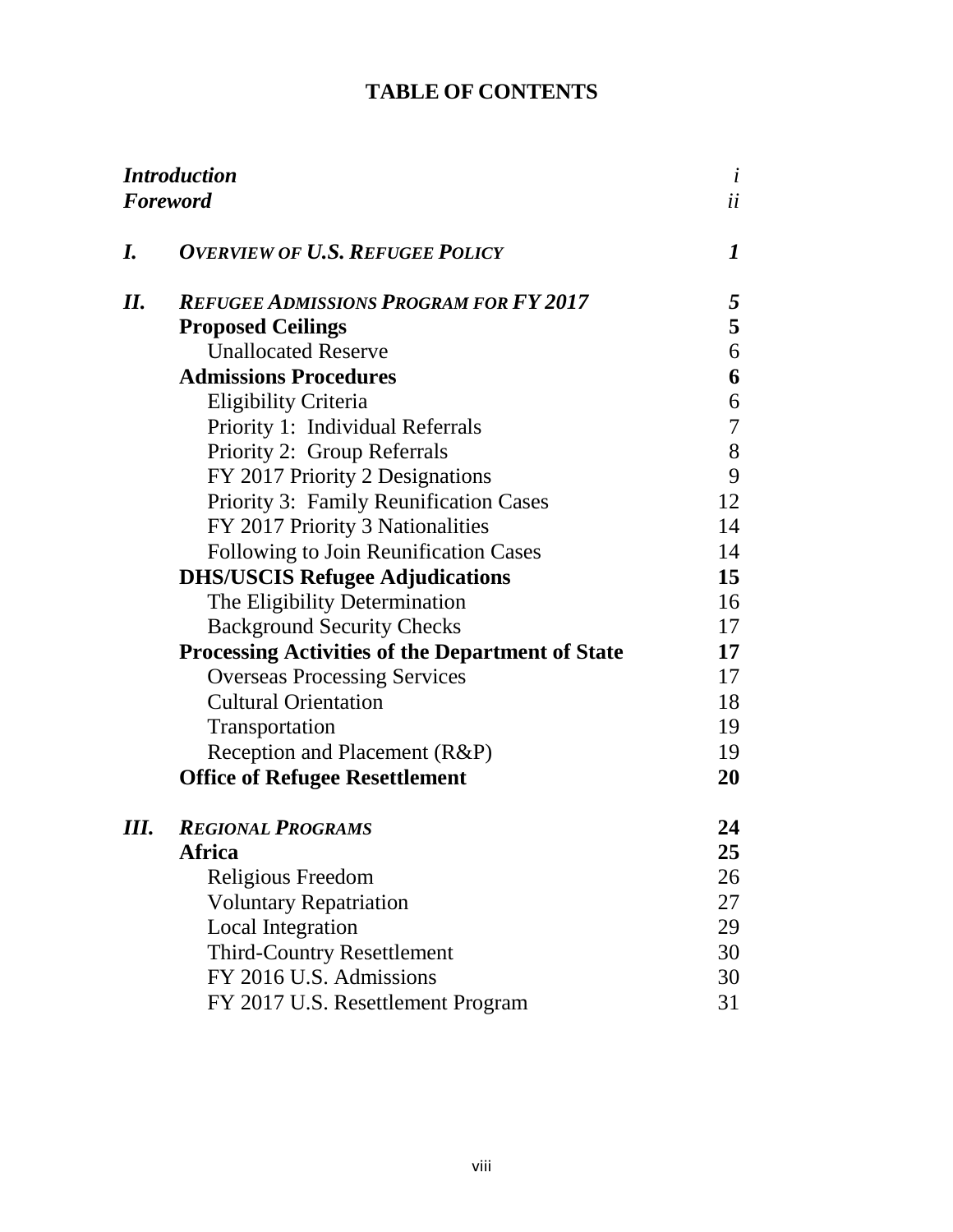| <b>East Asia</b>                       | 32 |
|----------------------------------------|----|
| Religious Freedom                      | 34 |
| <b>Voluntary Repatriation</b>          | 36 |
| <b>Local Integration</b>               | 37 |
| <b>Third-Country Resettlement</b>      | 37 |
| FY 2016 U.S. Admissions                | 37 |
| FY 2017 U.S. Resettlement Program      | 37 |
| <b>Europe and Central Asia</b>         | 38 |
| Religious Freedom                      | 41 |
| <b>Voluntary Repatriation</b>          | 42 |
| <b>Local Integration</b>               | 42 |
| <b>Third-Country Resettlement</b>      | 43 |
| FY 2016 U.S. Admissions                | 44 |
| FY 2017 U.S. Resettlement Program      | 44 |
| <b>Latin America and the Caribbean</b> | 44 |
| Religious Freedom                      | 46 |
| <b>Voluntary Repatriation</b>          | 46 |
| <b>Local Integration</b>               | 46 |
| Third and In-Country Resettlement      | 47 |
| FY 2016 U.S. Admissions                | 49 |
| FY 2017 U.S. Resettlement Program      | 49 |
| <b>Near East and South Asia</b>        | 50 |
| Religious Freedom                      | 52 |
| <b>Voluntary Repatriation</b>          | 54 |
| <b>Local Integration</b>               | 55 |
| <b>Third-Country Resettlement</b>      | 58 |
| FY 2016 U.S. Admissions                | 60 |
| FY 2017 U.S. Resettlement Program      | 60 |
|                                        |    |

| IV.<br><b>DOMESTIC IMPACT OF REFUGEE ADMISSIONS</b> |  |
|-----------------------------------------------------|--|
|-----------------------------------------------------|--|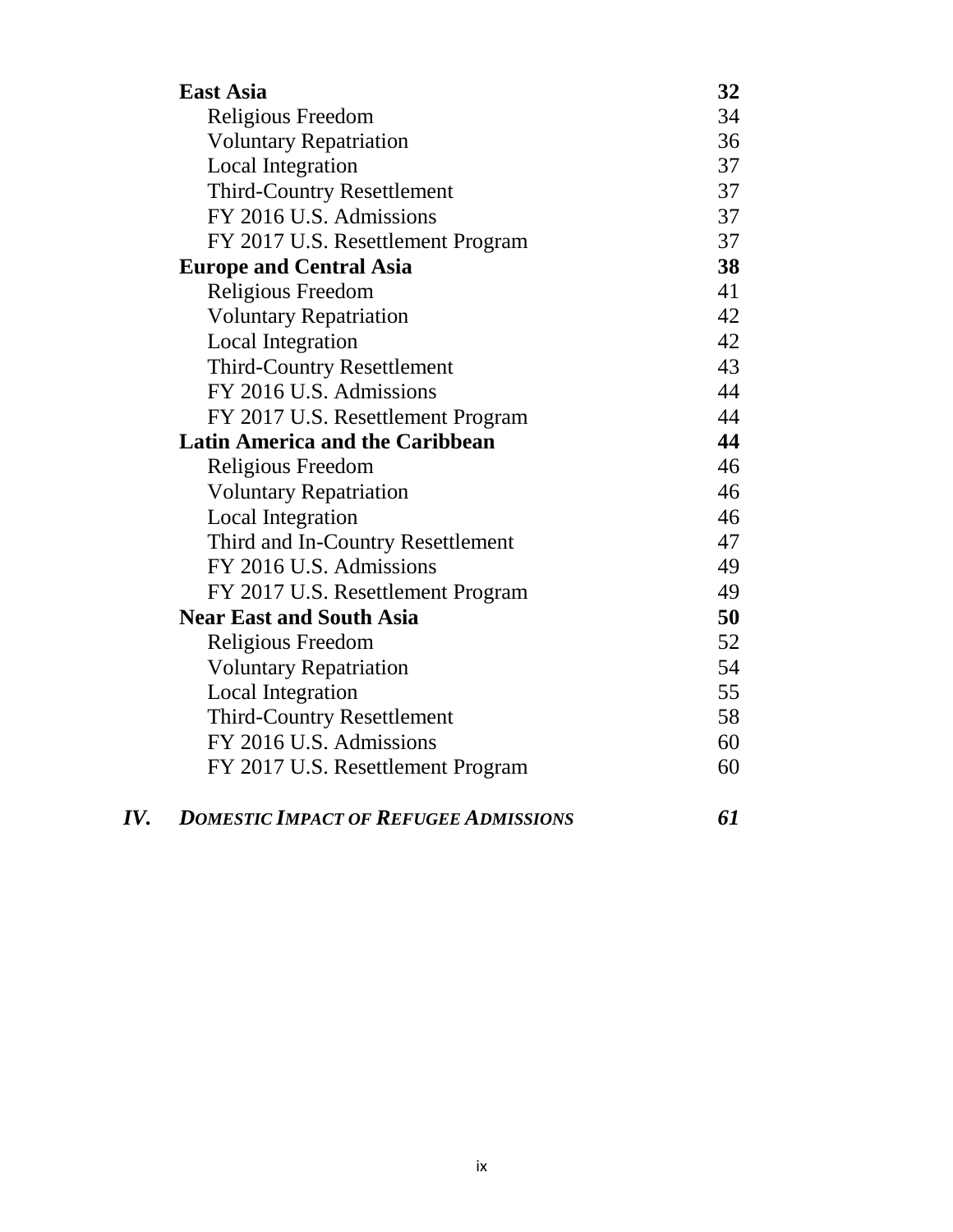# **LIST OF TABLES**

|             |                                                                                                 | Page |
|-------------|-------------------------------------------------------------------------------------------------|------|
| $I_{\cdot}$ | Refugee Admissions in FY 2015 and FY 2016,<br>Proposed Refugee Admissions by Region for FY 2017 | 5    |
| II.         | Proposed FY 2017 Regional Ceilings by Priority                                                  | 24   |
| Ш.          | Refugee Arrivals by Country of Origin, FY 2015                                                  | 62   |
| IV.         | Median Age and Gender of Refugee Arrivals, FY 2015                                              | 65   |
| V.          | Select Age Categories of Refugee Arrivals, FY 2015                                              | 66   |
| VI.         | Refugee Arrivals by State of Initial Resettlement, FY 2015                                      | 67   |
| VII.        | Estimated Funding of Refugee Processing, Movement, and<br>Resettlement FY 2016 and FY 2017      | 69   |
|             | VIII. UNHCR Resettlement Statistics by Resettlement Country,<br>CY 2015                         | 70   |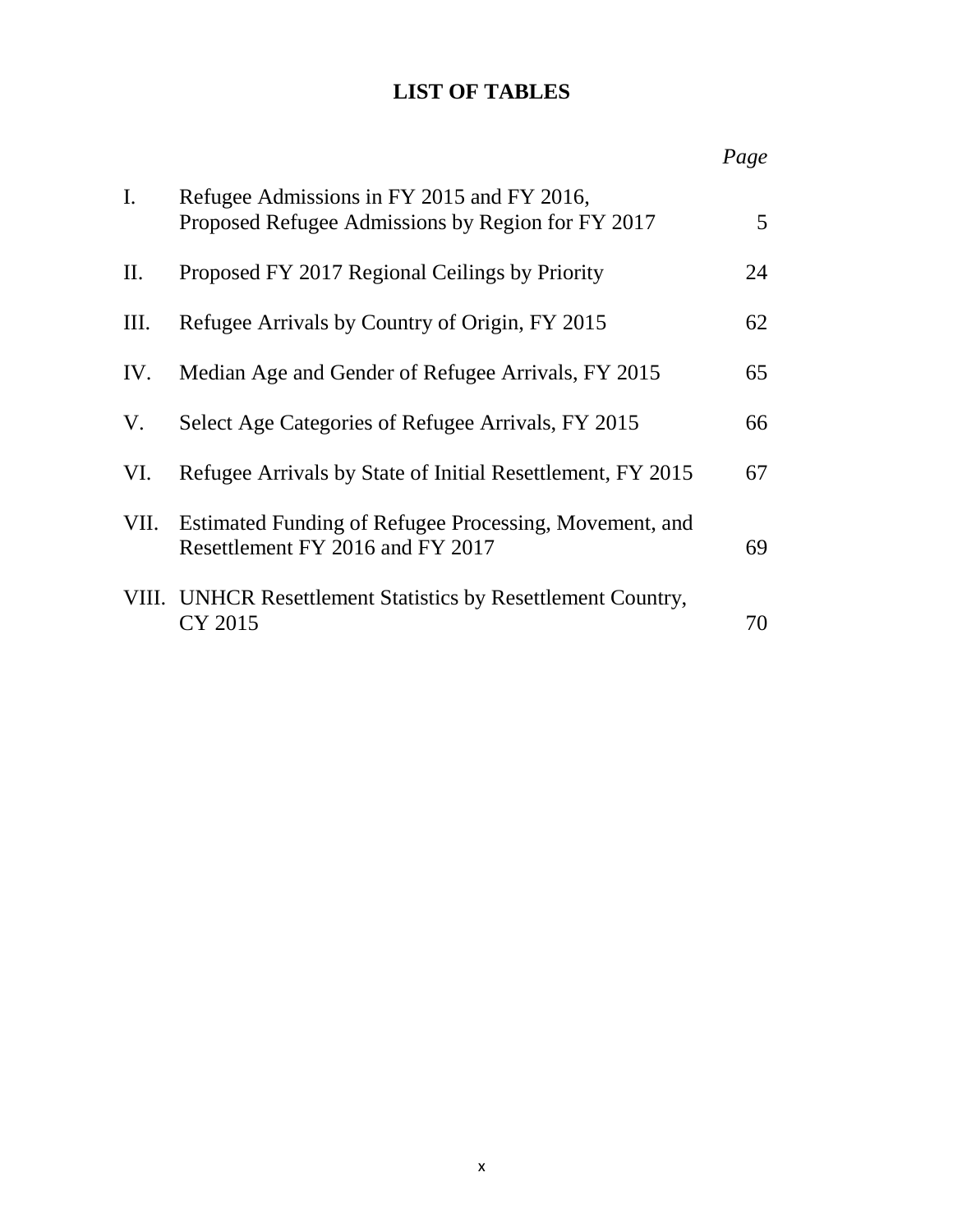#### *I. OVERVIEW OF U.S. REFUGEE POLICY*

At the end of 2015, the estimated refugee population worldwide stood at 21.3 million, with 16.1 million under the mandate of the United Nations High Commissioner for Refugees (UNHCR). This represents an increase of 1.7 million refugees under UNHCR mandate in one year. The United States actively supports efforts to provide protection, assistance, and durable solutions to these refugees, as these measures fulfill our humanitarian interests and further our foreign policy and national security interests. Under the authority of the Migration and Refugee Assistance Act of 1962, as amended, the United States contributes to the programs of UNHCR, the International Committee of the Red Cross (ICRC), the International Organization for Migration (IOM), the United Nations Relief and Works Agency for Palestine Refugees in the Near East (UNRWA), and other international and non-governmental organizations that provide protection and assistance to refugees, internally displaced persons (IDPs), victims of conflict, stateless persons, and other vulnerable migrants. These contributions are used to address the legal and physical protection needs of refugees and to furnish basic assistance such as water, sanitation, food, health care, shelter, education, and other services. The United States monitors these programs to ensure the most effective use of resources, maximizing humanitarian impact for the beneficiaries.

The United States and UNHCR recognize that most refugees desire safe, voluntary return to their homeland. In 2015, some 201,400 refugees voluntarily repatriated to their country of origin – a nearly 60% increase over 2014, but unfortunately, still low. Refugee repatriation operations brought refugees home to Afghanistan, Sudan, Somalia, and Central African Republic, among others. These operations were carried out to protect returning refugees as well as to help them contribute to the stabilization, reconstruction, and development of their home countries.

Where opportunities for refugees' safe and voluntary return remain elusive, the United States and its partners pursue self-sufficiency and temporary, indefinite, or permanent local integration in countries of asylum. The Department of State encourages host governments to protect refugees and to allow them to integrate into local communities. The State Department further promotes local integration by funding programs to enhance refugee self-reliance and support communitybased social services. Groups that have availed themselves of opportunities for local integration in recent years include Afghans in India, Angolans in Zambia, Burundians in Tanzania, Liberians and Sierra Leoneans in seven countries across West Africa, and Colombians in Ecuador, Costa Rica, Panama and Venezuela. Mali agreed to provide birth certificates to some 8,000 Mauritanian refugee children, paving the way for them to eventually apply for Malian citizenship.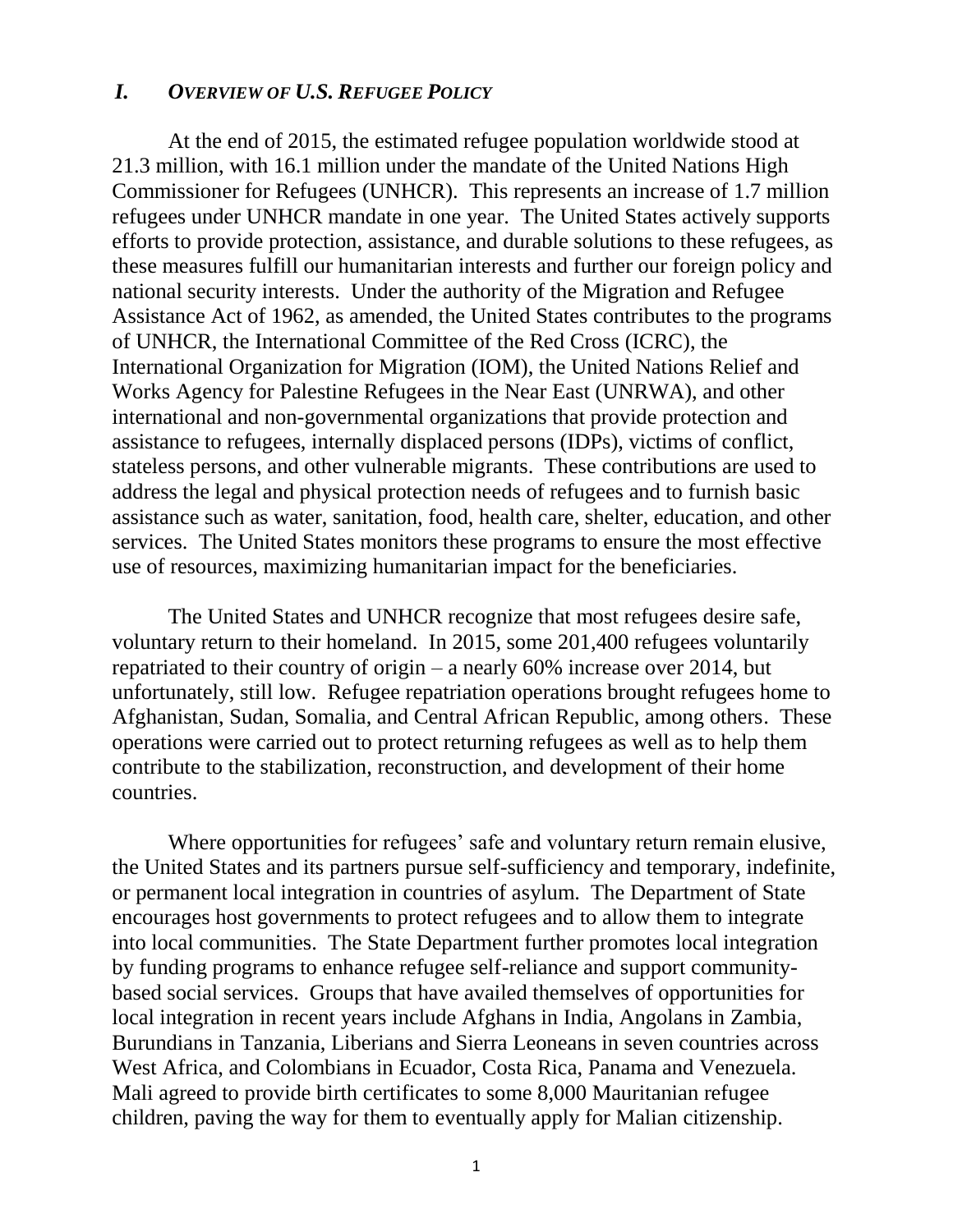UNHCR estimates that there are at least 10 million people worldwide who are not recognized as nationals of any state and are therefore stateless. Without citizenship in any country, many stateless persons are unable to move freely, to access basic services such as health care and schools, to work legally, to own property, or to access police protection and systems of justice. The United States supports UNHCR's mandate to prevent and reduce statelessness, including its Global Campaign to End Statelessness by 2024. The United States is encouraging States to address gaps in citizenship laws that result in statelessness, to eliminate provisions that discriminate against women, to facilitate naturalization for stateless persons, and to ensure universal birth registration. U.S. contributions to UNHCR's core budget support efforts to prevent and address statelessness in Burma, the Dominican Republic, Cote d'Ivoire, Nepal, Sudan, Syria, and elsewhere. In addition, the Department of State seeks to use the U.S. Refugee Admissions Program (USRAP) to demonstrate leadership and encourage other countries to do more to help stateless people and refugees in protracted situations. This approach is reflected in, for example, the current resettlement of protracted Rohingya refugees from Burma who were born outside Burma, mostly in Malaysia and Thailand.

The United States, like UNHCR, recognizes that resettlement in third countries is a vital tool for providing certain refugees protection and/or a durable solution. For some refugees, resettlement is the best, and perhaps the only, alternative. In particular, stateless refugees who arrive in the United States for resettlement not only find a durable solution to their displacement, but are also placed on a path that will afford the opportunity to naturalize and resolve their stateless status.

For more than a decade, the U.S. government has provided financial support to expand and improve UNHCR's resettlement capacity, principally by funding staff and construction of facilities. As a result, UNHCR has substantially increased referrals to the United States and other resettlement countries, submitting more than 134,000 individuals for resettlement in 2015 – an increase of nearly 30% over 2014. We plan to continue to work with UNHCR and consult with host governments on group referrals. We will continue to assess resettlement needs and allow qualified NGOs to refer refugee applicants to the program.

The United States has also supported UNHCR's efforts to expand the number of countries active in resettlement. In 2015, UNHCR referred refugees to 27 countries for resettlement consideration. Over 90 percent of refugees referred for resettlement were referred to the United States, Australia, and Canada. Smaller numbers of referrals were made to Austria, Belgium, Brazil, Czech Republic,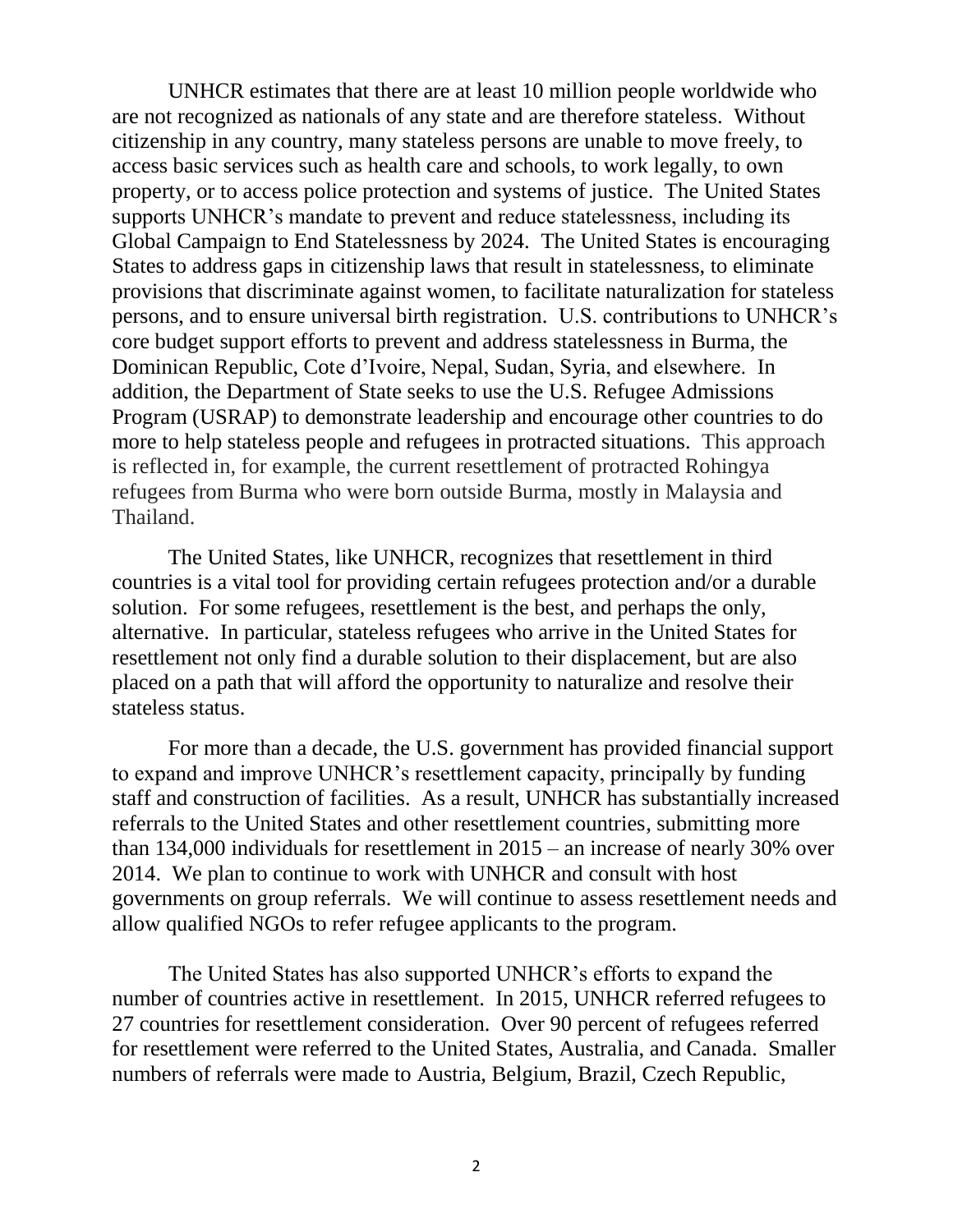Denmark, Finland, France, Germany, Hungary, Iceland, Ireland, Italy, Japan, Monaco, Netherlands, New Zealand, Norway, Portugal, Republic of Korea, Spain, Sweden, Switzerland, Uruguay, and the United Kingdom.

While the overall number of refugees referred by UNHCR and the percentages resettled by various countries fluctuate from year to year, the United States aims to ensure that at least 50 percent of all refugees referred by UNHCR worldwide are considered for resettlement in the United States, depending on the availability of funds. Some 64 percent of UNHCR-referred refugees who were resettled in 2015, were resettled in the United States (see Table VIII).

The foreign policy and humanitarian interests of the United States are often advanced by addressing refugee issues in asylum and resettlement countries. In some cases, the United States has been able to use its leadership position in resettlement to promote and secure other durable solutions for refugees, or advance other human rights or foreign policy objectives. The United States is by far the largest single donor to UNHCR, providing over \$1.33 billion in FY 2015. During the past few years, U.S. resettlement efforts in Africa, the Middle East, and East Asia have helped energize efforts by UNHCR and other countries to ensure that first asylum is maintained for larger refugee populations and that local integration or third country resettlement are options offered to those in need. In certain locations, the prompt resettlement of politically sensitive cases has helped defuse regional tensions.

During its history, the USRAP has responded to changing circumstances. The end of the Cold War dramatically altered the context in which the USRAP operated. The program shifted its focus away from large groups concentrated in a few locations (primarily refugees from Vietnam, the former Soviet Union, and the former Yugoslavia) and began to admit refugees representing over 50 nationalities per year. Today, officials from the Department of Homeland Security's U.S. Citizenship and Immigration Services (DHS/USCIS) often conduct refugee applicant interviews in remote locations and focus on the individuals and populations who most need third country resettlement opportunities.

While maintaining the United States' leadership role in humanitarian protection, an integral part of this mission is to ensure that refugee resettlement opportunities go only to those who are eligible for such protection and who do not present a risk to the safety and security of our country. Accordingly, the USRAP is committed to deterring and detecting fraud among those seeking to resettle in the United States and continues to employ rigorous security measures to protect against threats to our national security.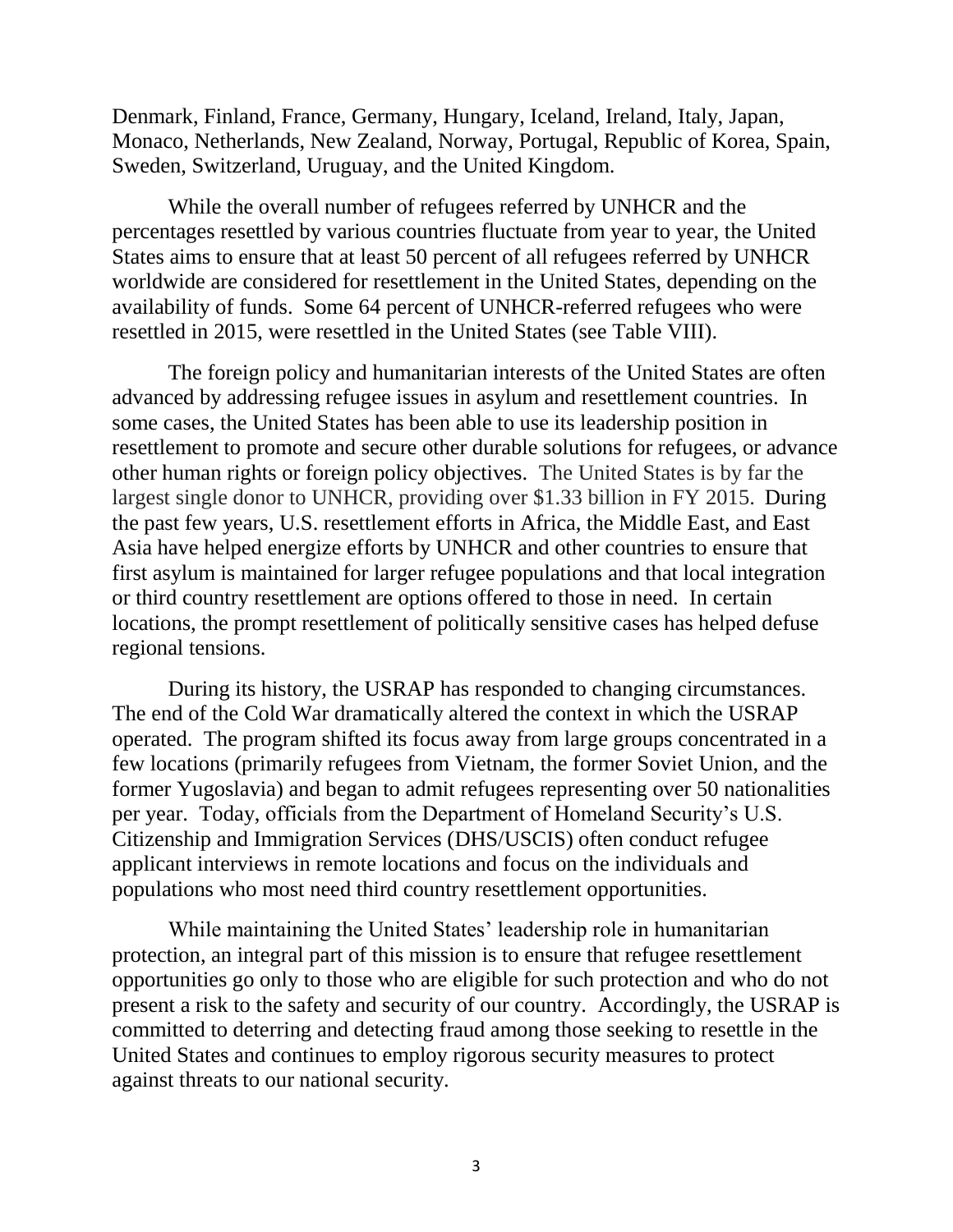Refugees resettled in the United States enrich our nation. The USRAP is premised on the idea that refugees should become economically self-sufficient as quickly as possible. The Department of State works domestically with agencies participating in the Reception and Placement (R&P) program to ensure that refugees receive services in the first 30 to 90 days after arrival in accordance with established standards. During and after the initial resettlement period, the Office of Refugee Resettlement at the Department of Health and Human Services (HHS/ORR) provides technical assistance and funding to states, the District of Columbia, and nonprofit organizations to help refugees become self-sufficient and integrated into U.S. society. ORR programs use formula and discretionary grants to provide cash and medical assistance, employment and training programs, and other services to newly arriving and recently arrived refugees. Refugees arriving in the United States are expected to be future U.S. citizens. Refugees are immediately authorized to work upon resettlement in the United States, and after one year in this country are required to apply for lawful permanent resident status. Five years after admission, a refugee who has been granted lawful permanent resident status is eligible to apply for citizenship.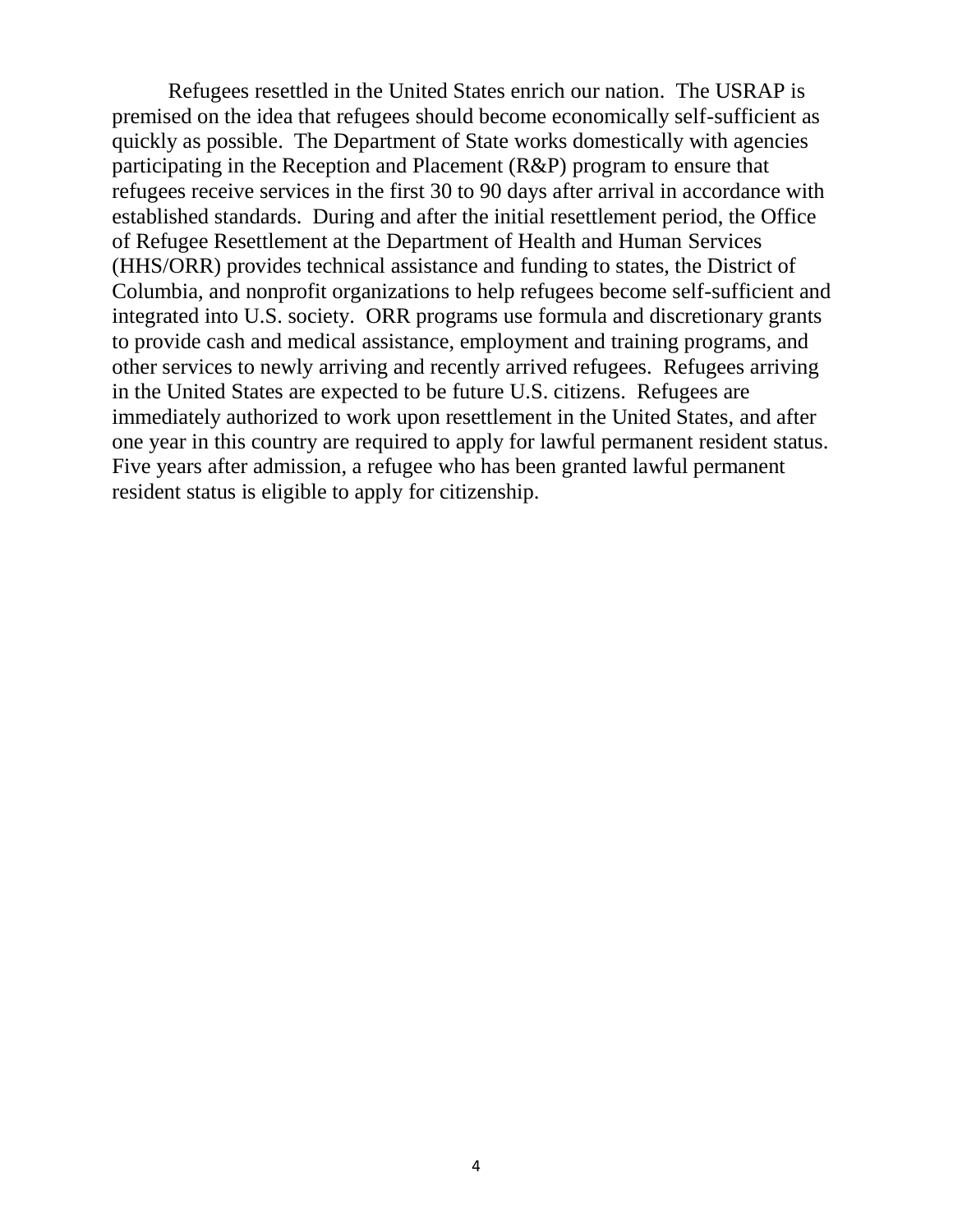#### *REFUGEE ADMISSIONS PROGRAM FOR FY 2017*

### **PROPOSED CEILINGS**

 $\overline{\phantom{a}}$ 

#### **TABLE I**

| <b>REGION</b>              | <b>FY 2015</b><br><b>ACTUAL</b><br><b>ARRIVALS</b> | <b>FY 2016</b><br><b>CEILING</b> | <b>FY 2016</b><br><b>PROJECTED</b><br><b>ARRIVALS</b> | <b>PROPOSED</b><br><b>FY2017</b><br><b>CEILING</b> |
|----------------------------|----------------------------------------------------|----------------------------------|-------------------------------------------------------|----------------------------------------------------|
| Africa                     | 22,472                                             | 25,000                           | 27,500                                                | 35,000                                             |
| East Asia                  | 18,469                                             | 13,000                           | 14,000                                                | 12,000                                             |
| Europe and Central Asia    | 2,363                                              | 4,000                            | 4,000                                                 | 4,000                                              |
| Latin<br>America/Caribbean | 2,050                                              | 3,000                            | 1,500                                                 | 5,000                                              |
| Near East/South Asia       | 24,579                                             | 34,000                           | 38,000                                                | 40,000                                             |
| <b>Regional Subtotal</b>   | 69,933                                             | 79,000                           | 85,000                                                | 96,000                                             |
| <b>Unallocated Reserve</b> |                                                    | 6,000                            |                                                       | 14,000                                             |
| Total                      | 69,933                                             | 85,000                           | 85,000                                                | 110,000                                            |

#### **REFUGEE ADMISSIONS IN FY 2015 AND FY 2016 PROPOSED REFUGEE ADMISSIONS BY REGION FOR FY 2017<sup>2</sup>**

Generally, to be considered a refugee, a person must be outside his or her country of nationality or, if stateless, outside his or her country of last habitual residence. Additionally, under the Immigration and Nationality Act (INA) § 101(a)(42)(B), the President may specify circumstances under which individuals who are within their countries of nationality or last habitual residence may be considered a refugee for purposes of admission to the United States. The FY 2017 refugee admissions proposal recommends continuing such in-country processing for specified persons in Iraq, Cuba, Eurasia and the Baltics, Honduras, El Salvador and Guatemala. Persons for whom resettlement is requested by a U.S. ambassador in any location in the world may also be considered, with the understanding that those within their countries of nationality or last habitual residence will only be referred to the USRAP following Department of State consultation with USCIS at the Department of Homeland Security (DHS). Likewise, the U.S. will consider

 $2^2$  These proposed figures assume enactment by Congress of the President's Budget levels related to the U.S. Refugee Admissions Program elements.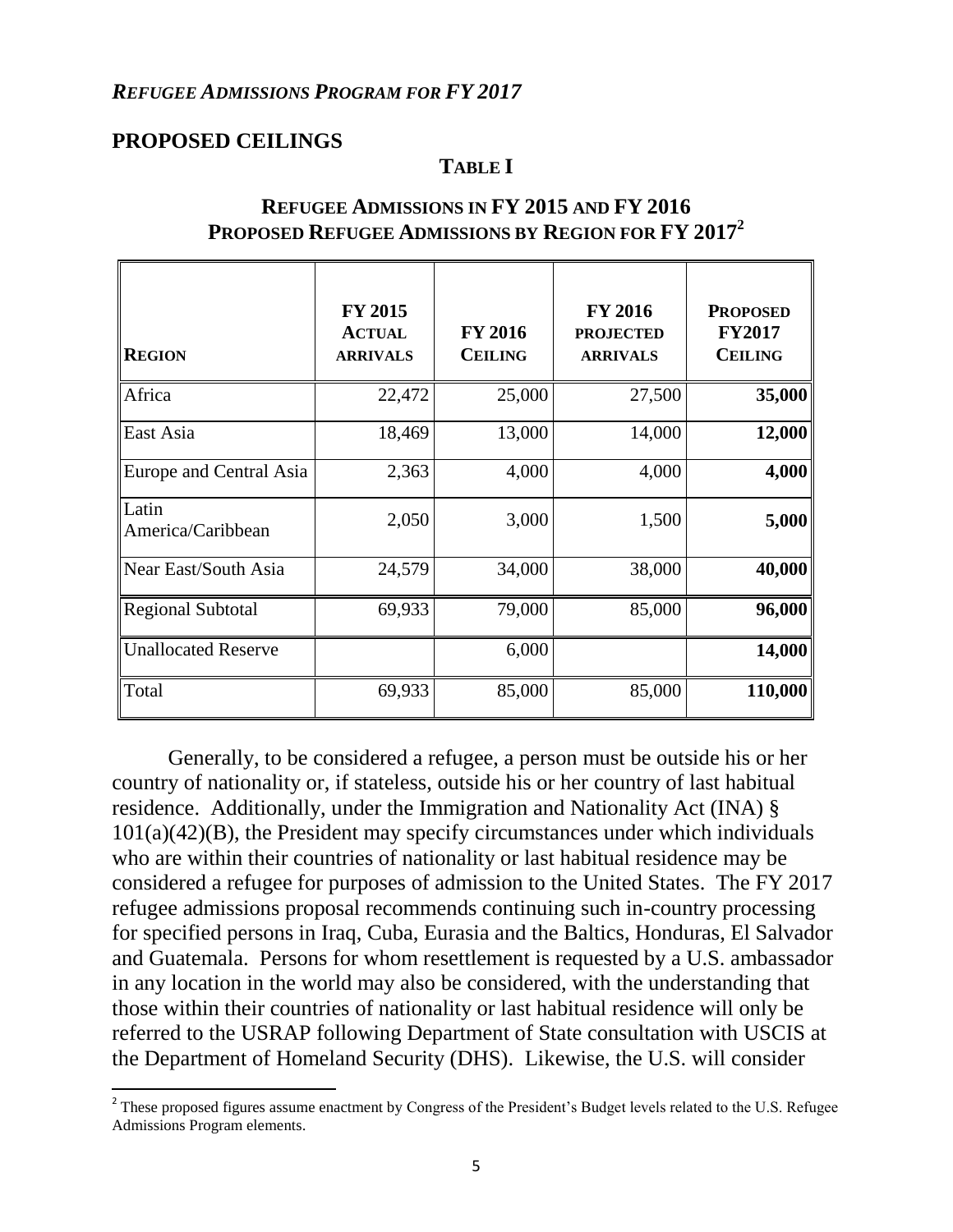accepting a limited number of referrals from qualified NGOs of highly vulnerable individuals within their countries of nationality or last habitual residence following Department of State consultation with USCIS.

# *Unallocated Reserve*

This proposal includes 14,000 unallocated admissions numbers to be used if needed for additional refugee admissions from any region. The unallocated numbers would only be used following notification to Congress.

# **ADMISSIONS PROCEDURES**

# *Eligibility Criteria*

The Department of State's Bureau of Population, Refugees, and Migration (PRM) is responsible for coordinating and managing the USRAP. A critical part of this responsibility is determining which individuals or groups from among the millions of refugees worldwide will have access to U.S. resettlement consideration. PRM coordinates within the Department of State, as well as with DHS/USCIS and other agencies, in carrying out this responsibility.

Section 207(a)(3) of the INA states that the USRAP shall allocate admissions among refugees "of special humanitarian concern to the United States in accordance with a determination made by the President after appropriate consultation." Which individuals are "of special humanitarian concern" to the United States for the purpose of refugee resettlement consideration is determined through the USRAP priority system. There are currently three priorities or categories of cases:

- Priority  $1$  Individual cases referred to the program by virtue of their circumstances and apparent need for resettlement;
- Priority  $2 -$  Groups of cases designated as having access to the program by virtue of their circumstances and apparent need for resettlement; and
- Priority  $3$  Individual cases from designated nationalities granted access for purposes of reunification with family members already in the United States.

(Note: Refugees resettled in the United States may also seek the admission of spouses and unmarried children under 21 who are still abroad by filing a "Following to Join" petition, which obviates the need for a separate refugee claim adjudication. This option is described in more detail in the discussion of Following to Join cases below.)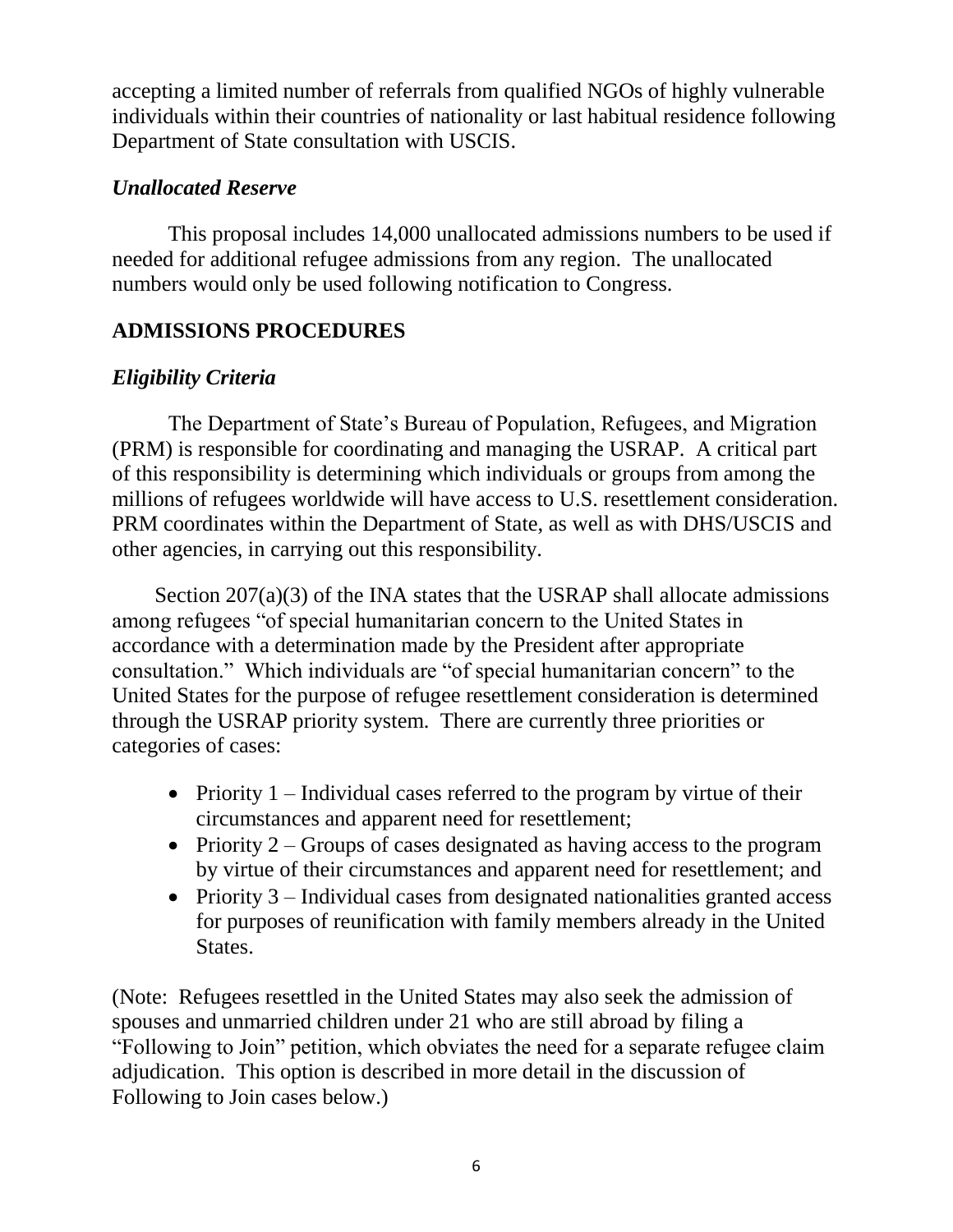Access to the USRAP under one of the above-listed processing priorities does not necessarily mean an applicant meets the statutory definition of a "refugee" or is admissible to the United States under the INA. Applicants who are eligible for access to the USRAP within the established priorities are presented to DHS/USCIS officers for interview. The ultimate determination as to whether an applicant can be admitted as a refugee is made by DHS/USCIS in accordance with criteria set forth in the INA and various security protocols.

Although the access categories to the USRAP are referred to as "processing priorities," it is important to note that entering the program under a certain priority does not establish precedence in the order in which cases will be processed. Once cases are established as eligible for access under one of the three processing priorities, they all undergo the same processing steps.

#### **PRIORITY 1 – INDIVIDUAL REFERRALS**

 $\overline{\phantom{a}}$ 

Priority 1 (P-1) allows consideration of refugee claims from persons of any nationality,<sup>3</sup> usually with compelling protection needs, for whom resettlement appears to be the appropriate durable solution. Priority 1 cases are identified and referred to the program by UNHCR, a U.S. Embassy, or a designated NGO. UNHCR, which has the international mandate worldwide to provide protection to refugees worldwide, has historically referred the vast majority of cases to the United States under this priority. Some NGOs providing humanitarian assistance in locations where there are large concentrations of refugees have also undergone training by PRM and DHS/USCIS and have been designated as eligible to provide Priority 1 referrals.

### *Process for Priority 1 Individual Referral Applications*

Priority 1 (P-1) referrals from UNHCR and NGOs are submitted to the appropriate Regional Refugee Coordinator, who forwards the referrals to the appropriate Resettlement Support Center (RSC) for case processing and scheduling of the DHS/USCIS interview. PRM's Office of Admissions reviews embassy referrals for completeness and may consult with DHS/USCIS in considering these referrals.

A U.S. ambassador may make a Priority 1 referral for persons still in their country of origin if the ambassador determines that such cases are in need of exceptional treatment and the Departments of State (PRM) and Homeland Security

<sup>&</sup>lt;sup>3</sup> Referrals of North Koreans and Palestinians require State Department and DHS/USCIS concurrence before they may be granted access to the USRAP.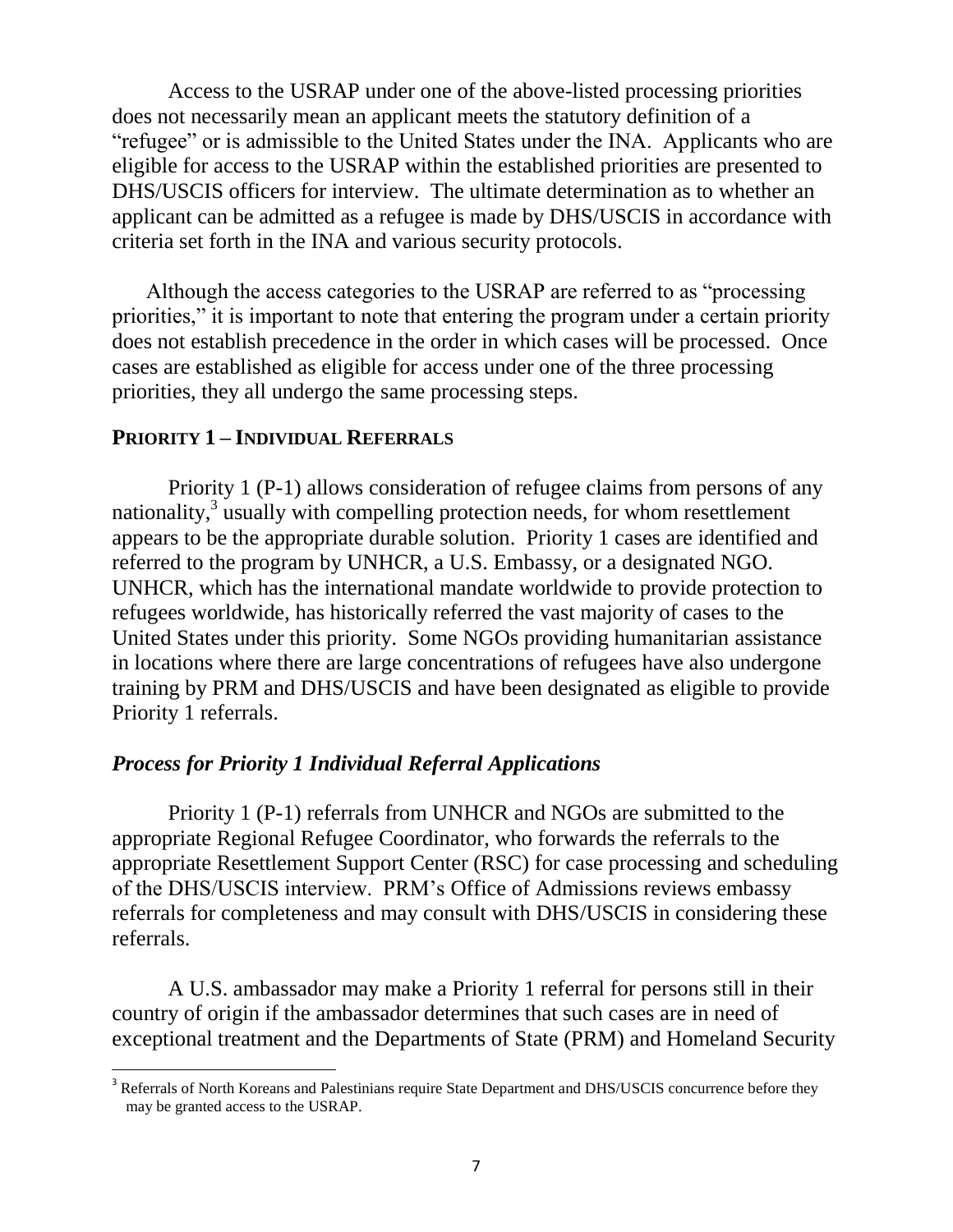(DHS/USCIS) concur. When a Priority 1 referral cannot be made, in some limited cases, a Department of State request to DHS/USCIS for parole may be an appropriate option.

### **PRIORITY 2 – GROUP REFERRALS**

Priority 2 (P-2) includes specific groups (within certain nationalities, clans, or ethnic groups; sometimes in specified locations) identified by the Department of State in consultation with DHS/USCIS, NGOs, UNHCR, and other experts whose members are in need of resettlement. Some Priority 2 groups are processed in their country of origin. The process of identifying the group and its characteristics includes consideration of whether the group is of special humanitarian concern to the United States and whether individual members of the group will likely be able to qualify for admission as refugees under U.S. law. Groups may be designated as Priority 2 during the course of the year as circumstances dictate, and the need for resettlement arises. PRM plays the coordinating role for all group referrals to the USRAP.

There are two distinct models of Priority 2 access to the program: open access and predefined group access, often upon the recommendation of UNHCR. Under both models, Priority 2 designations are made based on shared characteristics that define the group. In general, these characteristics are the reason members of the group have been persecuted in the past or face persecution in the future.

The open-access model for Priority 2 group referrals allows individuals to seek access to the program on the basis of meeting designated criteria. To establish an open-access Priority 2 group, PRM, in consultation with DHS/USCIS, and (as appropriate) with UNHCR and others, defines the specific criteria for access. Once the designation is in place, applicants may approach the program at any of the processing locations specified as available for the group to begin the application process. Applicants must demonstrate that they meet the specified criteria to establish eligibility for access to the USRAP.

The open-access model has functioned well in the in-country programs, including the long-standing programs in Eurasia and the Baltics, and in Cuba. It was also used successfully for Vietnamese for nearly thirty years (1980-2009), and Bosnian refugees during the 1990s. It is now in use for Iranians belonging religious minorities, Iraqis with links to the United States, and individuals from El Salvador, Guatemala, and Honduras with lawfully present parents in the United States.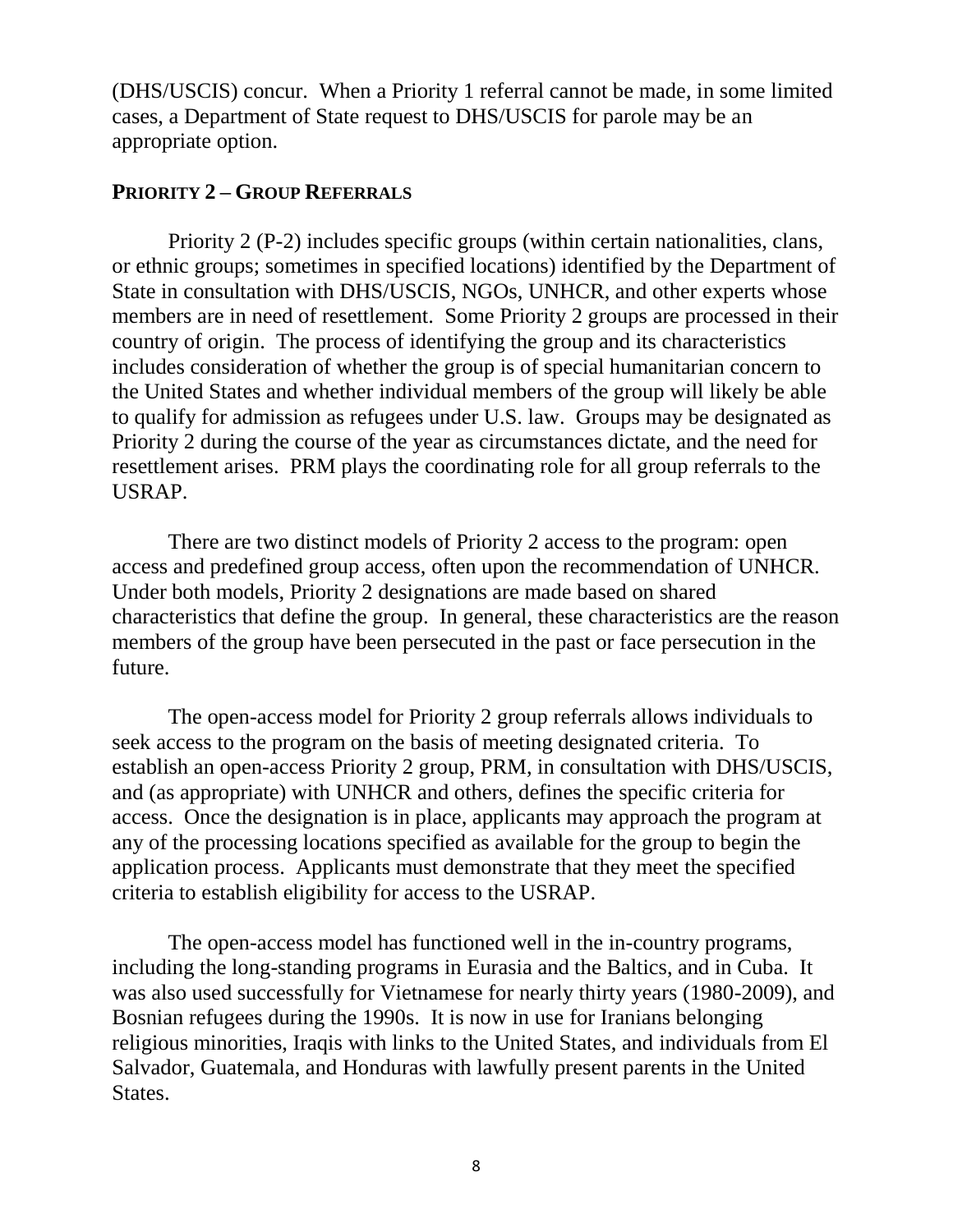The RSCs responsible for handling open-access Priority 2 applications, working under the direction of PRM, make a preliminary determination as to whether individual applicants qualify for access and should be presented to DHS/USCIS for interview. Applicants who clearly do not meet the access requirements are "screened out" prior to the DHS/USCIS interview.

In contrast to an open-access group, a predefined group designation is normally based on a UNHCR recommendation that lays out eligibility criteria that should apply to individuals in a specific location. Once PRM, in consultation with DHS/USCIS, has established the access eligibility criteria for the group, the referring entity (usually UNHCR) provides the biographical data of eligible refugee applicants for processing. This type of group referral is advantageous in situations in which the intensive labor required to generate individual UNHCR referrals would be impracticable, potentially harmful to applicants due to delays, or counterproductive. Often, predefined groups are composed of persons with similar persecution claims. The predefined group referral process saves the labor intensive individual referral step and can conserve scarce UNHCR resources. In recent years, predefined groups have included certain Burmese in Thailand, certain Bhutanese in Nepal, and certain Congolese in Tanzania and Rwanda. Predefined group referrals with clear, well-defined eligibility criteria and several methods for cross-checking group membership can serve as a fraud deterrent as well, preventing non-group members from gaining access to the USRAP by falsely claiming group membership. Once an individual gains access to processing via a P-2 designation, all other processing steps are the same as for those referred by P-1, including individual pre-screening and USCIS interviews, and all security and medical checks.

### **FY 2017 Priority 2 Designations**

#### *In-country processing programs*

The following ongoing programs that process individuals still in their country of origin under Priority 2 group designations will continue in FY 2017, all of which are "open-access" type P-2s:

#### Eurasia and the Baltics

This Priority 2 designation applies to Jews, Evangelical Christians, and Ukrainian Catholic and Orthodox religious adherents identified in the Lautenberg Amendment, Public Law No. 101-167, § 599D, 103 Stat. 1261 (1989) (codified at 8 U.S.C. § 1157) as amended ("Lautenberg Amendment"), with close family in the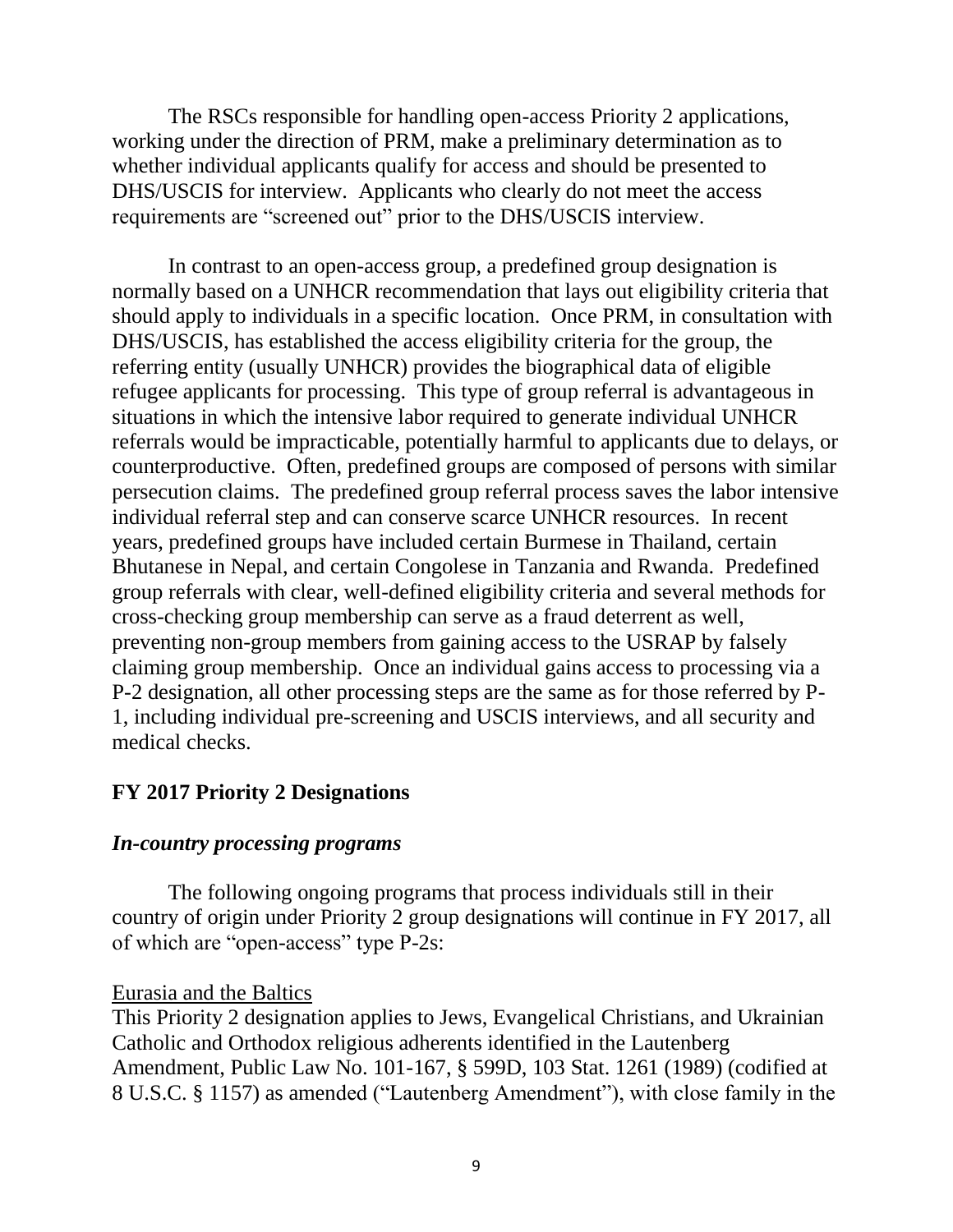United States. With annual renewal of the Lautenberg Amendment, these individuals are considered under a reduced evidentiary standard for establishing a well-founded fear of persecution.

## Cuba

Included in this Priority 2 program are human rights activists, members of persecuted religious minorities, former political prisoners, forced-labor conscripts, and persons deprived of their professional credentials or subjected to other disproportionately harsh or discriminatory treatment resulting from their perceived or actual political or religious beliefs.

## Iraqis Associated with the United States

Under various Priority 2 designations, including those set forth in the Refugee Crisis in Iraq Act, employees of the U.S. Government, a U.S. government-funded contractor or grantee, U.S. media or U.S. NGOs working in Iraq, and certain family members of such employees, as well as beneficiaries of approved I-130 (immigrant visa) petitions, are eligible for refugee processing in Iraq.

## Persons in El Salvador, Guatemala, and Honduras

Under this Priority 2 program that was expanded in July 2016, certain lawfully present parents in the United States can request access to a refugee interview for sons and daughters still in the country of origin, as well as the biological parent of an unmarried child under 21, and caregivers.

# *Groups of Humanitarian Concern outside the Country of Origin*

The following Priority 2 groups are already designated and, in most cases, undergoing processing with significant arrivals anticipated during FY 2016. (Additional Priority 2 groups may be designated over the course of FY 2017.)

# *Pre-defined Group Access P-2s:*

Ethnic Minorities and others from Burma in camps in Thailand Under this existing Priority 2 designation, individuals who have fled Burma, are registered in one of nine refugee camps along the Thai/Burma border, are identified by UNHCR as in need of resettlement, and expressed interest prior to January 2014 (depending on the location), are eligible for processing.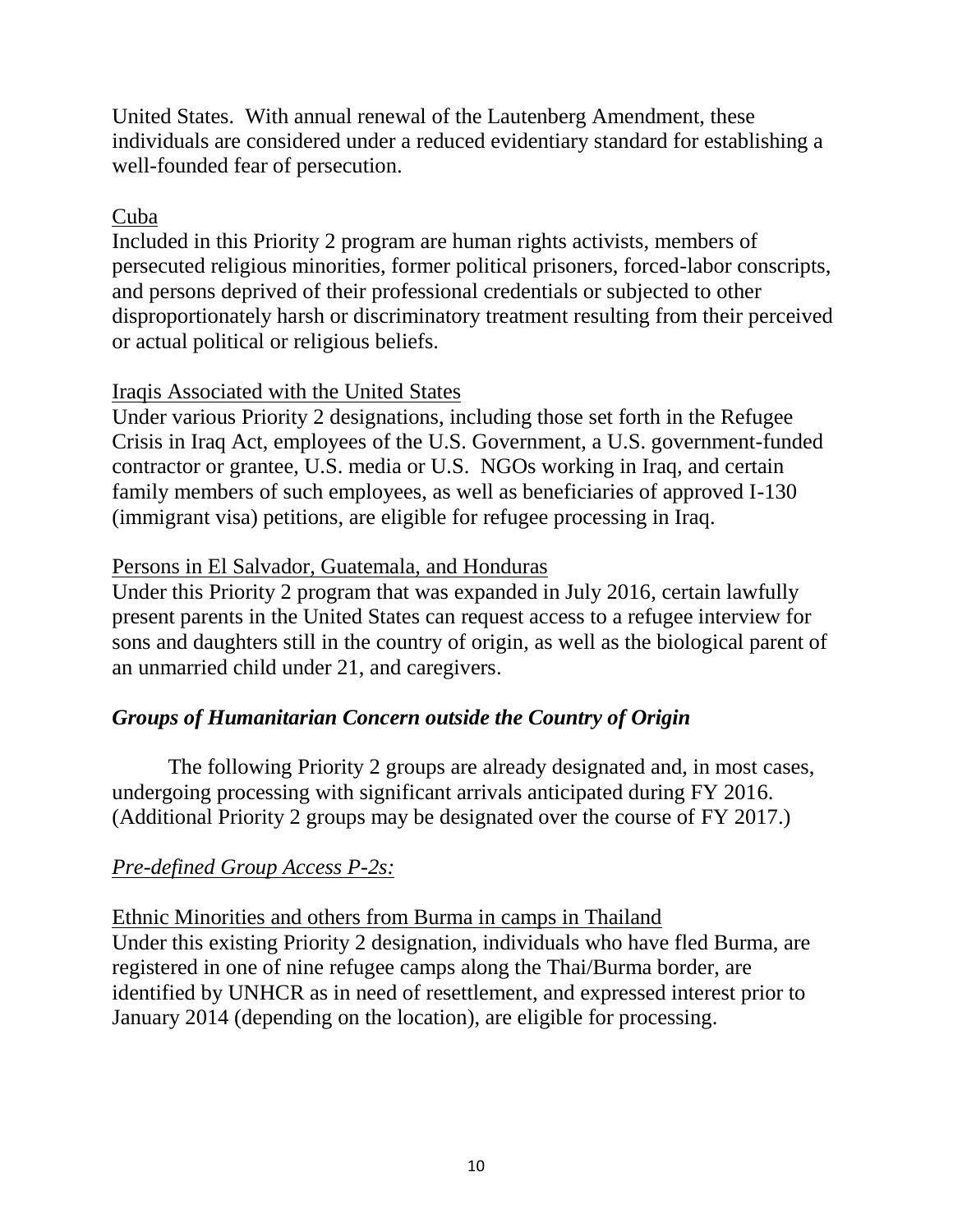## Ethnic Minorities from Burma in Malaysia

Under this Priority 2 designation, members of ethnic minorities from Burma who are recognized by UNHCR as refugees in Malaysia and identified as being in need of resettlement are eligible for processing.

## Bhutanese in Nepal

Under this existing Priority 2 designation, Bhutanese refugees registered by UNHCR in camps in Nepal, identified as in need of resettlement, and expressed interest prior to June 30, 2014, are eligible for processing.

## Congolese in Rwanda

Under this new Priority 2 designation, certain Congolese refugees in Rwanda who arrived between 1994 and 2005 were verifiably registered in 2011 or 2012 and identified as in need of resettlement are eligible for processing.

## Congolese in Tanzania

Under this Priority 2 designation signed in May 2015, certain Congolese refugees registered by UNHCR in Tanzania whose residence in Nyaragusu camp was confirmed in a 2013-2014 UNHCR verification exercise are eligible for processing.

# *Open Access Model P-2s:*

### Iranian Religious Minorities

Under this Priority 2 designation, Iranian members of certain religious minorities are eligible for processing and are considered under a reduced evidentiary standard for establishing a well-founded fear of persecution, pursuant to annual renewal of the Lautenberg Amendment as amended in 2004 by Sec. 213 of Title II, Division E, of the Consolidated Appropriations Act of 2004, P.L. 108-199, 118 Stat. 3 ("the Specter Amendment").

# Iraqis Associated with the United States

Under various Priority 2 designations, including those set forth in the Refugee Crisis in Iraq Act, employees of the U.S. government, a U.S. government-funded contractor or grantee, U.S. media or U.S. NGOs working in Iraq, and certain family members of such employees, as well as beneficiaries of approved I-130 (immigrant visa) petitions, are eligible for refugee processing. This program is operating in Jordan and Egypt, in addition to the in-country program in Iraq.

### Syrian Beneficiaries of Approved I-130 petitions

Under this new Priority 2 designation, Syrian beneficiaries of approved I-130 immigrant visa petitions, for whom immigrant visas have not yet been issued, are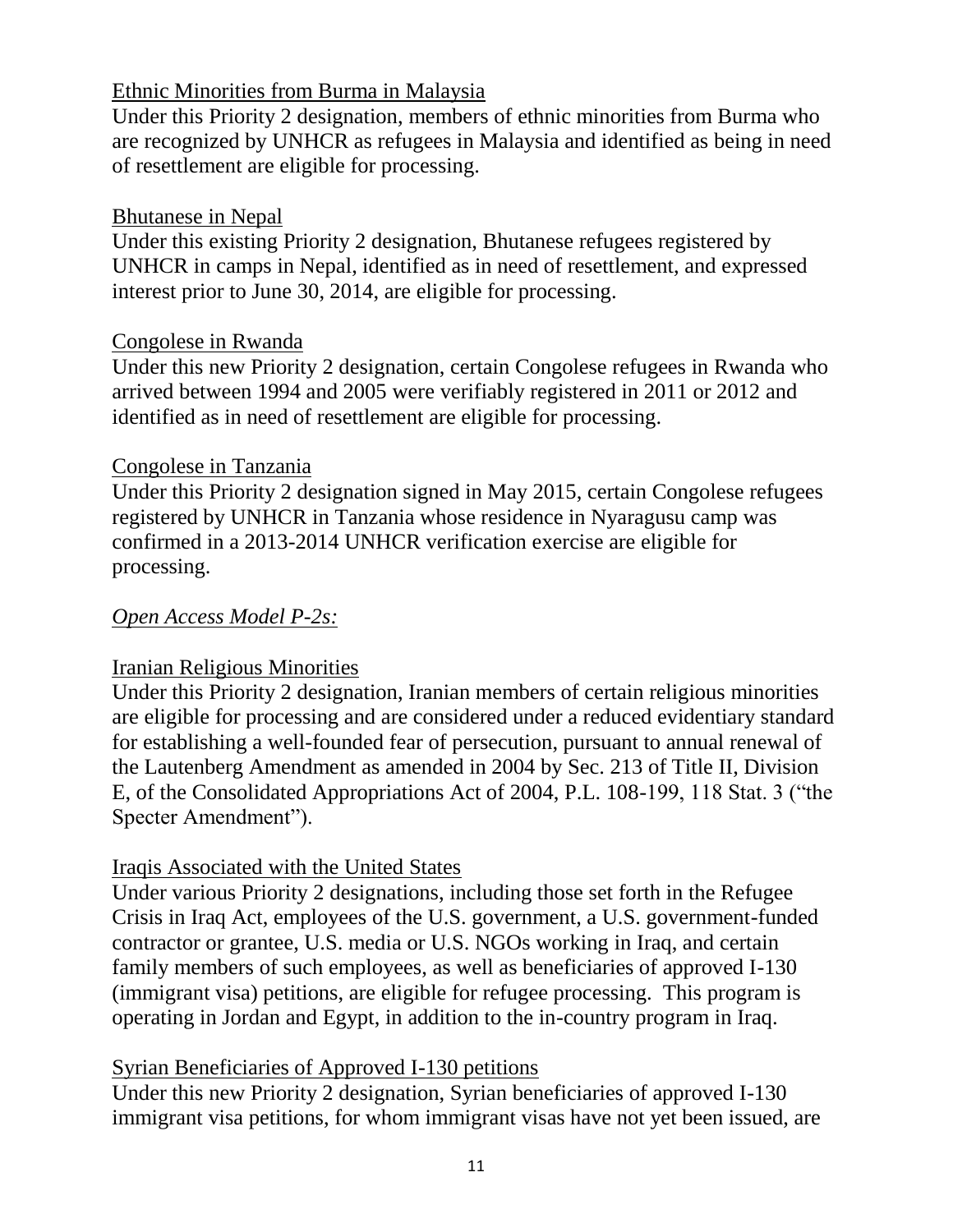eligible for refugee processing. For U.S. citizens, eligible relationships to the U.S. based petitioner include spouse, children (regardless of age or marital status), siblings and parents. For lawful permanent residents, eligible relationships to the petitioner include spouse and unmarried children (regardless of age).

### **PRIORITY 3 – FAMILY REUNIFICATION**

The Priority 3 (P-3) category affords USRAP access to members of designated nationalities who have immediate family members in the United States who initially entered as refugees or were granted asylum. At the beginning of each fiscal year, PRM, in consultation with DHS/USCIS, establishes the list of nationalities eligible for processing under this priority. The PRM Assistant Secretary may modify the list during the year, in consultation with DHS/USCIS, but additions or deletions are generally made to coincide with the fiscal year.

Inclusion on the P-3 list represents a finding by PRM that the nationality is of special humanitarian concern to the United States for the purpose of familyreunification refugee processing. Eligible nationalities are selected following careful review of several factors. UNHCR's annual assessment of refugees in need of resettlement provides insight into ongoing refugee situations which could create the need for family-reunification processing. In addition, prospective or ongoing repatriation efforts and U.S. foreign policy interests must be weighed in determining which nationalities should be eligible.

The P-3 program has undergone significant changes in recent years. In order to qualify for access under the P-3 program, an applicant must be outside of his or her country of origin, be registered or have legal status in the country of asylum, have had an Affidavit of Relationship (AOR) filed on his or her behalf by an eligible family member in the United States during a period in which the nationality was included on the eligibility list, and have been cleared for onward processing by the DHS/USCIS Refugee Access Verification Unit (RAVU).

Family members who are eligible to file an AOR are persons who were admitted to the United States as refugees or were granted asylum, including persons who are lawful permanent residents of the United States or U.S. citizens who initially were admitted to the United States as refugees or were granted asylum. The U.S.-based filer must be at least 18 years of age at the time the AOR is filed and must file the AOR within 5 years of the date he or she entered the United States as a refugee or was granted asylum. The USRAP may reject any AOR for a relationship that does not comport with public policy, such as under-age or plural marriages.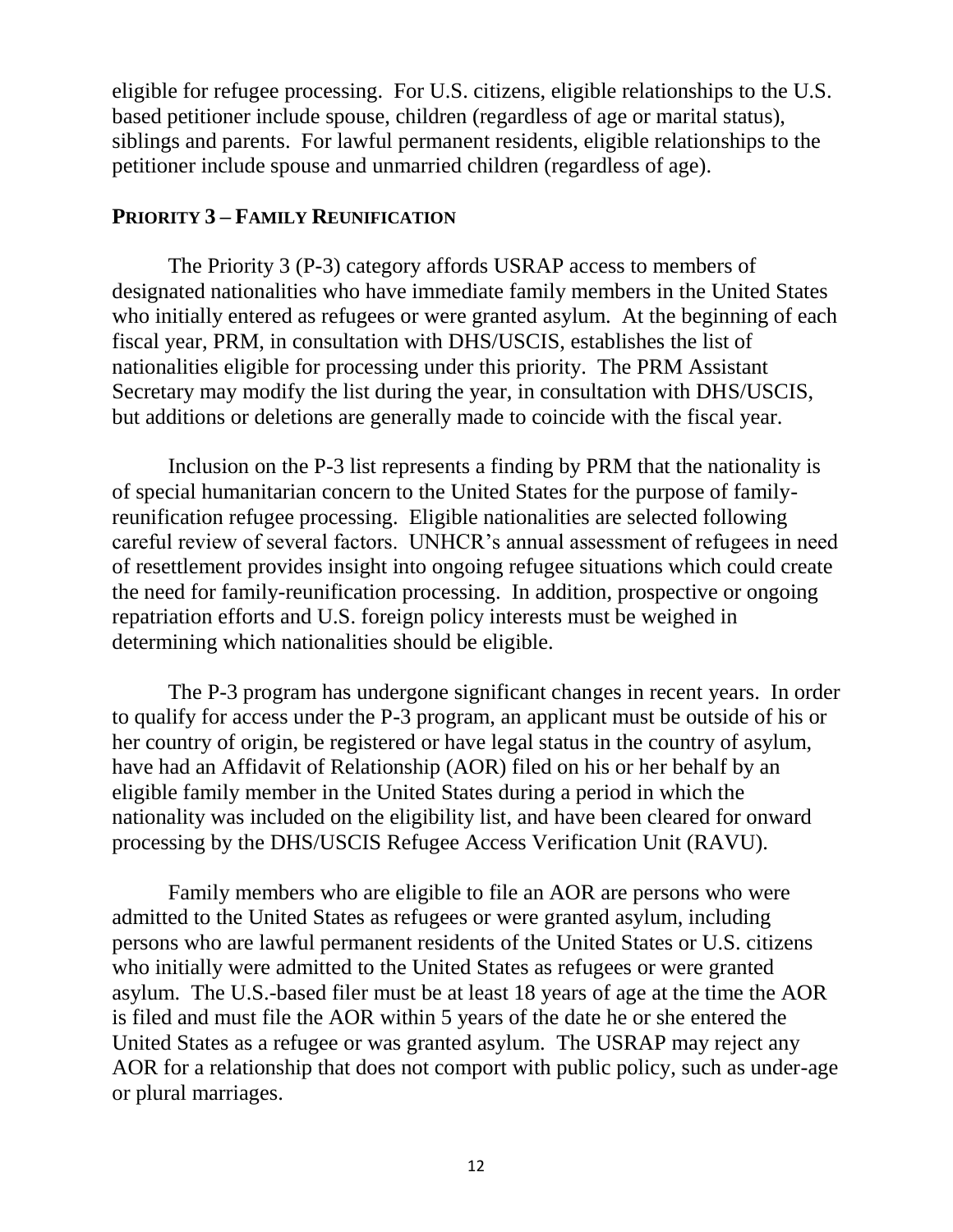The following family members of the U.S.-based family members are qualified for P-3 access: spouse, unmarried children under 21, and/or parents. A U.S.-based family member may apply for a same-sex spouse if a legal marriage was conducted and documented. Cognizant that same-sex marriage is not legal in the vast majority of refugee-producing and refugee-hosting countries, the United States will allow a qualifying individual to file for P-3 access for a same-sex partner if he or she can provide evidence that he/she had a relationship with the partner for at least one year overseas prior to the submission of the AOR and considered that person to be his/her spouse or life partner, and that the relationship is ongoing, together with evidence that legal marriage was not an obtainable option due to social and/or legal prohibitions.

Under certain circumstances, a U.S.-based individual may file for P-3 access for an opposite-sex partner if he or she can provide evidence that he/she had a relationship with the partner for at least one year overseas prior to the submission of the AOR and considered that person to be his/her spouse or life partner, and that the relationship is ongoing, together with evidence that legal marriage was not an obtainable option due to social and/or legal prohibitions.

In addition to the qualifying family members of a U.S.-based individual identified above, the qualifying family member's spouse and unmarried children under 21 may derive refugee status from the principal applicant for refugee status.

On a case-by-case basis, an individual may be added to a qualifying family member's P-3 case if that individual:

- 1) lived in the same household as the qualifying family member in the country of nationality or, if stateless, last habitual residence; AND
- 2) was part of the same economic unit as the qualifying family member in the country of nationality or, if stateless, last habitual residence; AND
- 3) demonstrates exceptional and compelling humanitarian circumstances that justify inclusion on the qualifying family member's case.

These individuals are not "spouses" or "children", under INA  $207(c)(2)(A)$ and thus cannot derive their refugee status from the Principal Applicant. They must, therefore, independently establish that they qualify as a refugee.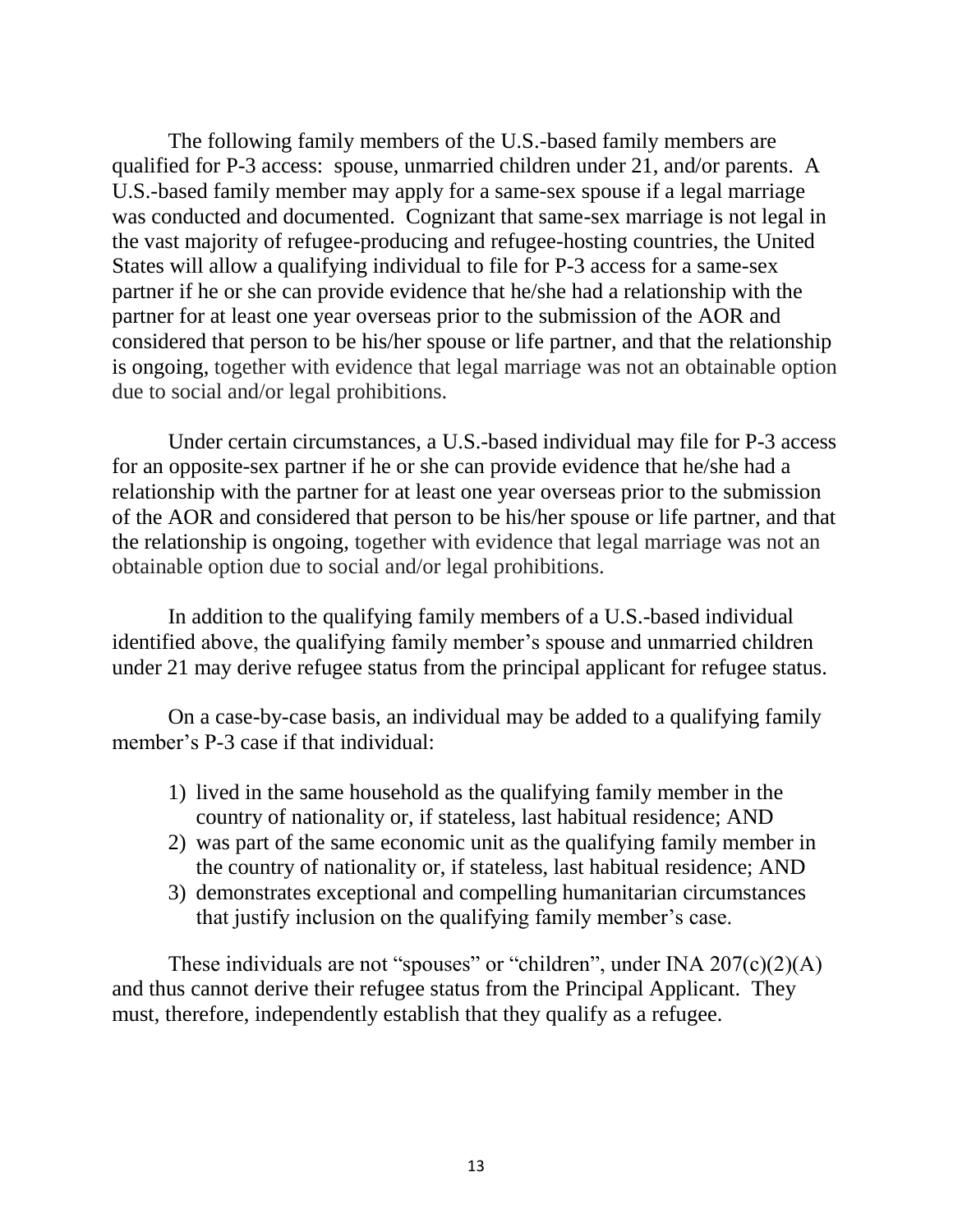### **FY 2017 Priority 3 Nationalities**

P-3 processing is available to individuals of the following nationalities:

| Afghanistan                                  |
|----------------------------------------------|
| <b>Bhutan</b>                                |
| <b>Burundi</b>                               |
| Central African Republic                     |
| Colombia                                     |
| Cuba                                         |
| Democratic People's Republic of Korea (DPRK) |
| Democratic Republic of Congo (DRC)           |
| El Salvador                                  |
| Eritrea                                      |
| Ethiopia                                     |
| Guatemala                                    |
| Haiti                                        |
| Honduras                                     |
| Iran                                         |
| Iraq                                         |
| Mali                                         |
| Somalia                                      |
| South Sudan                                  |
| Sudan                                        |
| Syria                                        |
| Uzbekistan                                   |

#### **FOLLOWING-TO-JOIN FAMILY REUNIFICATION PETITIONS**

 $\overline{a}$ 

Under 8 CFR Section 207.7, a principal refugee admitted to the United States may request following-to-join benefits for his or her spouse and/or unmarried children under the age of 21 who were not previously granted refugee status. Once in the United States, and within two years of admission, the refugee may file a Form I-730 Refugee/Asylee Relative Petition<sup>4</sup> with DHS/USCIS for each eligible family member. If the Form I-730 petition is approved by DHS/USCIS' Service Center Operations Directorate, preliminarily or finally, (signifying adequate proof of eligibility based on a file review), the State

<sup>&</sup>lt;sup>4</sup> This petition is used to file for the relatives of both refugees and asylees, also known as Visa 93 and Visa 92 cases respectively. The U.S. Refugee Admissions Program handles only Visa 93 cases, which are counted within the annual refugee admissions ceiling. Visa 92 cases are not considered to be refugee admissions cases and are not counted in the number of refugees admitted annually.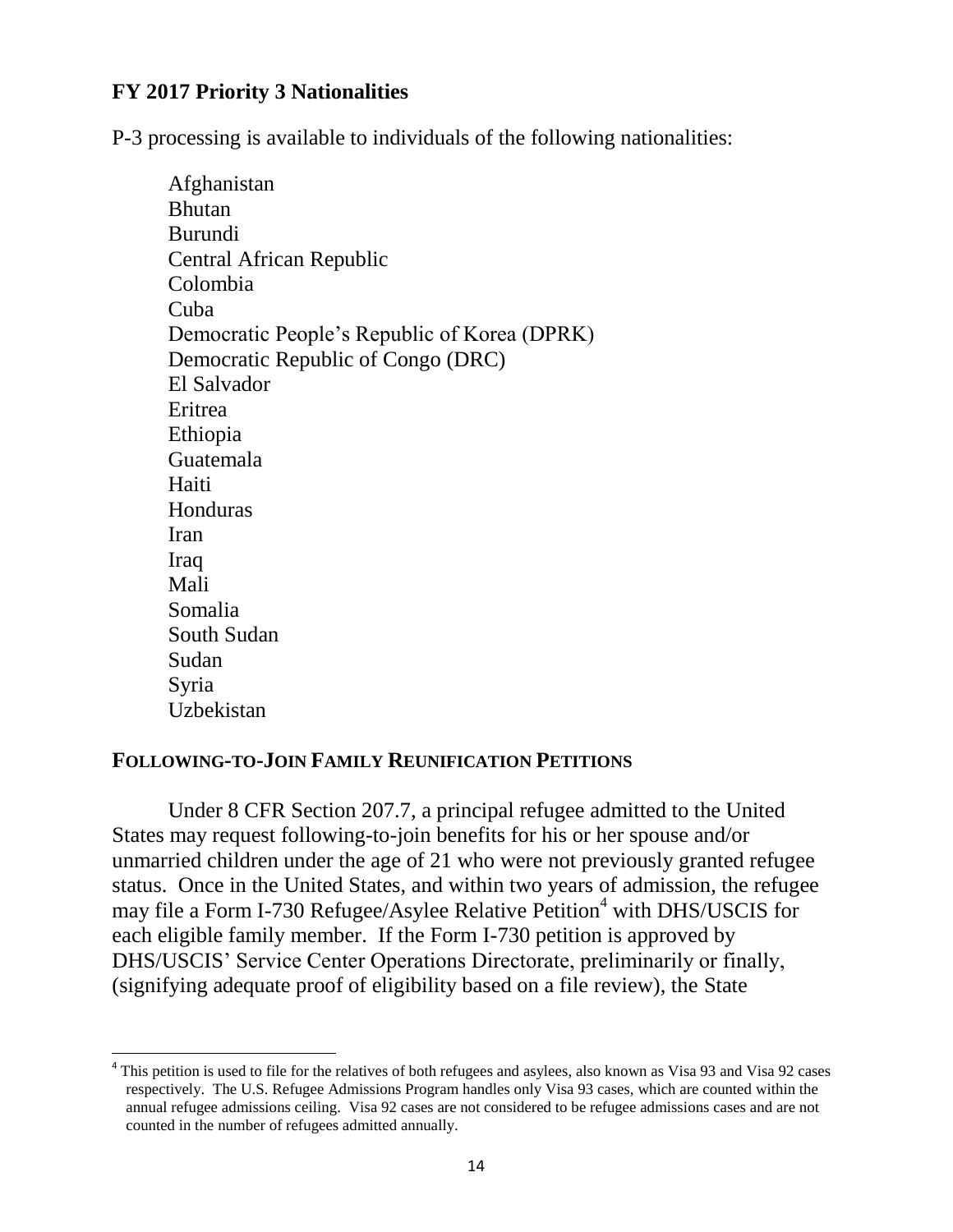Department's National Visa Center then forwards the petition to the USCIS office,<sup>5</sup> embassy, or consulate nearest to the location of the beneficiary for travel eligibility determination.

Individuals who gain access to the USRAP through an approved I-730 petition are interviewed by DHS/USCIS or consular officers to verify the relationships claimed in the petition, as well as to examine any applicable bars to status and admissibility to the United States. Beneficiaries are not required to establish past persecution or a well-founded fear of persecution, as they derive their status from the refugee relative in the United States who filed the petition. Beneficiaries of I-730 petitions may be processed within their country of origin or in other locations

Certain relatives in the United States may file an I-730 Refugee/Asylee Relative Petition and seek Priority 3 access for their qualifying family members (if eligible) simultaneously. In some cases, the I-730 petition will be the only option as the family members are still in their country of origin. It is also important to note that unlike the P-3 process, the I-730 or "follow-to-join" process does not allow the relative in the United States to petition for parents.

#### **DHS/USCIS REFUGEE ADJUDICATIONS**

 $\overline{\phantom{a}}$ 

Section 207(c) of the INA grants the Secretary of the Department of Homeland Security authority to admit, at his or her discretion, any refugee who is not firmly resettled in a third country, who is determined to be of special humanitarian concern, and who is admissible to the United States. The authority to determine eligibility for refugee status has been delegated to USCIS. In 2005, DHS/USCIS restructured the Refugee Affairs Division and established the Refugee Corps, a specially trained cadre of officers dedicated to adjudicating applications for refugee status. The Refugee Corps provides DHS/USCIS with the necessary resources and flexibility to respond to an increasingly diversified refugee admissions program. In each quarter of FY 2016, on average, USCIS deployed approximately 100 Refugee Officers, Supervisory Refugee Officers, and fingerprinters, plus an additional 70 USCIS officers on temporary assignment, to 20-25 locations around the world to interview refugee applicants. DHS/USCIS also devotes substantial resources to security vetting, anti-fraud, and training

<sup>&</sup>lt;sup>5</sup>Beginning in 2016, the final adjudication of I-730 petitions transferred to most USCIS international field offices are made by USICS international staff.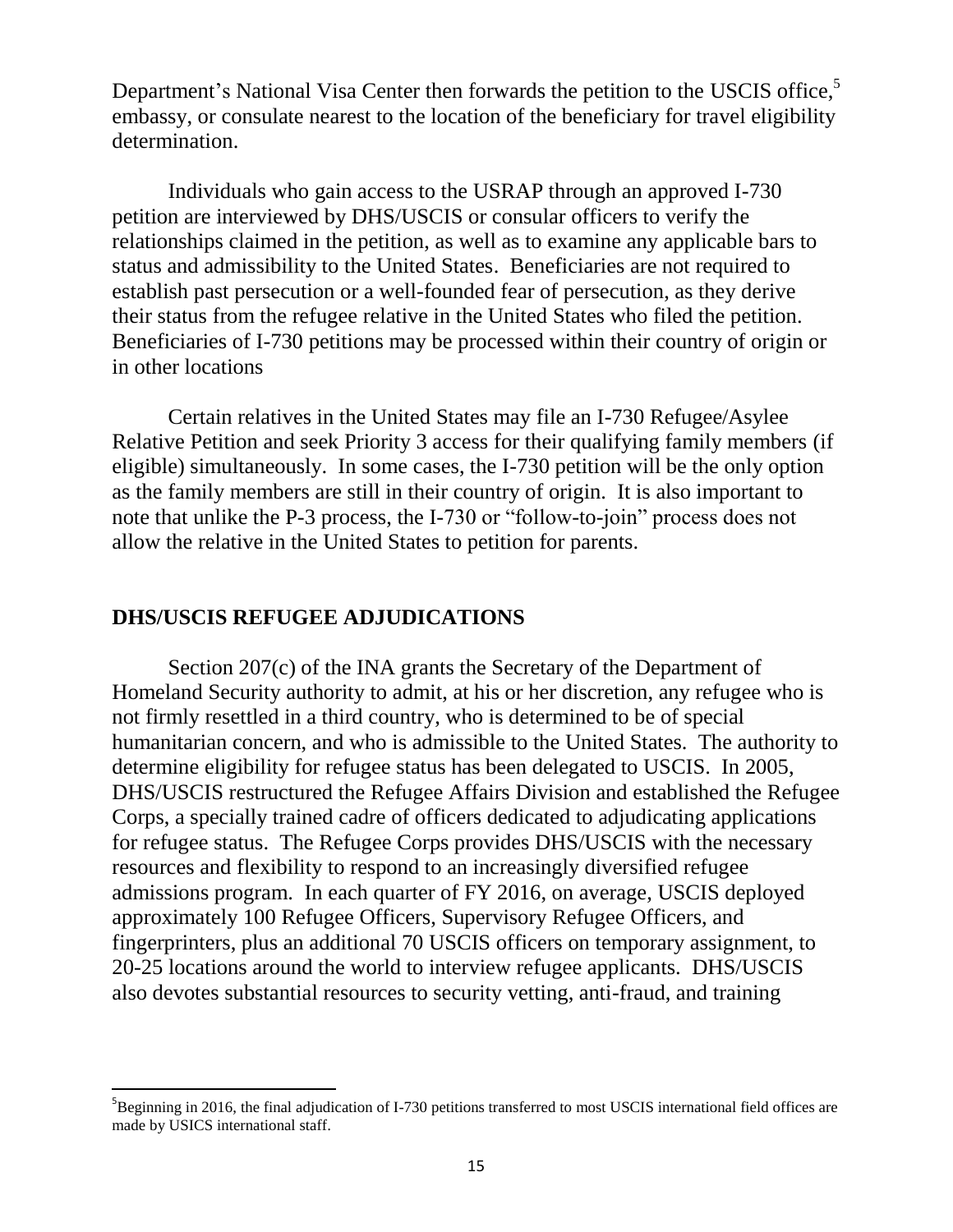related to refugee processing, and it has strong partnerships with the law enforcement, national security, and intelligence communities to maintain and promote the integrity of the USRAP.

In order to support the increased refugee admissions ceilings in FY 2016 and FY 2017, the Refugee Affairs Division has been authorized to increase its staffing from 158 to 292 employees, which includes adjudicators, headquarters staff, and supervisors/managers.

### *The Eligibility Determination*

In order to be approved for classification as a refugee, an applicant must meet the refugee definition contained in  $\S 101(a)(42)$  of the INA. That section provides that a refugee is a person who is outside his or her country of nationality or last habitual residence and is unable or unwilling to return to that country because of persecution or a well-founded fear of persecution on account of race, religion, nationality, membership in a particular social group, or political opinion. As mentioned above, the President may specify special circumstances under which a person can meet the refugee definition when he or she is still within his or her country of origin. The refugee definition excludes a person who has ordered, incited, assisted, or otherwise participated in persecution on account of race, religion, nationality, membership in a particular social group, or political opinion. Further, an applicant who has been "firmly resettled" in a third country may not be admitted as a refugee under INA Section 207. Applicants are also subject to various statutory grounds of inadmissibility, including criminal, security, and public health grounds, some of which may be waived or from which applicants may be exempted.

The grounds of inadmissibility that apply to refugee applicants include the broad terrorism-related inadmissibility grounds (TRIG) at Section 212(a)(3)(B) of the INA. Beginning in 2005, the Departments of Homeland Security, State, and Justice began to exercise a discretionary Secretarial authority to exempt certain categories of refugee applicants from TRIG inadmissibility based on a determination that they did not represent a threat to the United States and otherwise merited an exemption for humanitarian purposes. In FY 2015, DHS/USCIS began implementing two new exemptions for individuals who provided insignificant or "certain limited" material support (including through routine commercial or social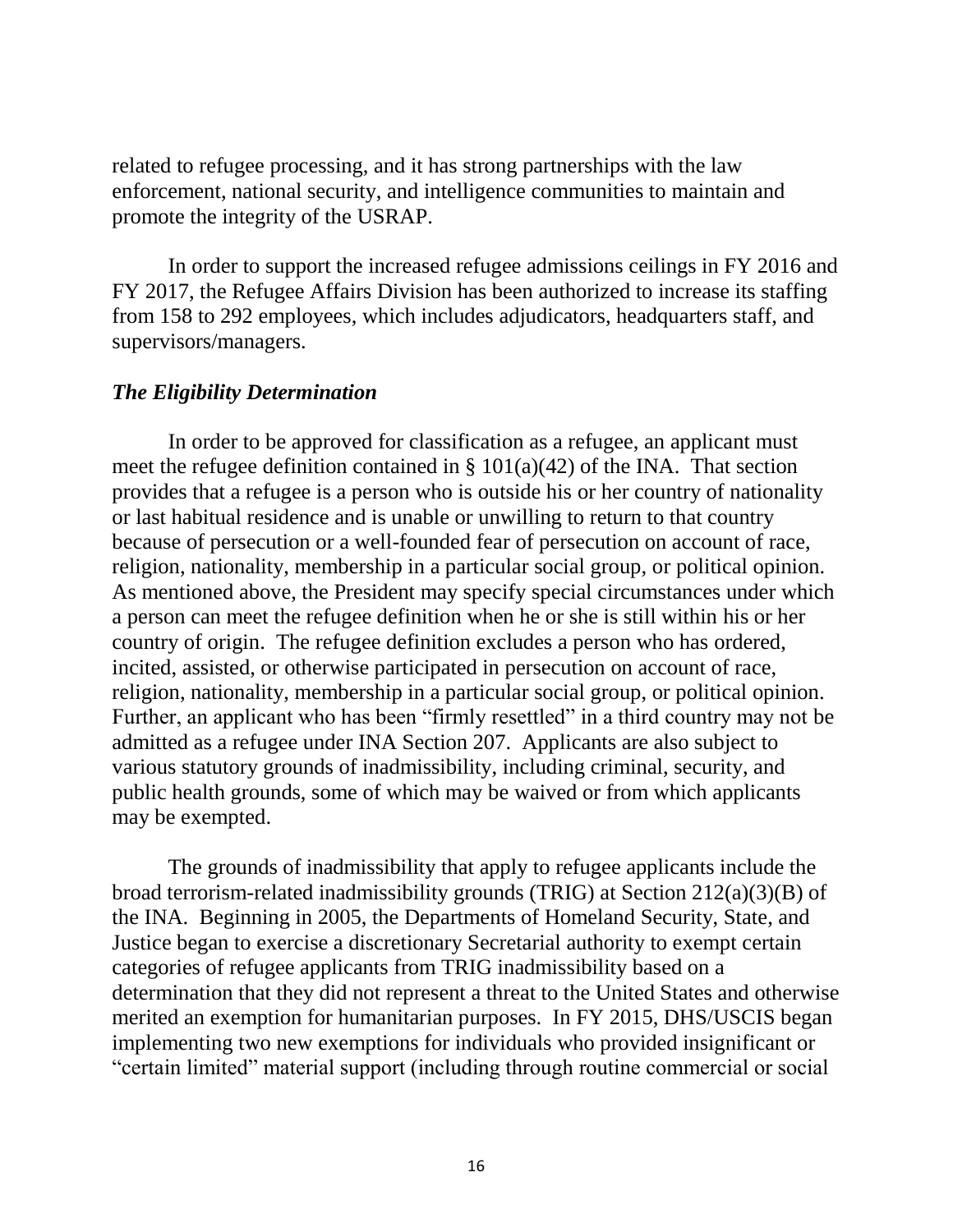transactions, in the course of providing humanitarian assistance, or under subduress pressure), to undesignated terrorist organizations. As of June 2016, more than 14,900 TRIG exemptions have been granted to refugee applicants.<sup>6</sup>

A DHS/USCIS officer conducts a non-adversarial, face-to-face interview of each refugee applicant designed to elicit information about the applicant's claim for refugee status and any grounds of ineligibility. The officer asks questions about the applicant's experiences in the country of origin, including problems and fears about returning (or remaining), as well as questions concerning the applicant's activities, background, and criminal history. The officer also considers evidence about conditions in the country of origin and assesses the applicant's credibility and claim.

### *Background Security Checks*

Refugee applicants of all nationalities are required to undergo background security checks. Security checks include biographic name checks for all refugee applicants and biometric (fingerprint) checks for refugee applicants within certain age limits. PRM, through its overseas Resettlement Support Centers, initiates required biographic name checks, while USCIS is responsible for collecting biometric data for screening. Biographic and biometric information is vetted against a broad array of law enforcement, intelligence community, and other relevant databases to help confirm identity, to check for any criminal or other derogatory information (including watchlist information), and to identify information that could inform lines of questioning during the interview. Refugee applicants must clear all required security checks prior to final approval of their application.

### **PROCESSING ACTIVITIES OF THE DEPARTMENT OF STATE**

#### *Overseas Processing Services*

l

In most processing locations, PRM engages an NGO, an international organization (IO), or U.S. embassy contractors to manage a Resettlement Support Center (RSC) that assists in the processing of refugee applicants for admission to the United States. RSC staff pre-screen applicants to determine preliminarily if they qualify for one of the applicable processing priorities and to prepare cases for

 $6$  Over 6,700 of these exemptions pertained to Burmese refugee applicants. Approximately 6,930 of the exemptions related to applicants who provided material support to a terrorist organization under duress – for example, Iraqi applicants who paid a ransom for a kidnapped family member. Please note that there was a typographical error for the number of total TRIG exemptions in the FY 2015 Report to Congress; as of June 2015, more than 13,560 TRIG exemptions had been granted to refugee applicants.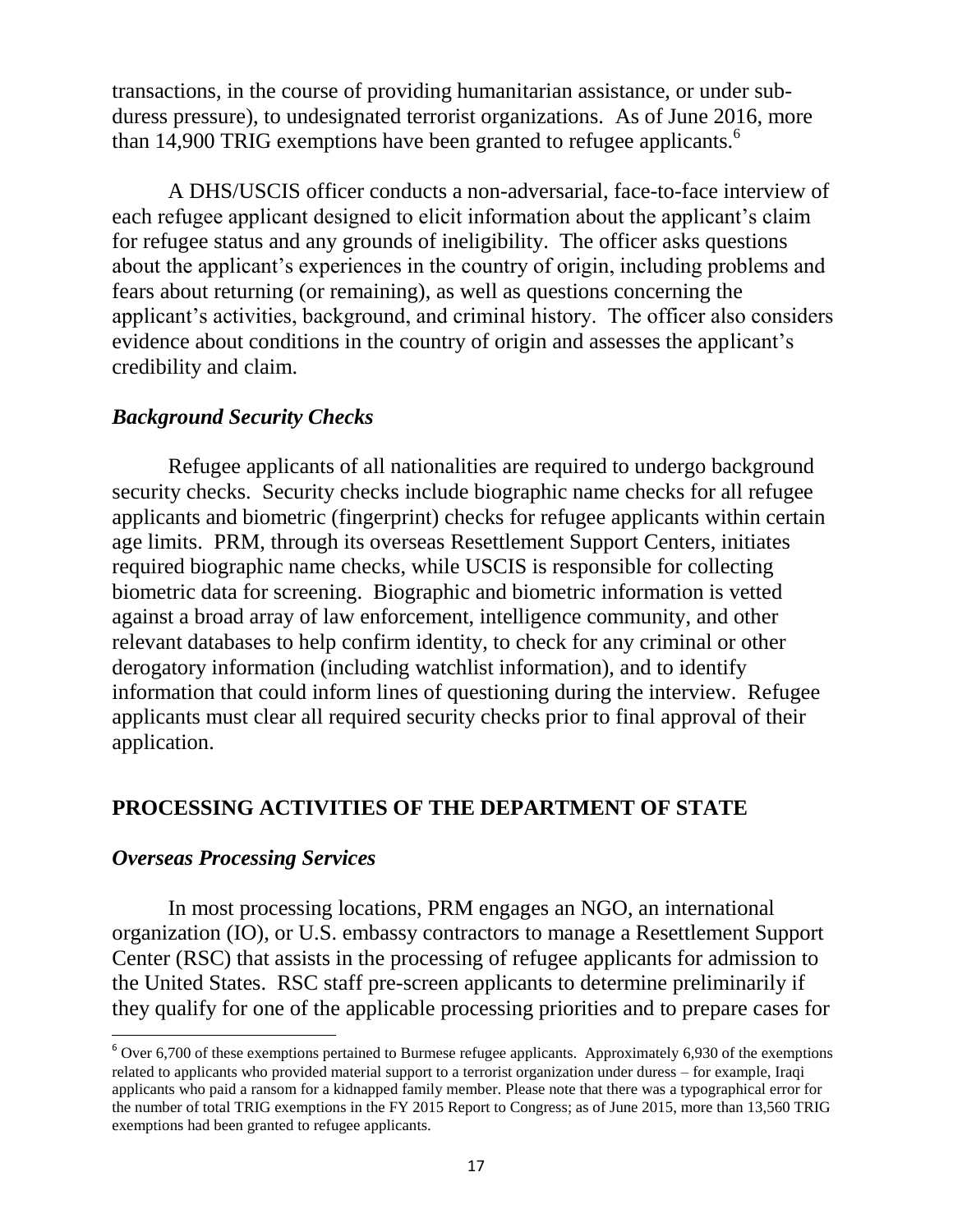DHS/USCIS adjudication. The RSCs assist applicants in completing documentary requirements and schedule DHS/USCIS refugee eligibility interviews. If an applicant is conditionally approved for resettlement by DHS/USCIS, RSC staff guide the refugee through post-adjudication steps, including obtaining medical screening exams and attending cultural orientation programs. The RSC obtains sponsorship assurances and, once all required steps are completed, including all necessary security clearances, refers the case to IOM for transportation to the United States.

In FY 2016, NGOs (Church World Service, HIAS, and International Rescue Committee) worked under cooperative agreements with PRM as RSCs at locations in Austria (covering Austria and as of June, Israel), Kenya (covering sub-Saharan Africa), and Thailand (covering East Asia). International organizations (IOM and the International Catholic Migration Commission) supported refugee processing activities based in Ecuador, Jordan, Russia, Nepal, and Turkey which covered Latin America, the Middle East, South and Central Asia, and Europe. The Department of State supported refugee processing in Havana, Cuba.

#### *Cultural Orientation*

The Department of State strives to ensure that refugees who are accepted for admission to the United States are prepared for the profound life changes they will experience by providing cultural orientation programs prior to departure for the United States as well as upon arrival. It is critical that refugees have a realistic idea of what their new lives will be like, what services will be available to them, and what their responsibilities will be.

Every refugee family is offered a copy of *Welcome to the United State*s, a resettlement guidebook developed with contributions from refugee resettlement workers, resettled refugees, and government officials. The current edition is available in twelve languages: Arabic, Burmese, Chin, Dari, English, Farsi, Karen, Kinyarwanda, Nepali, Somali, Spanish, and Swahili. The previous (2007) edition is still available in eight other languages: Albanian, Amharic, Bosnian/Croatian/Serbian, French, Kirundi, Russian, Tigrinya, and Vietnamese. Through this book, refugees have access to accurate information about the initial resettlement period before they arrive in the United States. The *Welcome to the United States* refugee orientation video is available in 12 languages: Arabic, Burmese, Chin, Dari, English, Farsi, Karen, Kinyarwanda, Nepali, Somali, Spanish, and Swahili. The 2004 version of the video is available in four other languages: Karenni, Kirundi, Russian, and Tigrinya. All of these materials are available to download free of charge at www.COResourceExchange.org.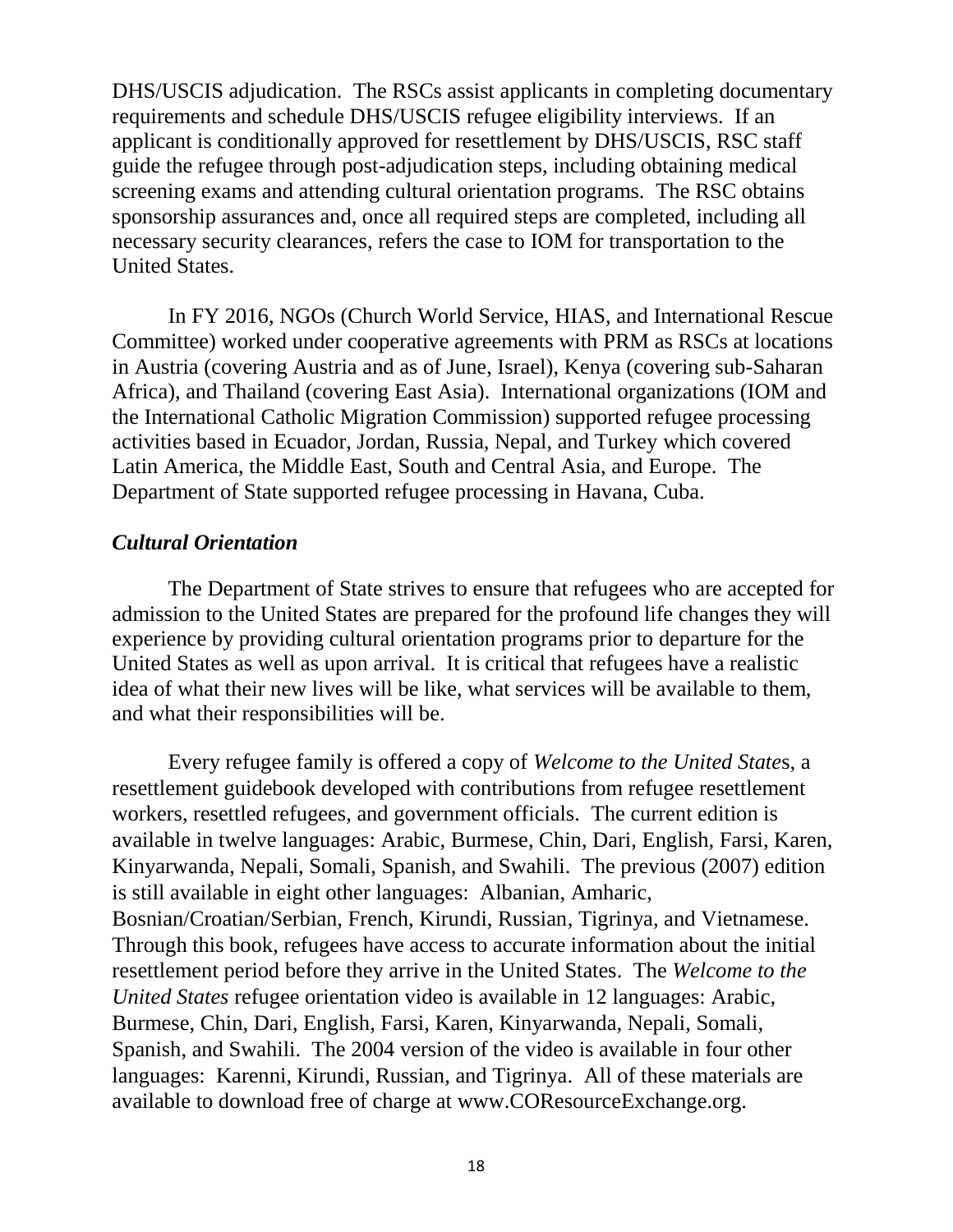In addition, the Department of State funds one- to five-day pre-departure orientation classes for eligible refugees at sites throughout the world. In an effort to further bridge the information gap for certain refugee groups, brief video presentations featuring the experience of recently resettled refugees of the same ethnic group are made available to refugee applicants overseas. Groups featured include refugees from Bhutan, Burma, the Democratic Republic of Congo, Cuba, Darfur, and Iraq. *Faces of Resettlement* shows five individuals who entered the United States as refugees, from Bhutan, Burma, Burundi, Iraq, and Sudan. Each of them tells their own story of the ways in which they are rebuilding their lives in their new communities. *Faces of Resettlement* also includes interviews with receiving community members. This video is accompanied by discussion guides for community members, service providers, and refugees.

The Department of State also offers a curriculum for cultural orientation after refugees' arrival in the United States. Based on Reception and Placement (R&P) Program objectives and indicators, the curriculum was developed to provide domestic cultural orientation providers with lesson plans, tools, and techniques to help refugees develop the knowledge, skills, and attitudes they will need to adjust to new life in the U.S. In addition to lesson plans, the publication contains a User's Guide; a section on staff preparation; and a section on tools for trainers and orientation development, with sub-sections on topics such as instructional approach, working with groups of different sizes, incorporating English into orientation, and conducting needs assessments. A companion toolkit includes a model assessment intended to provide domestic orientation providers with a sample tool for assessing refugee understanding of orientation topics during the R&P period.

#### *Transportation*

The Department of State funds the international transportation of refugees resettled in the United States through a program administered by IOM. The cost of transportation is provided to refugees in the form of a loan. Refugees are responsible for repaying these loans over time, beginning six months after their arrival, although it is possible to request a deferral based on inability to begin paying at that time.

#### *Reception and Placement (R&P)*

In FY 2016, PRM funded cooperative agreements with nine private resettlement agencies to provide initial resettlement services to refugees arriving in the United States. The R&P agencies are responsible for providing initial reception and core services (including housing, furnishings, clothing and food, as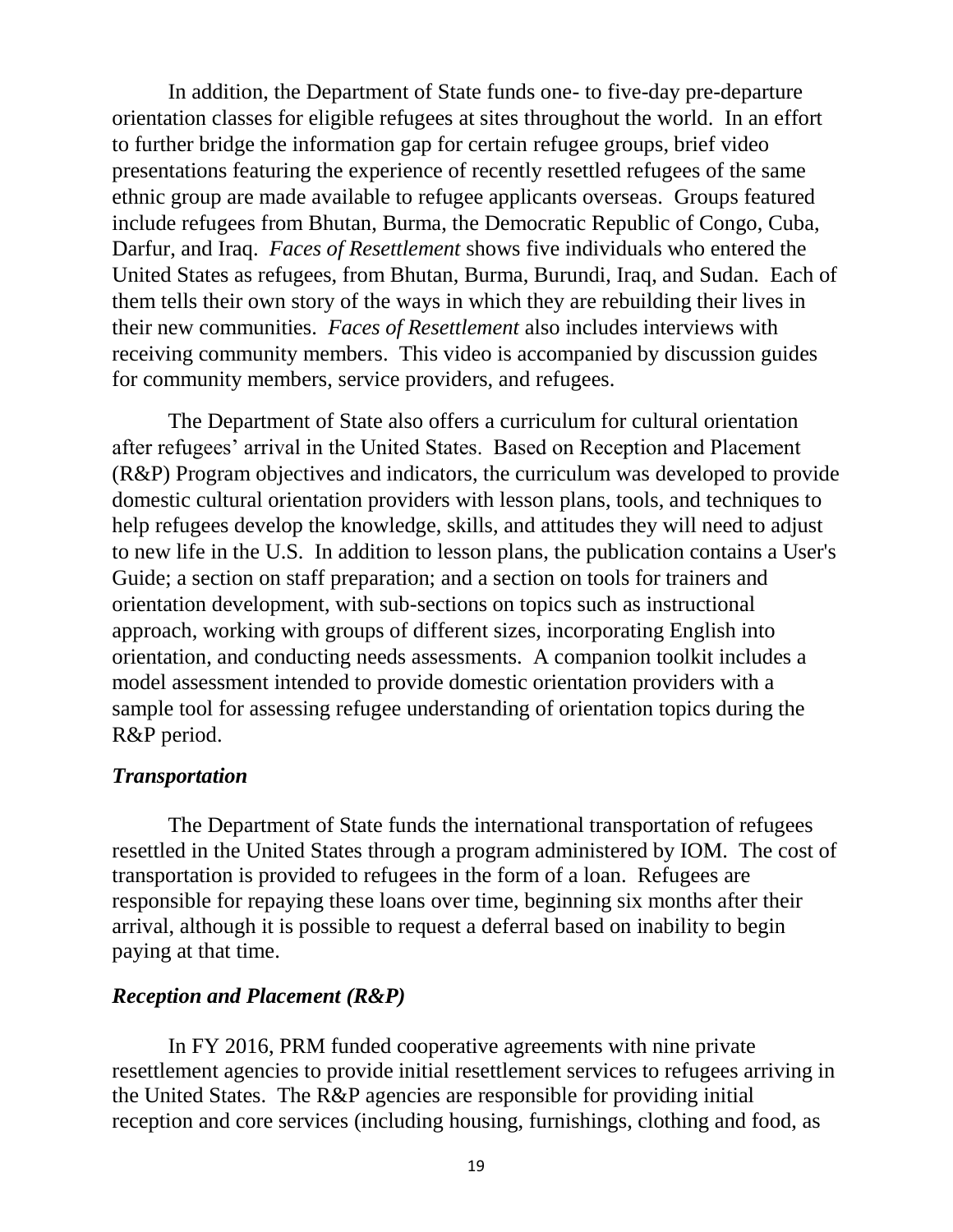well as assistance with access to medical, employment, educational, and social services) to arriving refugees. These services are provided according to standards of care within a framework of outcomes and indicators developed jointly by the NGO community, state refugee coordinators, and U.S. government agencies. The nine organizations maintain a nationwide network of 309 affiliated offices in 180 locations to provide services. Two of the organizations also maintain a network of 27 affiliated offices through which unaccompanied refugee minors are placed into foster care, a program administered and funded by HHS/ORR.

Using R&P funds from PRM supplemented by funds and in-kind contributions from private and other sources, the participating agencies provide the following services, consistent with the terms of the R&P cooperative agreement:

- Sponsorship;
- Pre-arrival resettlement planning, including placement;
- Reception on arrival;
- Basic needs support (including housing, furnishings, food, and clothing) for at least 30 days;
- Cultural orientation;
- Assistance with access to health, employment, education, and other services, as needed; and
- Development and implementation of an initial resettlement service plan for each refugee.

### **OFFICE OF REFUGEE RESETTLEMENT (ORR)**

Through the Refugee Act, Congress directed HHS/ORR to provide refugees with resettlement assistance that includes employment training, English language training, cash assistance (in a manner that promotes early independence), and job placement – including providing women with equal opportunities to employment as men. ORR's mission is to help refugees transition into the United States by providing benefits and assistance to achieve self-sufficiency and become integrated members of society as soon as possible. To this end, ORR funds and administers various programs, some of which are highlighted below.

#### *State-Administered and Wilson-Fish Programs*

Under ORR's state-administered or Wilson-Fish (WF) programs, refugees not eligible for Temporary Assistance for Needy Families (TANF) or Supplemental Security Income (SSI) are eligible to receive up to eight months of *Refugee Cash Assistance (RCA).* Refugees not eligible for Medicaid are eligible to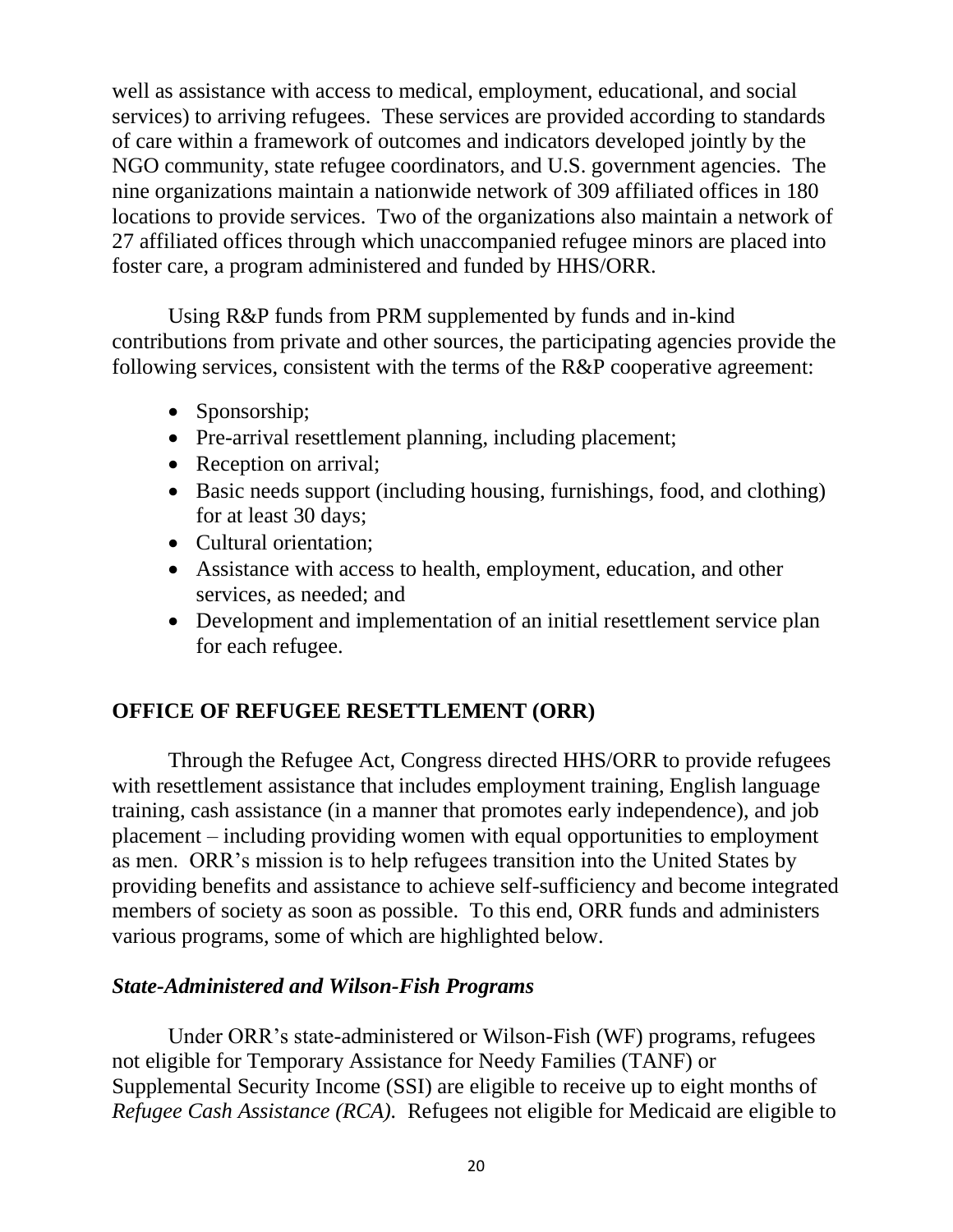receive up to eight months of *Refugee Medical Assistance (RMA)* upon arrival. In state-administered programs that operate a publicly administered RCA program (33 states) RCA benefits are based on cash benefit levels established by state TANF programs. In states that operate their RCA program through a Public-Private Program (PPP) model (5 States) and WF states (12 States plus one county), the RCA benefit is based on the higher of the RCA rates outlined in the ORR regulations or the state TANF rates.

The WF program is an alternative to the traditional state-administered program, and is usually administered by local resettlement agencies. The WF program emphasizes early employment and economic self-sufficiency by integrating cash assistance, case management, and employment services, and by incorporating innovative strategies for the provision of cash assistance (e.g. financial bonuses for early employment). WF programs also serve as a replacement for the State when the State government declines to participate in the ORR-funded refugee assistance program.

ORR also provides states/WF programs with *Formula Refugee Social Services (RSS)* and *Targeted Assistance (TAG)* funds. ORR distributes these funds based on arrival numbers and refugee concentration levels in counties with a high utilization of public assistance. Funding is time limited, and refugees can only access RSS and TAG services up to five years after arrival. These services include: employment services, on-the-job training, English language instruction, vocational training, case management, translation/interpreter services, social adjustment services, health-related services, home management, childcare and transportation.

Additionally, to assist specific groups of refugees, ORR administers the specialized programs through states/WF programs, including Cuban-Haitian, Older Refugees, Refugee School Impact, and Targeted Assistance.

### *ORR Matching Grant Program*

The ORR Matching Grant program (MG) is provided through the nine national resettlement agencies that provide R & P services and their resettlement affiliates in 42 states. The objective of MG is to guide newly-arrived refugee households toward economic self-sufficiency through employment within four to six months of program eligibility (which usually begins on the date of arrival in the United States). In MG, self-sufficiency is defined as total household income from employment that enables a family unit to support itself without receipt of public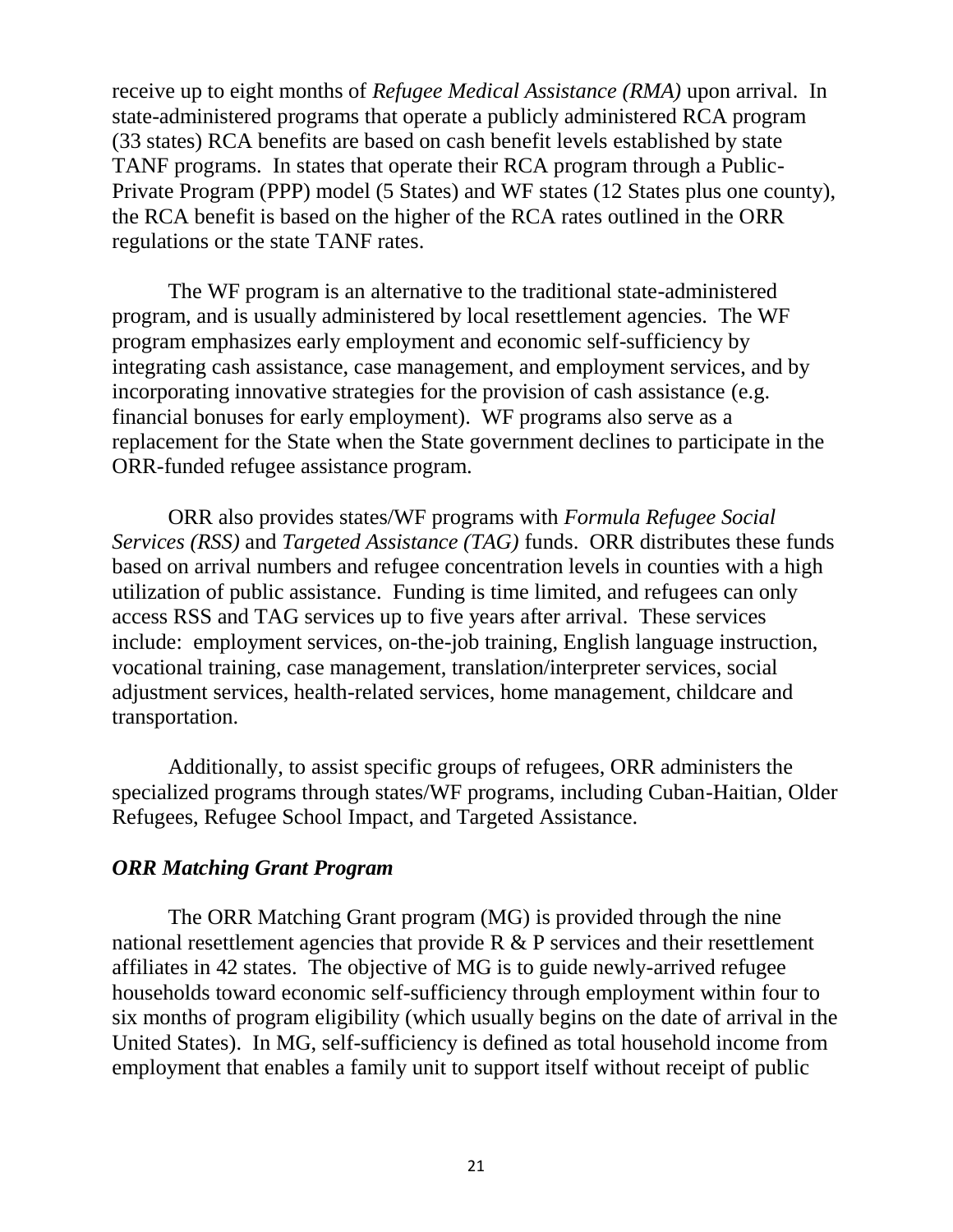cash assistance. For each MG participant, ORR awards \$2,200 to participating national resettlement agencies, which then allocate funds to their networks of local affiliates. Agencies provide a 50% match to every federal dollar.

Through the ORR MG Program, local service providers ensure core maintenance services for a minimum of 120 days which include housing, transportation, food, and a cash allowance. Clients also receive intensive case management and employment services throughout the 180 day service period. Refugees who are unable to attain self-sufficiency by day 120 or 180 may access RCA for the remainder of the eight month eligibility period. In FY 2015, nearly 30,000 individuals were newly enrolled in the program, and of those enrolled in the program for 180 days, 82% achieved self-sufficiency. Approximately 30% of refugees who arrive in a fiscal year participate in the ORR MG Program.

### *ORR Refugee Health*

ORR addresses the health and emotional well-being of refugees by providing technical assistance on Refugee Medical Assistance and domestic refugee medical screening, supporting mental health awareness, managing the Services for Survivors of Torture and Refugee Health Promotion grant programs, and other health initiatives.

#### *ORR Unaccompanied Refugee Minor (URM) Program*

ORR provides funds to 15 states which administer over 20 Unaccompanied Refugee Minor (URM) programs. States contract with local licensed foster care agencies that provide specialized placements and services to URMs. URMs live in various placements including: traditional and therapeutic foster homes, group homes, semi-independent and independent living and residential treatment centers, and homes of relatives. URMs receive various services including: English language training, educational and vocational training, cultural preservation, social integration, family tracing, permanency planning, independent living, medical care, and mental health care. ORR regulations require states to provide services to URM in parity with the state's Title IV-B foster care plan.

### *Other ORR Discretionary Refugee Service Programs*

ORR also provides funding to non-profit agencies to carry out special initiatives or programs for refugees including: case management, ethnic community development, home-based child care business development, individual development accounts, microenterprise development, and agricultural projects.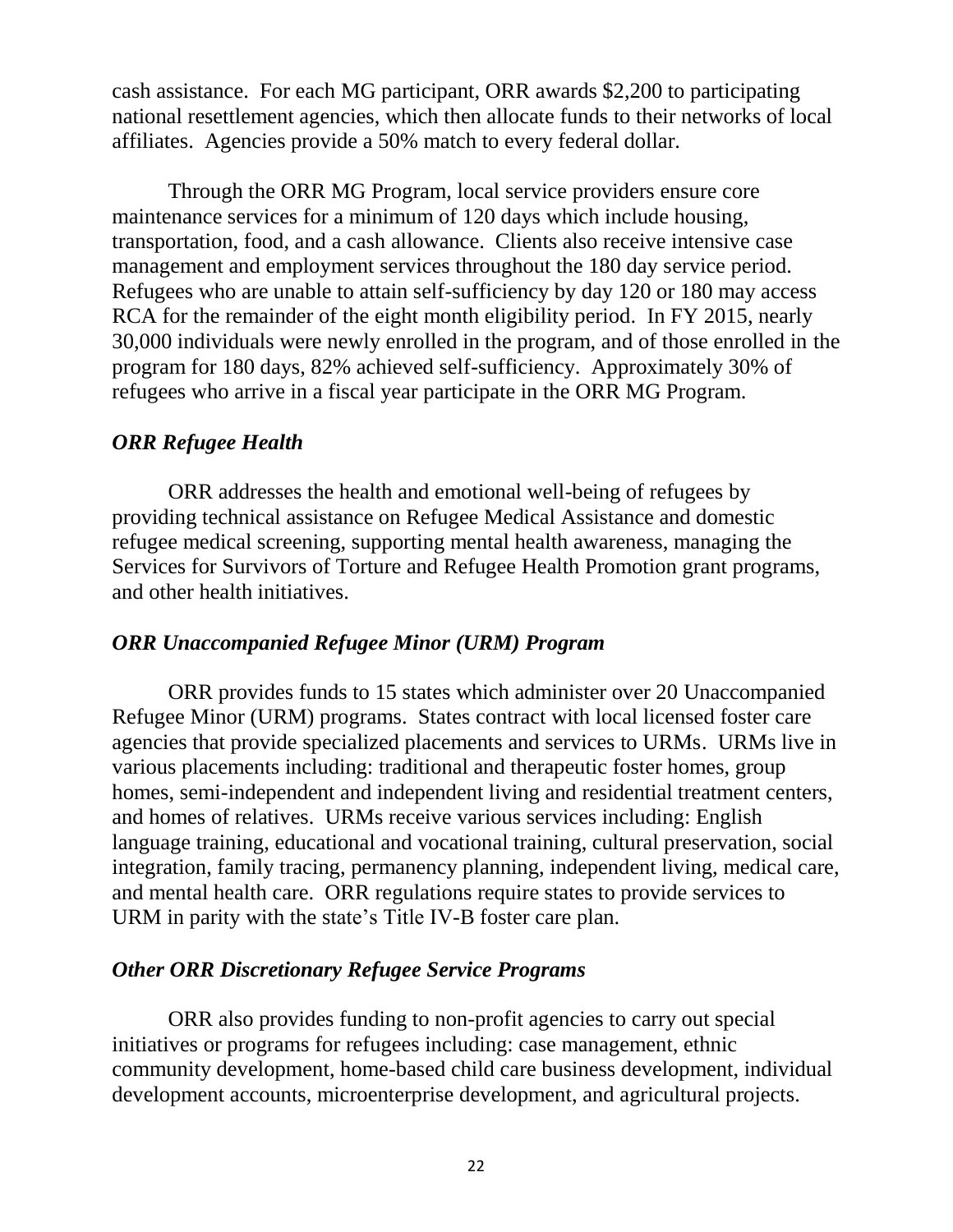The Preferred Communities Program is implemented through the nine resettlement agencies and focuses on building capacity to receive an increasingly vulnerable refugee population. The program supports long-term case management services to the more at risk populations including, but not limited to, women heads of household and refugees with significant medical and mental health needs. Additionally, the program has allowed resettlement agencies the flexibility to address unanticipated arrivals such as refugees arriving in underserved areas, increased Cuban/Haitian arrivals and secondary migrants.

#### *ORR Technical Assistance*

ORR provides technical assistance (TA) to resettlement stakeholders through various organizations that have relevant expertise. Currently ORR's TA providers assist stakeholders in the areas of community engagement/integration, employment, mental health, youth initiatives, services to survivors of torture, and monitoring.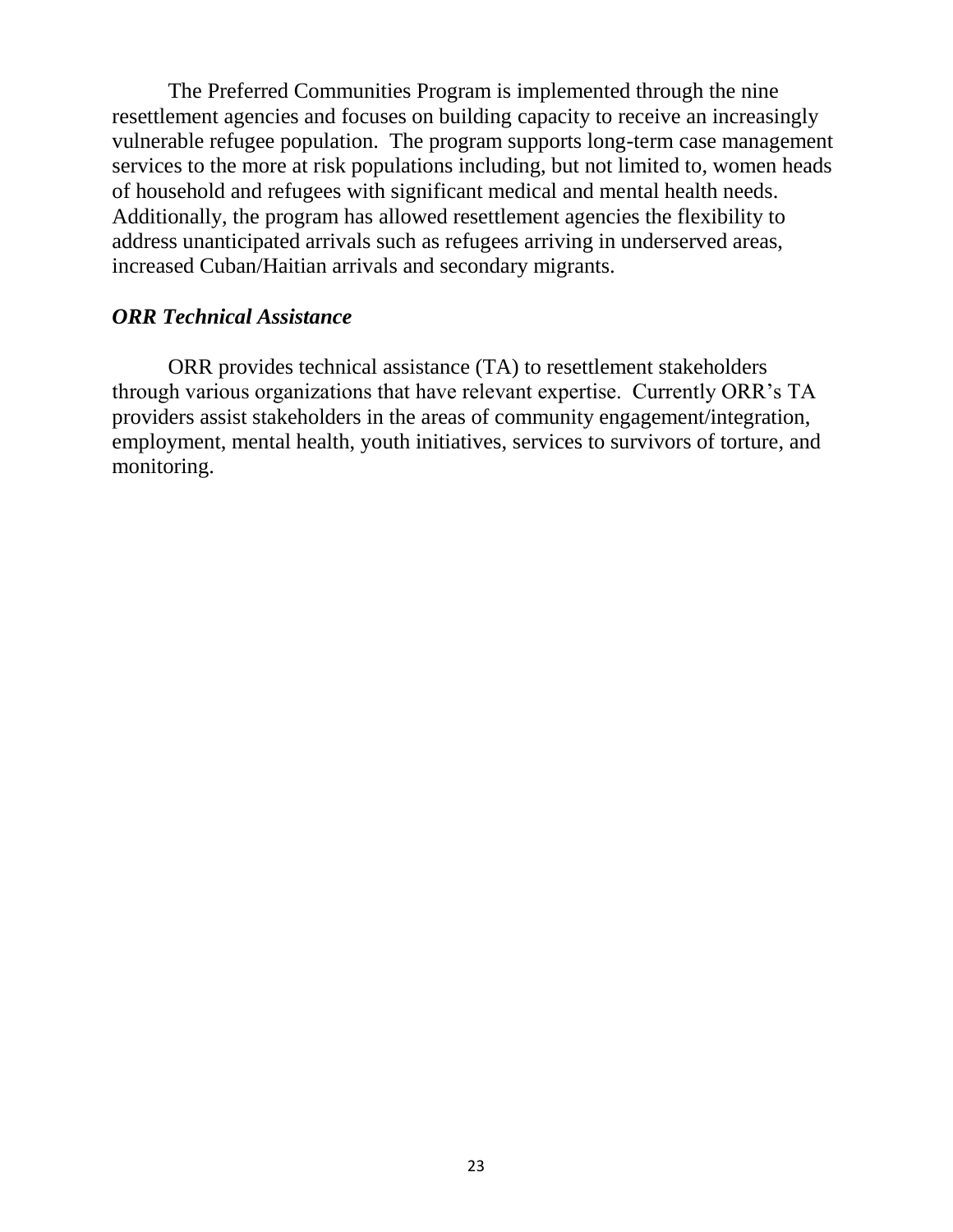# **TABLE II**

| <b>AFRICA</b>                                                |                                  |
|--------------------------------------------------------------|----------------------------------|
|                                                              |                                  |
| <b>Priority 1 Individual Referrals</b>                       | 20,000                           |
| <b>Priority 2 Groups</b>                                     | 14,500                           |
| <b>Priority 3 Family Reunification Refugees</b>              | 500                              |
| <b>Total Proposed:</b>                                       | <u>35,000</u>                    |
| <b>EAST ASIA</b>                                             |                                  |
| <b>Priority 1 Individual Referrals</b>                       | 1,800                            |
| <b>Priority 2 Groups</b>                                     | 10,000                           |
| <b>Priority 3 Family Reunification Refugees</b>              | 200                              |
| <b>Total Proposed:</b>                                       | <u>12,000</u>                    |
| EUROPE / CENTRAL ASIA                                        |                                  |
| <b>Priority 1 Individual Referrals</b>                       | 990                              |
| <b>Priority 2 Groups</b>                                     | 3,000                            |
| <b>Priority 3 Family Reunification Refugees</b>              | 10                               |
| <b>Total Proposed:</b>                                       | <u>4,000</u>                     |
| LATIN AMERICA / CARIBBEAN                                    |                                  |
| <b>Priority 1 Individual Referrals</b>                       | 950                              |
| <b>Priority 2 Groups</b>                                     | 4,000                            |
| <b>Priority 3 Family Reunification Refugees</b>              | 50                               |
| <b>Total Proposed:</b>                                       | 5,000                            |
|                                                              |                                  |
| <u>Near East / South Asia</u>                                |                                  |
| <b>Priority 1 Individual Referrals</b>                       | 19,000                           |
| <b>Priority 2 Groups</b>                                     | 20,900                           |
| <b>Priority 3 Family Reunification Refugees</b>              | 100                              |
| <b>Total Proposed:</b>                                       | <u>40,000</u>                    |
|                                                              |                                  |
| <b>UNALLOCATED RESERVE</b><br><u>TOTAL PROPOSED CEILING:</u> | <u>14,000</u><br><u> 110,000</u> |

# **PROPOSED FY 2017 REGIONAL CEILINGS BY PRIORITY**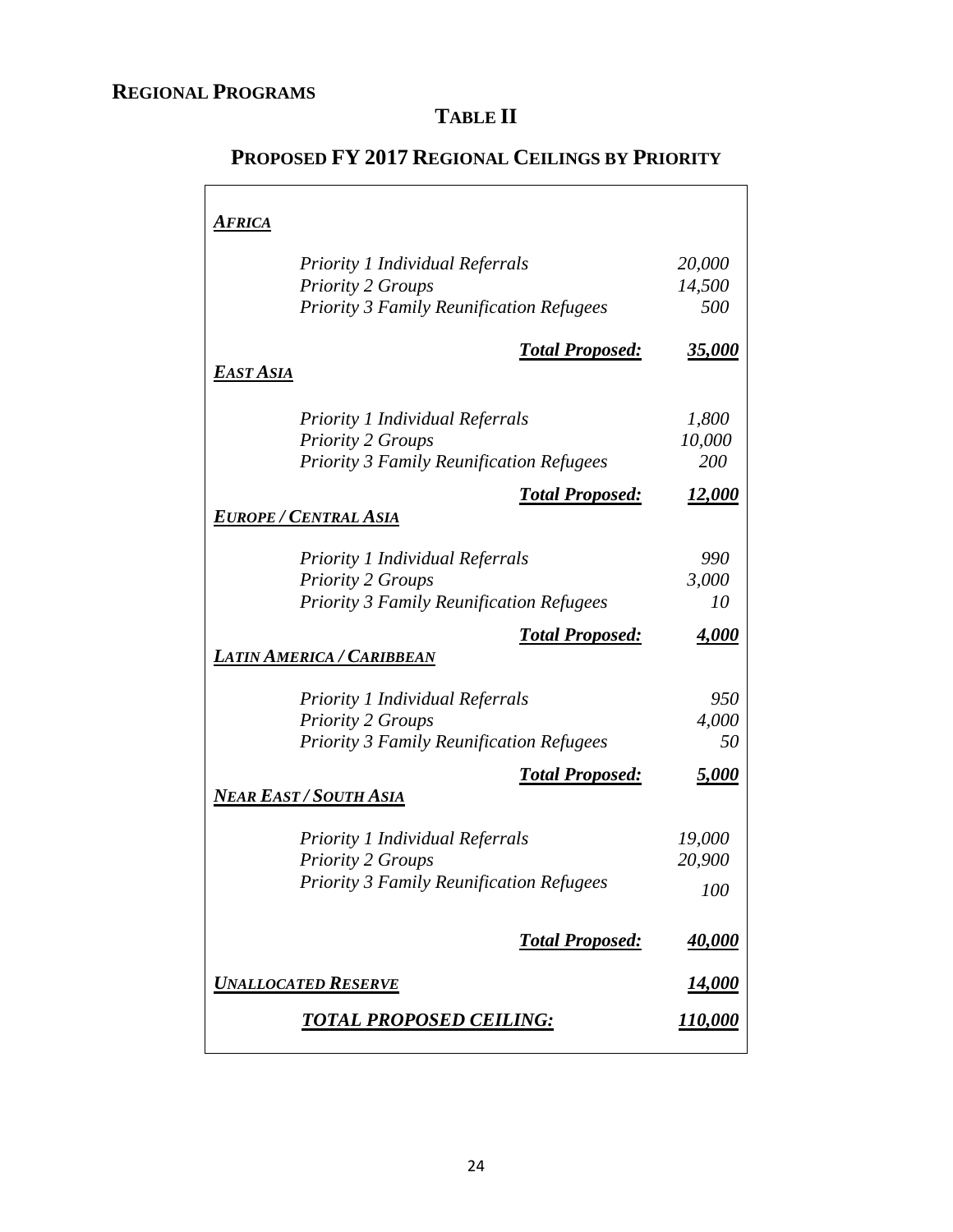### **AFRICA**

There are currently nearly 5 million refugees across the African continent, constituting roughly 25 percent of the global refugee population. Refugee numbers in Africa increased by nearly half a million in 2015 due to new or intensified conflicts across the continent. There has been some progress finding opportunities for local integration in host countries in Africa but limited refugee repatriation. Third country resettlement has increased from the continent but falls short of needs.

New and ongoing conflicts in three countries – Burundi, Nigeria, and South Sudan – are responsible for the growth in refugee numbers in 2015 and 2016. In Burundi, early 2015 election-related violence and the aftermath forced over 250,000 refugees to flee to neighboring Democratic Republic of Congo (DRC), Rwanda, Tanzania, and Uganda; this outflow is expected to continue throughout 2016. Instability and violence in Nigeria, Cameroon, Chad, and Niger have displaced more than 2.4 million people in the region, including 2.2 million Nigerian internally displaced persons (IDPs) and some 170,000 Nigerian refugees to neighboring countries. Cameroon, Niger and Chad continue to struggle with rising numbers of IDPs. In South Sudan, ethnic-fueled political conflict that erupted in December 2013 continues. Nearly 1.7 million South Sudanese are internally displaced and total refugee numbers have now reached nearly 840,000.

Ongoing conflict in the DRC and Sudan has also continued to generate new refugee outflows over the past few years. Conflict in eastern DRC since mid-2012 has led steady flows of Congolese to seek asylum in Uganda, Rwanda, and Burundi, bringing the total number of Congolese refugees to nearly 534,000. Conflict in Sudan's Darfur region continued to displace people internally. The ongoing conflict with rebel groups in Sudan's Southern Kordofan and Blue Nile states has forced some 300,000 Sudanese refugees to flee to South Sudan, Ethiopia, and Kenya since June 2011. The steady outflow of Eritreans also continues, not only to refugee camps in Ethiopia and eastern Sudan, but also further north as Eritreans attempt to migrate to Europe and beyond. Some 450,000 Eritreans have fled political repression, forced conscription, and economic collapse over the past decade.

Africa's refugee numbers have also been augmented by conflicts beyond the continent, primarily in the neighboring Near East region. North Africa has long hosted large numbers of Palestinian refugees. The ongoing crisis in Syria has added more than 140,000 new refugees to the region including 120,000 in Egypt and 18,000 in Libya. The crisis in Yemen has led some 15,000 Yemenis and Somalis living in Yemen to flee to Djibouti and Somalia in 2015 to date, with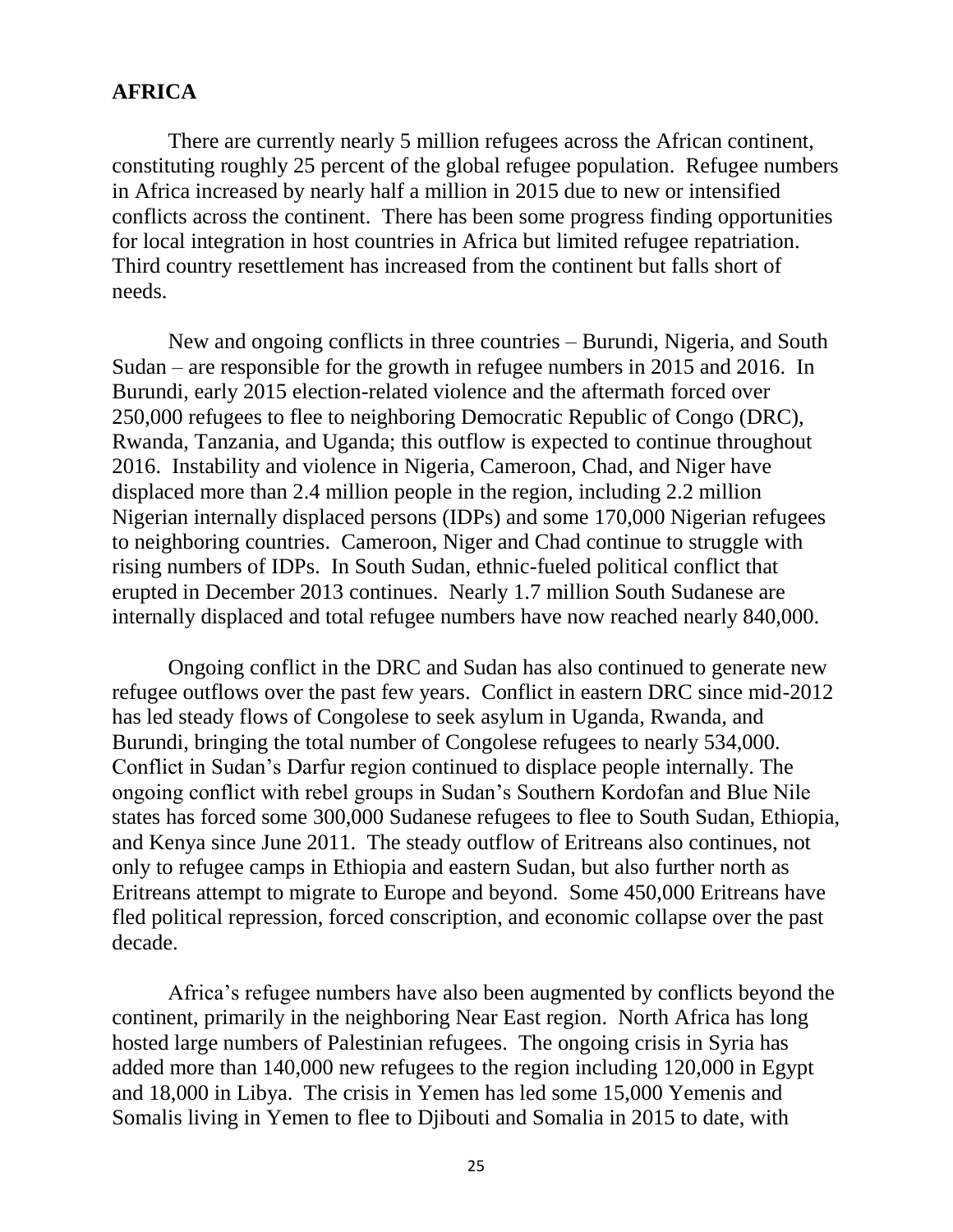higher numbers expected. No progress was made over the past year in seeking a resolution to the Western Saharan conflict that would enable an estimated 90,000 Sahrawi refugees in Algeria to return home.

Most African countries honor the principle of first asylum and most have allowed refugees to remain – and in many cases to effectively integrate economically and/or socially – until voluntary repatriation is possible. Some countries, such as Cameroon, Egypt, and Sudan, have forcibly returned refugees over the past year. For countries growing weary of hosting large refugee caseloads, we continue to advocate for first asylum and inclusion for refugees. And, for those countries that lack formal mechanisms for asylum, we continue to advocate for the establishment of such systems in consultation with UNHCR.

### *Religious Freedom*

In Sub-Saharan Africa, people are generally free to practice their chosen religions. Governments regularly provide for and respect freedom of religion, although in some countries, such as Eritrea and Sudan, religious freedom is limited, particularly in the midst of ethnic and other conflicts.

The Government of the State of Eritrea is responsible for severe religious freedom abuses. In recent years the country has engaged in serious religious repression by harassing, arresting, and detaining members of independent evangelical groups, including Pentecostals and Jehovah's Witnesses (who lost certain rights of citizenship for not participating in the 1993 national referendum). Detainees are held in harsh conditions and some have died in custody. The government has also sought greater control over the four state-approved religious groups: the Eritrean Orthodox Church, the Roman Catholic Church, the Evangelical (Lutheran) Church, and the Sunni Islamic community. The government reportedly holds individuals who are jailed for their religious affiliation at various locations. Often detainees are not formally charged, accorded due process, or allowed access to their families. While many are ostensibly jailed for evasion of military conscription, significant numbers were being held solely for their religious beliefs; the U.S. Committee for International Religious Freedom (USCIRF) estimates that between 1,200 and 3,000 individuals are being detained on religious grounds. At least three Jehovah's Witnesses had been detained since September 24, 1994 (almost 22 years), reportedly for evading compulsory military service, a term far beyond the maximum legal penalty of two years for refusing to perform national service.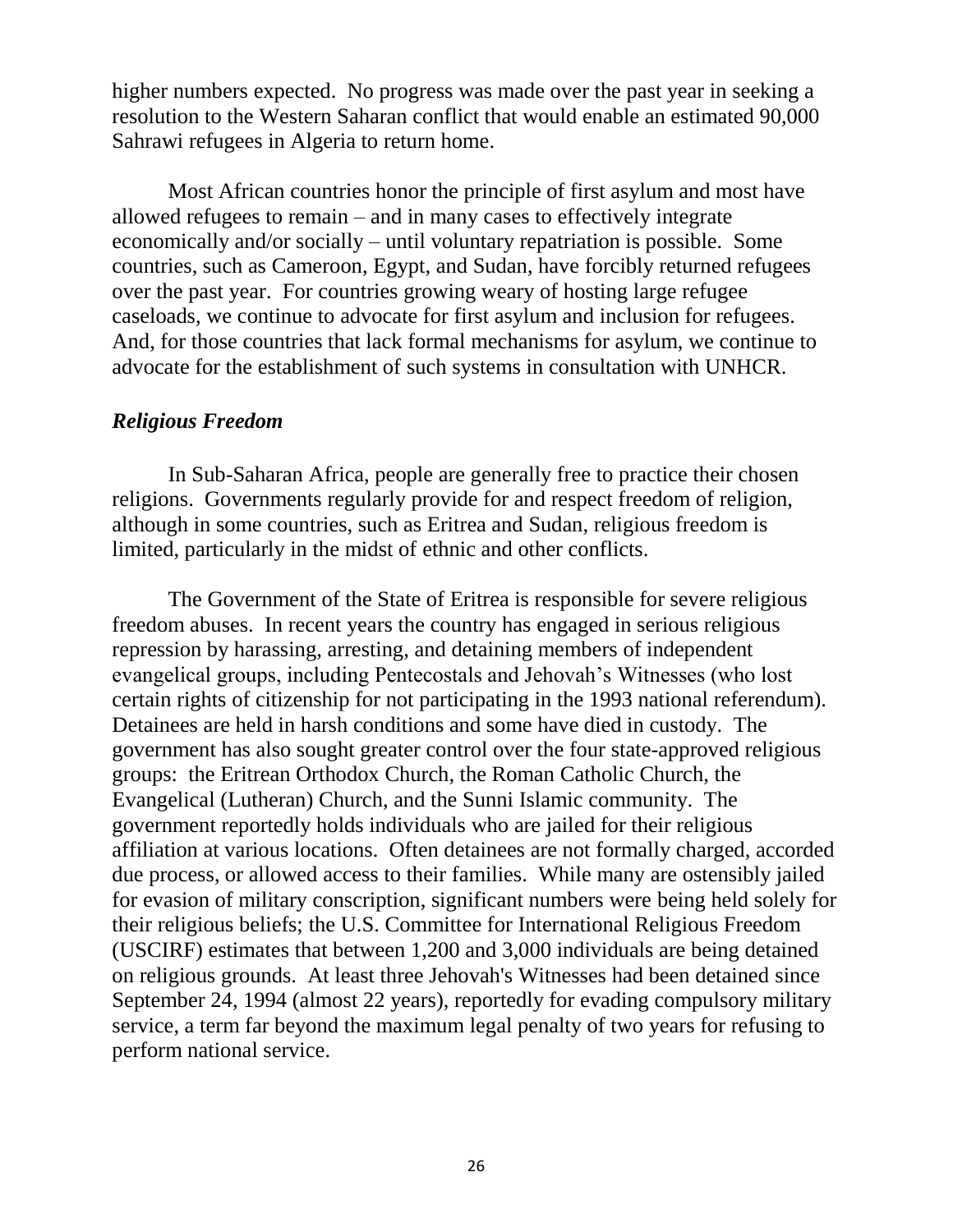In Sudan, the government continues to deny permits for the construction of new churches, detain church members, close or demolish pre-existing churches, restrict non-Muslim religious groups and missionaries from operating in or entering the country, censor religious materials and leaders, and arrest or intimidate suspected proselytizers. The government places restrictions on non-Muslims in a manner that is inconsistent with domestic and international obligations to uphold freedom of religion. Although there is no penalty for converting from another religion to Islam, converting from Islam is punishable by death. Authorities express their strong prejudice against conversion by occasionally subjecting converts to intense scrutiny, ostracism, and intimidation, or by encouraging converts to leave the country.

Both Eritrea and Sudan are currently designated as "Countries of Particular Concern" (CPC) for particularly severe violations of religious freedom by the Department of State under the International Religious Freedom Act of 1998. The USRAP continues to be available through Priority 1 referrals to Sudanese, Eritrean, and other refugees who are victims of religious intolerance. Refugees from Eritrea and Sudan with certain refugee or asylee family members in the United States have access to the USRAP through Priority 3.

In Somalia the provisional federal constitution provides for freedom of religion within limits, although it enshrines Islam as the state religion. The law prohibits proselytism for any religion other than Islam. Since its inception in July 2012, the Federal Government of Somalia has made incremental progress to establish institutions and expanding its authority, but its capacity to enforce the provisional constitution remains extremely limited, particularly outside of Mogadishu. There have been reports that non-Muslim individuals experience discrimination, violence, and detention because of their religious beliefs. Refugees from Somalia with certain refugee or asylee family members in the United States also have access to the USRAP through Priority 3.

# *Voluntary Repatriation*

Voluntary repatriation to improved conditions in the home country is the most common and desirable durable solution, however there have been few refugee returns on the continent in recent years. Recent outflows have far surpassed repatriation reversing a trend of falling refugee numbers since the mid-1990s. Large-scale organized repatriations to Angola, Liberia, Rwanda, and Burundi are largely complete, but residual populations remain. In the case of Burundi, many who returned in the early 2000s have fled again. UNHCR recommended cessation of prima facie refugee status for refugees from Angola and Liberia effective June 30, 2012, and for pre-1999 caseload Rwandan refugees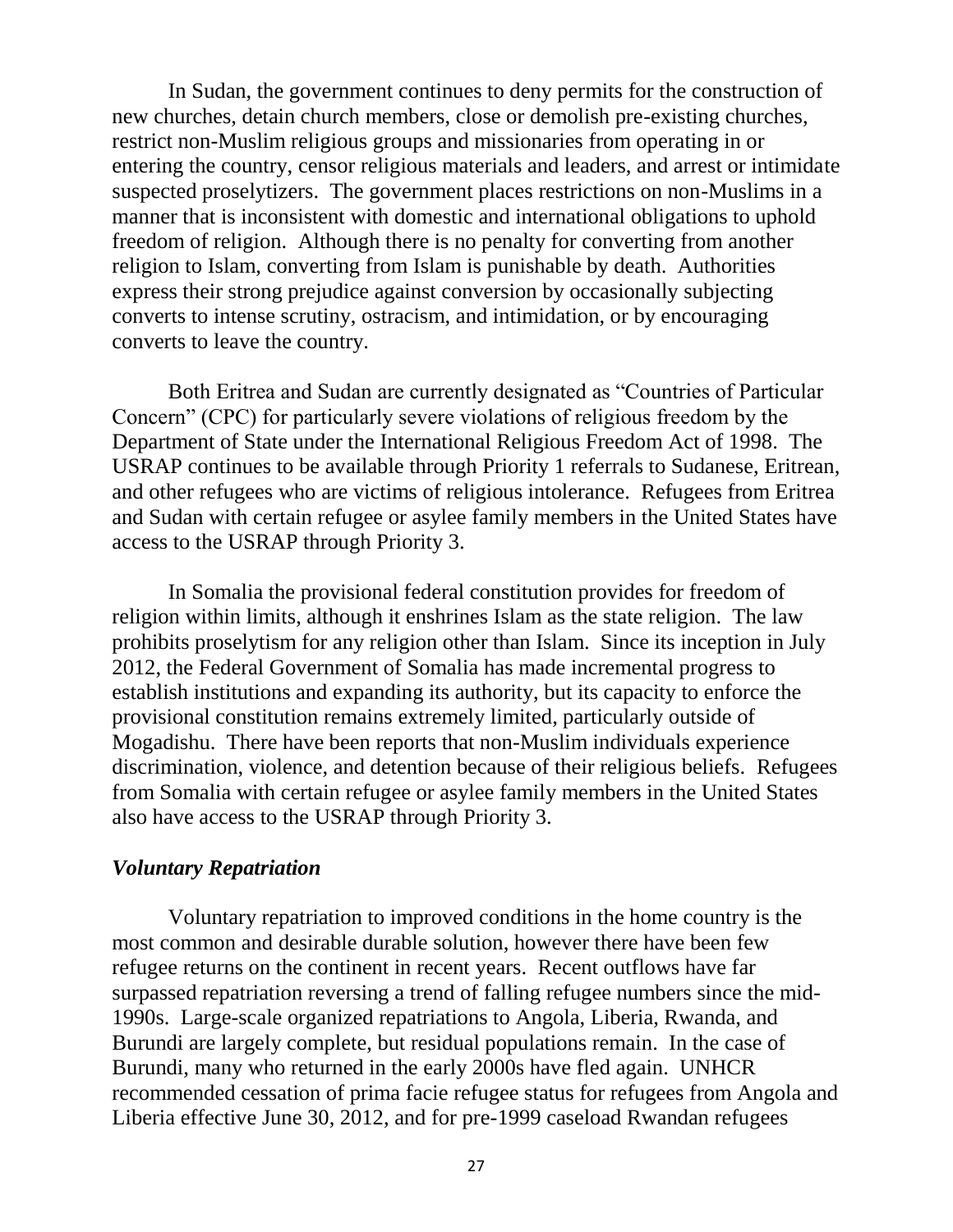effective June 30, 2013. Efforts continue to repatriate those who still wish to return and to locally integrate residual populations where asylum countries agree to provide permanent residence or citizenship. The local integration of former Angolan refugees in Zambia progressed though resources are a constraint.

Smaller-scale repatriation efforts continue throughout the continent. In West Africa, out of an estimated 300,000 individuals who fled the 2010-2011 electionrelated violence in Côte d'Ivoire, over 240,000 have now returned home. Repatriation was delayed in 2014 and 2015 due to the Ebola crisis and related border closures but started up again in December 2015. UNHCR anticipates assisting with the return of 25,000 Ivoirian refugees from Liberia in 2016. In Mali, while UNHCR is not yet promoting refugee return to northern Mali, more than 40,000 refugees have returned spontaneously in to safe regions under government control but periodic outbreaks of violence in 2015 in northern Mali have deterred would-be returnees and caused new refugee outflows to Niger during the year.

In East Africa, the repatriation to South Sudan that started in 2005 was largely concluded in 2011 with the return of more than 370,000 refugees. However, due to widespread conflict since 2013, all repatriation has stopped and the focus has instead shifted to emergency response to the new refugees. UNHCR, the Government of Kenya, and the Government of Somalia signed a tripartite agreement in 2013 that established a legal framework for the voluntary repatriation of Somali refugees from Kenya, and UNHCR has supported the voluntary return of approximately 13,300 Somalis to date to nine identified "safe" areas within Somalia. Most parts of Somalia, however, are not conducive to safe and sustainable refugee return. Despite the efforts of some asylum countries, including Israel, to repatriate Eritrean refugees, UNHCR has strongly discouraged returns to Eritrea given ongoing political repression and harsh treatment of returnees.

In Central Africa, while there were over 500,000 refugee returns to Burundi from 2002 to 2014, election-related violence that erupted in Burundi in April 2015, has generated over 250,000 refugees to date, many of them former refugees. Although the majority of Rwandan refugees returned home in the late 1990's, some 100,000 are thought to remain in exile. With the cessation of prima facie refugee status for pre-1999 Rwandan refugees on June 30, 2013, most remaining Rwandans will be required either to repatriate or to seek non-refugee means of remaining in asylum countries. UNHCR had made significant progress in repatriating Congolese to eastern DRC earlier in the past decade. However, renewed hostilities between the Congolese government and other armed groups across eastern DRC erased most of these gains. Eastern DRC is too insecure for large-scale refugee return at this point. UNHCR did conclude its repatriation program for some 130,000 Congolese refugees to western DRC's Equateur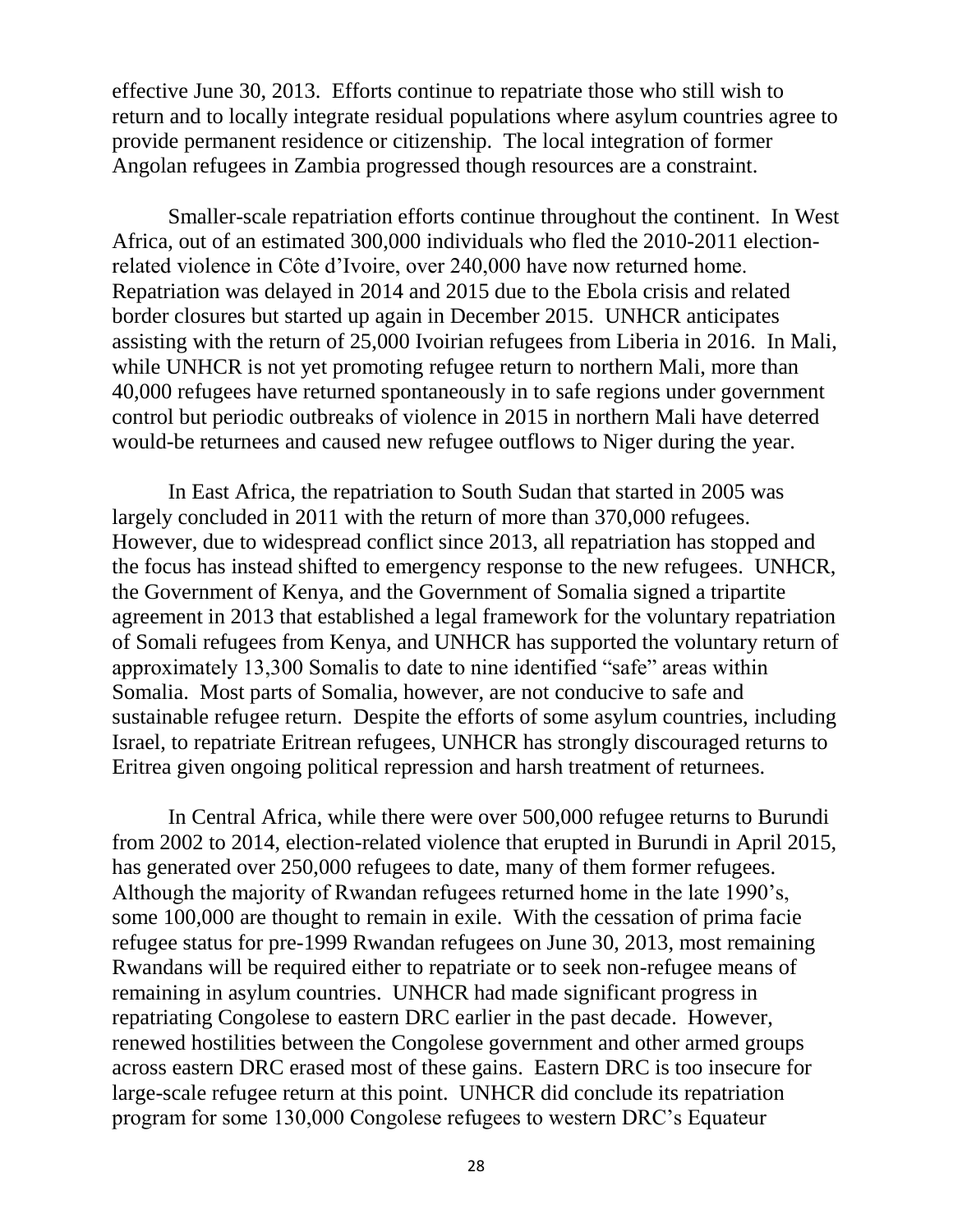Province from 2012 through 2014. The relatively peaceful elections in the Central African Republic have raised hopes of refugee repatriation but while we anticipate some spontaneous returns to assess the situation, most refugees are still wary.

### *Local Integration*

While most African countries adhere to encampment policies for refugees, many have allowed, or even encouraged, refugees to pursue economic activities, a sort of de facto integration, by providing land for refugee farmers or permitting refugees to open small businesses. Despite such de facto integration, refugees residing among the local population do not necessarily enjoy the same rights, entitlements to social services, or economic opportunities available to citizens or permanent residents. As a result, this piecemeal integration is often an interim, rather than a durable, solution for many African refugees. However, strengthened partnerships with development actors, including the World Bank, shows promise in facilitating more sustainable socio-economic integration of refugees.

In recent years, a number of African countries have offered more formal integration as a durable solution for residual refugee populations who will not or cannot repatriate. Among member countries of the Economic Community of West African States (ECOWAS), the issuance of identity documents by home governments and subsequent regularization of immigration status allows refugees to access legal residency and the right to work in host countries; Ivoirians will be the latest refugee population to benefit under these ECOWAS protocols as UNHCR pursues local integration for those who wish to remain in their countries of asylum in the coming years. Senegal offered Mauritanian refugees who wished to remain in Senegal the option of becoming Senegalese citizens in 2007, and UNHCR, in partnership with the Senegalese government, launched a campaign in 2012 to provide digitized and biometric identity cards to some 19,000 refugees (of whom 14,000 were Mauritanians). The card guarantees holders the same rights as Senegalese citizens, including the right to residence in the country and to travel to ECOWAS member states. In 2015, Mali provided birth certificates to some 8,000 Mauritanian refugee children, facilitating access to state services such as education and paving the way for them to eventually apply for Malian citizenship.

In Southern Africa, the Government of Zambia has offered local integration to some 15,000 former Angolan refugees and up to 4,000 Rwandans. The 2012 initiative offers permanent residence status to the former Angolan refugees - mainly refugees who arrived before 1986, were born in Zambia, or are married to Zambians. The Government of Zambia has approved 6,000 applicants who meet eligibility criteria.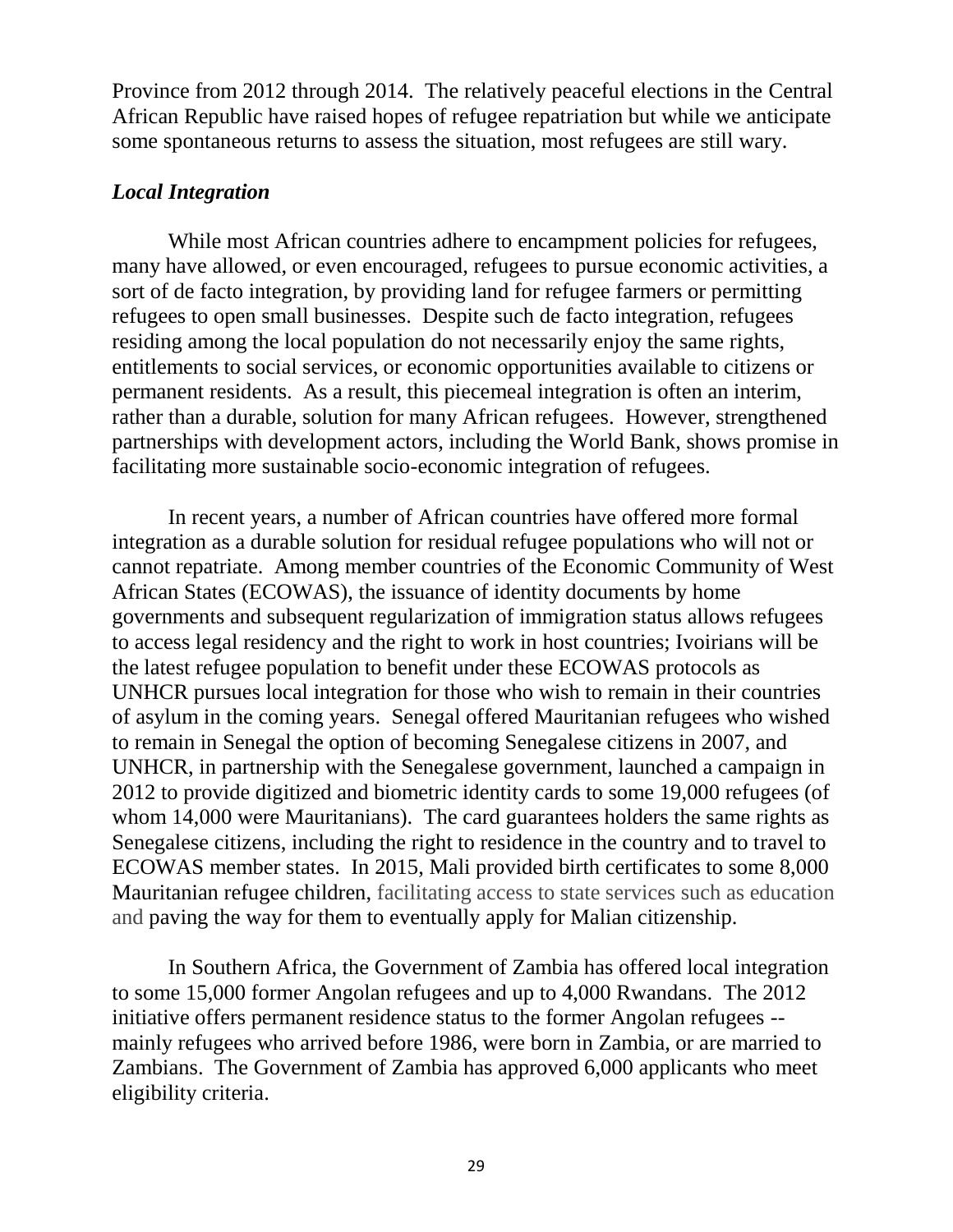In East Africa, the Government of Tanzania has finalized citizenship for nearly 200,000 1972-era Burundi former refugees. While not offering a formal integration program, Uganda has permitted refugees to live and work outside of camps – most are in rural settlements where they have access to land or in urban areas. Ethiopia formally introduced an out-of-camp policy for Eritrean refugees in August 2010, allowing Eritreans to live outside camps if they are able to support themselves or if they have someone to sponsor them financially. Approximately 3,500 Eritreans are part of this program now. While it does not give Eritrean refugees the right to work, it does offer the ability to pursue additional educational opportunities, including tertiary education. In 2013, Sudan agreed to issue work permits to some 30,000 Eritrean refugees who wish to work outside of refugee camps in eastern Sudan, although only a handful have been issued permits to date.

#### *Third-Country Resettlement*

Given the political and economic volatility in many parts of Africa, resettlement to third countries outside the region is an essential durable solution and element of protection for certain refugees. With limited opportunities for permanent integration in many countries of asylum and the protracted nature of some refugee situations, the need for third-country resettlement of African refugees is expected to continue. In recent years, UNHCR has increasingly viewed resettlement as an important tool of protection for refugees in Africa, and has increased resettlement referrals this past year.

### *FY 2016 U.S. Admissions*

We project 27,500 African refugee arrivals in FY 2016. Two countries of origin – Somalia and DRC – still account for the vast majority of U.S. refugee admissions from Africa, followed by Eritrea, Sudan and Ethiopia. UNHCR's enhanced Congolese Resettlement Strategy effort has reached its stated goal to refer 50,000 DRC refugees for resettlement from Rwanda, Uganda, Tanzania and Burundi to resettlement countries over five years. In FY 2016, the number of Congolese resettled to the United States (more than 14,000) will for the first time surpass the number of Somalis. UNHCR will continue to refer Congolese refugees from the four countries, as the resettlement need for Congolese from the eastern Congo still exists.

We expect to admit nearly 7,000 refugees from our two largest processing locations in Africa: Kenya and Ethiopia, plus another 600 from other locations in East Africa. Close to 5,500 refugees will depart for the United States from Kenya this year, mostly Somalis in the Kakuma and Dadaab camps. PRM continues to fund movements of refugee applicants from Dadaab to Kakuma for the purposes of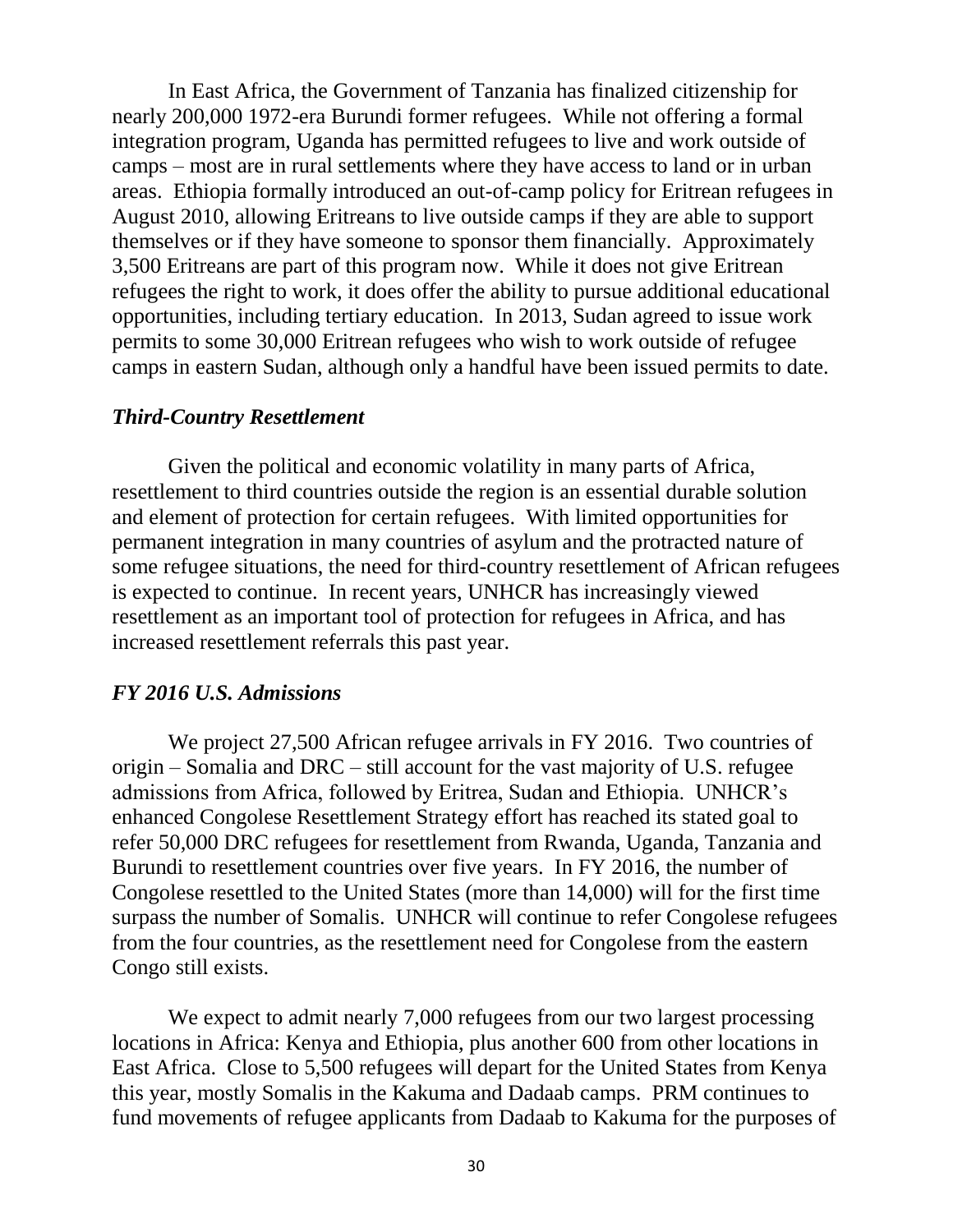DHS/USCIS interview and adjudication, since DHS/USCIS staff cannot work at Dadaab due to the security conditions. Applicants return to Dadaab for medical exams and other post-DHS/USCIS steps until their departure for the United States. Admissions from Ethiopia also continue to be strong, with approximately 3,500 U.S. arrivals projected this year. Populations include primarily Somalis from camps in the east and Eritreans from the northern camps, including approximately 60 Eritrean unaccompanied refugee minors. We also will resettle smaller numbers of Sudanese from camps in the west.

The United States continues to interview refugees from the Central African Republic in southern Chad and Sudanese Darfuri refugees in eastern Chad. We expect to admit nearly 600 refugees from Chad in FY 2016, part of an effort to build a large resettlement operation for Darfuri refugees in eastern Chad. An additional 450 refugees from various locations in West Africa are also expected to be admitted in FY 2016.

From Southern Africa, we expect to admit 2,500 refugees – primarily Somalis from South Africa and Congolese from Malawi, Namibia, Zambia, and Zimbabwe.

Outside of sub-Saharan Africa, we anticipate approximately 3,000 Sudanese, Somali, Ethiopian, Eritrean, and other sub-Saharan African refugees who will be arriving primarily from Egypt, Malta, or via one of the UNHCR Emergency Transit Centers in Romania and Slovakia. In all, we expect to admit refugees of nearly 30 African nationalities, processed in dozens of countries, during FY 2016.

### *FY 2017 U.S. Resettlement Program*

We propose 35,000 resettlement numbers for African refugees in FY 2017 that will largely parallel the populations admitted in FY 2016. As a result of discussions within the Department of State, UNHCR, the NGO community, and DHS/USCIS to identify caseloads, PRM has identified a number of nationalities and groups for processing during FY 2017.

In the Great Lakes region, processing of Congolese in Rwanda, Uganda, and Tanzania (and Burundi if the situation allows) is expected to result in a total of 15,000 departures. Approximately 10,000 of these admissions will be the result of a P-2 group designation for Congolese refugees in Tanzania and from the camps in Rwanda. Departures from Uganda will result in 5,000 arrivals. It is yet to be determined whether the violence in Burundi that has prevented processing of Congolese there will result in lower arrival numbers from Burundi in FY 2016.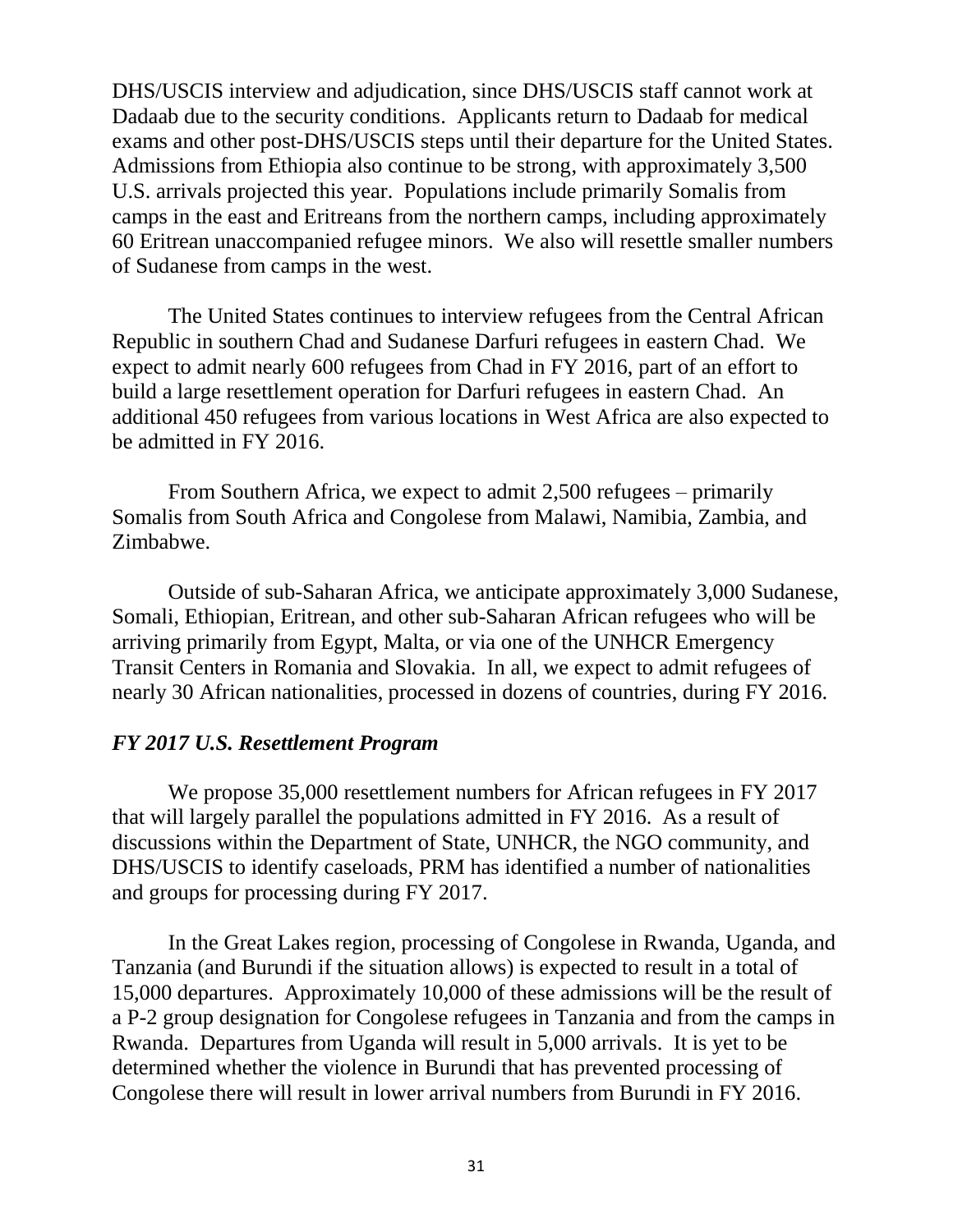From East Africa, we expect to resettle just over 9,000 refugees each from Kenya and Ethiopia, primarily Somalis and Eritreans. We also expect UNHCR to continue referring Eritrean unaccompanied refugee minors at a rate of about 100 per year from refugee camps in northern Ethiopia.

From southern Africa, we expect to admit 3,000 refugees consisting primarily of Somalis from South Africa and Congolese from Mozambique, Malawi, Namibia, Zambia, and Zimbabwe.

In eastern Chad, UNHCR is establishing infrastructure for a robust resettlement program for Sudanese Darfuris with funding from PRM. This will be in addition to the continued processing of Central African Republic refugees from southern Chad. Total admission numbers from West Africa and Chad are expected to be approximately 1,000.

Outside of sub-Saharan Africa, we anticipate 2,000 Sudanese, Somali, Ethiopian, Eritrean and other sub-Saharan African refugees will be admitted from Egypt and Malta, and through the Emergency Transit Centers in Slovakia and Romania.

# *Proposed FY 2017 Africa program to include arrivals from the following categories:*

| <b>Priority 1 Individual Referrals</b> | 20,000            |
|----------------------------------------|-------------------|
| <b>Priority 2 Groups</b>               | 14,500            |
| <b>Priority 3 Family Reunification</b> | <i><b>500</b></i> |
| <b>Total Proposed Ceiling</b>          | 35,000            |

# **EAST ASIA**

Several countries in East Asia host large and diverse refugee and asylum seeker populations. Recent years have seen important developments for these groups. Thailand, Bangladesh, and Malaysia continue to host large numbers of Burmese refugees and asylum-seekers, and thousands more are in the capital cities of Bangkok, Kuala Lumpur, and New Delhi, including Burmese, Pakistanis, Sri Lankans, West Africans, Syrians, Palestinians, and others. The number of persons of concern to UNHCR across the archipelago of Indonesia has also increased to nearly 13,800, including some 6,400 refugees, in recent years.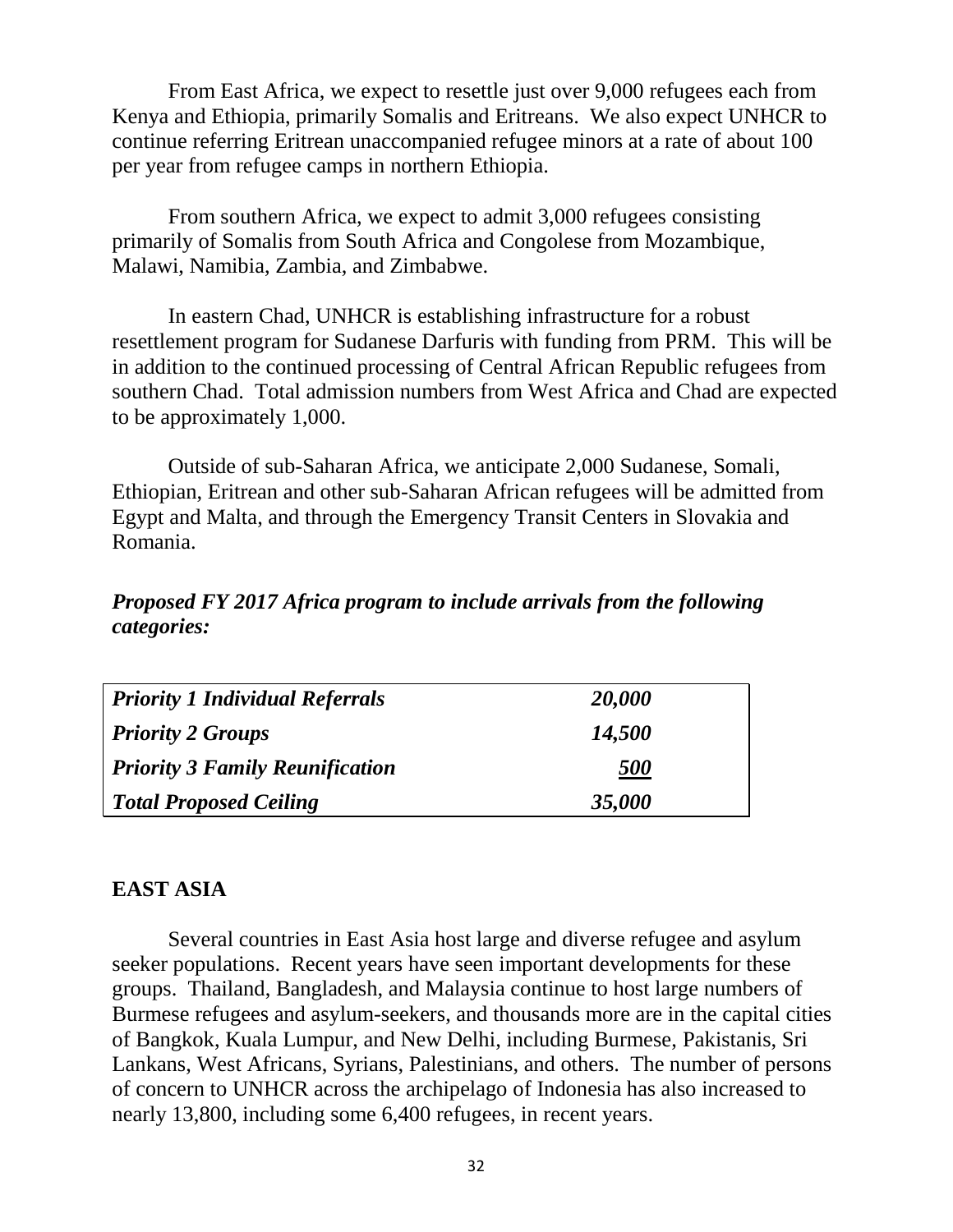The U.S. government continues to press for meaningful political and democratic reforms in Burma, as well as a national ceasefire agreement with ethnic minority groups. The international community is engaged in discussions regarding the voluntary return of Burmese refugees, but acknowledges that ongoing conflict with armed ethnic groups, particularly in Kachin and Shan States, peace and national reconciliation efforts, and limited access to humanitarian and development assistance make large-scale return of refugees in safety and with dignity a slow, gradual process.

The resettlement of more than 100,000 Burmese refugees from Thailand since 2006 – including more than 85,000 to the United States – has significantly reduced the number of Burmese refugees in the camps who are eligible for the U.S. P-2 resettlement program. After more than seven years of large-scale resettlement, we have arrived at the natural conclusion of the group resettlement program with specific eligibility criteria for Burmese refugees who were re-registered by UNHCR in 2005 and formally registered by the Royal Thai Government (RTG). P-2 processing should conclude within one year. Those who do not exercise this option will be able to remain in the camps until safe and voluntary returns are possible. The United States will continue to accept individual referrals from UNHCR for all nationalities, including registered Burmese.

Since 2006, UNHCR Malaysia has operated the second largest refugee status determination program in the world and Malaysia is currently one of the largest resettlement countries in the U.S. program with some 8,200 projected refugee departures in FY16 and more than 69,500 since 2006. As of the end of March 2016, there were 158,794 persons of concern registered with UNHCR in Malaysia of which 144,197, or 90.8 percent, are from Burma. In addition, some 14,600 asylum-seekers and refugees from various countries – primarily Pakistan, Iraq, Somalia, Syria, Yemen, and Sri Lanka – are registered with UNHCR. Malaysia is not a party to the 1951 Convention relating to the Status of Refugees or its 1967 Protocol, but generally tolerates the presence of refugees.

The systematic persecution and discrimination of members of the Rohingya minority from Rakhine State, Burma have resulted in large numbers fleeing Rakhine State to seek safety in Bangladesh, Thailand, Malaysia, and other countries in the region for over five decades. The mid-2015 migrant crisis in the Indian Ocean began to unfold on May 1 when Thai authorities discovered mass graves of migrants in the south and began cracking down on migrant smuggling operations. The Administration continues to actively support the ongoing regional response that stresses the need to address the root causes of the crisis in source countries, including by promoting and protecting the human rights of members of vulnerable populations in source countries.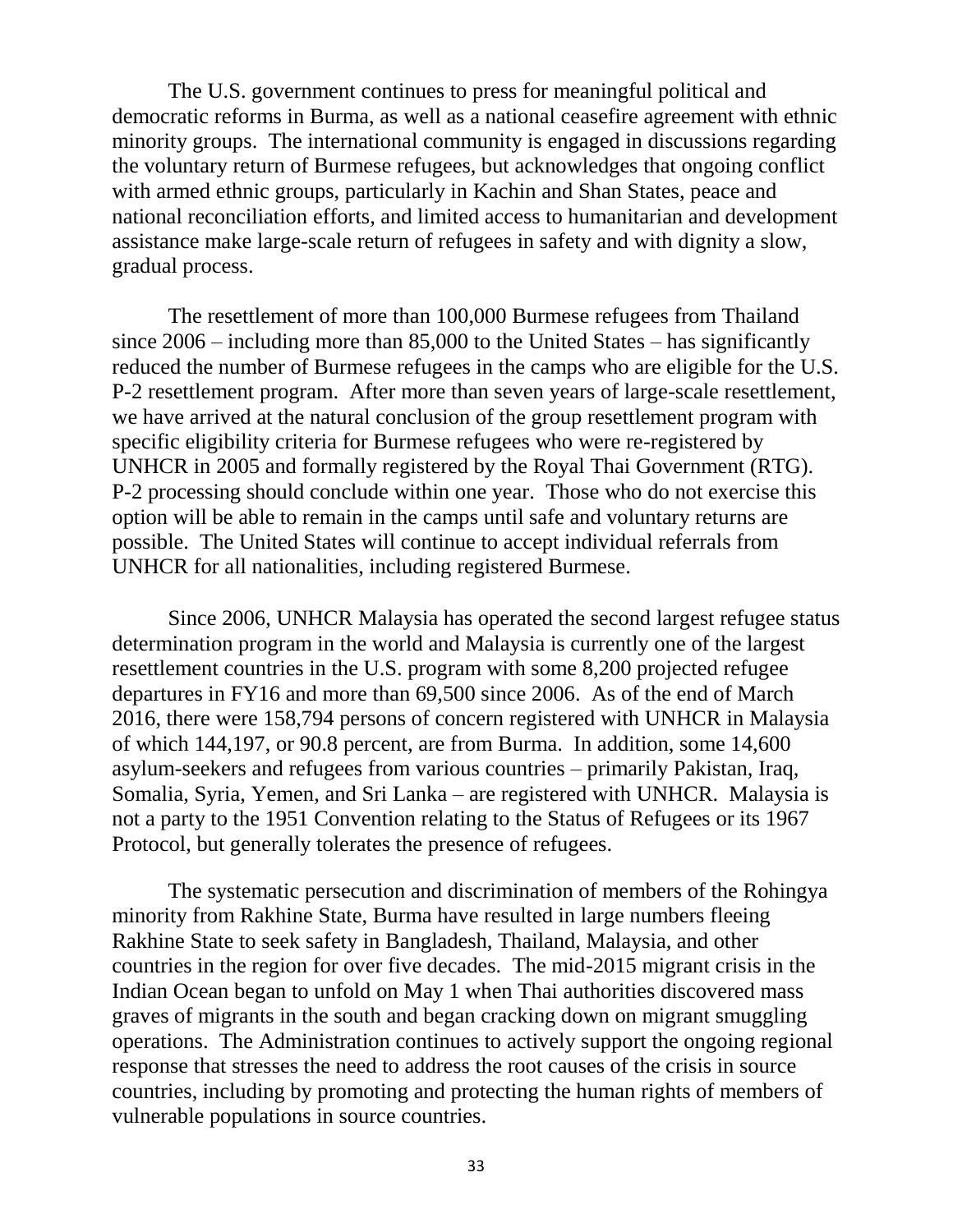The last large influx of approximately 250,000 Rohingya from Rakhine State to the Cox's Bazar district in southeastern Bangladesh began in July 1991. Between 1992 and 2005, over 236,000 UNHCR-registered Rohingya refugees were voluntarily repatriated from Cox's Bazar to Rakhine State, most of them immediately after their arrival to Bangladesh. No repatriation operation has taken place since. UNHCR supports over 32,600 refugees in two official refugee camps (Kutupalong and Nayapara) in Cox's Bazar. In addition, the Government of Bangladesh (GOB) estimates that **300,000 – 500,000** undocumented Rohingya currently reside in various villages and towns outside the refugee camps and in makeshift settlement sites.

In February 2014, the Government of Bangladesh (GOB) announced its national strategy on "Myanmar Refugees and Undocumented Myanmar Nationals in Bangladesh". The GOB completed the main census of the undocumented Rohingya during the first half of June and plans to publish the census results in December. The issuance of information cards will follow which we understand will ensure protection and access to basic services, including freedom of movement, access to livelihood, and education opportunities to the Rohingya who took part in the census. The U.S. government is encouraged by GOB commitments made in the national strategy, including the resumption of third country resettlement. We are prepared to resume resettlement activity immediately upon notification by the GOB that we may proceed. In addition, we expect ongoing UNHCR referrals of urban Burmese in India.

As reflected in the North Korean Human Rights Act, the United States remains deeply concerned about the human rights situation of North Koreans both inside the Democratic People's Republic of Korea (DPRK) and in various countries in the region. The United States began resettling interested, eligible North Korean refugees and their family members in 2006 and remains committed to continuing this program.

### *Religious Freedom*

Although many governments in East Asia do not restrict religious freedom, religious believers face serious persecution in several countries. The DPRK, China, and Burma are designated by the Department of State as Countries of Particular Concern (CPCs) under the International Religious Freedom Act of 1998 for systematic, ongoing, and egregious violations of religious freedom.

The DPRK severely restricts religious freedom, including organized religious activity, except for that which is supervised tightly by officially recognized groups linked to the government. Although the DPRK constitution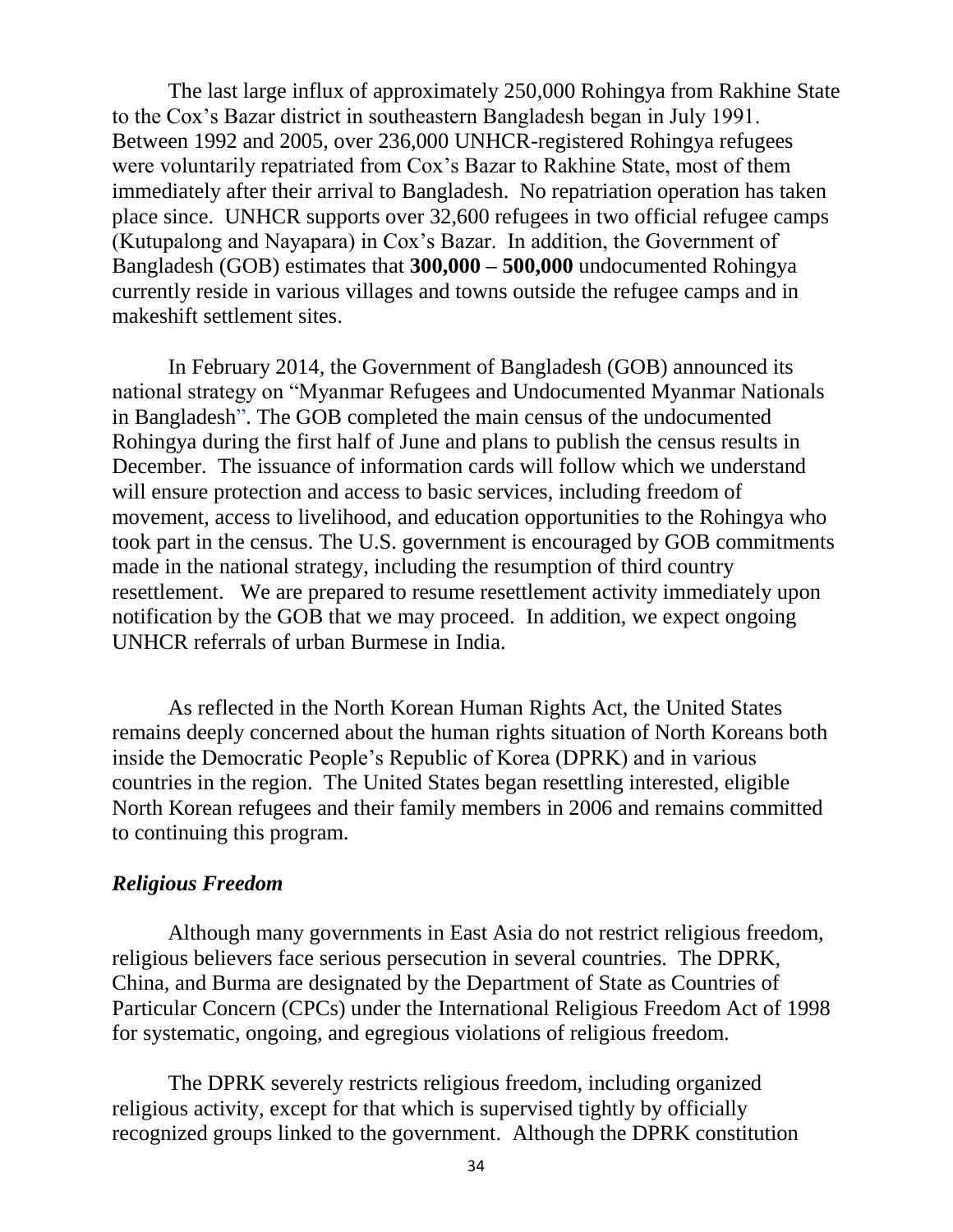provides for "freedom of religious belief," genuine religious freedom does not exist. Information about the day-to-day life of religious persons in the country is limited. Religious and human rights groups outside of the country have provided numerous reports that members of underground churches have been beaten, arrested, tortured, or killed because of their religious beliefs.

While the constitutions of China, Burma, and Vietnam provide for freedom of religion, in practice, these governments restrict or repress religious activities of some members of religious communities in a manner that is inconsistent with their commitments to uphold freedom of religion.

The Chinese government continues to harass and interfere with unregistered religious groups, most notably the unofficial Catholic churches loyal to the Holy See, Protestant "house churches," some Muslim groups (especially ethnic Uighur Muslims in the Xinjiang Uighur Autonomous Region), members of the Falun Gong, and Tibetan Buddhists reverent to the Dalai Lama. China additionally reprimanded members of government-sanctioned churches for advocacy on behalf of their church communities. Certain religious or spiritual groups are banned by law. The criminal law defines some banned groups as "evil cults" and those belonging to them can be sentenced to prison or administrative detention. This includes Falun Gong and some other qigong-based groups, in addition to some Christian groups. Although legislation officially abolished the Reeducation through Labor (RTL) system in December 2013, religious believers have been harassed, arrested, detained in "black jails" without due process and sentenced to long jail terms. There have been credible allegations of torture.

In Burma, the government implemented considerable political and economic reforms, resulting in improved respect for many human rights. However, the government continues to discriminate against members of religious minority groups. Members of some ethnic groups, including those not formally recognized as citizens – such as the Muslim Rohingya in northern Rakhine State – are not protected under anti-discrimination laws. In 2012, intercommunal conflict led to the death of nearly 200 Rohingya and the displacement of 140,000 people. Throughout 2013-2015 isolated incidents of violence against Rohingya individuals continued to take place.

Government authorities, through various policies and practices, subjected Rohingya Muslims to physical abuse, arbitrary arrest and detention, restrictions on religious practice and travel, and discrimination in employment, social services, and access to citizenship. Religious minority populations, including Muslims, Christians, and other religious minorities, experienced arrest and detention, restrictions on religious practice, and various forms of discrimination. At the same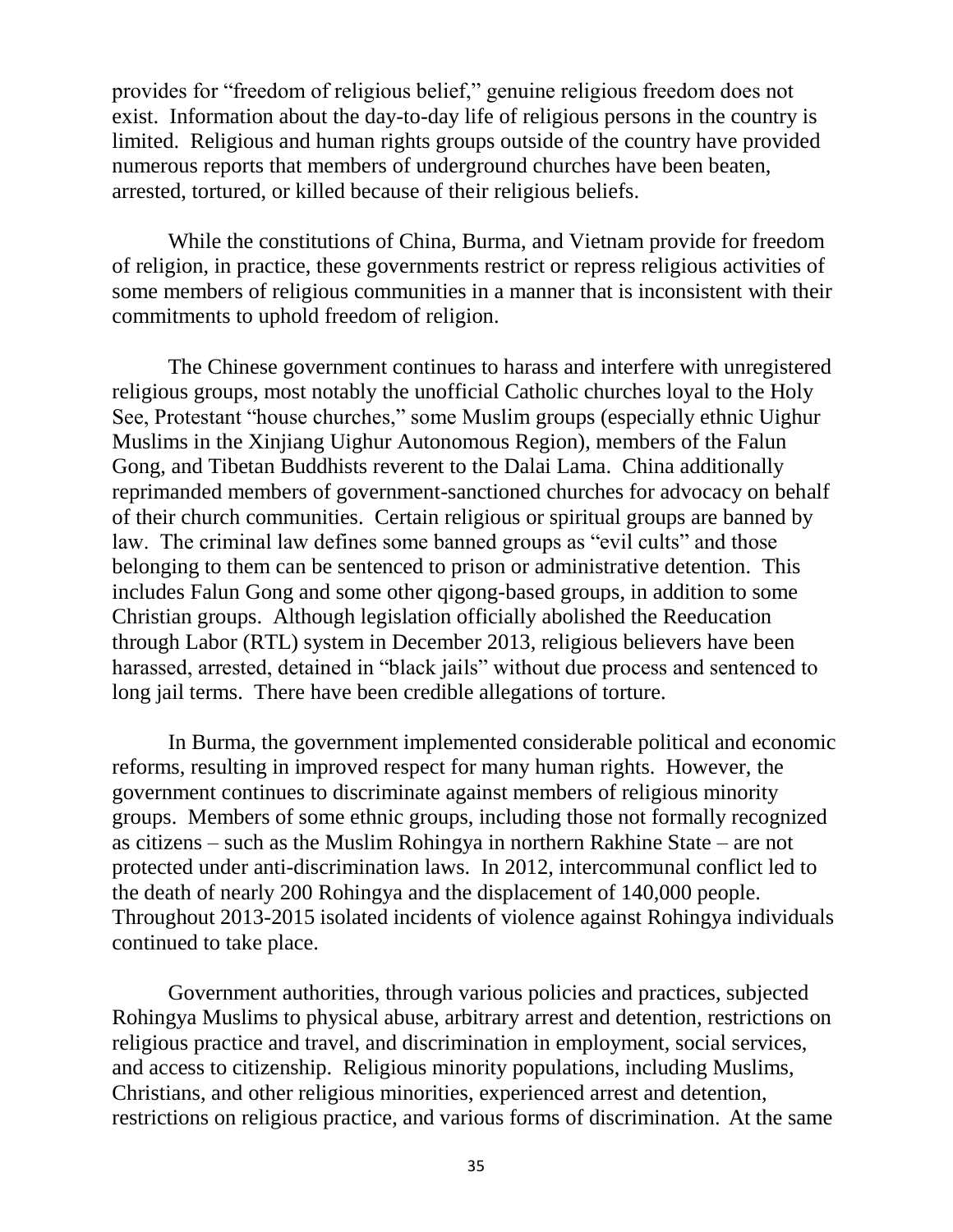time, the government continued to support interfaith dialogue and provided some members of the international community and international organizations greater access to ethnic minority areas.

Vietnam and the United States signed an agreement on religious freedom in May 2005, under which Vietnam committed to improving the protection of religious freedom in Vietnam. As a result of the progress Vietnam made after signing the agreement, the U.S. Government removed Vietnam from the CPC list in November 2006. While there have been some improvements, Vietnam's religious freedom record has been mixed. Progress has been made with regard to the registration/recognition of religious groups and congregations and many religious groups have experienced expanded freedom of assembly. However, religious organizations must undergo an onerous registration process for almost all normal religious activities. There are also reports of harassment at the local level, including through the use of land laws. Several Protestant congregations in rural areas continue to report harassment, including beatings and forced renunciations.

Nationals of the DPRK, Vietnam, China, Laos, and Burma have access to the USRAP. North Korean refugees also have access to family reunification processing through Priority 3.

### *Voluntary Repatriation*

Although the Burmese government has taken steps to implement democratic and political reforms, ongoing fighting continues in Kachin and northern Shan States, and tensions remain in Rakhine State since the June and October 2012 violence. The new government continues to work towards a national reconciliation and peace process but it is too early to tell. We are hopeful that substantial progress towards this goal will be made in the near future. UNHCR continues with its planning for facilitated returns and continues its discussions with the RTG, Burmese government, NGOs working on the Thailand-Burma border, and the Karen and Karenni refugee communities; however, conditions are not yet conducive for large-scale returns and refugees often cite the lack of infrastructure, land and security issues in southeast Burma. The United States and other donor governments continue to engage regularly with the Thai government concerning the future of the nine refugee camps on the Thai-Burma border. *Local Integration* 

Due to fears of a "pull factor," countries in the region have traditionally been reluctant to integrate refugees or to grant asylum. Local integration remains a difficult option, due to opposition from host countries, such as Thailand, Bangladesh, Malaysia, and India. UNHCR and the international community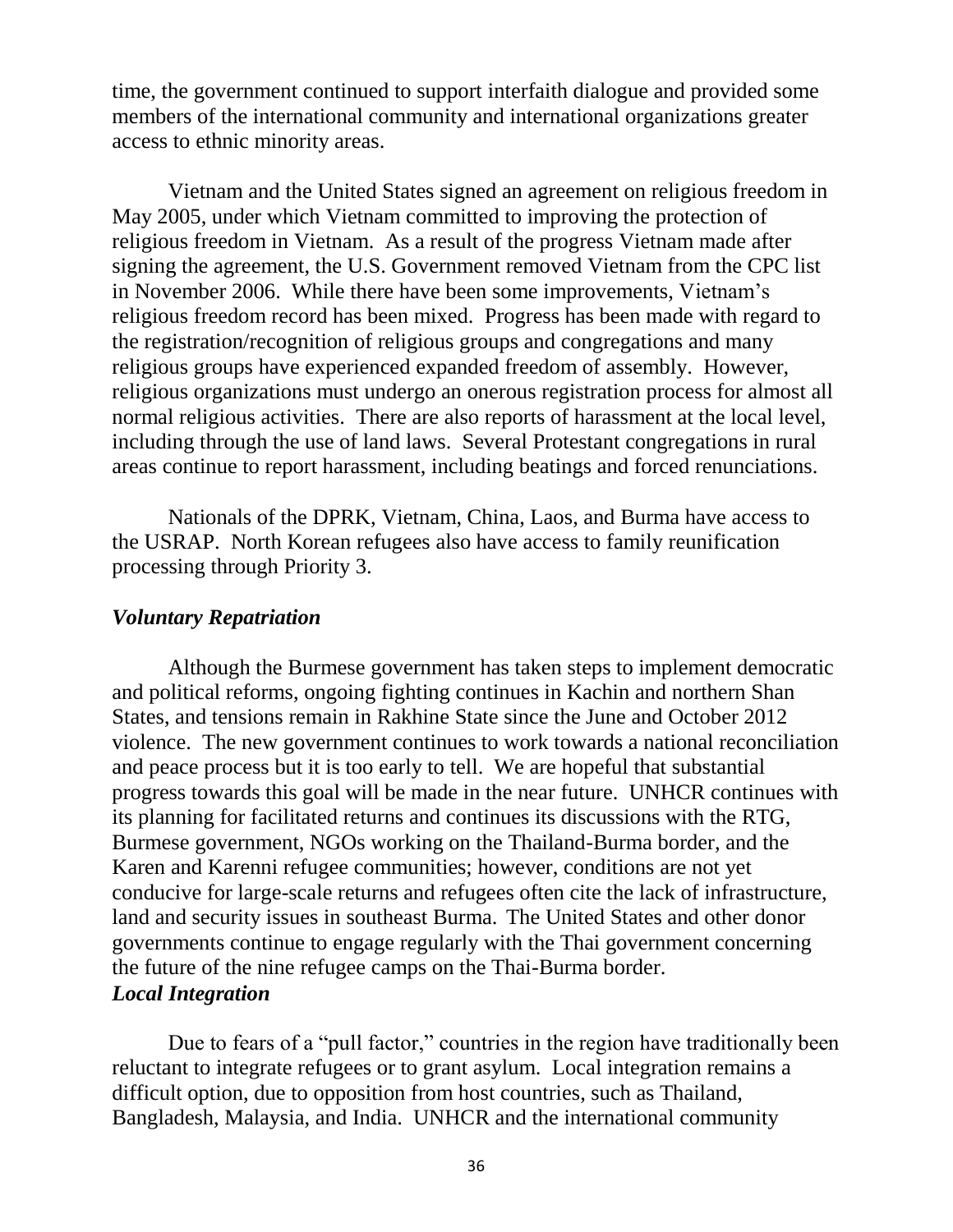continue to advocate for these governments to make policy changes relating to refugees, and to expand humanitarian protection and assistance space for refugees, asylum seekers, and other persons of concern.

# *Third-Country Resettlement*

The United States continues to lead third country resettlement efforts in the region. Other countries, including Australia, Canada, New Zealand, and the Nordic countries, resettle refugees referred by UNHCR. In FY 2016, the United States processed UNHCR-referred refugee cases in China, the Hong Kong Special Administrative Region, Indonesia, Malaysia, Mongolia and Thailand.

# *FY 2016 U.S. Admissions*

We expect to admit close to 14,000 refugees from East Asia in FY 2016. This will include nearly 4,600 members of Burmese ethnic minorities (mostly Karen, Karenni, and Kachin) living in camps along the Thai-Burma border, over 7,900 Burmese (of various ethnic minorities) in Malaysia, and a smaller number of urban refugees of various nationalities in the region.

# *FY 2017 U.S. Resettlement Program*

We expect to admit up to 12,000 refugees from East Asia in FY 2017. This will include up to 3,500 members of Burmese ethnic minorities (mostly Karen and Karenni) living in camps along the Thai-Burma border, some 5,500 Burmese (of various ethnic minorities) in Malaysia, and a number of urban refugees of various nationalities in the region.

# *Proposed FY 2017 East Asia program to include arrivals from the following categories:*

| <b>Priority 1 Individual Referrals</b> | 1,800      |
|----------------------------------------|------------|
| <b>Priority 2 Groups</b>               | 10,000     |
| <b>Priority 3 Family Reunification</b> | <b>200</b> |
| <b>Total Proposed Ceiling</b>          | 12,000     |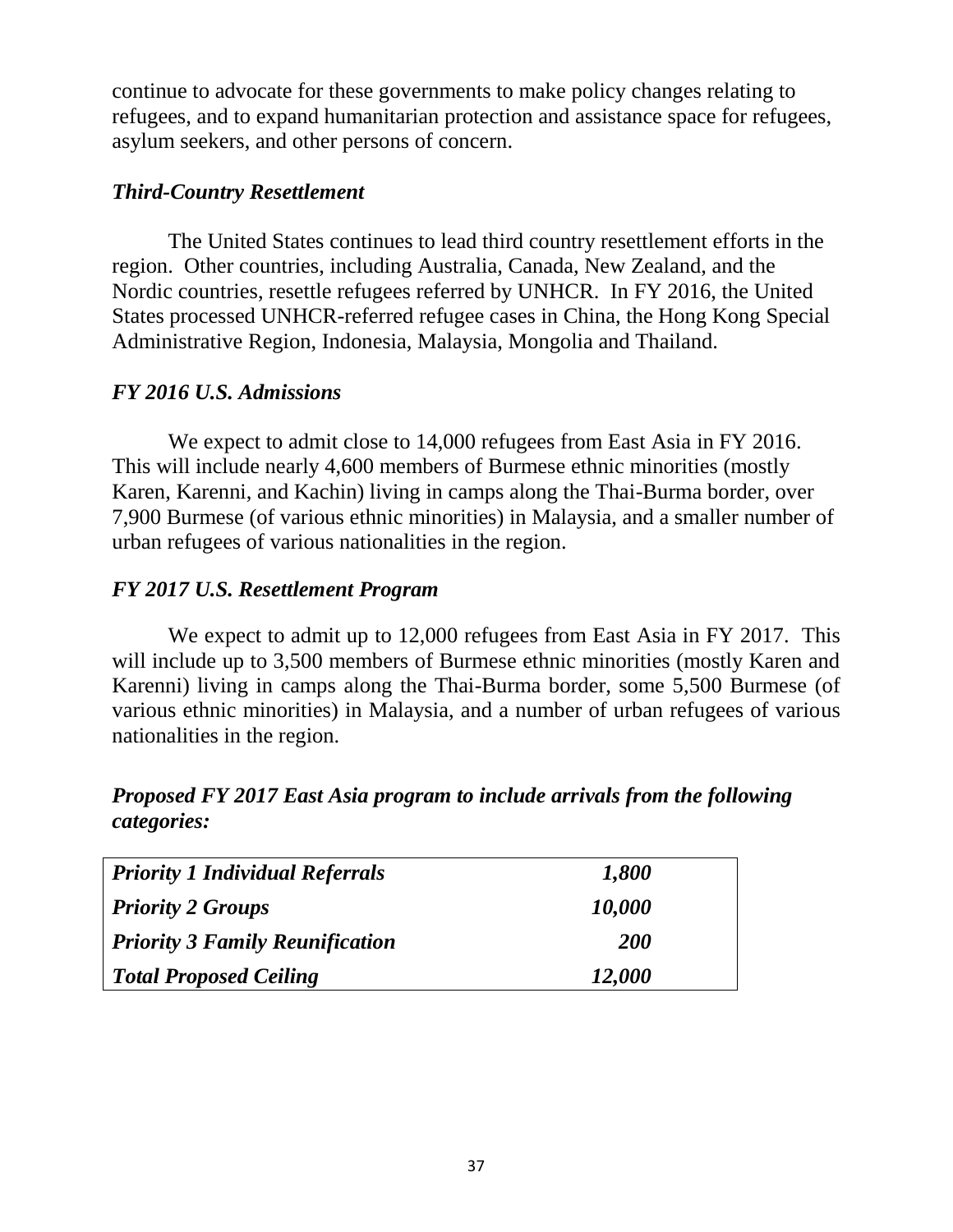#### **EUROPE AND CENTRAL ASIA**

In 2015, Europe experienced a dramatic increase in asylum seekers. Europe continued to host large refugee populations and other persons affected by conflict, including those who, over the last two decades, have been left in situations of protracted displacement – some in dire conditions. In its 2016-2017 Global Appeal, UNHCR reported that its priorities are to provide emergency assistance to refugee arrivals and mixed movements, safeguard asylum space and provide acceptable reception conditions, build and maintain fair asylum systems throughout Europe, and provide durable solutions to displaced populations in the Balkans, the Caucasus, and in Ukraine.

The large increase in the number of people risking their lives at sea in search of safety in Europe made it the largest mass migration since the Second World War. By the end of 2015, there were over a million arrivals in Italy and Greece. Over 850,000 arrived in Greece alone. The European Union after initially struggling to arrive at a coordinated policy to address the situation has agreed upon a Joint Action Plan with Turkey to reduce these flows. Under the plan, the EU has promised to provide over 6 billion euros to Turkey in humanitarian assistance and development aid to help support programs for refugees in Turkey. The plan also allows for Greece to return to Turkey those ineligible for international protection in Greece. The EU requires that the agreement be implemented in full compliance with international and EU law.

In light of this crisis, the challenge for Europe remains two-fold. Providing humanitarian assistance to migrants and refugees arriving on their shores after undertaking dangerous maritime journeys and integrating the more than one million who arrived last year. UNHCR and IOM published a Regional Refugee and Migrant Response Plan for Europe to provide humanitarian assistance in affected countries including Turkey and Greece. The United States has contributed almost \$44 million to international organizations in humanitarian assistance to provide life sustaining assistance, protection to vulnerable populations and registration assistance to affected countries. The long-term integration challenges are most acute in Germany, Sweden, Austria and Finland, which received the bulk of the asylum seekers last year. We anticipate that many other countries will face challenges (albeit at a smaller scale) as they work to follow through with commitments to relocate individuals from Greece and Italy and/or participate in voluntary resettlement programs.

Despite the fact that a majority of countries in the region are party to the 1951 Convention relating to the Status of Refugees and its 1967 Protocol, countries' compliance with these instruments remains problematic. UNHCR and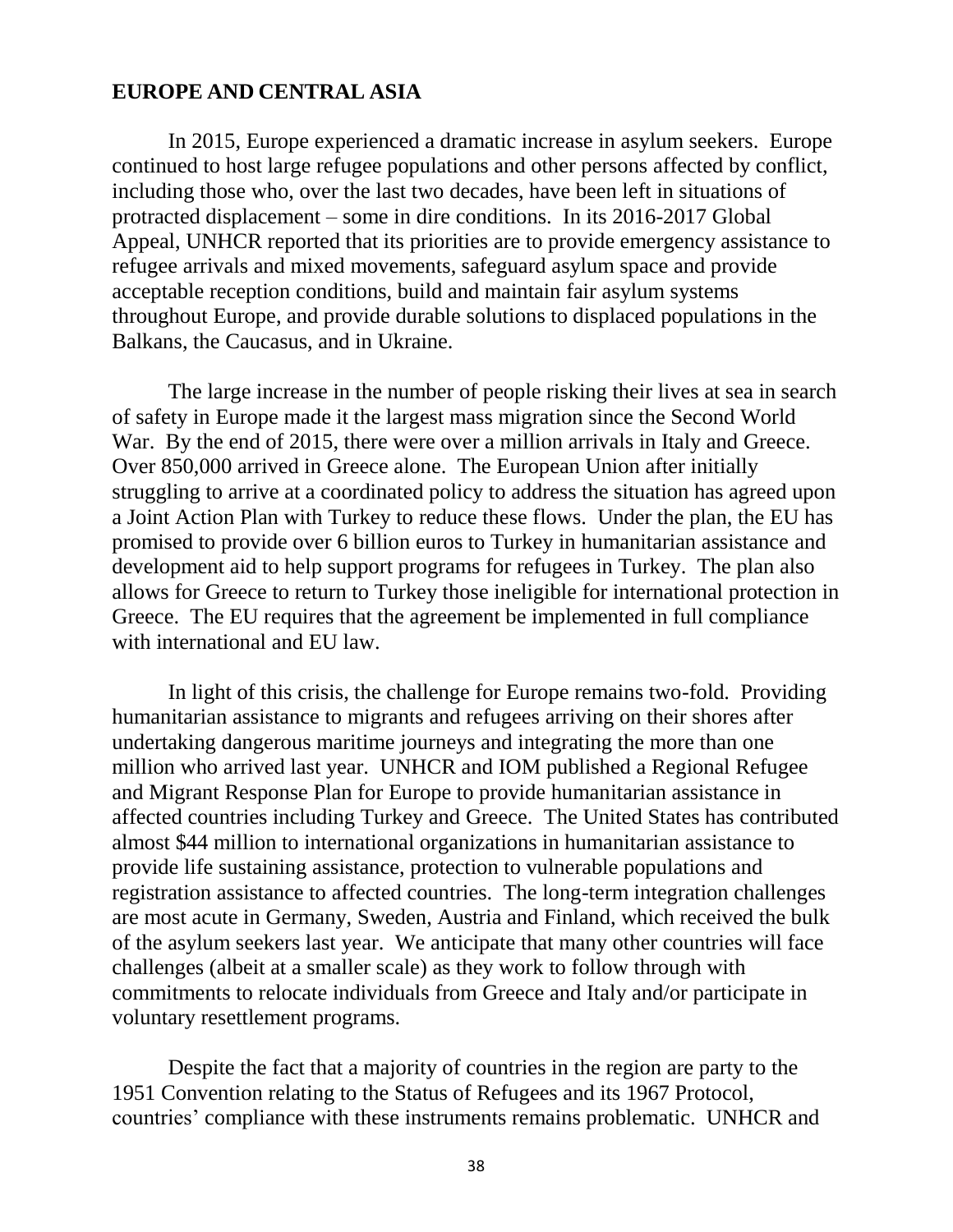other stakeholders continue to build host country protection capacity and are helping to strengthen asylum systems and protection laws in the region; however, many of these countries have been slow or reluctant to recognize and integrate refugees and other at-risk individuals. The protection provided by some governments in the region to refugees, asylum seekers, and other migrants is limited and public intolerance, including attacks against members of minority populations, is common. There are documented cases of refoulement. UNHCR has been working with many of these governments to establish and/or reform asylum procedures and refugee protection laws.

The 1990's break-up of the Soviet Union created newly independent states with sizeable populations of stateless individuals due to gaps in nationality laws and inconsistent implementation of those laws. Difficulty in establishing citizenship at the time of succession has created subsequent problems for children born to an undocumented parent(s). The problem of statelessness remains in the region, although some states, such as Turkmenistan, have taken steps to register stateless individuals and facilitate their acquisition of nationality.

According to UNHCR, as of April 2016, there were over 360,000 refugees and IDPs in the Balkans, almost all of whom have been displaced for a decade or longer. Over 200,000 persons of this population are displaced from Kosovo, most of whom currently live in Serbia. UNHCR estimates that more than 90,000 individuals in this group are in need of assistance. Since 2000, the overall level of return to Kosovo from Serbia has been low. While there have been over 26,000 voluntary returns of minorities to Kosovo since the conflict ended, housing, documentation issues, a lack of employment opportunity, and occasional violence directed against ethnic Serbs in Kosovo has limited continuing return prospects.

Despite the situation in Kosovo, since 2010, the countries of the region – with the assistance of the international community – made significant progress toward resolving a large part of the refugee situation in the Balkans. A November 2011 ministerial meeting in Belgrade brought together Ministers of Foreign Affairs from Serbia, Croatia, Bosnia and Herzegovina, and Montenegro to sign a Joint Declaration expressing their collective will to resolve the protracted refugee and displacement situation. They committed their countries to a Regional Housing Program (RHP) for refugees and IDPs supported by international donors.

The RHP was designed to create durable solutions for up to 74,000 of the most vulnerable refugees and IDPs in those countries. While principally affecting housing, the RHP has established the Regional Coordination Forum to discuss other pertinent issues such as unpaid pensions, civil documentation, exchange of data and other public information. An international donors' conference in April 2012 succeeded in raising over \$340 million ( $\epsilon$ 260 million) in pledges to support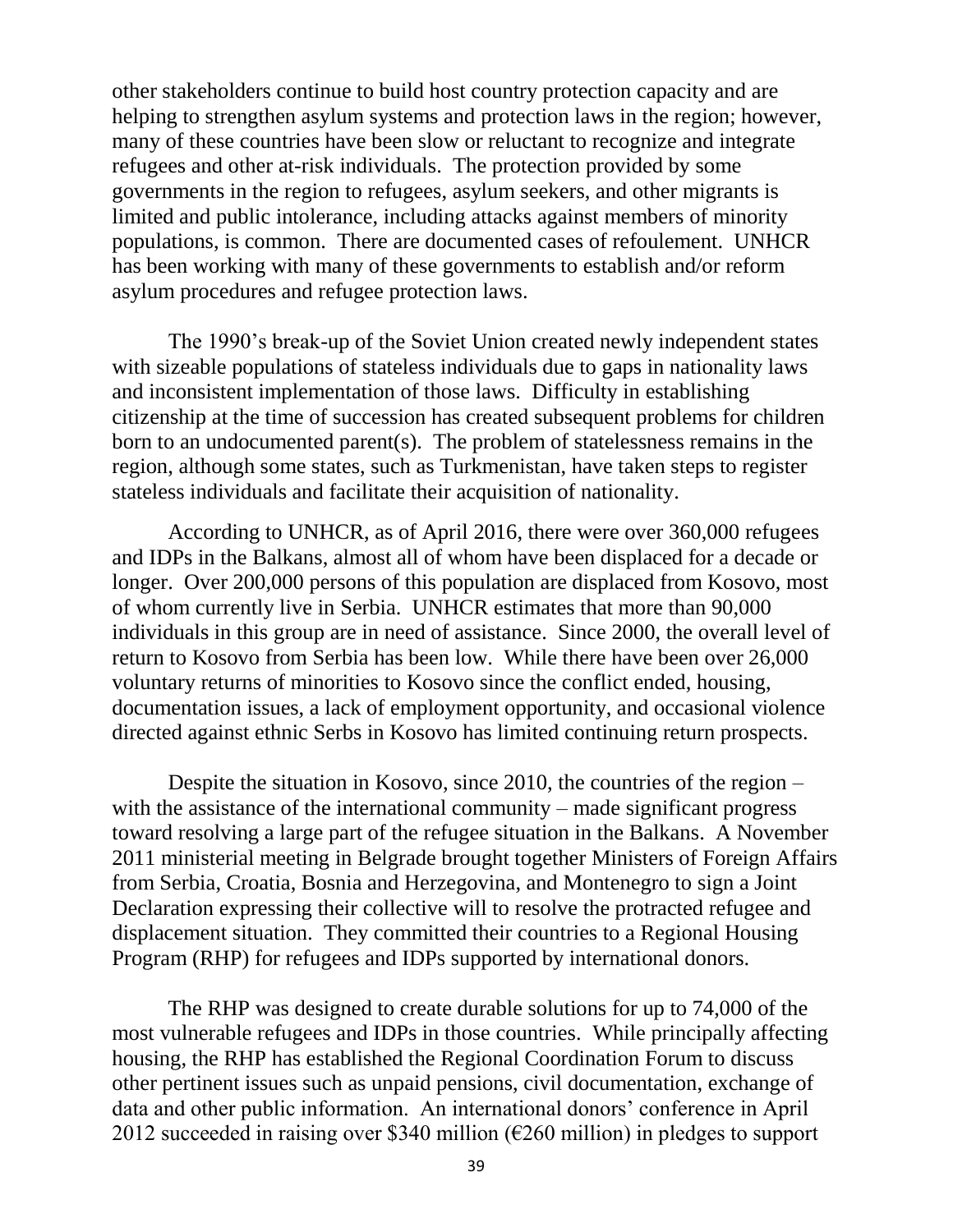the RHP over five years. The United States has provided \$20 million between FY12 and FY14, and U.S. involvement is seen as a critical ingredient to the RHP's success. With over a dozen projects approved and several well-underway, we expect FY16 and FY17 to be the years where we see housing solutions to be completed and delivered to a large number of beneficiaries eligible for the RHP.

Although governments have taken important steps to assist individuals displaced by the collapse of the Soviet Union and related conflicts, IDPs and returnees still await housing compensation, restitution, or alternative accommodation provision in the North and South Caucasus. The Caucasus region, comprised of parts of Russia, Georgia, Armenia, and Azerbaijan, still hosts over 1.3 million persons of concern for PRM. The Nagorno-Karabakh War displaced over 800,000 Azerbaijanis in several waves between 1988 and 1994. Today 600,000 IDPs remain, almost 7 percent of Azerbaijan's population. The vast majority live in temporary shelters, administrative buildings, dormitories, and hostels. The government is increasingly providing housing and livelihood support to vulnerable IDPs, but more needs to be done to support integration to aid its displaced population.

Armenia received 350,000 refugees from Azerbaijan, of whom almost 3,000 remain as refugees. A large number emigrated to other countries, and nearly 90,000 were ultimately naturalized in Armenia. Many refugees and former refugees continue to live in unsuitable collective housing or remote villages with insufficient access to government services. A struggling economy and the recent influx of an estimated 17,000 Syrian-Armenians has left the Armenian government few resources to address refugee concerns, and the country remains dependent on international humanitarian and development assistance. Georgia also has been affected by large population movements since the 1990s as consequences of the breakup of the Soviet Union and the occupation of two regions, Abkhazia and South Ossetia. Although an estimated 147,000 people have returned to their homes in the Gali district (in the Abkhazia region), secured a durable housing solution elsewhere in Georgia, or remained in their original places of residence near the South Ossetia region, approximately 265,000 remain displaced from the 1993 and 2008 wars.

Finally, in Ukraine, fighting between government troops and combined Russian-Separatist forces continues despite the signing of ceasefire agreements in September 2014, February 2015, and September 2015. Russia's attempted occupation of Crimea, and the fighting in parts of eastern Ukraine have resulted in over two million people displaced from their homes, including over 1.3 million to neighboring countries. Although most IDPs have settled in regions bordering the conflict zone, they are increasingly settling in more remote areas of the country as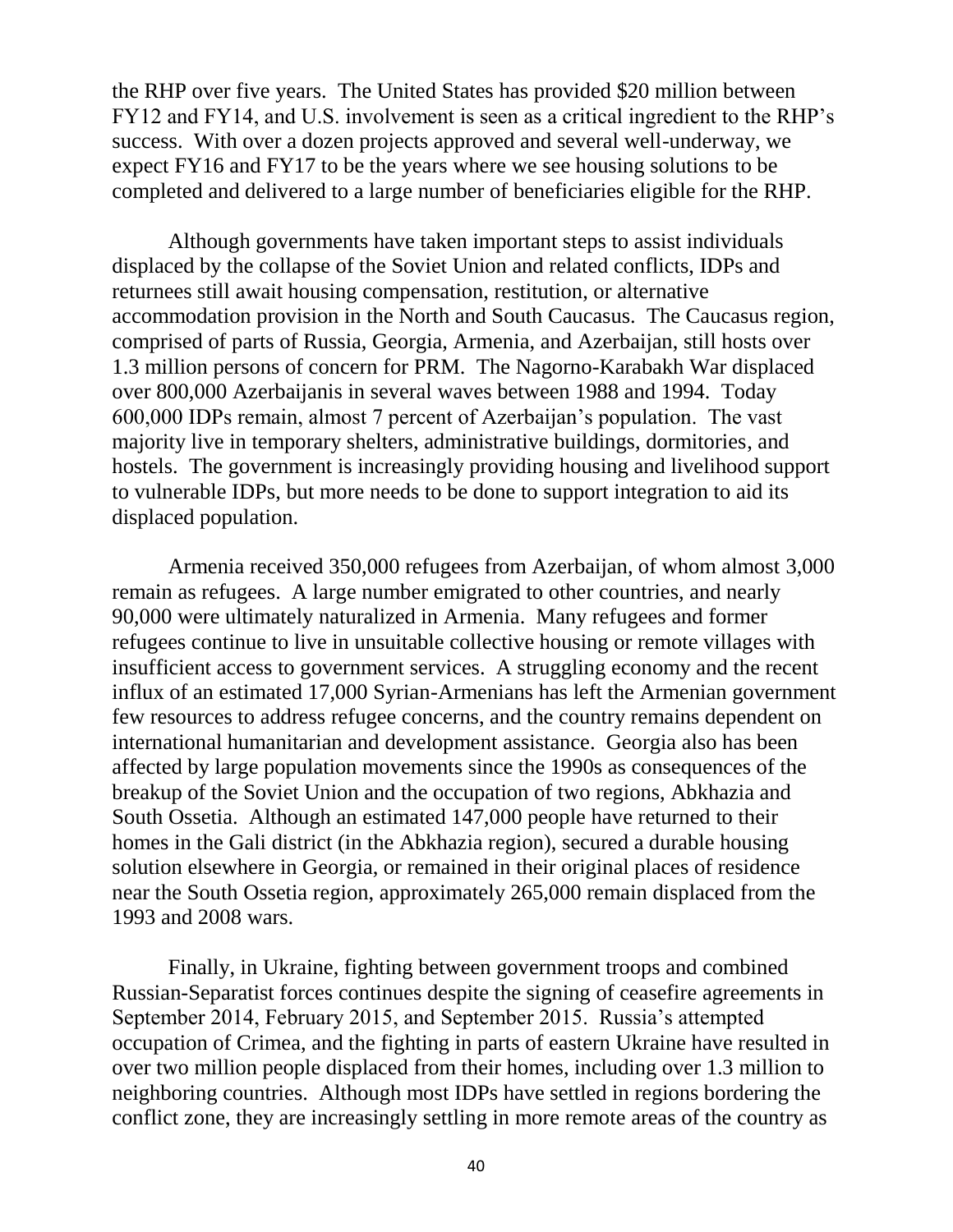host communities reach absorption capacity. Integration opportunities are limited for displaced individuals as displacement increases, and needs outstrip the response capacity of local governments and community groups.

## *Religious Freedom*

The status of religious freedom varies widely across Europe and Central Asia. Some countries place legal restrictions or prohibitions on the wearing of religious attire in schools, in government employment, or in public, particularly impacting Muslims, Jews, Christians, and Sikhs.

Several countries in the region mandate the registration of religious groups. Registration typically is required to rent or own property, hold religious services, appoint military and prison chaplains, and receive state subsidies. Restitution of religious properties is an issue yet to be fully resolved. Nontraditional religious groups are sometimes labeled as "sects" or "cults" by their home governments and may be subject to harassment and discrimination.

Uzbekistan's policy is to ban Islamic groups it broadly determines as extremist and to criminalize membership in such groups. In Turkmenistan, there were reports in 2014 of beatings, imprisonment, arbitrary detention, threats of sexual assault, searches, confiscation of religious materials, and verbal abuse against religious minorities, particularly Jehovah's Witnesses. Under Tajikistan's law, persons under the age of 18 cannot participate in public religious activities and a ruling by Tajikistan's highest Islamic religious body ban women from the majority Hanafi Sunni Muslim community from attending public religious services. Uzbekistan and Turkmenistan are designated by the Department of State as CPCs under the International Religious Freedom Act of 1998 for systematic, ongoing, and egregious violations of religious freedom.

There is a disturbing increase in anti-Semitism and anti-Muslim sentiment in a number of countries in the region, manifested as physical assaults and verbal harassment; hate speech over the internet; and vandalism of cemeteries, synagogues, mosques, community centers, and monuments. In January, Amedy Coulibaly killed four Jewish hostages and critically injured four others at a kosher supermarket in Paris. According to media reports citing survivors of the siege, Coulibaly was explicit about wishing to kill Jews. In several countries, openly anti-Semitic, nationalistic political parties have gained seats in parliaments, with government officials and elected members of parliaments at times responsible for anti-Semitic statements and acts. Acts of anti-Semitism persisted among far-right organizations; various groups continued to commemorate World War II fascist leaders. Political parties opposing Muslim immigration drew support.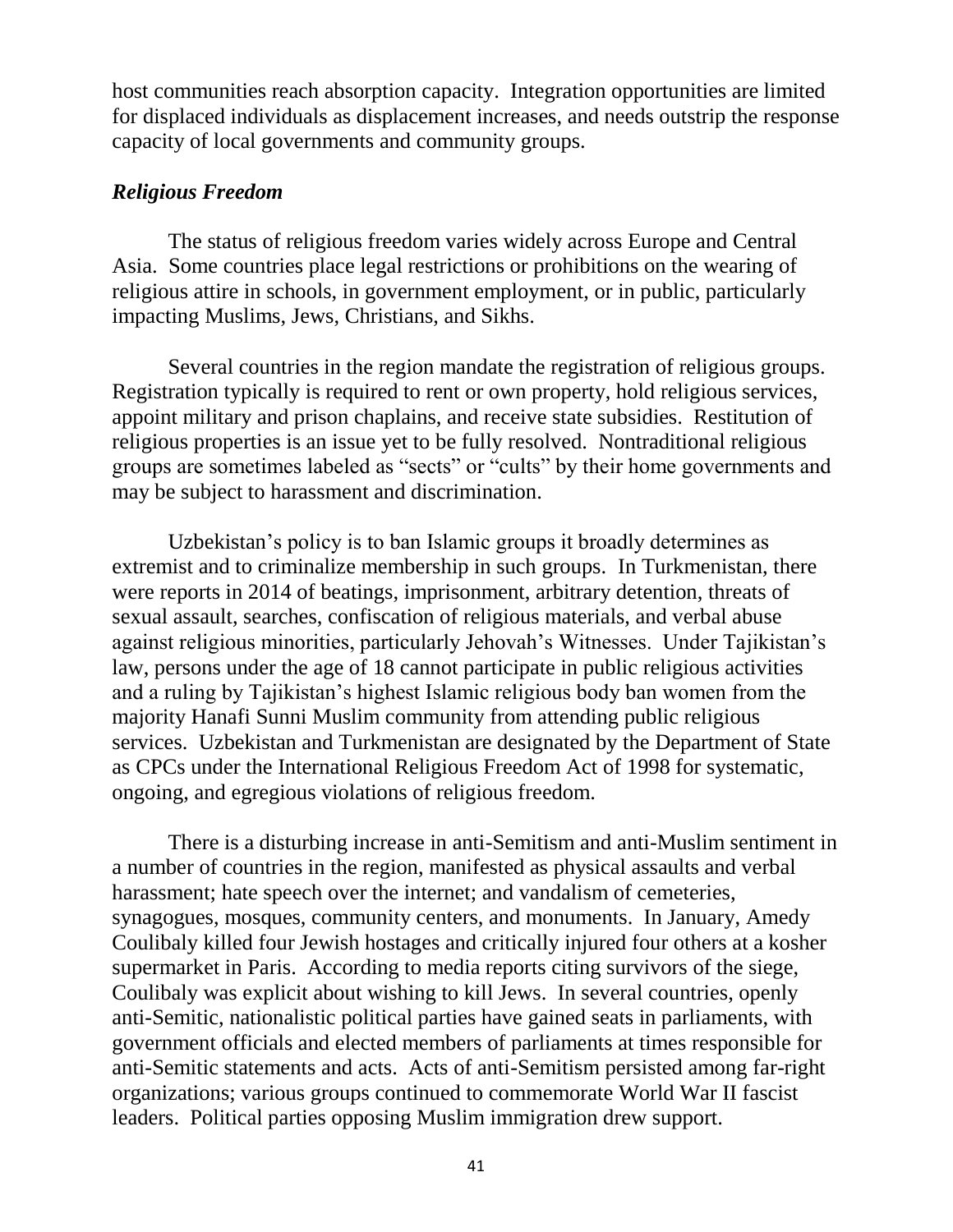Bans on Kosher/Halal slaughter exist in several European countries, while there are increasing calls for bans or restrictions on circumcision, particularly in the Nordic countries. Both circumcision and Kosher/Halal slaughter are religious practices for Jews and Muslims, as well as some other religious groups.

The Russian government uses its anti-extremism law to justify raids, arrests, and bans on religious literature of peaceful, "non-traditional" minority religious groups, including readers of Muslim theologian Said Nursi, Jehovah's Witnesses, Scientologists, Falun Gong practitioners, and some Protestant groups.

#### *Voluntary Repatriation*

The international community continues to support efforts to create favorable conditions for the return of ethnic minorities to their homes in the Balkans. In June 2006, Serbian, Kosovo, and UN authorities signed the Protocol on Voluntary and Sustainable Return to Kosovo, which sought to improve the conditions for return by focusing on three elements: ensuring the safety of returnees, returning property to the displaced and rebuilding their houses, and creating an overall environment that sustains returns. There is still much work to be done in ensuring that those hoping to return have the means to do so.

PRM supported the return process through a grant to Danish Refugee Council in FY 2015 and to the International Organization of Migration in FY2016 that promoted sustainable return through income-generation activities including vocational training and the provision of agricultural inputs, as well as community development projects to facilitate inter-ethnic dialogue. International funding continues to facilitate and sustain the return and reintegration of displaced minorities from Kosovo. The Regional Housing program will allow thousands of returns to take place in Serbia, Croatia, Bosnia and Herzegovina, and Montenegro. The program will encourage both voluntary repatriation and local integration as durable solutions.

#### *Local Integration*

UNHCR has led efforts to create viable asylum systems and effective legal protections for refugees in the Balkans, the Russian Federation, the South Caucasus and Central Asia. However, ineffective implementation of these laws, combined with the history of national animosities and xenophobia throughout the region, often makes effective local integration difficult for ethnic minority refugees. In Azerbaijan, a majority of refugees lack legal status, despite being recognized by UNHCR and permitted by the government to stay in the country. As such, refugees do not have access to legal employment, making local integration in Azerbaijan extremely difficult. In Russia, difficulties in acquiring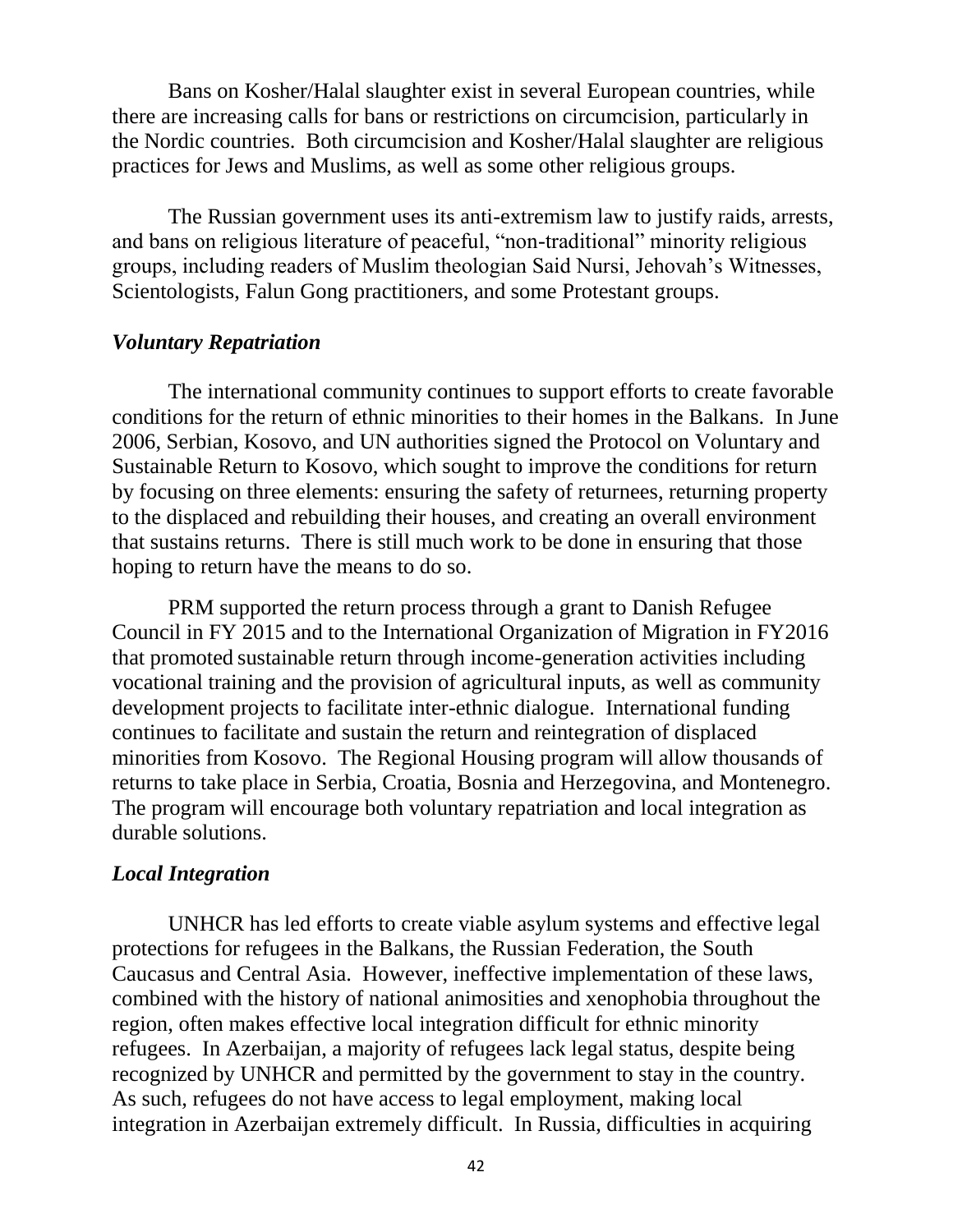citizenship remain for some former Soviet citizens who resided in Russia before 1992 and are, under Russian law, entitled to Russian citizenship. Members of groups such as Meskhetian Turks have been unable to obtain Russian citizenship and thus remain stateless.

In Russia, UNHCR focuses on quality-assurance measures to strengthen the national asylum system, including access to the asylum system at borders, and measures contributing to the Government's plans to bring its reception infrastructure and processes up to international standards. In Montenegro, the path to citizenship has been particularly slow for those displaced from Kosovo. The Regional Housing Program should provide an easier path to local integration for some of the most vulnerable, including members of Roma populations, among this group. The Government of Serbia is implementing local integration programs for refugees from Bosnia and Herzegovina and Croatia and the displaced persons from Kosovo.

#### *Third-Country Resettlement*

The United States continues to accept refugees from the region. The vast majority are members of religious minorities from former Soviet Union countries who are adjudicated under the reduced evidentiary standards of the Lautenberg Amendment. While Jews comprised an average of 85 percent of the applicant pool in the early 1990s, Evangelical Christians now make up over 90 percent of the applicant pool. Around 70 percent of the Lautenberg caseload is from Ukraine. Jewish immigration to Israel from the region continues under the United Israel Appeal Program.

In addition to Lautenberg cases, the United States also accepts small numbers of UNHCR referrals from Russia and Central Asian countries and approximately 500 UNHCR-referred individuals from Malta each year. In an effort to continue processing refugees trapped in DHS-inaccessible countries such as Iran, Eritrea, and Yemen, the United States transfers UNHCR-referred cases of Afghans, Somalis, and a variety of other African nationality refugees to UNHCR Emergency Transit Centers (ETCs) in Timisoara, Romania and Humenne, Slovakia for U.S. resettlement processing. Although limited by the number of bed space available (200 beds in Timisoara and 250 in Humenne), the USRAP makes steady use of the ETCs. (*Note: these refugees are not counted against the Europe and Central Asia ceiling, but against the region that includes the country of origin of each refugee.*)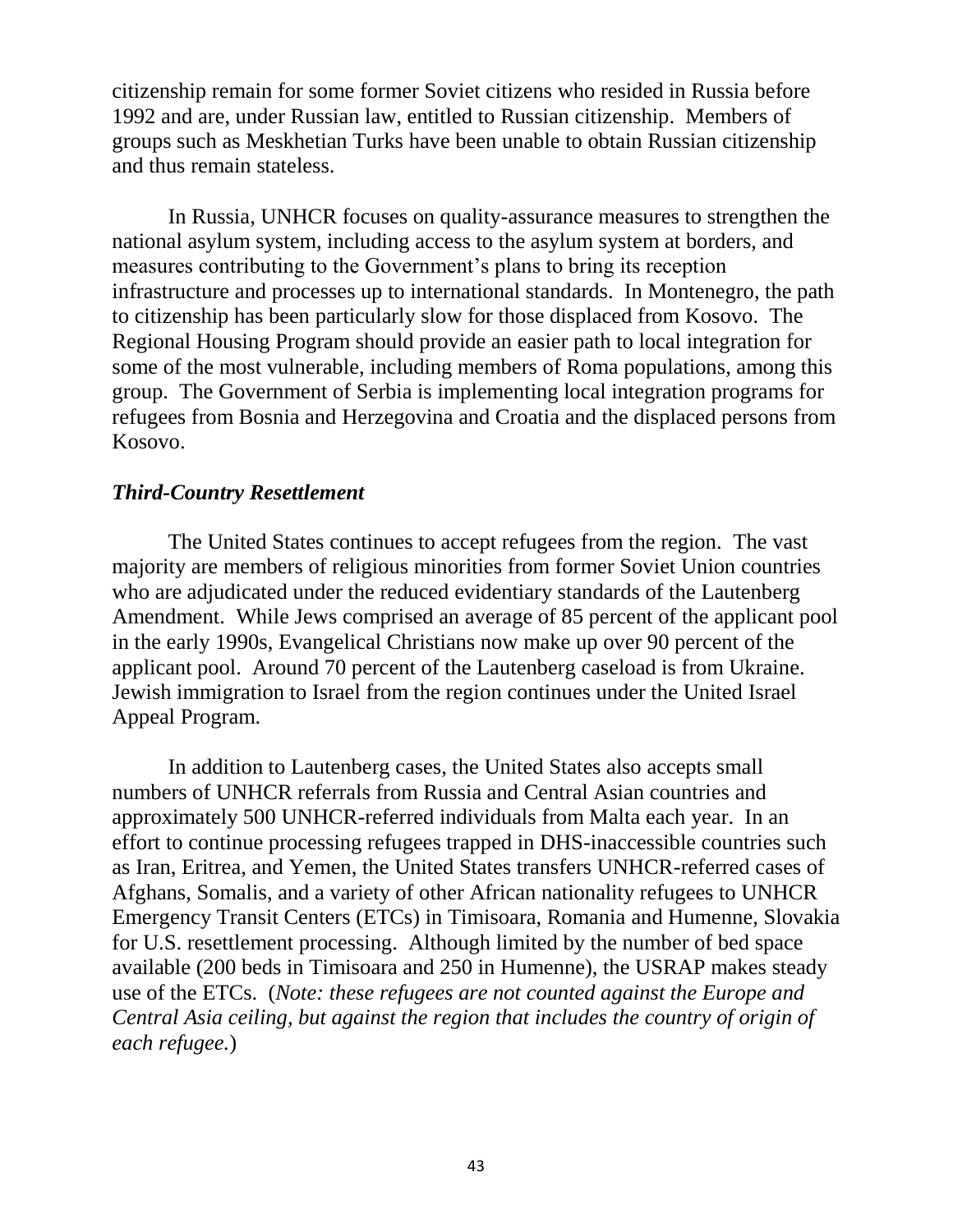## *FY 2016 U.S. Admissions*

In FY 2016 the United States plans to admit an estimated 4,000 refugees from Europe and Central Asia, the majority of whom are Lautenberg religious minority cases. Applicants are being processed in Almaty, Baku, Bishkek, Dushanbe, Kyiv, Valletta, Minsk, Tbilisi, Moscow, Timisoara, and Humenne.

## *FY 2017 U.S. Resettlement Program*

The proposed FY 2017 ceiling for refugees from Europe and Central Asia is 4,000 individuals. Priority 2 includes individuals from countries of the former Soviet Union who will be adjudicated under the reduced evidentiary standards of Lautenberg Amendment guidelines. Applications for the Lautenberg program have increased substantially since the outbreak of conflict in Ukraine.

*Proposed FY 2017 Europe and Central Asia program to include arrivals from the following categories:* 

| <b>Priority 1 Individual Referrals</b> | 90    |  |
|----------------------------------------|-------|--|
| <b>Priority 2 Groups</b>               | 3,900 |  |
| <b>Priority 3 Family Reunification</b> | 10    |  |
| <b>Total Proposed Ceiling</b>          | 4,000 |  |

# **LATIN AMERICA AND THE CARIBBEAN**

In 2015, the number of refugees, asylum seekers, IDPs, and other persons of concern in Latin America and the Caribbean surpassed seven million. The ongoing conflict in Colombia generates the largest numbers of refugees and IDPs in the region, and the second largest world-wide. The Government of Colombia (GOC) reports 6.6 million IDPs as of February 2016. Despite an expanded state presence and improved security in cities and towns throughout Colombia, displacement continues. According to official government statistics, between January 2013 and August 2015, approximately 15,000 people were forcibly displaced per month about 480,000 people in total. The main causes of displacement were confrontations between the GOC and illegal armed groups, including the Revolutionary Armed Forces of Colombia (FARC), the National Liberation Army (ELN), criminal gangs (BACRIM) and criminal narco-trafficking networks, as well as landmines, extortion, and forced recruitment of children into armed groups.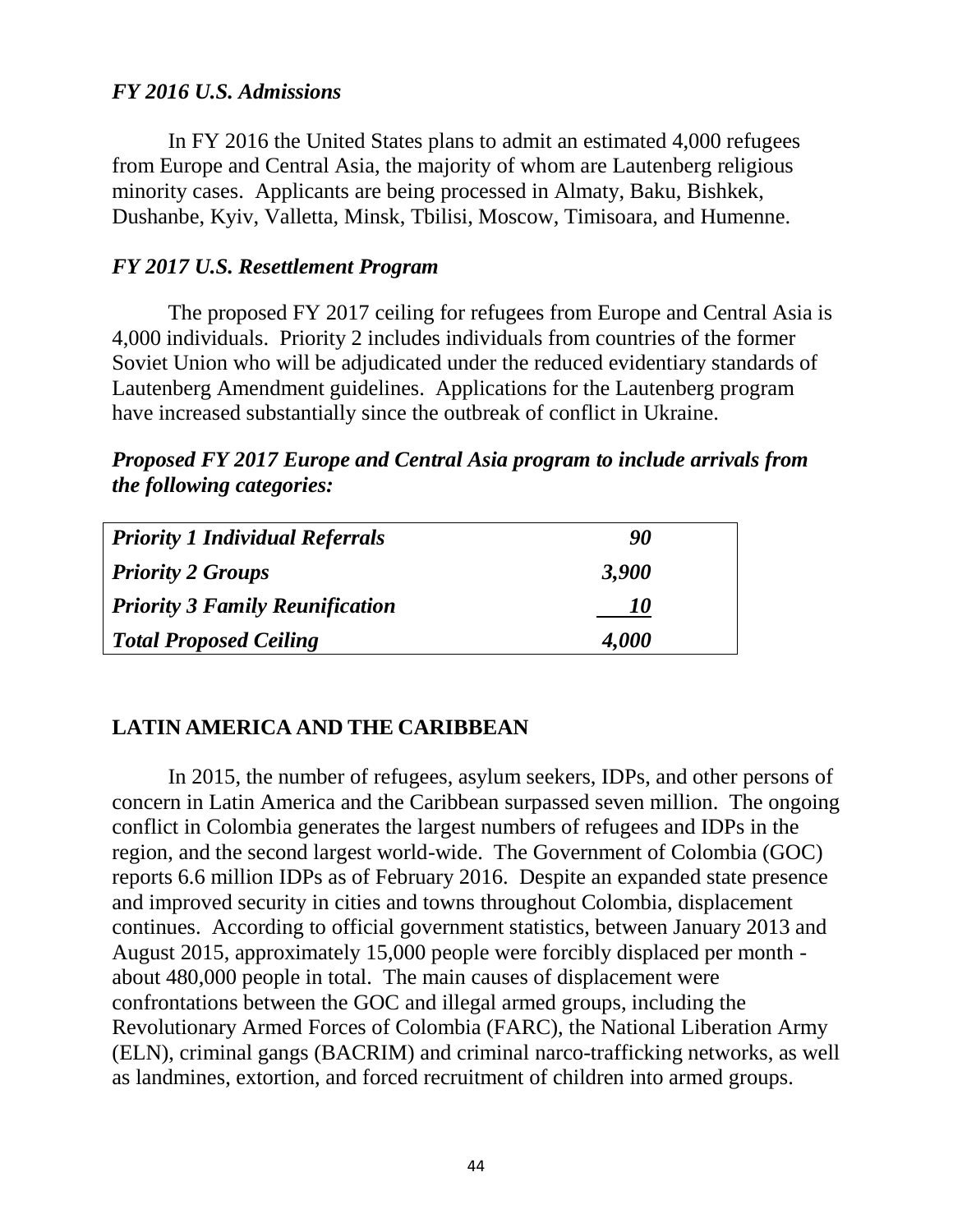In surrounding countries, including Ecuador, Venezuela, Costa Rica, and Panama, there are over 400,000 Colombian asylum seekers and refugees and the number continues to rise. Ecuador has the highest number of recognized Colombian refugees and asylum seekers in Latin America. As of December 2015, the Government of Ecuador (GOE) had recognized over 62,000 refugees and UNHCR reports an additional 180,000 persons of concern. The asylum process in Ecuador is slow and difficult to access, while the approval rate is around six percent. The GOE administers the pre-admissibility step in addition to the refugee status determination (RSD) process, which creates additional delays. Asylum seekers pending RSD can wait several years for a decision. UNHCR highlights a challenging protection environment in Ecuador for refugees, citing delays in registration, revocations of refugee status, labor exploitation, xenophobia and discrimination. Other countries in the region, such as Costa Rica, Venezuela, the Dominican Republic, and Panama, also have established asylum procedures, but the registration and determination procedures are often implemented ineffectively. UNHCR is working with these countries, including Ecuador, to improve their asylum processes.

In Panama, most of the 17,000 recognized refugees and over 18,000 persons of concern as of November 2015 were Colombians. After more than a decade of ineffective handling of the temporary humanitarian protection status holders (PTH) situation, Panama's Office for Assistance to Refugees (ONPAR) delivered permanent resident documentation to most PTH holders in March 2014. As of late 2015, in Costa Rica, there are 16,623 recognized refugees and 8,000 of persons of concern to UNHCR. The recognition rate for asylum applications increased from 7.5 percent in 2014 to almost 30 percent in 2015. Decisions in asylum cases in Costa Rica can take up to a year, though asylum seekers have the right to work while they are waiting for a decision. UNHCR reported in December 2015 that there are 5,000 recognized refugees in Venezuela, and UNHCR estimates there are more than 200,000 persons, mostly Colombians, live in a refugee-like situation in the country. As of mid-2014 in Brazil, there were almost 6,000 recognized refugees from 75 countries; the largest numbers are from Colombia and the Democratic Republic of Congo.

Honduras, El Salvador, and Guatemala face extreme violence, including sexual and gender-based violence, severe economic inequality and social exclusion, and widespread corruption and poverty, compelling many people to flee their homes each year. These factors, as well as the desire to reunify with family members residing in the United States and seek economic opportunities in the United States, contributed to an unprecedented number of unaccompanied children and families with young children arriving in the United States in 2014.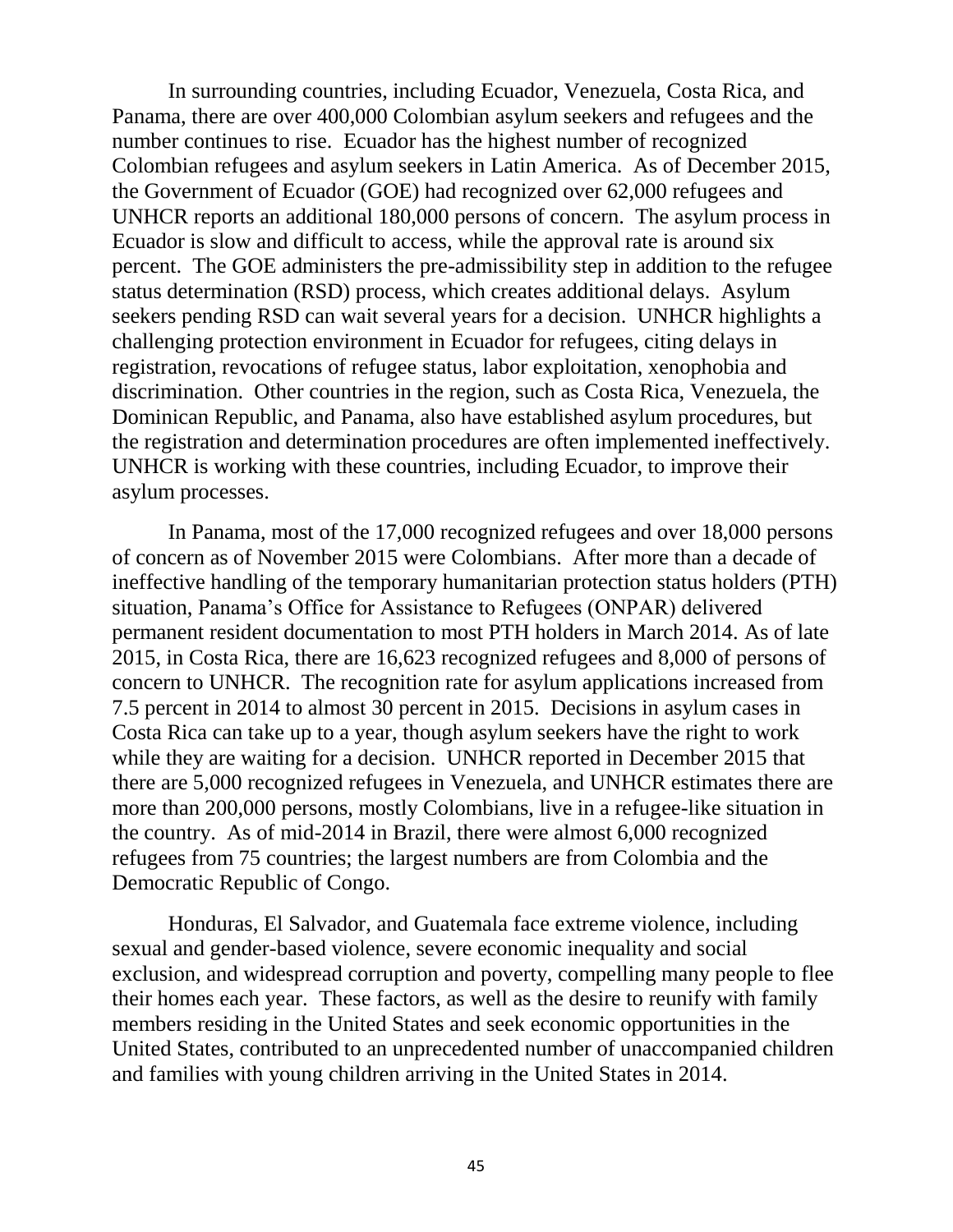### *Religious Freedom*

In Latin America and the Caribbean, religious freedom is widely recognized and supported by government and society, though there are cases of religious intolerance. In some isolated instances, Christian groups, mainly Evangelicals, Protestants, and Mormons have reported impediments or complications to their practice of religion, establishment of religious institutions, and importation of religious materials. In some areas, there is harassment of Muslims, anti-Muslim speech, and marginalization of Afro and indigenous religions. In Cuba, significant government restrictions remain in place.

Although the constitution protects religious freedom, the Government of Cuba continues to monitor aspects of religious life, including interference in church affairs, surveillance of religious institutions, and harassment of outspoken church leaders. The USRAP in Havana offers Cubans who have been persecuted on a number of grounds, including their religious beliefs, the opportunity for permanent resettlement in the United States.

Priests and other religious leaders in some parts of Mexico continued to be targeted and received extortion attempts, death threats, and intimidation, often from organized criminal groups. There are also reports of local leaders pressuring Protestants to convert through forced displacement, arbitrary detention, and destruction of property in some rural and indigenous communities.

Manifestations of anti-Semitism that occurred throughout the hemisphere at times appeared correlated to the unfolding transitions to democracy in other parts of the world. In Venezuela, anti-Semitism is a growing concern, including instances of anti-Semitism in the government-controlled media.

#### *Voluntary Repatriation*

Given the threats and violence in Colombia from illegal armed groups (nonstate actors) and the lack of state presence to provide full protection in some areas, UNHCR has not been actively promoting repatriation of Colombian refugees.

#### *Local Integration*

The Governments of Costa Rica, Ecuador, Panama, and Venezuela have maintained policies that theoretically allow Colombians in need of protection to obtain asylum and integrate locally, although the processes involved are usually slow and cumbersome. The governments' capacity to review applications and confer refugee status remains limited. Even registered refugees with the right to work in these countries struggle to find stable employment or income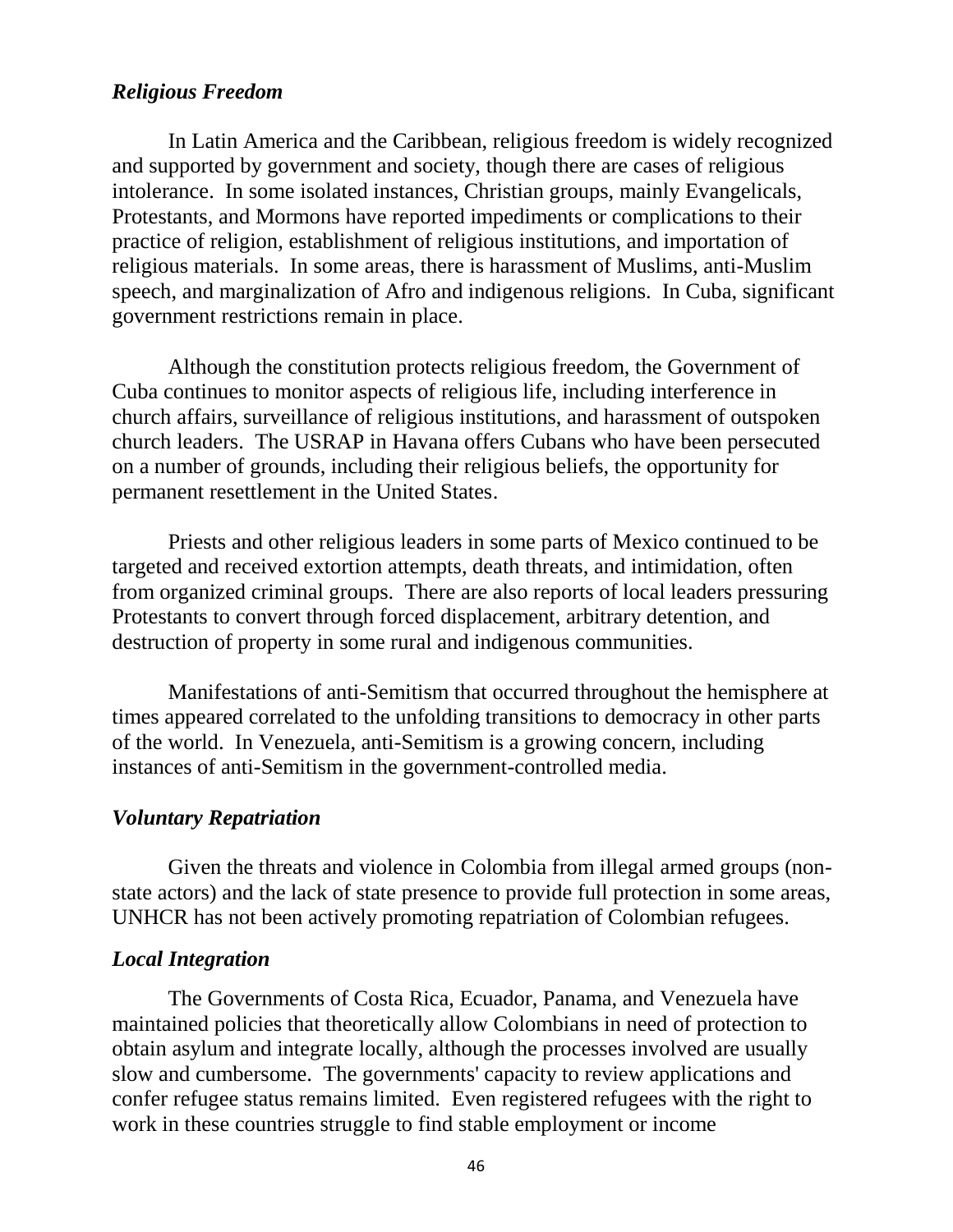opportunities, competing with the large number of poor in host communities. Colombians seeking international protection face high levels of discrimination and xenophobia, and the ability to locally integrate is difficult. Furthermore, refugees do not live in camps, but rather the large majority live in urban areas. Some Colombian persons of concern (including refugees and asylum seekers) in Ecuador, Costa Rica, Panama, and Venezuela continue to experience harassment by persons associated with armed Colombian groups operating in these countries. Security remains a major concern for the Government of Panama, and Panamanians often equate refugees with drug trafficking and crime.

The Department of State is currently supporting UNHCR's efforts to assist the Dominican Republic and other Caribbean countries in developing systems for conducting refugee status determinations for asylum seekers, including Haitians. UNHCR's office in the Dominican Republic and its continued presence in Haiti have contributed greatly to its ability to address the protection needs of refugees, asylum-seekers, and displaced and stateless persons in mixed migration flows throughout the region. Despite Dominican Republic restarting its refugee eligibility committee (CONARE) in 2012, the asylum process remains dysfunctional. We also remain concerned that individuals are at risk of statelessness in the Dominican Republic due to the September 2013 Constitutional Tribunal ruling.

#### *Third Country and In-Country Resettlement*

In the past, local integration had been the solution best suited to regional refugee problems in Latin America. In recent years, however, third-country resettlement has become an important alternative for those who face physical risks and have urgent protection needs. Canada, New Zealand, Sweden, Denmark, Norway, and the United States offer resettlement to at-risk Colombian refugees. Currently, the United States accepts referrals from UNHCR and embassies in the region and processes these cases principally in Ecuador, with occasional cases in Costa Rica and other countries throughout the region. Under the "Solidarity Resettlement Program," a component of the Mexico Plan of Action which sought regional solutions to the Colombian refugee issue, countries in the region including Argentina, Brazil, Chile, and Uruguay are working with UNHCR to resettle a modest number of Colombian refugees. The United States also facilitates the resettlement to third countries of persons interdicted by the U.S. Coast Guard in the Caribbean or who enter Guantanamo Naval Station directly and are found by DHS/USCIS to have a well-founded fear of persecution or to be more likely than not to face torture if repatriated to their country of origin. From 1996 to date, approximately 412 such protected persons have been resettled to 20 countries worldwide.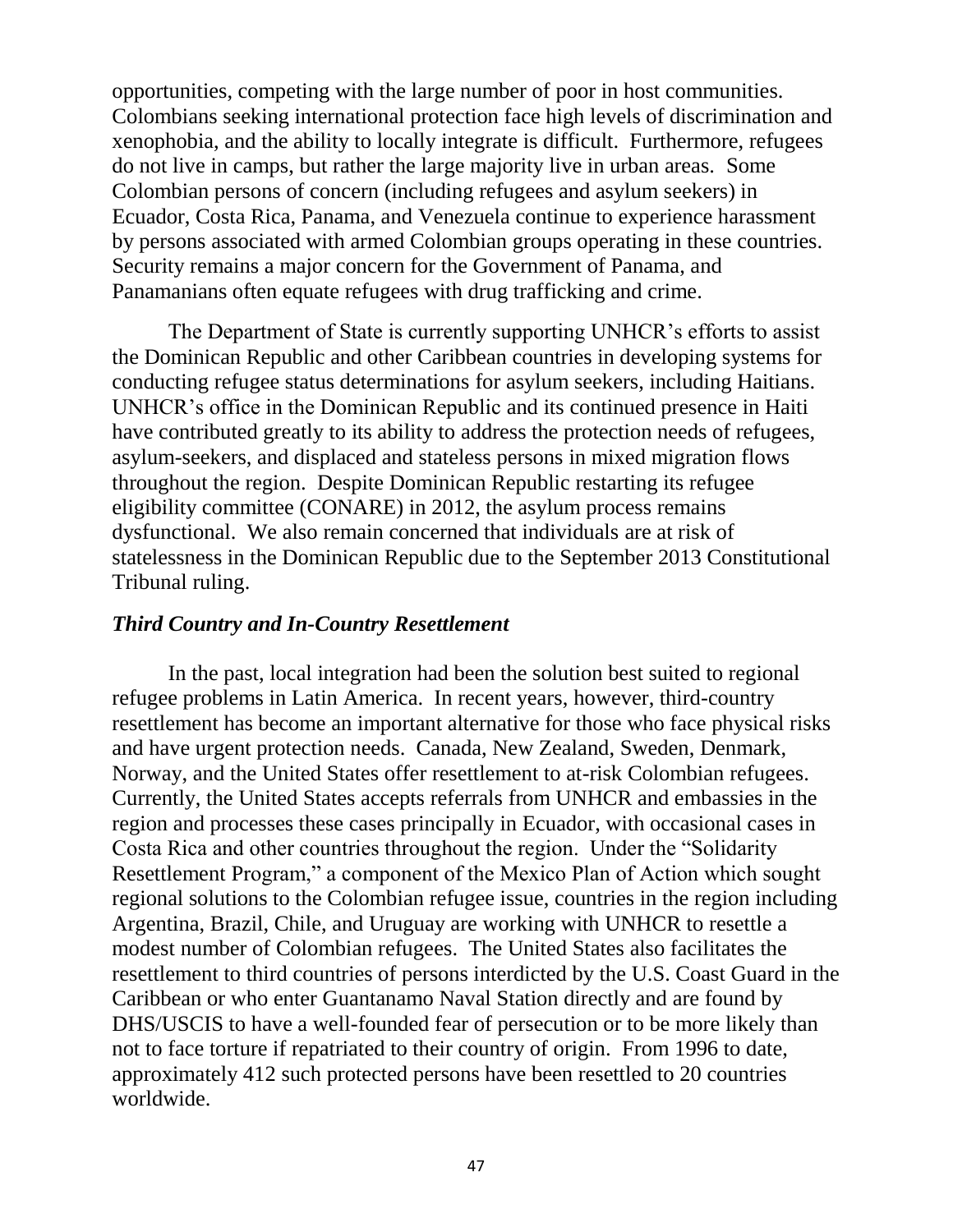The U.S. government also operates an in-country refugee resettlement program in Cuba. The number of persons seeking refugee resettlement has decreased, and the backlog of cases pending review by the Department of State for access to the USRAP has been eliminated. The decrease in new applications reflects a shrinking pool of qualified applicants. The Refugee Section at the U.S. Embassy has not received any recent information regarding individuals who have been prevented by the Cuban government from traveling through the in-country refugee settlement program.

Cubans eligible to apply for admission to the United States through the incountry program include the following:

- 1. Former political prisoners;
- 2. Active members of persecuted religious minorities;
- 3. Human rights activists, long-standing members;
- 4. Forced labor conscripts (1965-68); and
- 5. Persons deprived of their professional credentials or subjected to other disproportionately harsh or discriminatory treatment resulting from their perceived or actual political or religious beliefs.

On December 1, 2014, PRM and DHS/USCIS launched the Central American Minors (CAM) program, an in-country refugee program in El Salvador, Guatemala, and Honduras for unmarried children under 21 of certain lawfully present parents residing in the United States. If the second parent is resident in the country of origin with the child and is married to the parent who is resident in the United States, that parent can also be considered for resettlement, but would have to establish an independent refugee claim. The U.S. government established the program to provide a safe, legal, and orderly alternative to the dangerous journey that some children are currently undertaking to join their parents in the United States. To apply, an eligible parent who is lawfully present in the United States must complete the Affidavit of Relationship (AOR, Form DS-7699) with the assistance of a State Department-funded resettlement agency. Applicants found by DHS/USCIS to be at a risk or harm but not eligible for refugee resettlement are considered on a case-by-case basis for parole. Unlike refugee status, parole is temporary and does not confer any permanent legal immigration status or path to permanent legal immigration status in the United States.

On July 26, 2016 the White House announced the expansion of refugee processing and access to resettlement in the United States for vulnerable individuals from Central America, in partnership with UNHCR. The CAM program will expand to allow additional categories of applicants when these family members accompany a qualified child: sons and daughters of a U.S.-based lawfully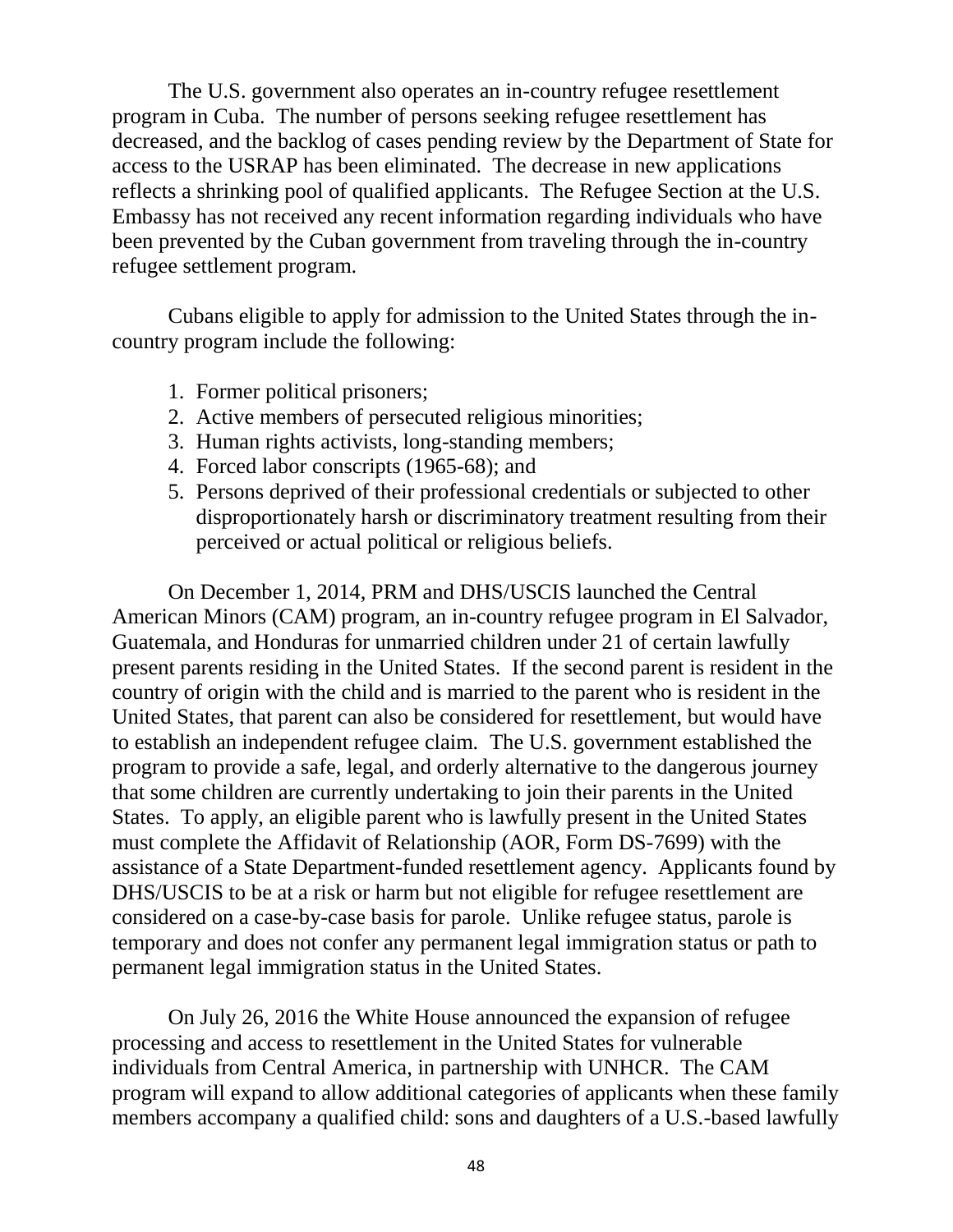present parent who are 21 years or older and/or married; in-country biological parent of the qualified children; and caregivers of qualified children who are also related to the U.S.-based lawfully present parent.

DHS/USCIS and the State Department also continue to work on expansion of refugee processing in Central America beyond the CAM program. The Government of Costa Rica announced a protection transfer arrangement (PTA) with the UNHCR and IOM. Through UNHCR and IOM, the USG will pre-screen vulnerable Salvadoran, Honduran, and Guatemalan applicants and will transfer applicants most in need of immediate protection to Costa Rica, where they will undergo refugee processing before being interviewed by DHS/USCIS and considered for resettlement to the United States. For cases not requiring immediate transfer to Costa Rica, an in-country referral program will be established to interview certain cases for refugee protection.

# *FY 2016 U.S. Admissions*

We anticipate admitting approximately 1,500 refugees from Latin America and the Caribbean during FY 2016, including Central American minors, Colombians, and Cubans. Historically, most Cuban admissions were former political prisoners and forced labor conscripts. The program was expanded in 1991 to include human rights activists, displaced professionals, and others with claims of persecution, which currently compose the majority of admissions.

# *FY 2017 U.S. Resettlement Program*

The proposed 5,000 ceiling for Latin America and the Caribbean for FY 2017 comprises Cuban refugees eligible for the in-country Priority 2 program; Central American Minors eligible for the in-country Priority 2 program; UNHCRreferred Priority 1 Colombians and Central Americans; as well as a small number of Priority 3 family reunification cases.

# *Proposed FY 2017 Latin America program to include arrivals from the following categories:*

| <b>Priority 1 Individual Referrals</b> | 950              |
|----------------------------------------|------------------|
| <b>Priority 2 Groups</b>               | 4,000            |
| <b>Priority 3 Family Reunification</b> | $\underline{50}$ |
| <b>Total Proposed Ceiling</b>          | 5,000            |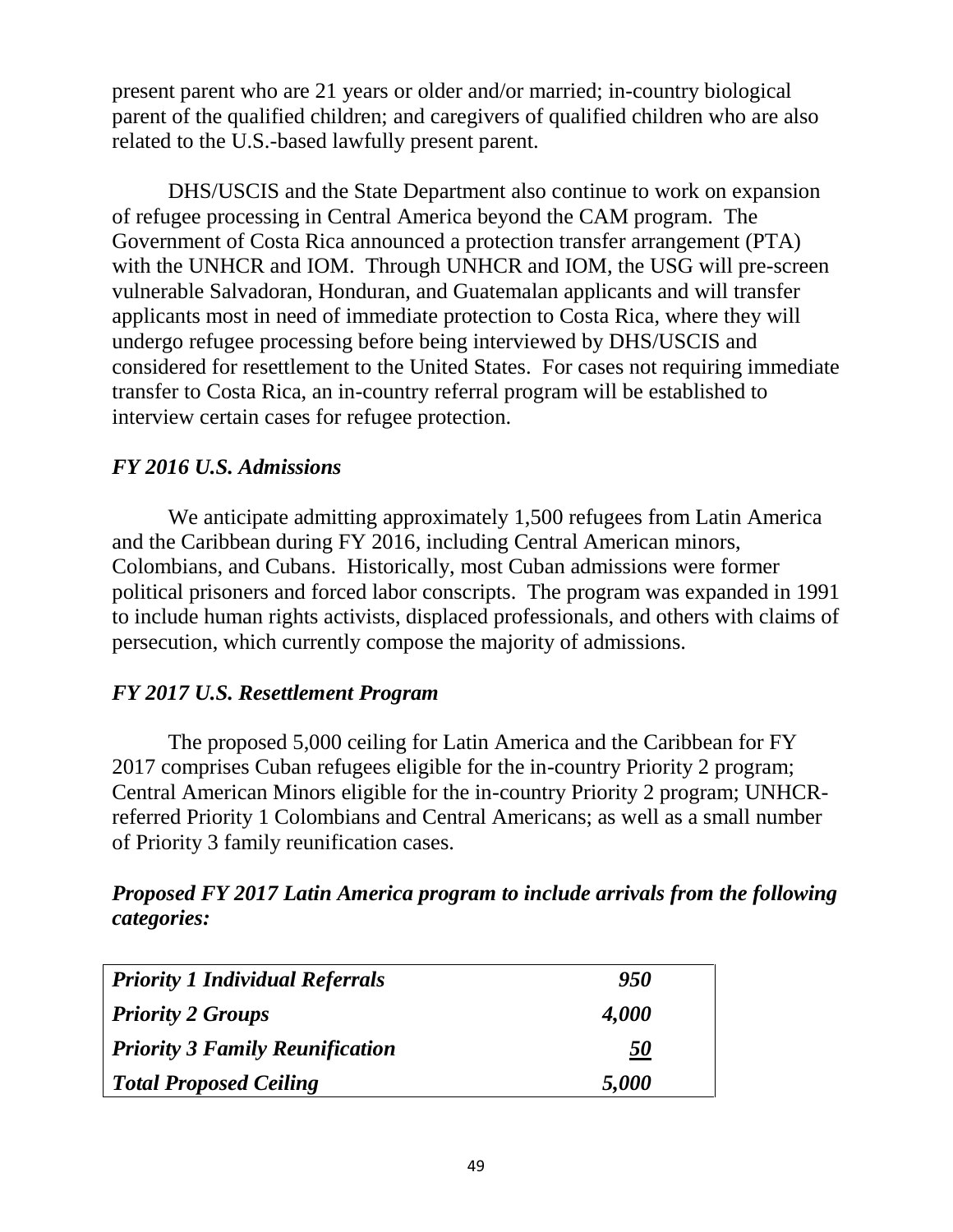#### **NEAR EAST AND SOUTH ASIA**

The Near East/South Asia region remains host to more than 12 million refugees, primarily Palestinians, Syrians, Afghans, Iraqis, Somalis, Burmese, Bhutanese, Sri Lankans, and Tibetans. Countries hosting the largest populations of refugees are Turkey, Pakistan, Lebanon, Iran, and Jordan. Few countries in the region are party to the 1951 Convention relating to the Status of Refugees and/or its 1967 Protocol. Nonetheless, many host governments tolerate the presence of refugees within their borders.

UNHCR, UNRWA, ICRC, IOM, WFP, UNICEF, and other humanitarian organizations work with refugees in the region. Some countries have provided long-term protection and/or asylum, mainly to Tibetans, Bhutanese, Sri Lankans, Palestinians, Afghans, Iraqis, Somalis, Syrians, and a handful of other nationalities. Refugees identified by UNHCR for third-country resettlement include Iraqis in Jordan, Syria, Turkey, Lebanon, Egypt, Yemen, and the Gulf States; Bhutanese in Nepal; Afghans in Pakistan, Iran, Turkey, Syria, and India; and Iranians in Turkey.

As of December 31, 2015, nearly 222,000 Iraqi refugees were registered with UNHCR in the region. IOM reports that more than 3.4 million Iraqis have been displaced since January 2014 by violence in Iraq. As of March 2016, there are nearly 250,000 Syrian refugees in Iraq, as well as approximately 30,000 refugees and asylum seekers of other origins (including Palestinians and Iranian Kurds). The U.S. government is providing humanitarian assistance to internally displaced Iraqis and refugees from Iraq throughout the region through support to international and non-governmental organizations. U.S. funding seeks to ensure conflict-affected Iraqis receive shelter, water, sanitation, health care, protection, and education. Since the start of Fiscal Year 2014, the United States has provided nearly \$915 million in essential humanitarian assistance.

Intense fighting in Syria has caused massive displacement, both internally and to countries in the region. Inside Syria, 13.5 million Syrians require humanitarian assistance, and 6.5 million are internally displaced. Nearly 4.6 million Syrians are living in areas that are besieged or difficult to reach. Some 440,000 people, and perhaps many more, remain vulnerable due to continued combat between and among Syrian regime forces and allies of the Syrian government and various anti-regime armed groups, such as the Islamic State of Iraq and the Levant. Outside of Syria, neighboring countries are hosting 4.8 million refugees. Hospitals are filled to capacity, schools are running double shifts, the availability of water has decreased, and housing rents are rising in communities hosting Syrians. The crisis in Syria and its spillover effects have pushed the number of Lebanese living below the extreme poverty line (\$2.40 per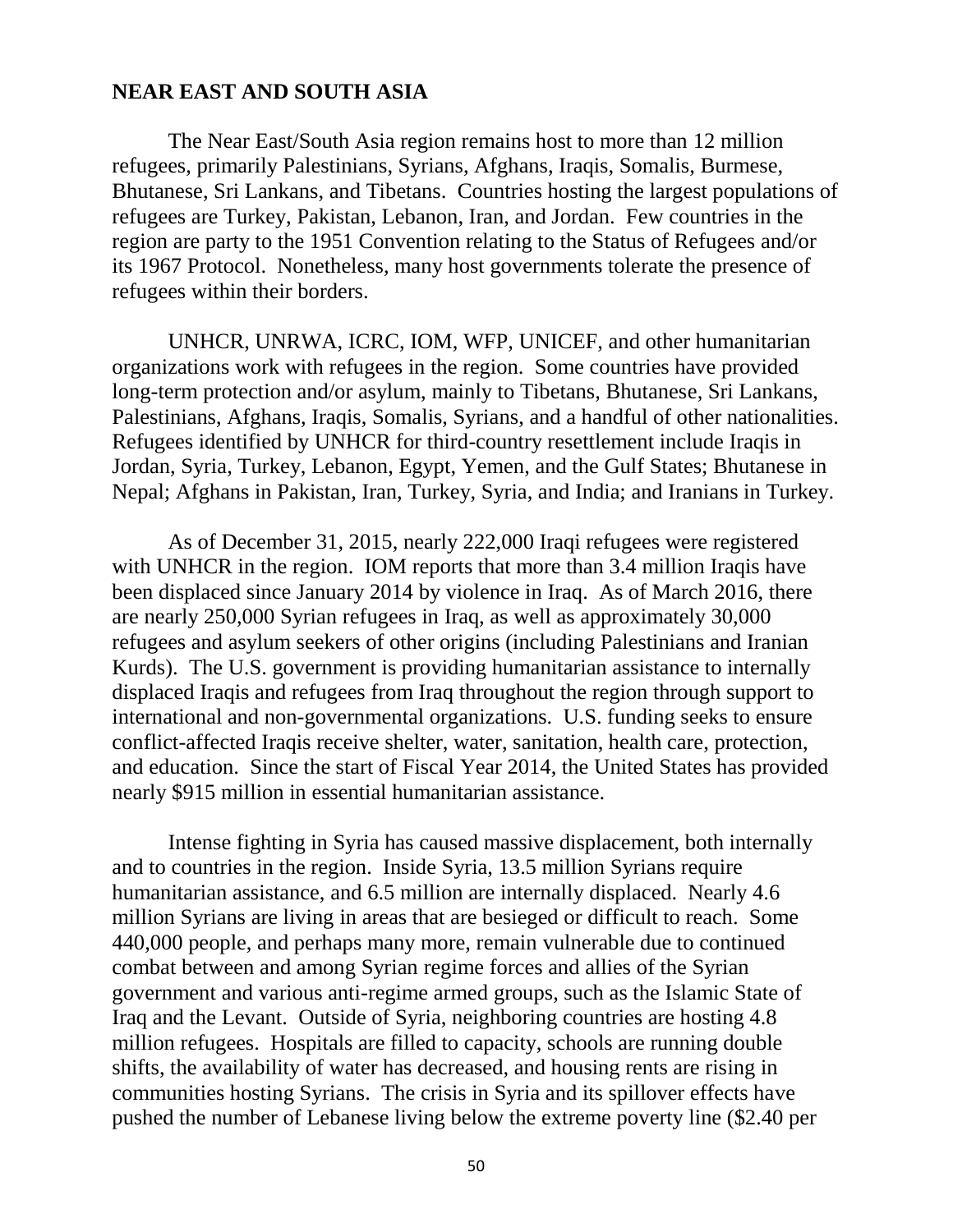day) to 404,000. The number of poor Lebanese and refugees in Lebanon has risen by an estimated 110 percent since 2011. Meanwhile, Turkey has spent approximately \$10 billion to support refugees, through construction and services in high-quality camps and other support to non-camp communities. Jordan is also making significant outlays and will require \$8 billion between 2016 and 2018 to meet refugee needs and strengthen Jordanian communities.

The U.S. government is providing humanitarian assistance to internally displaced Syrians and refugees from Syria across the region through support to international organizations, such as UNHCR, UNICEF, UNRWA, UNFPA, IOM, ICRC, and WFP, as well as through non-governmental organizations, which are providing critical assistance in virtually all sectors, including water and sanitation, shelter, education and medical care. The U.S. government, the single largest global donor, had provided nearly \$5.6 billion in critical humanitarian assistance since the start of the Syria crisis.

Despite the voluntary repatriation of over 5.8 million Afghan refugees since 2002, Pakistan and Iran continue to host, respectively, approximately 1.5 million and 950,000 registered Afghans, many of whom have resided in these countries for over three and a half decades. The maintenance of asylum and protection space for those refugees who cannot yet return to Afghanistan while continuing to support voluntary repatriation, is a top priority for the U.S. government and for UNHCR. In addition to Afghan refugees, some 2-3 million Afghans are believed to live and work in Pakistan and Iran as economic migrants without documentation. Over 11,000 Afghan refugees and asylum seekers are also registered with UNHCR in India. Identifying durable solutions remains an important component of UNHCR's strategy in India. Local integration in South Asia remains a difficult option due to opposition from most host countries.

Tens of thousands of ethnic Nepali Bhutanese were forced out of Bhutan in the early 1990s as a result of the Bhutanese government's policy of "one nation and one people" (also referred to as "Bhutanization"). Despite 17 rounds of formal negotiations between Bhutan and Nepal, and pressure from the United States and other governments to resolve the issue and secure the right of return for Bhutanese refugees, particularly humanitarian cases, to date none have been permitted to return. Due to concerted resettlement efforts commenced in late 2007 by the United States and other resettlement countries, over 102,000 Bhutanese refugees have departed after spending two decades in camps in eastern Nepal; of whom more than 86,000 have resettled in the United States. The U.S. government continues to press the Government of Bhutan to help resolve this protracted situation by accepting the return of eligible refugees who wish to voluntarily repatriate. Similarly, the U.S. government encourages the Government of Nepal to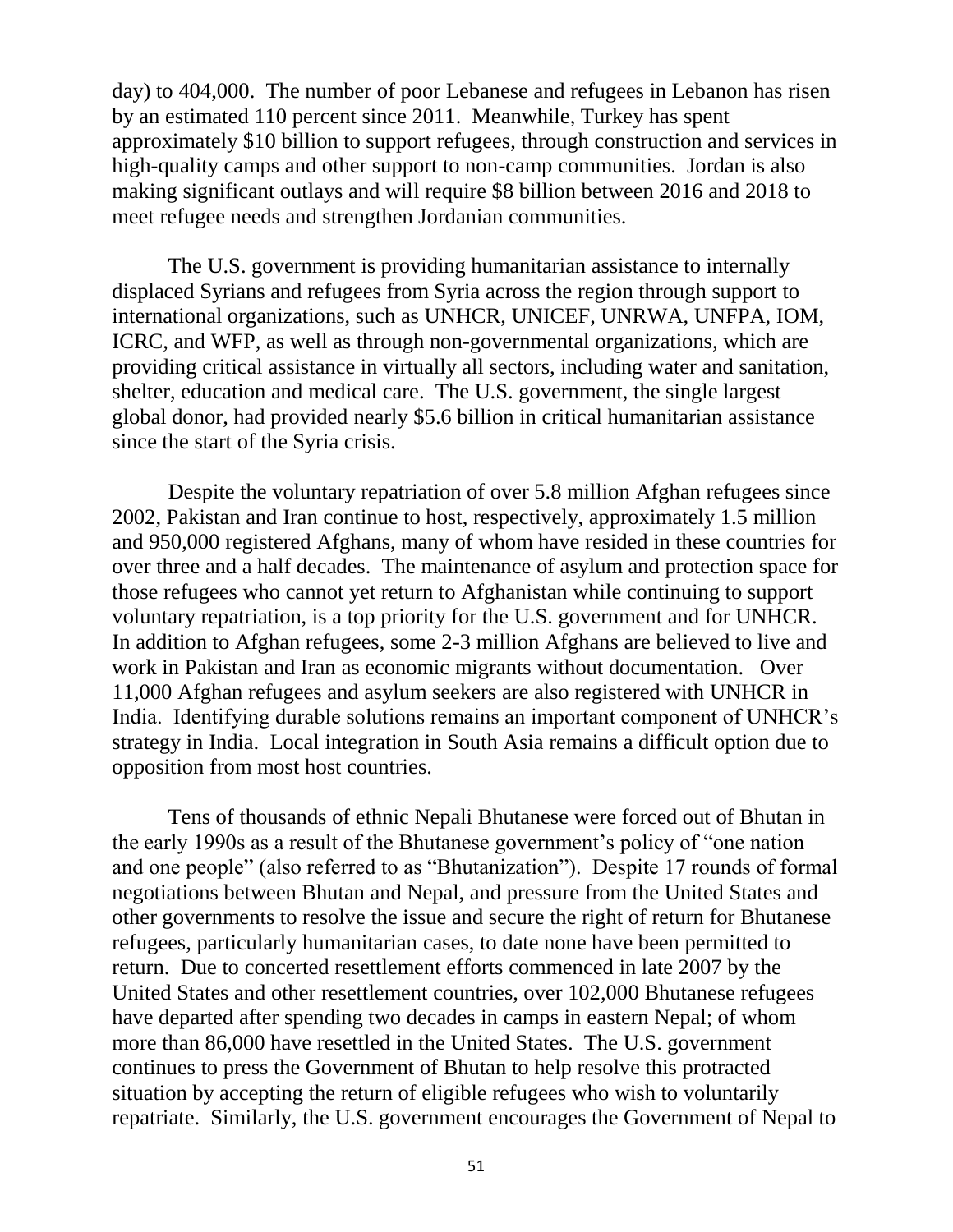allow the projected 10,000-12,000 refugees who will remain in the camps following the conclusion of third country resettlement to work, gain legal status, and access public education, health care, and other services.

# *Religious Freedom*

Persecution of religious groups is common in many countries in the Near East and South Asia that are countries of origin for refugee populations entering the United States. State and local government responses to violence against members of religious groups, particularly Muslims and Christians, are often inadequate. Although many of these countries do not have Jewish populations, anti-Semitism is prevalent, and often espoused by governments or religious leaders.

In Afghanistan, religious freedom is limited due to constitutional contradictions, legislative ambiguity, and interpretations of Islamic law that punish apostasy and blasphemy.

In Pakistan, the penal code includes blasphemy laws that carry punishments ranging from imprisonment to the death penalty. Frequent abuses of these laws negatively affect religious minorities, both Muslims and non-Muslims. In 2014, 12 new cases were registered under the blasphemy law, and the courts sentenced at least three people to death, six people to life-imprisonment, and three people to two-year jail terms, and acquitted one person for committing blasphemy. The government has yet to carry out a death sentence for blasphemy. Nevertheless, at least 17 people are awaiting execution for blasphemy, and at least 20 others are serving life sentences.

In Sri Lanka, religious tensions continue to be a problem, and Muslim, Hindu, and Buddhist communities often distrust one another. In 2014, under the previous government, local authorities failed to respond effectively to communal violence, including attacks on members of minority religious groups, and perpetrators were not brought to justice. In June 2014 at least three Muslims were killed and scores injured in clashes with hardline Buddhists in Aluthgama and Beruwalla. The incident occurred after the Bodu Bala Sena, a hardline violent ethnic Sinhala Buddhist organization with links to the previous government, held a large rally in the streets of Aluthgama. Non-governmental organizations alleged that senior and local government officials provided assistance to or, at a minimum, tacit support for the actions of societal groups targeting religious minorities.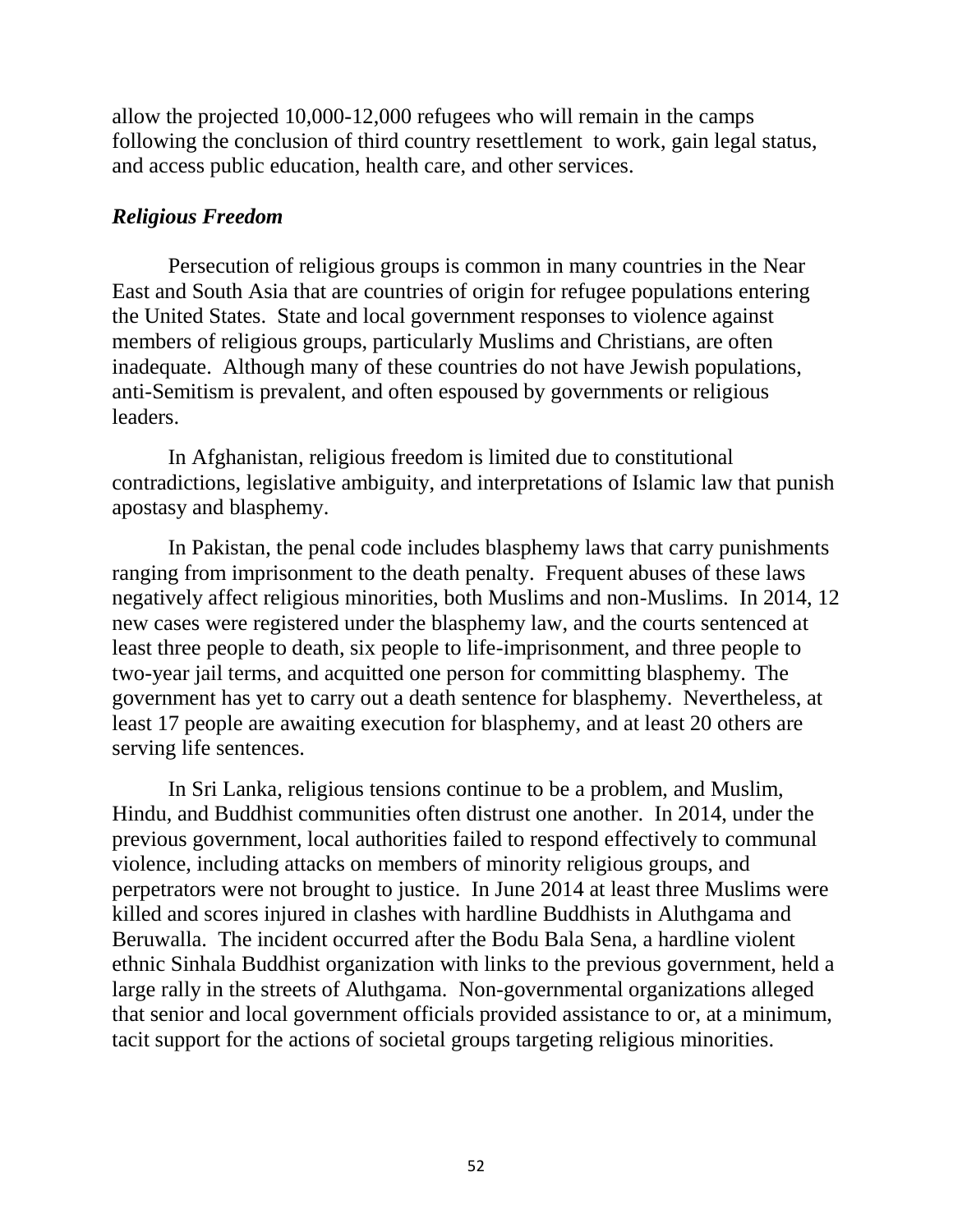In Bhutan, Buddhism is the state's "spiritual heritage," although in the southern areas many citizens openly practice Hinduism. There is subtle pressure on non-Buddhists to observe the traditional Buddhist values and some limitations on constructing non-Buddhist places of worship remain. Some societal pressures toward non-Buddhists are reflected in official and unofficial efforts to uphold the "spiritual heritage" (Buddhism) of the country.

In Iran, religious groups, including Sunni Muslims, Baha'is, Sufis, Jews, Zoroastrians, Yaresanis, and Christians, continue to face official discrimination, harassment, and arrest. Members of the Shia community who express religious views different from those of the government are also subject to harassment and intimidation. The government continues convictions and executions of dissidents, political reformists, and peaceful protesters on the charge of moharebeh (enmity against God), anti-Islamic propaganda, and other religion-related charges, which it often links to national security.

In Iraq, the Islamic State of Iraq and the Levant (ISIL) targeted many of its attacks and abuses on the basis of religious and ethnic identity. On March 17, 2016, Secretary Kerry announced that, in his judgment, ISIL is responsible for genocide against groups in areas under its control, including Yezidis, Christians, and Shia Muslims. He also said that ISIL is responsible for crimes against humanity and ethnic cleansing directed at these same groups and in some cases also against Sunni Muslims, Kurds, and other minorities. Ongoing sectarian tensions and discrimination affect all of Iraq's religious and ethnic communities. As a result, some of these religious communities, along with their ancient languages and customs, are on the verge of disappearing.

In Syria, the Assad regime increased its targeting and surveillance of members of a variety of faith groups it deemed a threat, especially members of the country's Sunni majority. This occurred concurrently with the escalation of violent extremist activity targeted against religious minorities, including Christians, Druze, Alawites, Yezidis, and others as the civil war continues. Largescale internal and external displacement of all sectors of the population is ongoing.

In Lebanon, the constitution requires the state to respect all religious groups and declares equality of rights and duties for all citizens without discrimination or preference, and stipulates that there be a balance of political power among the major religious groups. Sectarian violence, including attacks by ISIL, al-Nusra, and other extremist groups, increased significantly during 2015, straining relations among the country's 18 officially-recognized religious groups. Despite the rise in violence, political and religious leaders have been vocal in their opposition to violent extremism and in their support of peaceful coexistence across sectarian divides. Religious group identity remains a significant element of social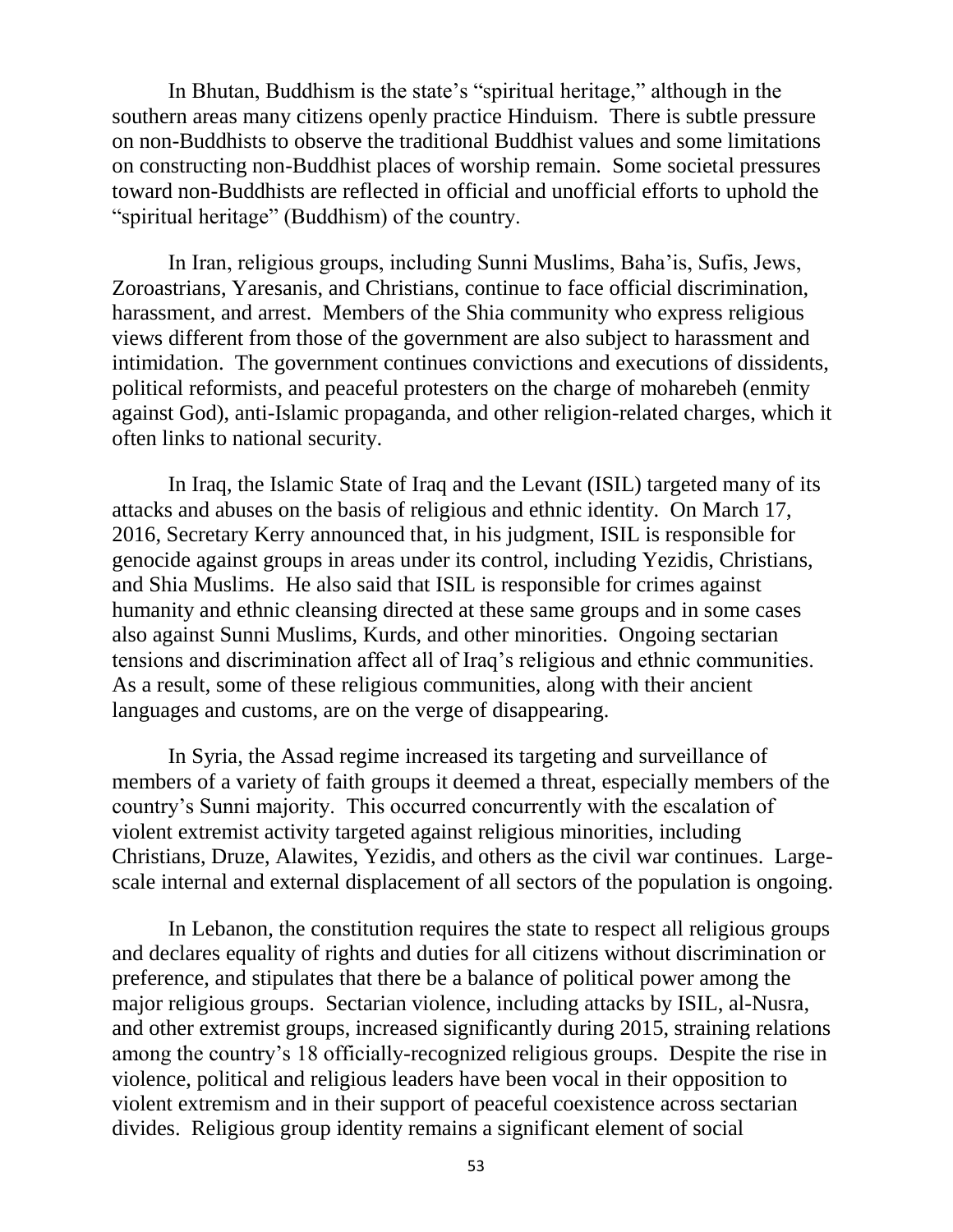interaction and cultural expression, and places of worship continue to exist in relative peace and security. Relationships among individual members of different religious groups are generally amicable, with some exceptions.

In Turkey, some religious minority communities, including Alevis, face difficulties owning property, registering places of worship, and gaining exemptions from compulsory Sunni Islamic instruction. Faith-based conscientious objectors in Azerbaijan, Turkey, and Turkmenistan are sometimes arrested and prosecuted for failing to comply with laws mandating military service.

In some countries in the region, most notably Afghanistan, Iran, Saudi Arabia, Pakistan, and Egypt, blasphemy and defamation of religion laws are used to restrict religious liberty, constrain the rights of religious minorities, and limit freedom of expression, and those accused face prison sentences and threats of violence. In most countries in the region, Sharia courts decide personal status cases, which generally forbid conversion by Muslims. Iran and Saudi Arabia are designated by the Department of State as CPCs under the International Religious Freedom Act of 1998 for systematic, ongoing, and egregious violations of religious freedom.

The USRAP provides resettlement access in various ways to refugees who suffer religious persecution. Nationals of any country, including CPCs, may be referred to the USRAP through a Priority 1 referral by UNHCR or a U.S. embassy for reasons of religious persecution. Under the Lautenberg-Specter Amendment, Iranian religious minorities designated as Priority 2 category members are considered under a reduced evidentiary standard for establishing a well-founded fear of persecution.

#### *Voluntary Repatriation*

Since 2002, over 5.8 million Afghan refugees have returned to Afghanistan, mostly from Pakistan and Iran. Over 4.7 million have been assisted by UNHCR in the largest repatriation operation in UNHCR's history. Despite a slight increase in 2015 due to pressures placed on refugees in Pakistan, the era of mass returns has largely ended Returned refugees represent roughly 20 percent of Afghanistan's total population and overwhelm the country's capacity to absorb them.

It is unlikely that all of the remaining 2.5 million registered Afghans in Pakistan and Iran will repatriate in the near future. UNHCR and IOM report the continuing migration of Afghans in both directions across the Afghanistan-Pakistan border is part of a larger process of economic and social migration that has been occurring for centuries. UNHCR is working with the Governments of Afghanistan, Pakistan, and Iran and the international community to develop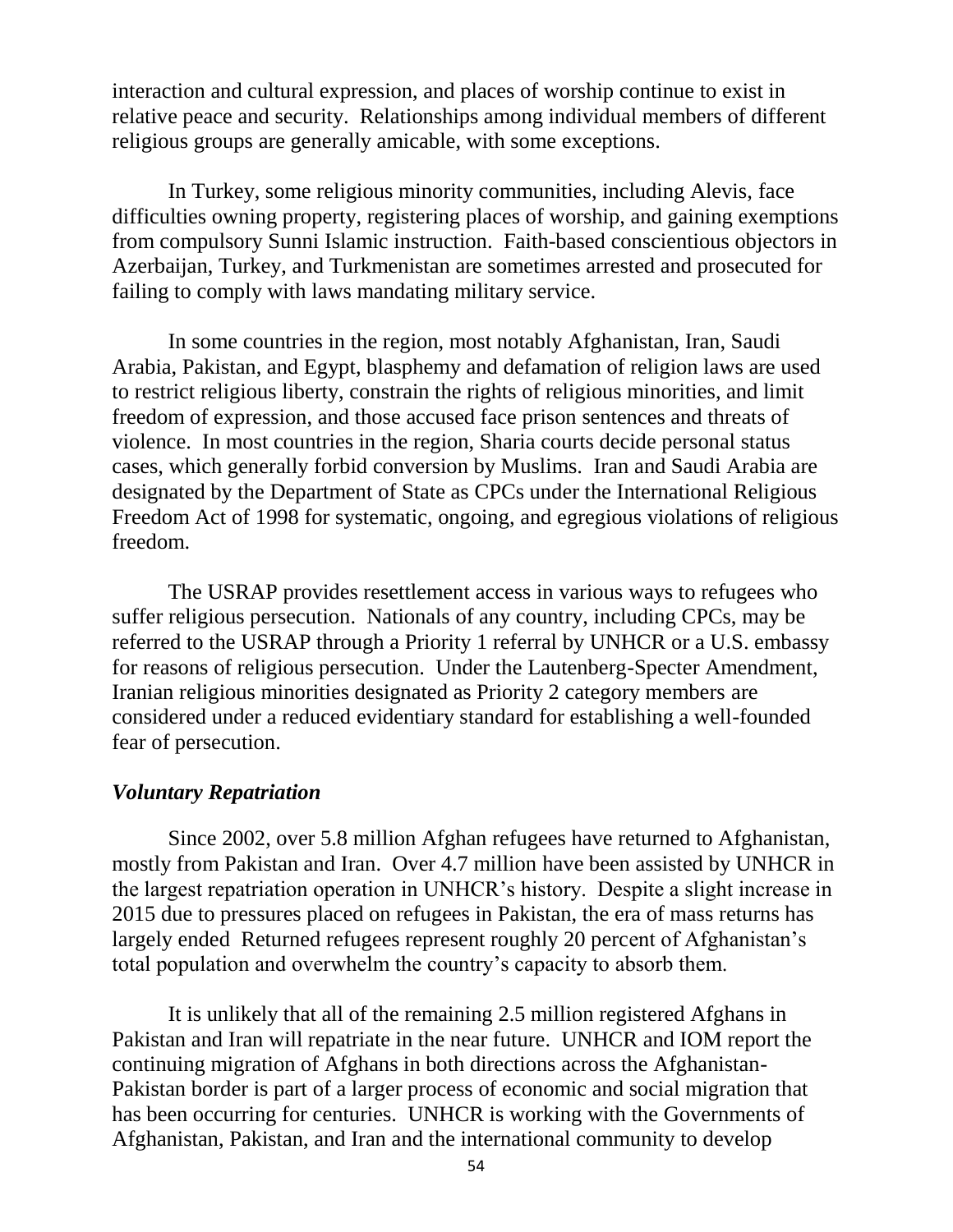policies and programs to sustain voluntary returns. They are also working to better manage the residual Afghan population in Pakistan by working toward longer-term protection and migration solutions. IOM is seeking a greater role in border management and in developing regional mechanisms for economic migration that would bolster protection for Afghans. The Government of Afghanistan is working to increase its capacity in helping returnees fold back into Afghan economic and social structures and at the same time prioritizes continued protection for Afghan citizens still seeking refuge abroad. UNHCR, together with the Governments of Afghanistan, Iran, and Pakistan, continue to work toward implementing UNHCR's *Solutions Strategy for Afghan Refugees to Support Voluntary Repatriation, Sustainable Reintegration and Assistance to Host Countries (SSAR).* The SSAR provides for the orderly, voluntary return of Afghan refugees and emphasizes the need to reintegrate returned refugees into their communities fully.

Stabilizing the displaced Afghan population  $-e.g.,$  reintegrating returning refugees and IDPs into Afghan society and preserving asylum space for refugees in neighboring countries – is critical to regional stability, as is addressing irregular migration. The Afghan government has also adopted a national IDP policy which seeks to address protection, assistance, and durable solutions for displaced populations within its borders. With assistance from UNHCR and others, the Afghan government began implementing the IDP policy in 2015.

The United States continues to work with other interested governments in urging the Government of Bhutan to allow for the voluntary repatriation of Bhutanese refugees to Bhutan under acceptable terms and conditions. With the end of the conflict in Sri Lanka in 2009, nearly 13,000 refugees have returned with UNHCR assistance. However, the number of Tamils seeking to return from India has decreased. So far in 2016, UNHCR assisted in the voluntary return of 163 Tamil refugees to Sri Lanka.

### *Local Integration*

The SSAR promotes enhancing support for refugee-hosting communities and providing some alternative stay arrangements for refugees in Afghanistan and Iran. While some progress is being made, few countries in the region offer local integration to refugees. In July 2013, the Government of Pakistan endorsed the policies found in the *National Policy on Management and Repatriation of Afghan Refugees beyond 30th June, 2013*. At the same meeting, the Cabinet extended the validity of Afghan Proof of Registration cards and the Tripartite Agreement (among the governments of Afghanistan and Pakistan and UNHCR) until December 31, 2015. As part of the Pakistan implementation of the SSAR and in partnership with the Government of Pakistan and UN agencies, UNHCR launched the Refugee-Affected and Hosting Areas (RAHA) initiative in 2009. This program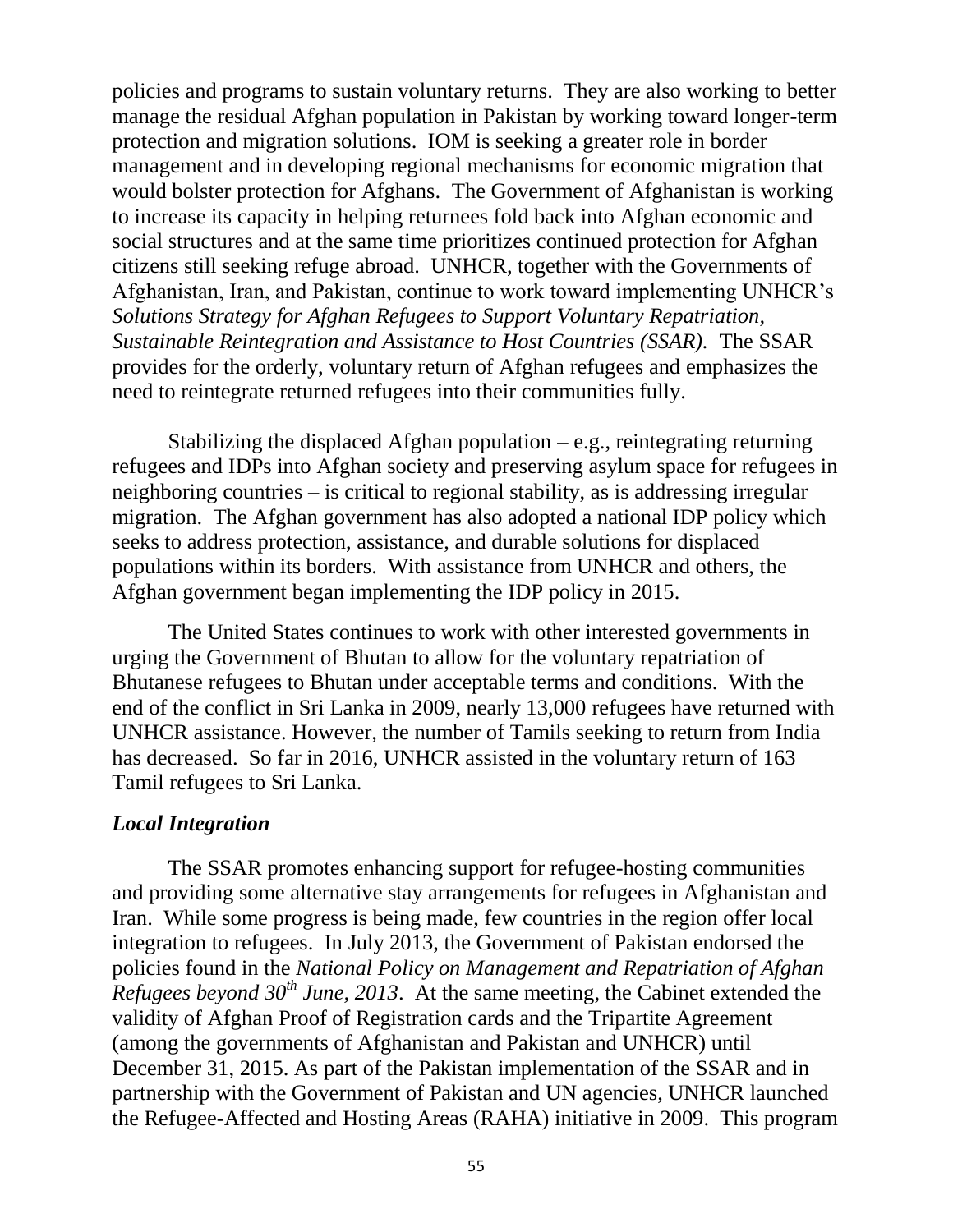is widely regarded as a success in addressing Afghan refugee and Pakistani host community needs by rehabilitating areas that have been adversely affected by the presence of Afghan refugee communities over the past 30 years. The United States will continue to work with UNHCR and the Government of Pakistan to preserve asylum space and promote alternative stay arrangements. However, at present, local integration is not an option for most of the Afghan refugees.

Local integration is currently not an option for Iraqi refugees who settled in the region, though Jordan, Syria, and Lebanon have preserved first asylum and protection space for Iraqi refugees. Syria hosted approximately 22,000 UNHCRregistered Iraqi refugees as of December 31, 2015. Jordan and Lebanon host approximate 53,000 and 17,000 Iraqi refuges respectively. Both countries closely manage their borders, requiring Iraqis to obtain visas before entering, which effectively limits the number of Iraqis able to seek asylum as not all are able to secure visas.

Iraqis in Syria, Lebanon and Jordan are not legally defined as refugees, but rather as guests or, in the case of Jordan, asylum seekers. These governments allow UNHCR to register Iraqis. With help from the international community, the governments of Syria, Lebanon, and Jordan have allowed Iraqi students to enroll in public schools, though they are often required to pay fees, which may be prohibitively expensive for refugees without international assistance, and enrollment numbers are low. Similarly Iraqi refugees in Syria, Lebanon and Jordan have access to the public health care systems, but are required to pay fees to access services. Refugees in Lebanon and Syria are not legally allowed to work, though many do so in the grey economy. Although Iraqis, like all foreigners in Jordan, can work legally in several labor sectors, few have obtained the necessary work permits because these require possession of residency permits, which the GOJ is not issuing to Iraqis.

With the incredible rise in the number of displaced since January 2014 and the continuing violence throughout Iraq, many Iraqi IDPs will not be able to return to their home communities in the near future. While it is still too soon to seek local integration support, it is important for displaced Iraqis to be able to access services in their areas of displacement.

While Turkey ratified the 1951 UN Refugee Convention and acceded to its 1967 Protocol, the Turkish government acceded to the Protocol with a geographic limitation acknowledging refugees only from Europe. While nearly all asylum seekers are thus not considered refugees under Turkish law, the Turkish government grants temporary refuge and temporary local integration possibilities to refugees recognized by UNHCR usually pending their referral to a potential resettlement country. As of March 2016, there were over 250,000 refugees, as well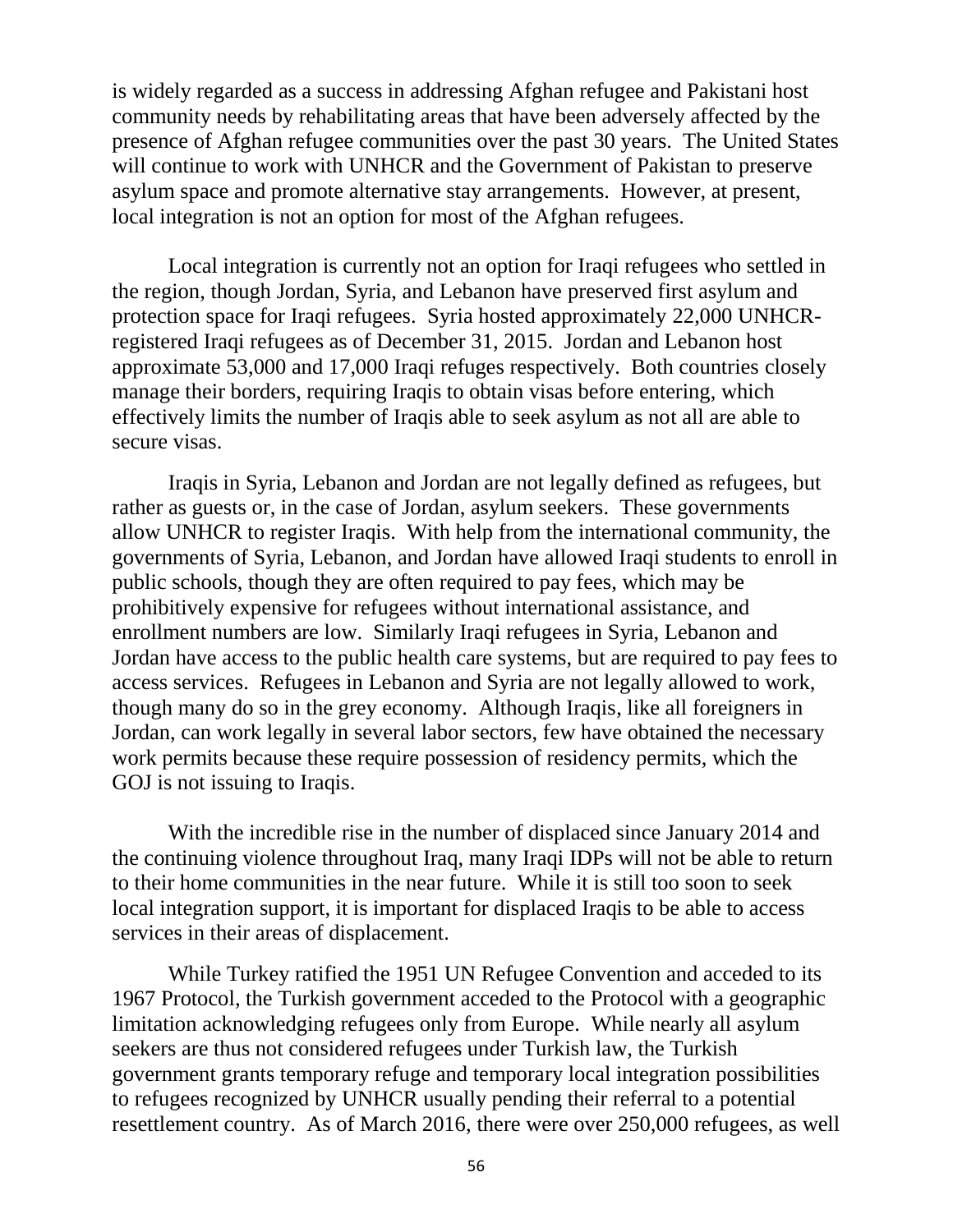as those pre-registered and registered with UNHCR Turkey, the majority from Iraq and Afghanistan. UNHCR-recognized refugees and asylum seekers in Turkey are assigned to one of 64 satellite cities. Provincial governments are responsible for meeting refugees' basic needs, including by providing access to employment, healthcare, and education, although support varies from one location to another. The 2.7 million Syrians that Turkey hosts are not counted under these regulations as they are afforded temporary protection status instead of conditional refugee status.

Turkey's "Foreigners and International Protection Law" regulates the entry, exit, and the stay of migrants in the country, along with the scope of international protection for those who seek asylum in Turkey. The law went into full implementation on April 11, 2014, creating a new entity within the Ministry of Interior, the Directorate General for Migration Management (DGMM). DGMM is responsible for implementing most aspects of the law, including temporary protection registration and exit permit issuance. DGMM continues to build up staff size and capacity, expand its regional scope, and refine roles and responsibilities with other Turkish agencies in emergency response for refugees. In January 2015, DGMM passed a regulation allowing Syrian refugees to work officially. Employers must apply to the Ministry of Labor for work permits and there are restrictions such as refugees must work in the province where they are registered, must have lived in Turkey for more than six months, and company staff cannot be more than 10 percent Syrian. The effect of these restrictions is that very few Syrian refugees are working legally in Turkey.

Despite the increasing number of asylum seekers and refugees, India does not have a clear national policy for the treatment of refugees, and UNHCR has a limited mandate in the country. India permits UNHCR to assist asylum seekers and urban refugees in New Delhi and other cities, primarily Burmese, Afghans, and Somalis. UNHCR-recognized asylum seekers and urban refugees are eligible to apply for long-term visas that, if granted, are renewable for five years, provide work authorization and access to higher education and public services. India recognizes and aids certain groups, including Sri Lankan refugees in the 112 camps in Tamil Nadu and Tibetan refugees in the 39 settlements and other urban areas throughout the country. The Government of India provides support and benefits to registered Tibetan and Sri Lankan refugees. It also grants work authorization and other rights to documented Tibetans. However, Sri Lankan refugees in India do not receive work authorization from the central government but have authorization from the state government to work in the state of Tamil Nadu.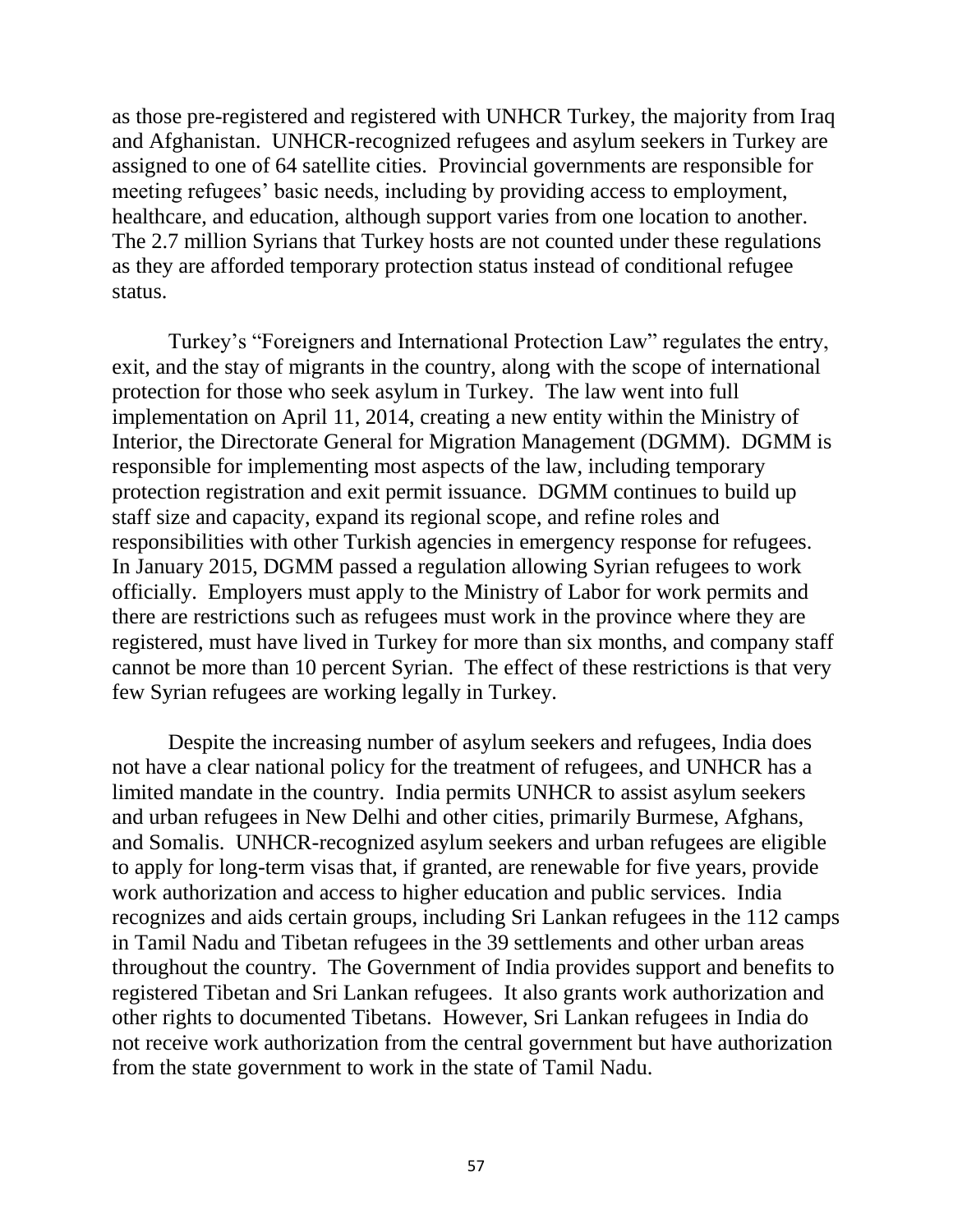### *Third-Country Resettlement*

The USRAP anticipates the continued large-scale processing of Syrians and Iraqis, and, to a lesser extent, Bhutanese, Afghans and Iranians, during FY 2017.

In the Near East, the United States recognizes that the possibility of thirdcountry resettlement must be available to the most vulnerable Iraqi and Syrian refugees, and has processing facilities in Amman, Baghdad, Beirut, Cairo, Erbil, and Istanbul. The U.S. Embassy in Syria is shuttered and interviews are not currently taking place in Damascus.

In late 2013, UNHCR announced its intention to refer 30,000 Syrian refugees for resettlement in third countries by the end of 2014 and, as noted above, referred nearly 36,000 in 2015. UNHCR is on track to meet its goal of referring up to 100,000 additional Syrian refugees by the end of 2016. The United States is playing a significant role in this effort. The majority of Syrian referrals will be processed in Jordan, Turkey, and Egypt, and to a lesser extent in Lebanon and Erbil, the Kurdistan region of Iraq, and elsewhere. As of late June 2016, UNHCR had referred over 48,000 Syrians for U.S. resettlement consideration. In FY 2015, the United States admitted 1,682 Syrian refugees and aims to admit at least 10,000 in FY 2016. With UNHCR's decision to significantly increase Syrian referrals for resettlement, the United States is ramping up processing operations in Jordan, Turkey, and Egypt in FY 2017.

The United States has been resettling Iraqis in large numbers since 2007. While many Iraqis gain access to the USRAP via a referral from UNHCR, direct access to the USRAP for Iraqis with close U.S. affiliations is also available in a limited number of countries in the region. The Refugee Crisis in Iraq Act, enacted January 28, 2008, created categories of Iraqis who are eligible for direct access (Priority 2) to the USRAP, both inside and outside Iraq. Individuals who meet the following criteria may seek direct access to USRAP in Algeria, Bahrain, Egypt, Iraq, Israel, Jordan, Kuwait, Lebanon, Morocco, Oman, Qatar, Saudi Arabia, and the United Arab Emirates:

- 1. Iraqis who work/worked on a full-time basis as interpreters/translators for the U.S. Government, MNF-I in Iraq, or U.S. Forces-Iraq;
- 2. Iraqis who are/were employed by the U.S. Government in Iraq;
- 3. Iraqis who are/were employees of an organization or entity closely associated with the U.S. mission in Iraq that has received U.S. Government funding through an official and documented contract, award, grant or cooperative agreement;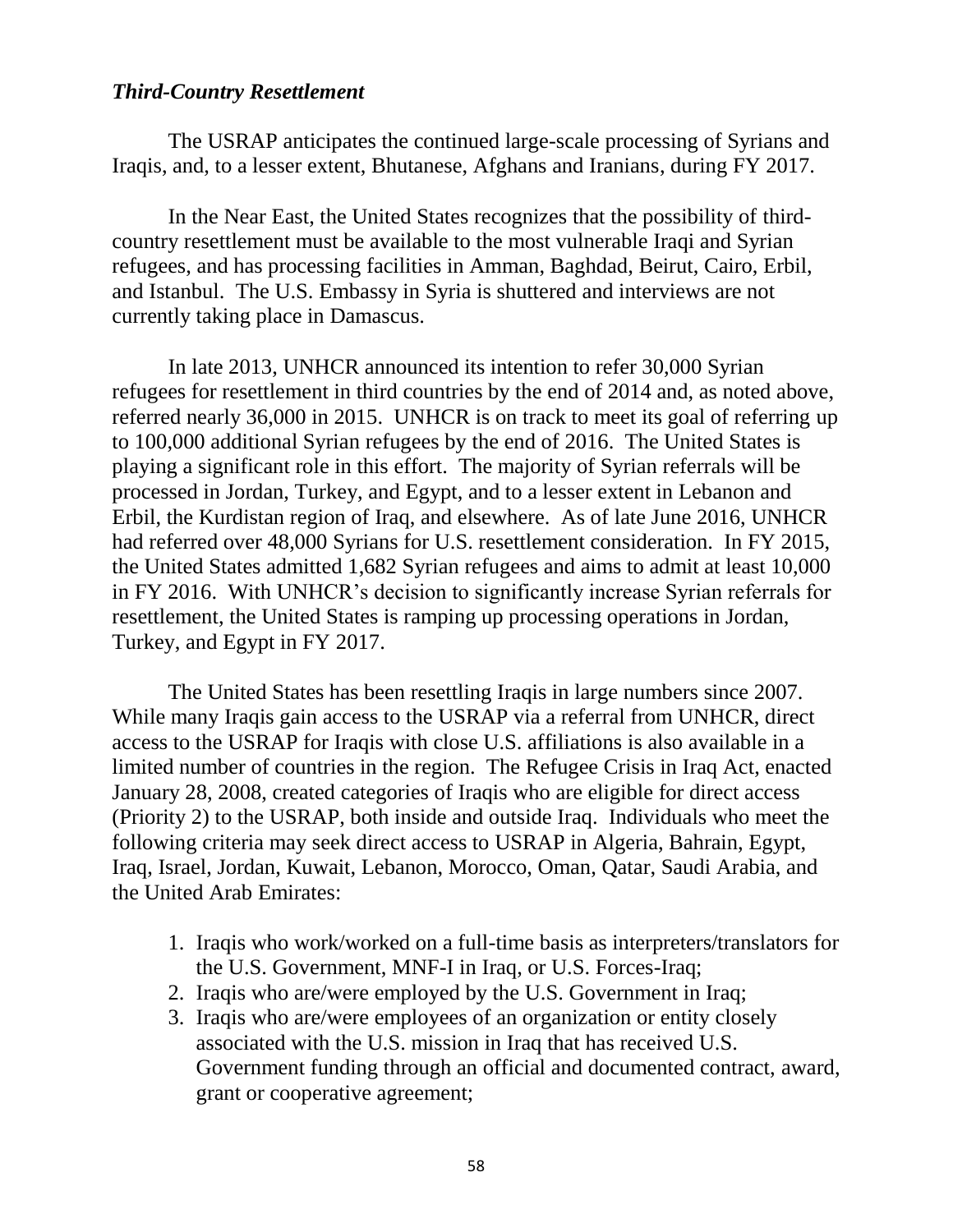- 4. Iraqis who are/were employed in Iraq by a U.S.-based media organization or non-governmental organization; and
- 5. Spouses, sons, daughters, parents, and siblings of individuals described in the four categories above, or of an individual eligible for a Special Immigrant Visa as a result of his/her employment by or on behalf of the U.S. Government in Iraq, including if the individual is no longer alive, provided that the relationship is verified.

In addition to the above, the Refugee Crisis in Iraq Act provides direct access to the USRAP to Iraqis who have close family members in the United States, which has been defined as beneficiaries of approved I-130 Petition for Alien Relative petitions, as well as to their derivatives.

Refugee processing in Iraq remains a high priority for the United States, as it directly benefits Iraqis associated with U.S. efforts in Iraq. Although security and logistical challenges associated with operating in Iraq limit in-country processing capacity, both the RSC and DHS/USCIS interviews in Baghdad in mid-2015.

In February 2016, direct access (Priority 2) to the USRAP was extended to Syrian beneficiaries of approved I-130 Petition for Alien Relatives and their derivatives. Processing is available in Algeria, Bahrain, Egypt, Iraq, Israel, Jordan, Kuwait, Lebanon, Morocco, Oman, Qatar, Saudi Arabia, and the United Arab Emirates.

Since the United States is unable to conduct refugee resettlement directly from Iran, we partner with the Government of Austria to allow for certain Iranian religious minority applicants (Baha'is, Zoroastrians, Jews, Mandaeans, and Christians) to travel from Iran to Austria for their U.S. resettlement processing. These refugees are considered under a reduced evidentiary standard for establishing a well-founded fear of persecution granted by the Lautenberg-Specter Amendment. The Amendment was reauthorized December, 18 2015, allowing new applications to be filed and adjudicated under the reduced evidentiary guidelines. In Turkey, the United States also processes Iranian religious minorities (primarily Baha'i) through special procedures involving a "fast-track" refugee status determination and referral by UNHCR.

Resettlement processing for Bhutanese refugees in Nepal is continuing smoothly and the United States remains committed to considering for resettlement all Bhutanese refugees who expressed interest to UNHCR by June 30, 2014. As of April 20165, UNHCR had referred over 115,000 Bhutanese refugees for resettlement to eight countries and more than 102,000 of these Bhutanese refugees have been resettled to these countries – over 86,000 resettled in the United States – since late 2007. Processing of Bhutanese refugees who have declared interest in resettlement will conclude within two years.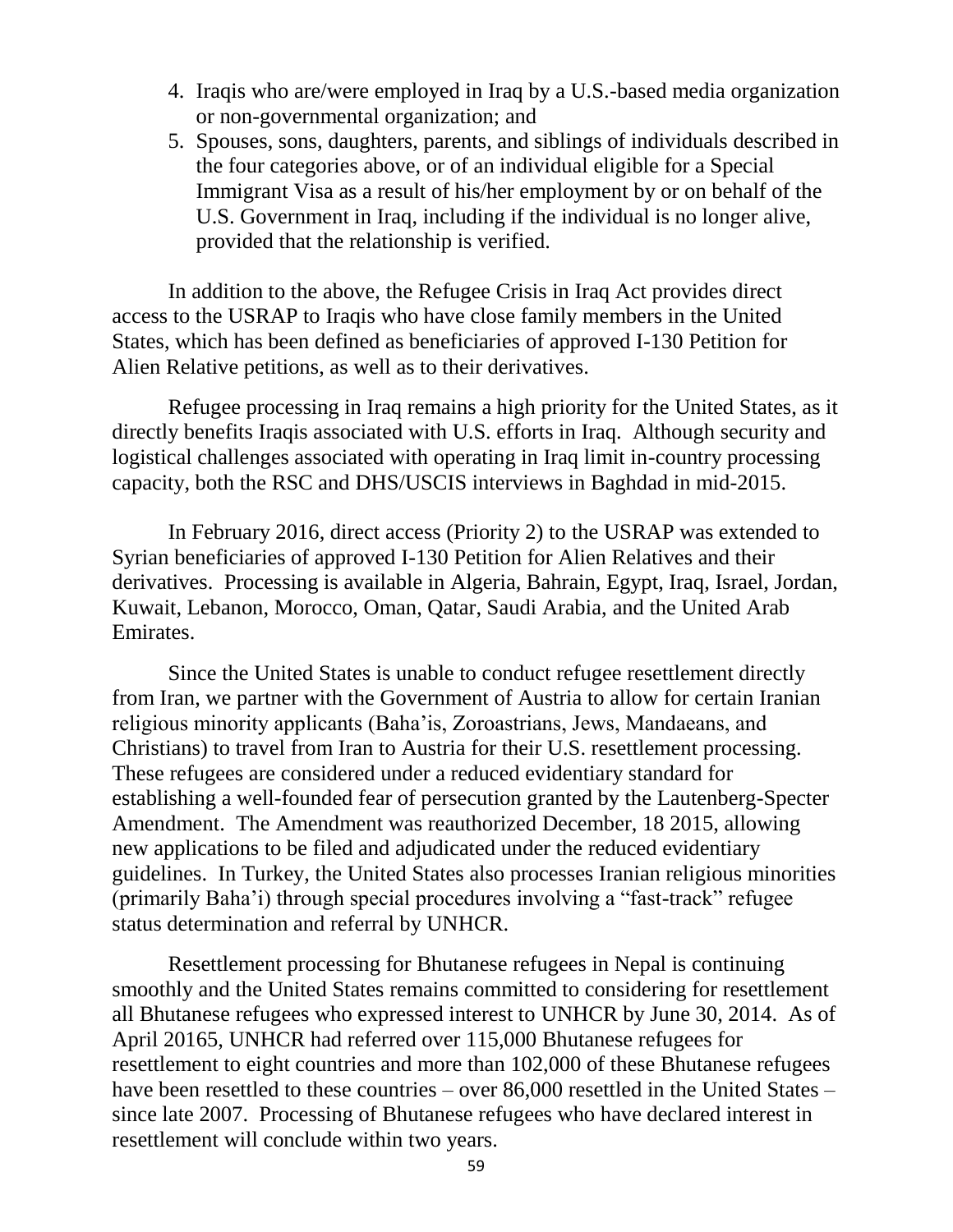In India, UNHCR refers some 400 individuals per year, with priority given to those it deems most vulnerable. The majority of referrals are Burmese. UNHCR also refers a very limited number of refugees out of Sri Lanka, mostly Pakistanis. We continue to explore modalities for processing vulnerable Tibetan refugees in the region.

## *FY 2016 U.S. Admissions*

We estimate the admission of approximately 38,000 refugees from the region in FY16. These will include up to15,000 Iraqis, 13,000 Syrians, 6,000 Bhutanese, 4,000 Iranians, and approximately 500 Afghans, including Afghan refugees in Iran processed through UNHCR Emergency Transit Centers in Slovakia and Romania.

# *FY 2017 U.S. Resettlement Program*

The proposed regional ceiling for refugees from the Near East and South Asia for FY 2017 is 40,000, including vulnerable Syrians, Iraqis, Bhutanese, Iranians, Pakistanis, and Afghans. We expect Priority 1 UNHCR referrals for all of the aforementioned nationalities, including individuals from various and diverse religious and ethnic groups in the region, such as Assyrians, Mandeans, Iranian Kurds, Syrian Kurds, and Ahmadi Muslims. Many Iraqis, Syrians, and Iranians will also access the USRAP through specific Priority 2 programs.

# *Proposed FY 2017 Near East/ South Asia program to include arrivals from the following categories:*

| <b>Priority 1 Individual Referrals</b> | 19,000 |  |
|----------------------------------------|--------|--|
| <b>Priority 2 Groups</b>               | 20,900 |  |
| <b>Priority 3 Family Reunification</b> | 100    |  |
| <b>Total Proposed Ceiling</b>          | 40,000 |  |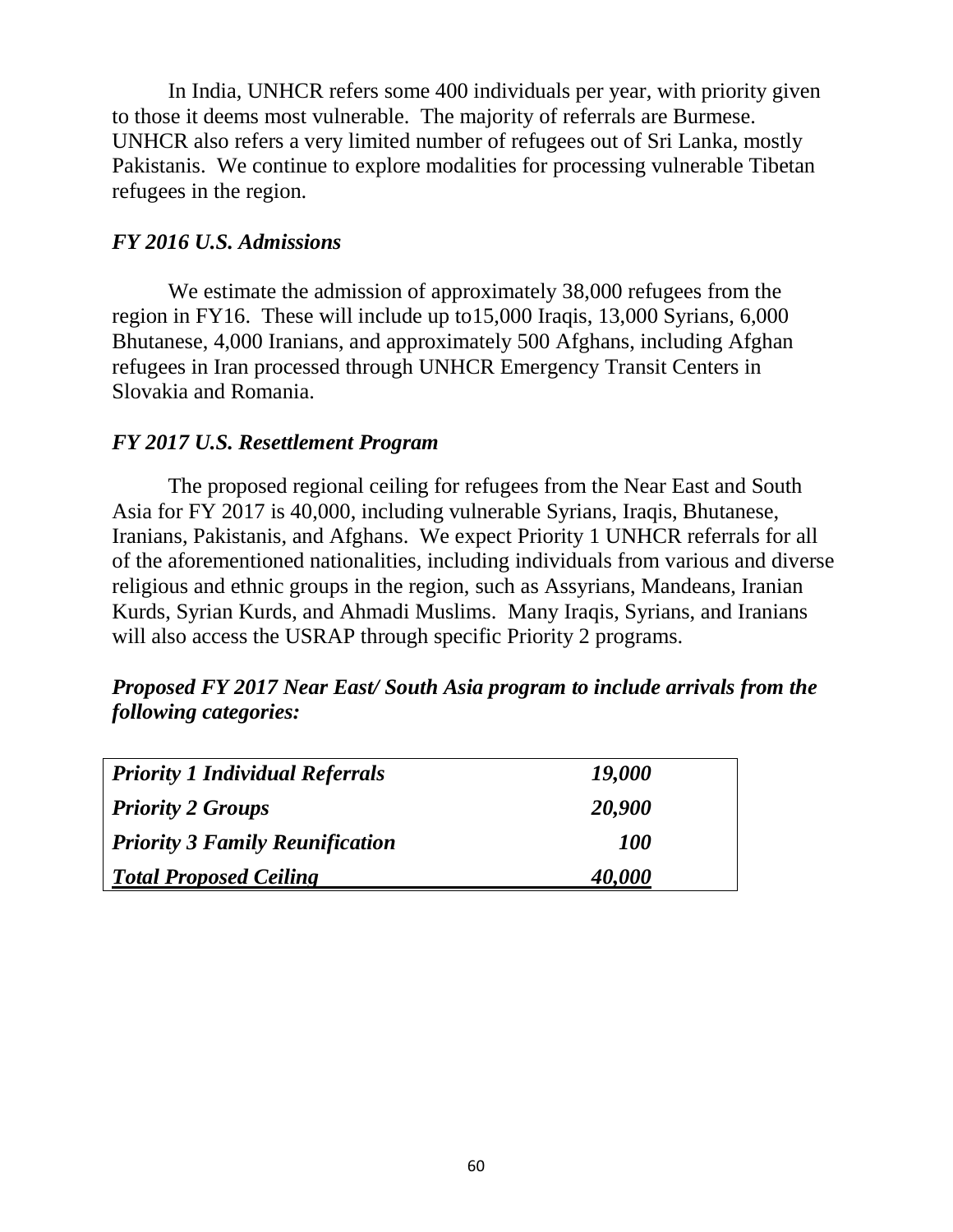#### *DOMESTIC IMPACT OF REFUGEE ADMISSIONS*

In FY 2015, the USRAP admitted 69,933 refugees from 59 countries. More than half were originally from either Burma or Iraq. (See Table III.)

The demographic characteristics of refugee arrivals from the 20 largest source countries (representing close to 100 percent of total arrivals) in FY 2015 illustrate the variation among refugee groups. The median age of all FY 2015 arrivals was 25 years and ranged from 20 years for arrivals from Burundi, Central African Republic, Dem. Republic of Congo, and Somalia to 37 years of age for arrivals from Cuba and Iran. In FY 2015, 47.68 percent of all arriving refugees were female and 52.33 percent of all arriving refugees were male. Males predominated among refugees from Palestine (57.6 percent), Burundi (55.3 percent), and Pakistan (54.1percent). (See Table IV.)

Of the total arrivals in FY 2015, some 11.3 percent were under the age of five, 28.2 percent were of school age, 61.6 percent were of working age, and 2.7 percent were of retirement age. (See Table V.) Considerable variation among refugee groups can be seen among specific age categories. Refugees under the age of five ranged from a high of 15.5 percent among Burma arrivals to a low of 2.2 percent of those from Iran. The number of school-aged children (from five to 17 years of age) varied from a high of over 47.4 percent of arrivals from Rwanda to a low of 11.7 percent of those from Iran. The number of working-aged refugees (16 to 64 years of age) varied from a high of 78.2 percent of those from Iran to a low of 50.5 percent of individuals from Burundi. Retirement-aged refugees (65 years or older) ranged from a high of 10.5 percent of arrivals from Iran to a low of less than one percent of those from Pakistan.

During FY 2015, 61 percent of all arriving refugees resettled in 12 states. The majority were placed in Texas (10.7 percent), followed by California (8.2 percent), New York (5.8 percent), Arizona (4.5 percent), Michigan (4.3 percent), and Ohio (4.3 percent). The states of Georgia (4.1 percent), Pennsylvania (4 percent), Illinois (3.8 percent), Washington (3.8 percent), Florida (3.5 percent), and North Carolina (3.5 percent) also were in the top twelve states where refugees were resettled. (See Table VI.)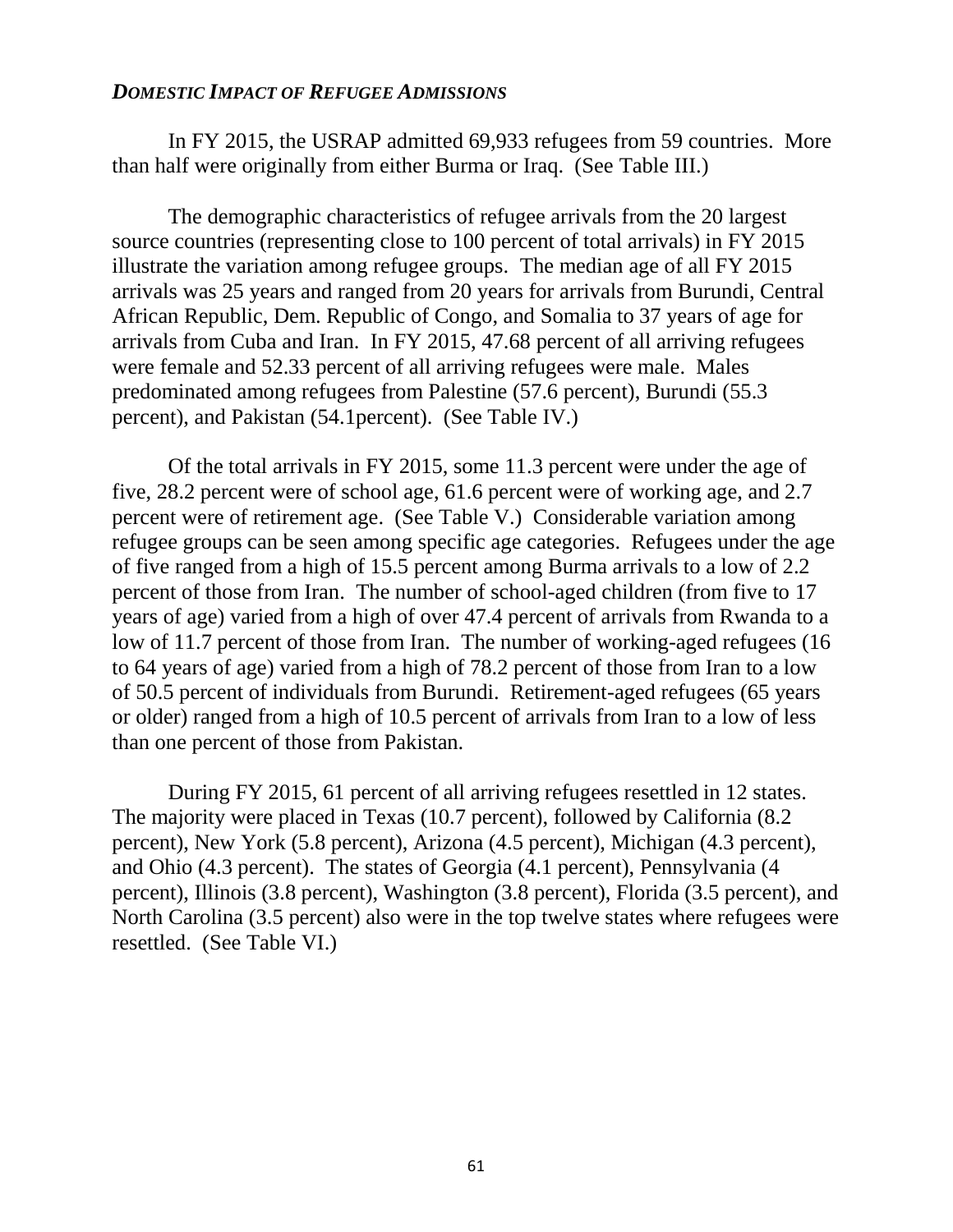| <b>Country of Origin</b> | <b>Arrival Number</b> | % of Total |
|--------------------------|-----------------------|------------|
| Afghanistan              | 910                   | 1.30%      |
| Angola                   | 5                     | 0.01%      |
| Bangladesh               | 3                     | 0.00%      |
| Bhutan                   | 5,775                 | 8.26%      |
| <b>Burma</b>             | 18,386                | 26.30%     |
| Burundi                  | 1,186                 | 1.70%      |
| Cameroon                 | 8                     | 0.01%      |
| Central African Republic | 270                   | 0.39%      |
| Chad                     | 16                    | 0.02%      |
| China                    | 30                    | 0.04%      |
| Colombia                 | 521                   | 0.74%      |
| Congo                    | 52                    | 0.07%      |
| Cuba                     | 1,527                 | 2.18%      |
| Dem. Rep. Congo          | 7,876                 | 11.26%     |
| Djibouti                 | $\mathbf{2}$          | 0.00%      |
| Ecuador                  | $\mathbf{1}$          | 0.00%      |
| Egypt                    | 13                    | 0.02%      |
| <b>Equatorial Guinea</b> | $\mathbf{2}$          | 0.00%      |
| Eritrea                  | 1,596                 | 2.28%      |
| Ethiopia                 | 626                   | 0.90%      |
| Former Soviet Union*     | 2,362                 | 3.38%      |
| Gambia                   | 3                     | 0.00%      |
| Guinea                   | 3                     | 0.00%      |
| India                    | $\mathbf{1}$          | 0.00%      |
| Indonesia                | 3                     | 0.00%      |
| Iran                     | 3,109                 | 4.45%      |
| Iraq                     | 12,676                | 18.13%     |

## **TABLE III Refugee Arrivals By Country of Origin Fiscal Year 2015**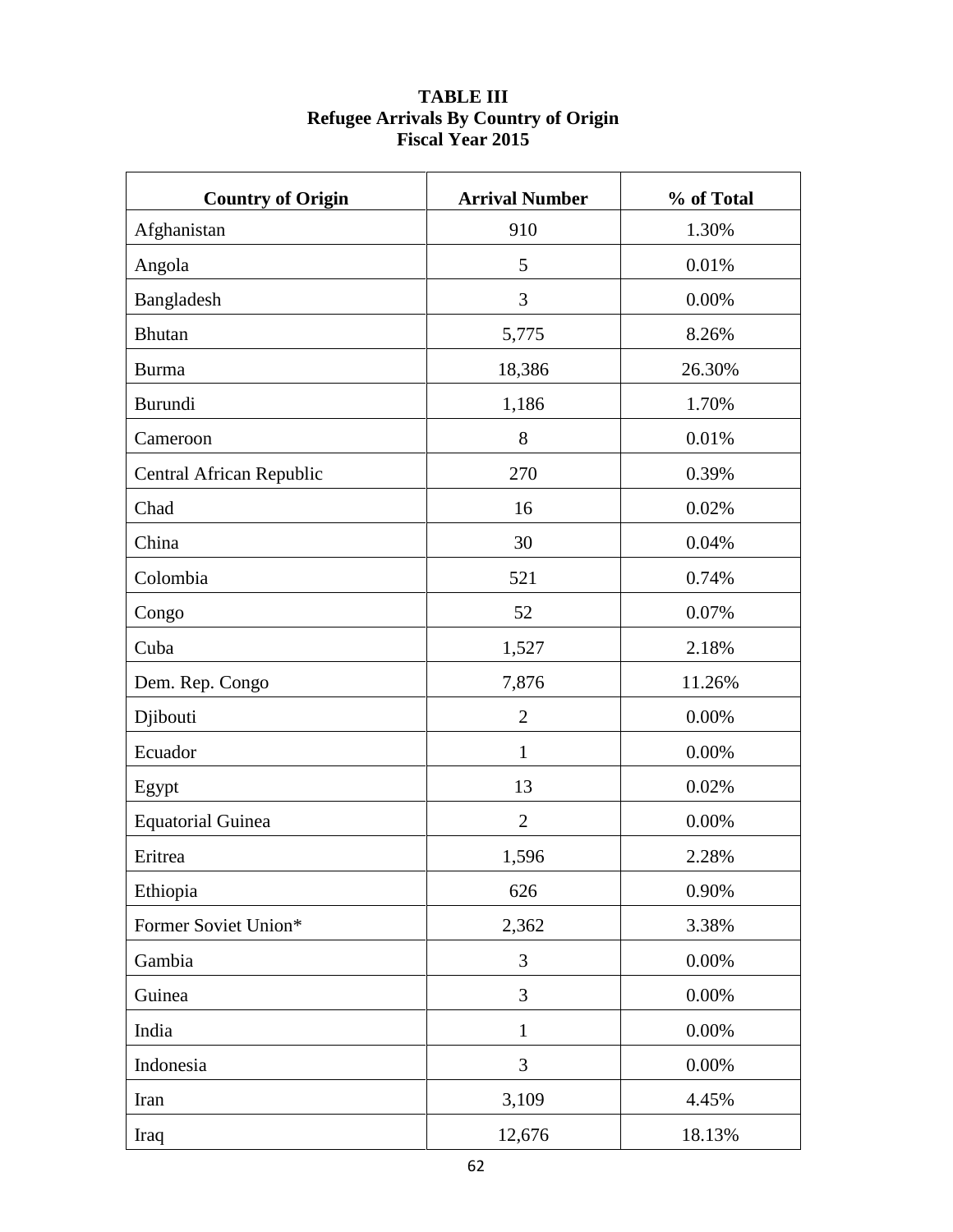| <b>Ivory Coast</b>  | 28             | 0.04%    |
|---------------------|----------------|----------|
| Jamaica             | $\mathbf{1}$   | 0.00%    |
| Jordan              | $\overline{2}$ | 0.00%    |
| Kenya               | 3              | 0.00%    |
| Korea, North        | 15             | 0.02%    |
| Kuwait              | $\overline{4}$ | 0.01%    |
| Lebanon             | 3              | 0.00%    |
| Liberia             | 12             | 0.02%    |
| Mali                | $\overline{4}$ | 0.01%    |
| Nambia              | $\mathbf{1}$   | 0.00%    |
| Nepal               | 26             | 0.04%    |
| Netherlands         | $\mathbf{1}$   | 0.00%    |
| Nigeria             | $\overline{4}$ | 0.01%    |
| Pakistan            | 159            | 0.23%    |
| Palestine           | 99             | 0.14%    |
| Rep. of South Sudan | 79             | 0.11%    |
| Rwanda              | 173            | 0.25%    |
| Saudi Arabia        | 3              | 0.00%    |
| Senegal             | $\overline{4}$ | 0.01%    |
| Sierra Leone        | 6              | 0.01%    |
| Somalia             | 8,858          | 12.67%   |
| South Africa        | $\overline{2}$ | 0.00%    |
| Sri Lanka (Ceylon)  | 89             | 0.13%    |
| Sudan               | 1,578          | 2.26%    |
| Syria               | 1,682          | 2.41%    |
| Togo                | $\mathbf{1}$   | $0.00\%$ |
| Tunisia             | $\tau$         | 0.01%    |
| Turkey              | $\overline{2}$ | $0.00\%$ |
| Uganda              | 67             | 0.10%    |
| Vietnam             | 35             | 0.05%    |
| Yemen               | 16             | 0.02%    |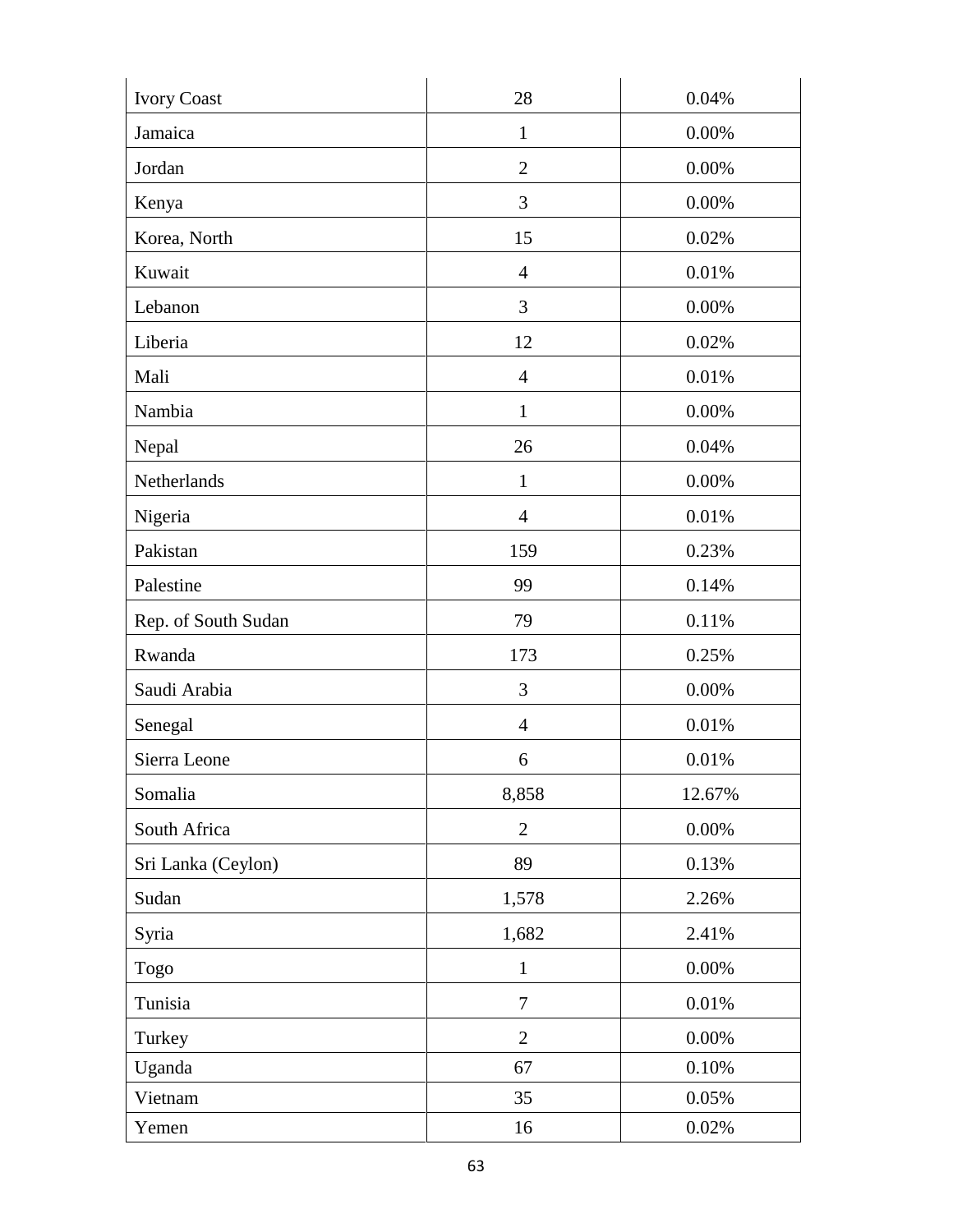| Zimbabwe     | –      | $0.01\%$ |
|--------------|--------|----------|
| <b>TOTAL</b> | 69,933 | 100.00%  |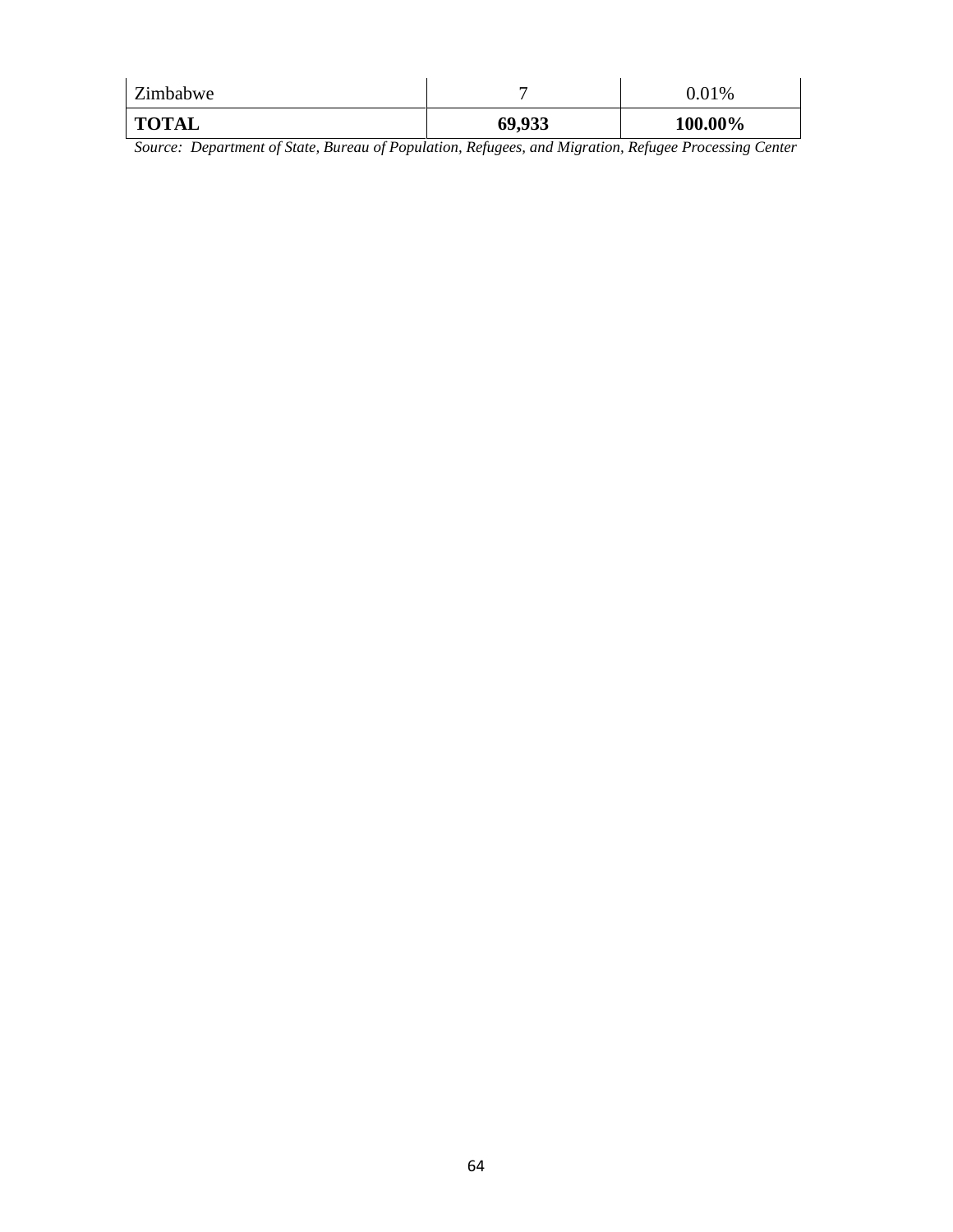| ABLE | I 11. Z |
|------|---------|
|------|---------|

| <b>Rank</b>             |                                 |                 |               |                |               |
|-------------------------|---------------------------------|-----------------|---------------|----------------|---------------|
| # of<br><b>Arrivals</b> |                                 | <b>Refugees</b> | <b>Median</b> | $\frac{0}{0}$  | $\frac{0}{0}$ |
|                         | <b>Country of Origin</b>        | <b>Admitted</b> | Age           | <b>Females</b> | <b>Males</b>  |
| $\mathbf{1}$            | <b>Burma</b>                    | 18,386          | 23            | 44.71%         | 55.28%        |
| $\overline{2}$          | Iraq                            | 12,676          | 26            | 47.01%         | 52.99%        |
| 3                       | Somalia                         | 8,858           | 20            | 49.36%         | 50.63%        |
| $\overline{4}$          | Dem. Rep. Congo                 | 7,876           | 20            | 50.47%         | 49.53%        |
| 5                       | <b>Bhutan</b>                   | 5,775           | 29            | 50.35%         | 49.64%        |
| 6                       | Iran                            | 3,109           | 37            | 50.56%         | 49.43%        |
| $\overline{7}$          | Former Soviet Union*            | 2,362           | 28            | 50.08%         | 49.91%        |
| $8\,$                   | Syria                           | 1,682           | 21            | 47.44%         | 52.55%        |
| 9                       | Eritrea                         | 1,596           | 21            | 47.99%         | 52.00%        |
| 10                      | Sudan                           | 1,578           | 22            | 47.08%         | 52.91%        |
| 11                      | Cuba                            | 1,527           | 37            | 46.95%         | 53.04%        |
| 12                      | Burundi                         | 1,186           | 20            | 46.45%         | 53.54%        |
| 13                      | Afghanistan                     | 910             | 23            | 48.79%         | 51.20%        |
| 14                      | Ethiopia                        | 626             | 23            | 46.80%         | 53.19%        |
| 15                      | Colombia                        | 521             | 24            | 51.24%         | 48.75%        |
| 16                      | <b>Central African Republic</b> | 270             | 20            | 48.14%         | 51.85%        |
| 17                      | Rwanda                          | 173             | 22            | 48.55%         | 51.44%        |
| 18                      | Pakistan                        | 159             | 24            | 45.91%         | 54.08%        |
| 19                      | Palestine                       | 99              | 28            | 42.42%         | 57.57%        |
| 20                      | Sri Lanka (Ceylon)              | 89              | 27            | 47.19%         | 52.80%        |
| 21                      | <b>All Other Countries</b>      | 475             | 26            | 42.10%         | 57.68%        |
| <b>TOTAL</b>            |                                 | 69,933          | 25            | 47.68%         | 52.33%        |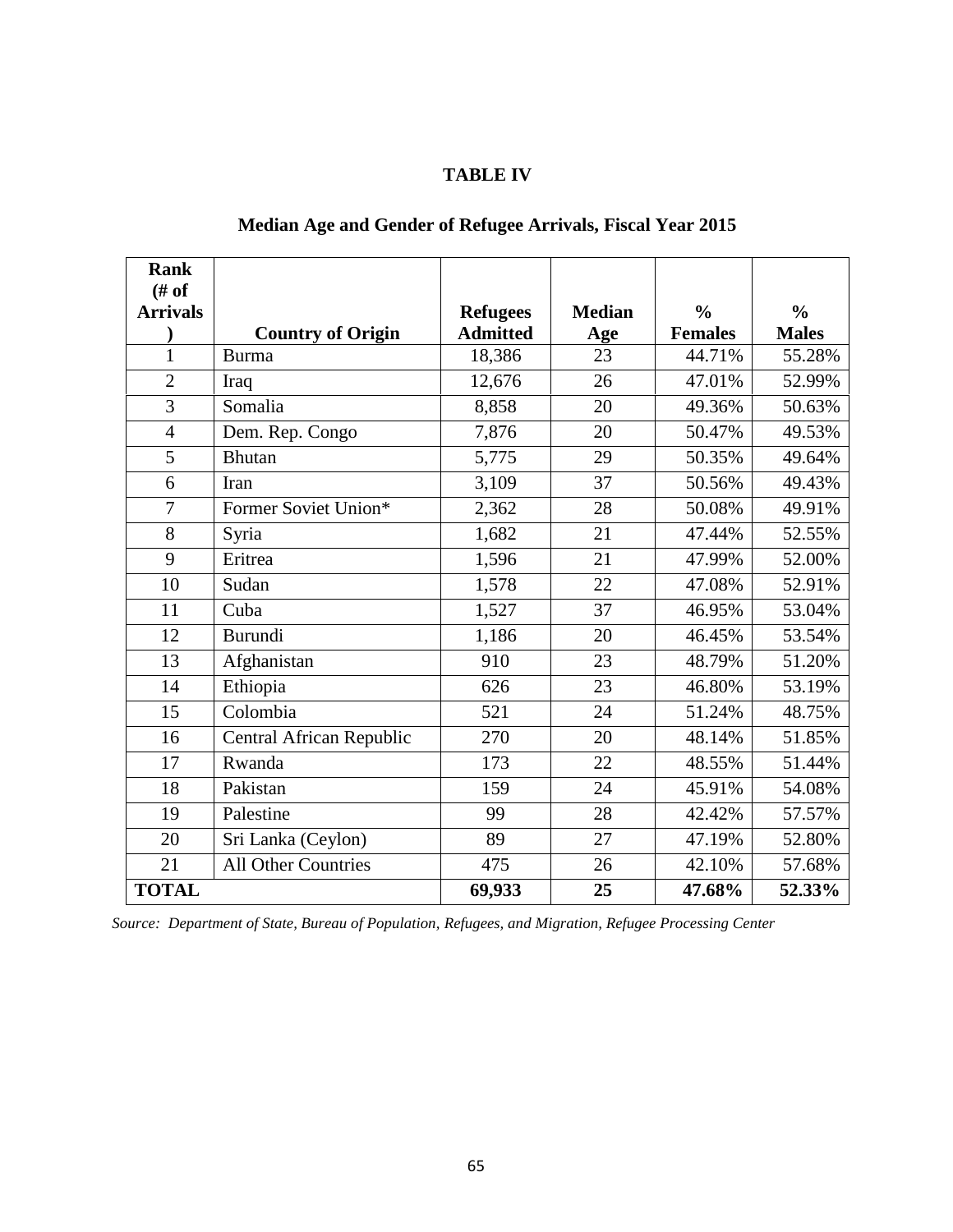### **TABLE V**

# **Select Age Categories of Refugee Arrivals, Fiscal Year 2015**

| <b>Rank</b><br># of |                            | <b>Under 5</b> | <b>School</b><br>Age | <b>Working</b><br>Age | <b>Retirement</b><br>Age |
|---------------------|----------------------------|----------------|----------------------|-----------------------|--------------------------|
| Arrivals)           | <b>Country of Origin</b>   | <b>Yrs</b>     | $(5-17)$             | $(16-64)$             | $(=0r > 65)$             |
| 1                   | <b>Burma</b>               | 15.55%         | 23.74%               | 62.48%                | 1.24%                    |
| $\overline{2}$      | Iraq                       | 10.83%         | 25.64%               | 62.64%                | 3.62%                    |
| 3                   | Somalia                    | 12.57%         | 35.36%               | 55.59%                | 0.96%                    |
| $\overline{4}$      | Dem. Rep. Congo            | 10.15%         | 40.50%               | 53.82%                | 1.32%                    |
| 5                   | <b>Bhutan</b>              | 7.87%          | 22.21%               | 68.65%                | 5.00%                    |
| 6                   | Iran                       | 2.18%          | 11.70%               | 78.22%                | 10.51%                   |
| $\overline{7}$      | Former Soviet Union*       | 9.44%          | 26.50%               | 62.23%                | 5.08%                    |
| 8                   | Syria                      | 14.44%         | 37.21%               | 51.42%                | 1.36%                    |
| 9                   | Eritrea                    | 7.83%          | 36.71%               | 62.53%                | 0.43%                    |
| 10                  | Sudan                      | 11.21%         | 35.80%               | 56.08%                | 1.07%                    |
| 11                  | Cuba                       | 3.99%          | 18.46%               | 70.92%                | 10.15%                   |
| 12                  | Burundi                    | 13.65%         | 39.29%               | 50.50%                | 1.51%                    |
| 13                  | Afghanistan                | 5.49%          | 34.83%               | 66.37%                | 1.20%                    |
| 14                  | Ethiopia                   | 13.09%         | 23.00%               | 66.29%                | 0.79%                    |
| 15                  | Colombia                   | 7.29%          | 30.13%               | 66.41%                | 0.76%                    |
| 16                  | Central African Republic   | 12.22%         | 38.88%               | 53.33%                | 1.11%                    |
| 17                  | Rwanda                     | 5.20%          | 47.39%               | 58.96%                | 0.57%                    |
| 18                  | Pakistan                   | 8.80%          | 27.04%               | 66.03%                | 0.00%                    |
| 19                  | Palestine                  | 4.04%          | 30.30%               | 65.65%                | 4.04%                    |
| 20                  | Sri Lanka (Ceylon)         | 7.86%          | 23.59%               | 67.41%                | 3.37%                    |
| 21                  | <b>All Other Countries</b> | 6.52%          | 25.26%               | 72.63%                | 0.21%                    |
| <b>TOTAL</b>        |                            | 11.34%         | 28.25%               | 61.60%                | 2.67%                    |

NOTE: Totals may exceed 100 percent due to overlapping age categories.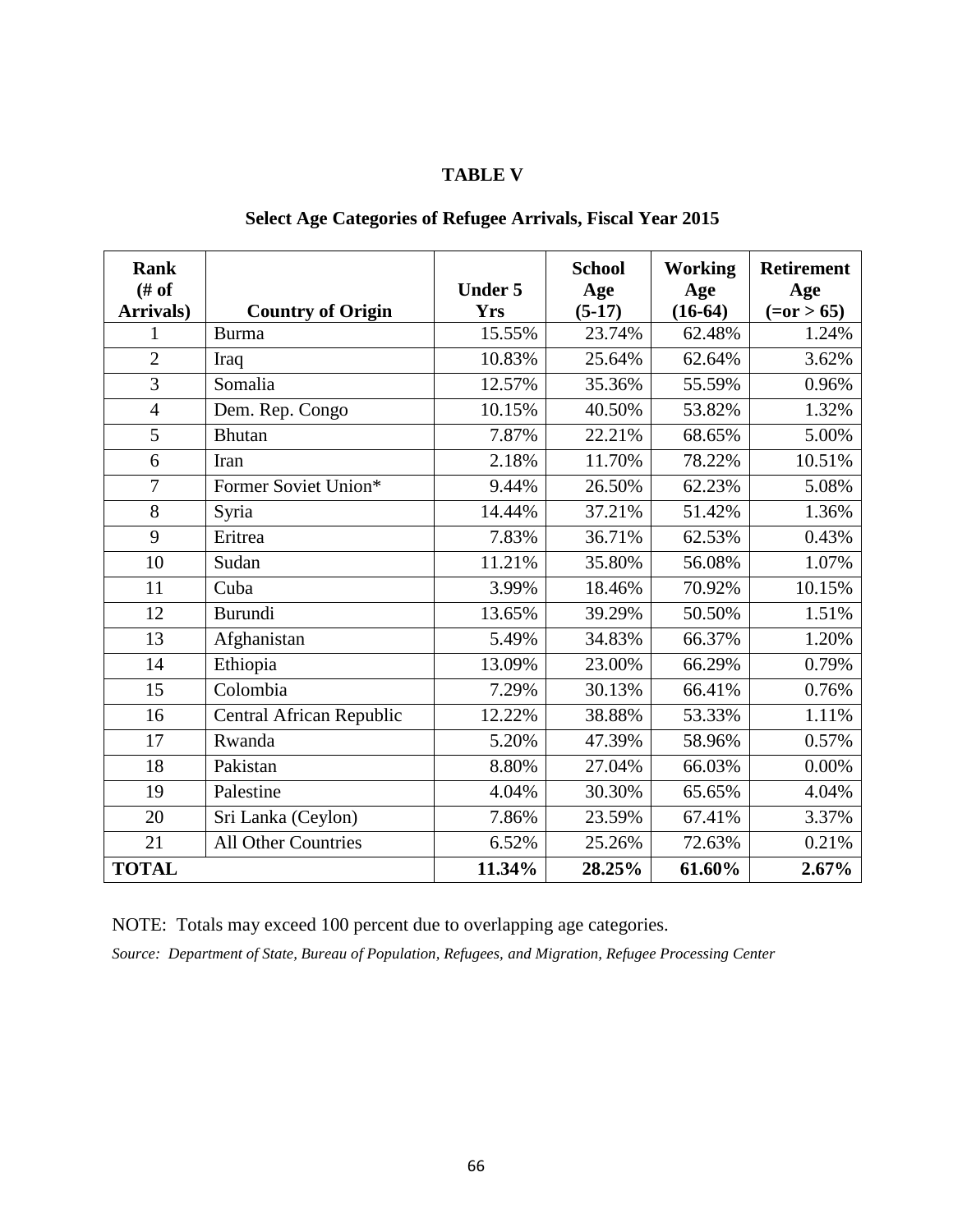## **TABLE VI**

|                      | <b>Refugee</b>  | Amerasian        | <b>Total</b>    | $%$ of<br><b>Total Arrivals</b> |
|----------------------|-----------------|------------------|-----------------|---------------------------------|
| <b>STATE</b>         | <b>Arrivals</b> | <b>Arrivals</b>  | <b>Arrivals</b> | to U.S.                         |
| Alabama              | 105             | $\boldsymbol{0}$ | 105             | 0.15%                           |
| Alaska               | 146             | $\overline{0}$   | 146             | 0.21%                           |
| Arizona              | 3,133           | $\overline{0}$   | 3,133           | 4.48%                           |
| <b>Arkansas</b>      | 13              | $\overline{0}$   | 13              | 0.02%                           |
| California           | 5,718           | $\overline{0}$   | 5,718           | 8.18%                           |
| Colorado             | 1,730           | $\overline{0}$   | 1,730           | 2.47%                           |
| Connecticut          | 519             | $\overline{0}$   | 519             | 0.74%                           |
| Delaware             | 9               | $\overline{0}$   | 9               | $0.01\%$                        |
| District of Columbia | 5               | $\overline{0}$   | 5               | 0.01%                           |
| Florida              | 2,478           | $\overline{2}$   | 2,480           | 3.55%                           |
| Georgia              | 2,889           | $\overline{0}$   | 2,889           | 4.13%                           |
| Hawaii               | 7               | $\overline{0}$   | 7               | 0.01%                           |
| Idaho                | 935             | $\overline{0}$   | 935             | 1.34%                           |
| Illinois             | 2,658           | $\overline{0}$   | 2,658           | 3.80%                           |
| Indiana              | 1,793           | $\overline{0}$   | 1,793           | 2.56%                           |
| Iowa                 | 783             | $\overline{4}$   | 787             | 1.13%                           |
| Kansas               | 741             | $\overline{0}$   | 741             | 1.06%                           |
| Kentucky             | 1,990           | $\overline{0}$   | 1,990           | 2.85%                           |
| Louisiana            | 135             | $\overline{0}$   | 135             | 0.19%                           |
| Maine                | 425             | $\overline{0}$   | 425             | 0.61%                           |
| Maryland             | 1,508           | $\boldsymbol{0}$ | 1,508           | 2.16%                           |
| Massachusetts        | 1,688           | $\overline{0}$   | 1,688           | 2.41%                           |
| Michigan             | 3,012           | $\boldsymbol{0}$ | 3,012           | 4.31%                           |
| Minnesota            | 2,288           | 3                | 2,291           | 3.28%                           |
| Mississippi          | 15              | $\boldsymbol{0}$ | 15              | 0.02%                           |
| Missouri             | 1,431           | $\boldsymbol{0}$ | 1,431           | 2.05%                           |
| Nebraska             | 1,200           | $\overline{0}$   | 1,200           | 1.72%                           |
| Nevada               | 610             | $\boldsymbol{0}$ | 610             | 0.87%                           |
| New Hampshire        | 446             | $\boldsymbol{0}$ | 446             | 0.64%                           |
| New Jersey           | 314             | $\boldsymbol{0}$ | 314             | 0.45%                           |

# **Refugee Arrivals By State of Initial Resettlement, Fiscal Year 2015**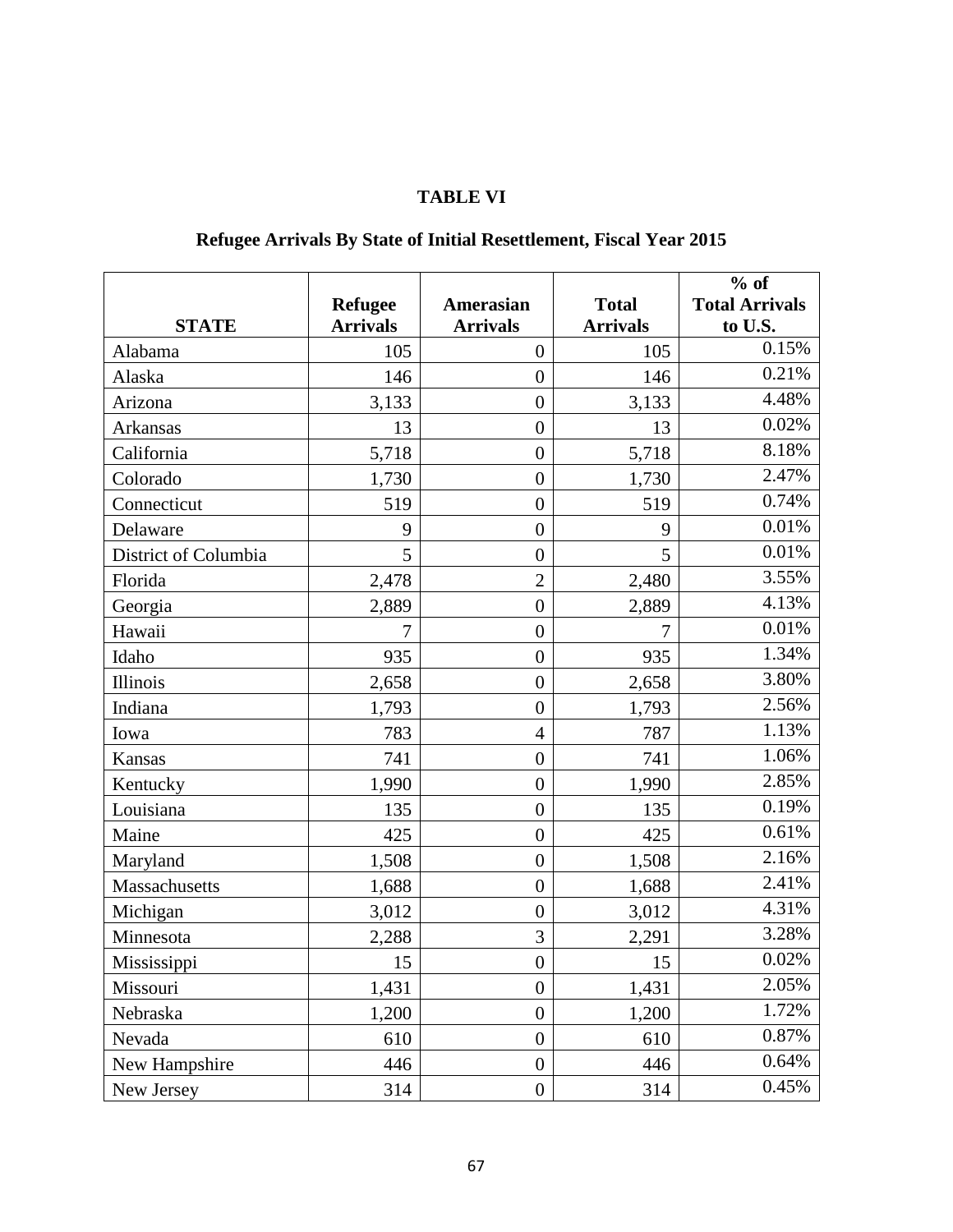|                |                 |                  |                 | $%$ of                |
|----------------|-----------------|------------------|-----------------|-----------------------|
|                | <b>Refugee</b>  | <b>Amerasian</b> | <b>Total</b>    | <b>Total Arrivals</b> |
| <b>STATE</b>   | <b>Arrivals</b> | <b>Arrivals</b>  | <b>Arrivals</b> | to U.S.               |
| New Mexico     | 207             | 0                | 207             | 0.30%                 |
| New York       | 4,052           | $\overline{0}$   | 4,052           | 5.79%                 |
| North Carolina | 2,475           | $\overline{0}$   | 2,475           | 3.54%                 |
| North Dakota   | 497             | $\overline{0}$   | 497             | 0.71%                 |
| Ohio           | 2,989           | $\boldsymbol{0}$ | 2,989           | 4.27%                 |
| Oklahoma       | 479             | $\overline{0}$   | 479             | 0.68%                 |
| Oregon         | 1,029           | $\overline{0}$   | 1,029           | 1.47%                 |
| Pennsylvania   | 2,764           | $\boldsymbol{0}$ | 2,764           | 3.95%                 |
| Rhode Island   | 185             | $\overline{0}$   | 185             | 0.26%                 |
| South Carolina | 226             | $\overline{0}$   | 226             | 0.32%                 |
| South Dakota   | 484             | $\overline{0}$   | 484             | 0.69%                 |
| Tennessee      | 1,530           | $\overline{0}$   | 1,530           | 2.19%                 |
| Texas          | 7,479           | $\overline{0}$   | 7,479           | 10.69%                |
| Utah           | 1,109           | $\overline{0}$   | 1,109           | 1.59%                 |
| Vermont        | 312             | $\overline{0}$   | 312             | 0.45%                 |
| Virginia       | 1,312           | $\overline{0}$   | 1,312           | 1.88%                 |
| Washington     | 2,621           | $\overline{4}$   | 2,625           | 3.75%                 |
| West Virginia  | 31              | $\overline{0}$   | 31              | 0.04%                 |
| Wisconsin      | 1,415           | $\overline{0}$   | 1,415           | 2.02%                 |
| <b>Total</b>   | 69,920          | 13               | 69,933          | 100.00%               |

Note: Arrival figures do not reflect secondary migration.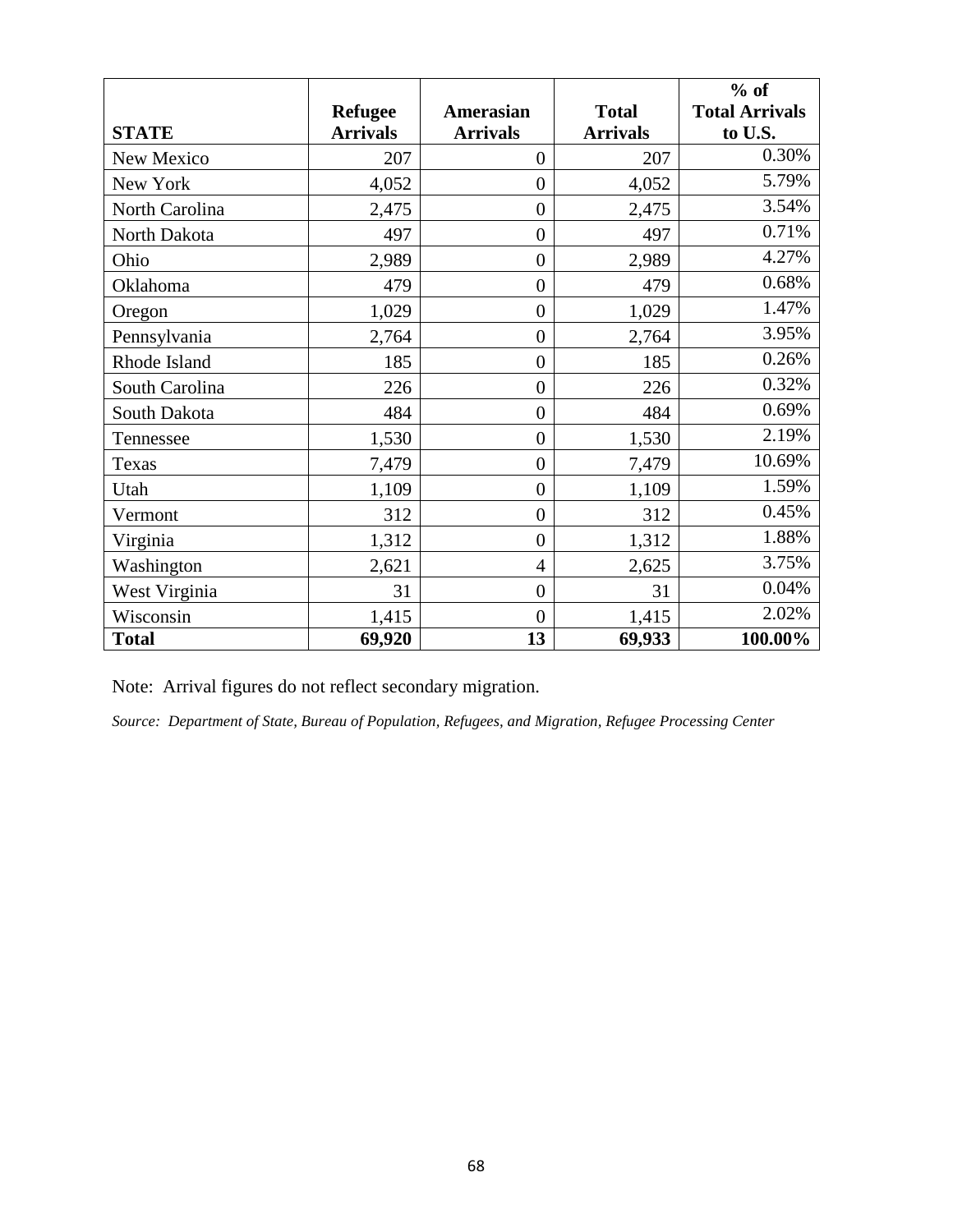### **TABLE VII**

### **ESTIMATED AVAILABLE FUNDING FOR REFUGEE PROCESSING AND RESETTLEMENT FY 2016 AND FY 2017 (\$ MILLIONS)**

| <b>AGENCY</b>                                                                                | <b>ESTIMATED</b><br><b>FY 2016</b>     | <b>ESTIMATED</b><br><b>FY 2017</b>            |  |  |
|----------------------------------------------------------------------------------------------|----------------------------------------|-----------------------------------------------|--|--|
|                                                                                              | <b>AVAILABILITY</b><br>(BY DEPARTMENT) | <b>AVAILABILITY(BY</b><br><b>DEPARTMENT</b> ) |  |  |
| <b>DEPARTMENT OF HOMELAND SECURITY</b><br>United States Citizenship and Immigration Services |                                        |                                               |  |  |
| Refugee Processing <sup>1</sup>                                                              | \$50.0                                 | \$67.8                                        |  |  |
| <b>DEPARTMENT OF STATE</b><br>Bureau of Population, Refugees, and Migration                  |                                        |                                               |  |  |
| Refugee Admissions $^{2,3}$                                                                  | \$656.6                                | \$634.5                                       |  |  |
| <b>DEPARTMENT OF HEALTH AND HUMAN SERVICES</b>                                               |                                        |                                               |  |  |
| Administration for Children and Families,                                                    |                                        |                                               |  |  |
| <b>Office of Refugee Resettlement</b>                                                        |                                        |                                               |  |  |
| <b>Refugee Resettlement<sup>4</sup></b>                                                      | \$720.9                                | \$841.9                                       |  |  |
| <b>ESTIMATED TOTAL AVAILABILITIES</b>                                                        | \$1,427.5                              | \$1,544.2                                     |  |  |

 $1$  FY 2016: Includes cost factors to reflect Headquarters facilities rent related to the refugee resettlement program, projected staffing enhancements, and following-to-join refugee processing, in addition to certain ICASS costs.

<sup>2</sup> FY 2016: Includes FY 2016 Migration and Refugee Assistance (MRA) appropriation of \$462.7 million, \$70 million in Emergency Refugee and Migration Assistance (ERMA) funding, \$44.5 million in PRM carryover from FY 2015, \$64.4 million in projected IOM loan collections/carryover, and an estimate of \$15 million in prior year MRA recoveries. A portion of these funds will be carried forward into FY 2017.

 $3$  FY 2017: Includes FY 2017 MRA budget request of \$567.5 million, \$61 million in projected IOM loan collections/carryover, and an estimate of \$6 million in prior year MRA recoveries. Additional funds carried forward from FY 2016 will be available in FY 2017.

 $4$  FY 2016 and FY 2017: HHS's Office of Refugee Resettlement's (ORR) refugee benefits and services are also provided to asylees, Cuban and Haitian entrants, certain Amerasians from Vietnam, victims of a severe form of trafficking who have received certification or eligibility letters from ORR, and certain family members who are accompanying or following to join victims of severe forms of trafficking, and some victims of torture, as well as Iraqi and Afghan Special Immigrants and their spouses and unmarried children under the age of 21. The estimated funding for these groups is included here. However, none of these additional groups is included in the refugee admissions ceiling except Amerasians. This category does not include costs associated with the Unaccompanied Children's Program, Temporary Assistance for Needy Families (TANF), Medicaid, Supplemental Security Income programs, or the Victims of Trafficking. These estimates do not include any prior year carryover funding. The estimated FY 2017 figures above reflect the President's FY 2017 Budget request.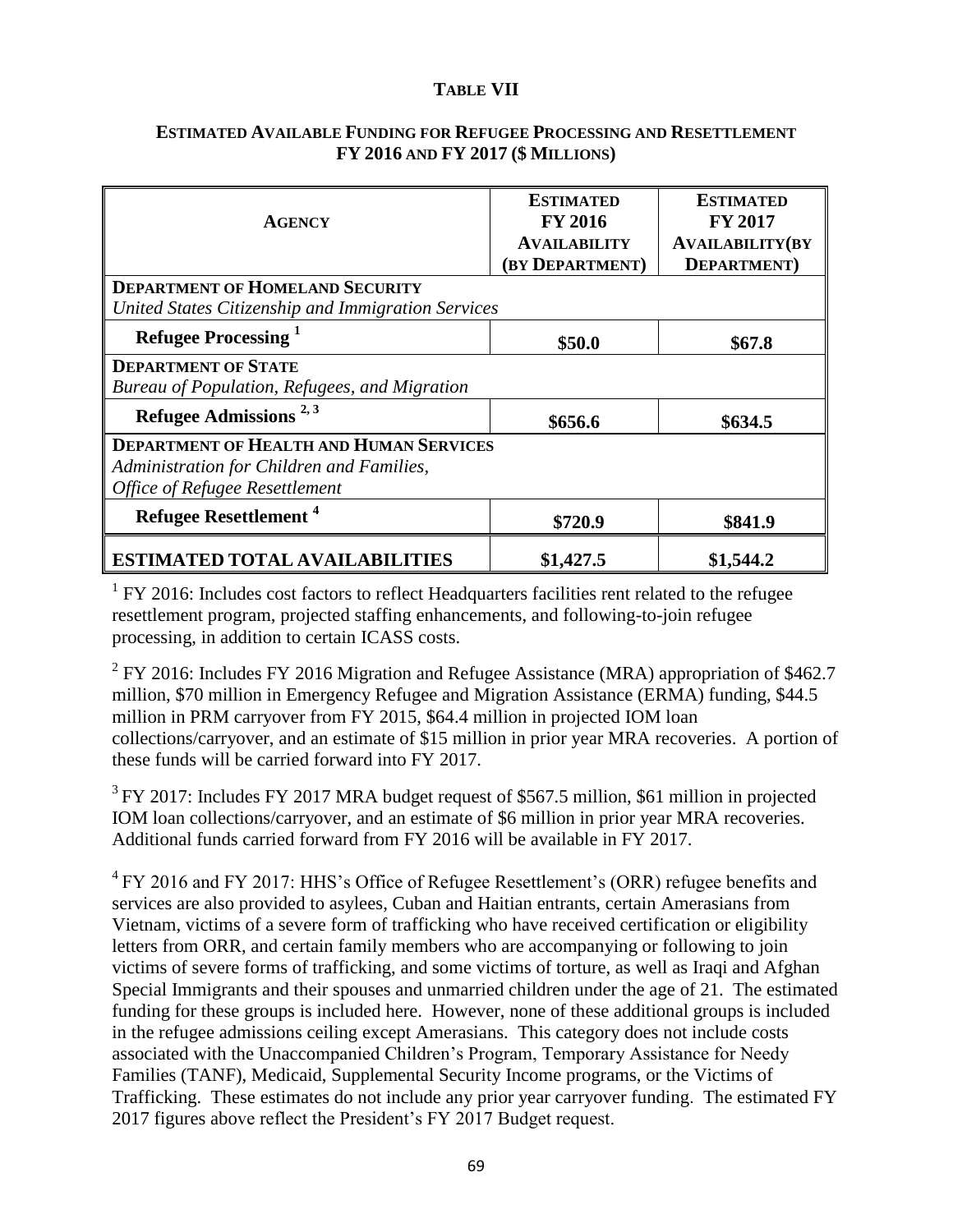**TABLE VIII UNHCR Resettlement Statistics by Resettlement Country CY 2015 Admissions**

| <b>RESETTLEMENT</b>   |              | <b>PERCENT OF TOTAL</b> |
|-----------------------|--------------|-------------------------|
| <b>COUNTRY</b>        | <b>TOTAL</b> | <b>RESETTLED</b>        |
| <b>United States</b>  | 52,583       | 64.21%                  |
| Canada                | 10,236       | 12.50%                  |
| Australia             | 5,211        | 6.36%                   |
| Norway                | 2,220        | 2.71%                   |
| Germany               | 2,097        | 2.56%                   |
| Sweden                | 1,808        | 2.21%                   |
| <b>United Kingdom</b> | 1,768        | 2.16%                   |
| Finland               | 964          | 1.18%                   |
| New Zealand           | 756          | .92%                    |
| France                | 700          | .85%                    |
| Switzerland           | 664          | .81%                    |
| Austria               | 642          | .78%                    |
| Denmark               | 486          | .60%                    |
| Albania               | 483          | .59%                    |
| Netherlands           | 428          | .52%                    |
| Belgium               | 276          | .34%                    |
| Ireland               | 178          | .22%                    |
| Italy                 | 96           | .12%                    |
| Spain                 | 92           | .11%                    |
| Luxembourg            | 49           | .06%                    |
| Rep. of Korea         | 42           | .05%                    |
| Portugal              | 39           | .05%                    |
| Japan                 | 19           | .02%                    |
| Liechtenstein         | 17           | .02%                    |
| <b>Belarus</b>        | 14           | .02%                    |